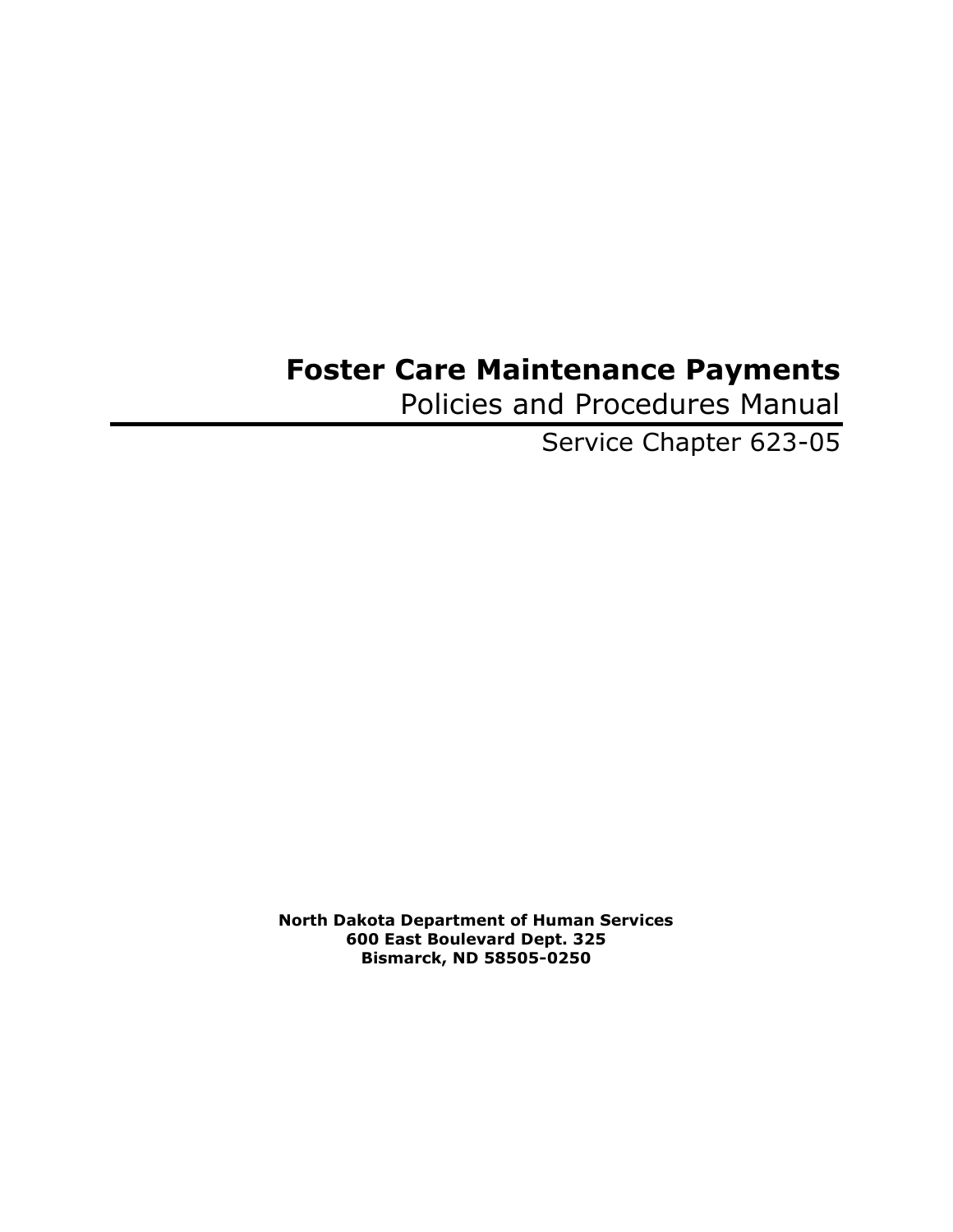Division 20 Division 20 Program 600 Program 600

## **Table of Contents**

**[Foster Care Maintenance Payments Policies and Procedures 623-05](#page-4-0) [Definitions 623-05-05](#page-5-0) [Authority References 623-05-10](#page-9-0) [General Information 623-05-15](#page-10-0)** [Purpose of Payment 623-05-15-05](#page-10-1) [Confidentiality 623-05-15-15](#page-11-0) [Retroactive Payments 623-05-15-20](#page-12-0) [Financial Responsibility for Foster Care Payment 623-05-15-30](#page-13-0) [Responsibilities of County of Financial Responsibility](#page-14-0)  [623-05-15-30-05](#page-14-0) [Payment in CCWIPS 623-05-15-30-20](#page-16-0) [Interstate Compact: Children Receiving Foster Care Payments](#page-17-0)  [623-05-15-35](#page-17-0) [Payment Eligibility Requirements 623-05-15-40](#page-18-0) [Child Support: Parental Responsibility for Children in Foster Care](#page-19-0)  [623-05-15-45](#page-19-0) [Child Support Referrals 623-05-15-45-05](#page-20-0) [Notice of Closing of Foster Care Case 623-05-15-45-15](#page-23-0) [Certification 623-05-15-50](#page-24-0) Child & [Family Team Meeting Reports 623-05-15-60](#page-25-0) [Voluntary Placement Agreement 623-05-15-65](#page-26-0) [Division of Juvenile Services \(DJS\) Foster Care Payments](#page-27-0)  [623-05-15-75](#page-27-0) [School Lunch Program Eligibility 623-05-15-80](#page-28-0) [Matching Symbols 623-05-15-90](#page-29-0) [FM/FN Match Symbol 623-05-15-95](#page-30-0) [NA/NR Match Symbol 623-05-15-100](#page-31-0) [Match Symbol for Secondary Placements 623-05-15-105](#page-32-0) **[Payment Factors 623-05-20](#page-33-0)**

Payment - [General Principles 623-05-20-05](#page-33-1)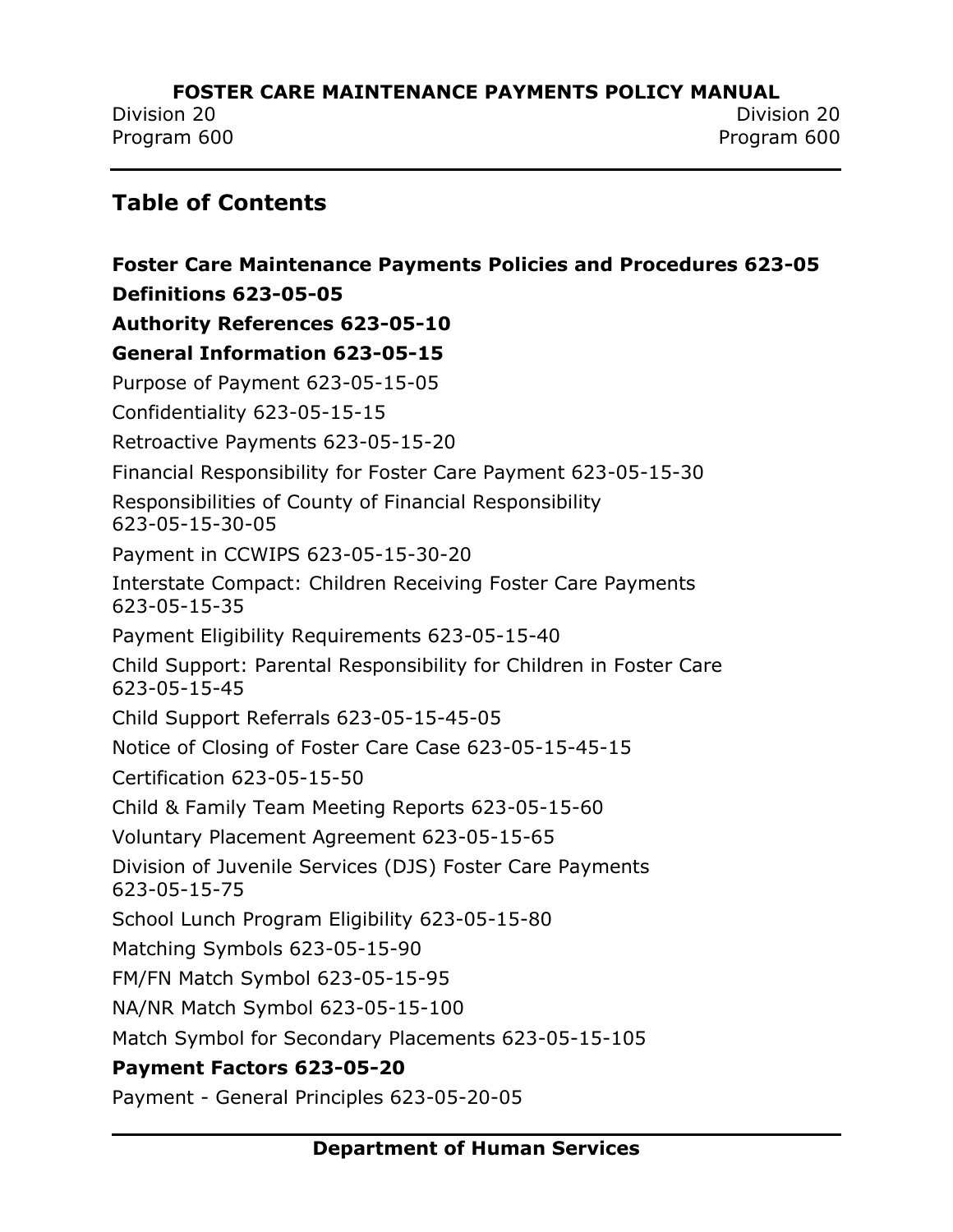Division 20 Division 20 Program 600 Program 600

[Reimbursement by County 623-05-20-10](#page-36-0) [Remitting Overpayments/Reimbursements 623-05-20-15](#page-37-0) [Recoupment of Foster Care Overpayments 623-05-20-20](#page-38-0) [Payment Rates 623-05-20-25](#page-40-0) [Absences from Placement 623-05-20-30](#page-41-0) [Trial Home Visits 623-05-20-31](#page-42-0) [Placement Approvals 623-05-20-32](#page-43-0) [18+ Continued Care Secondary Placements 623-05-20-33](#page-44-0) Nexus-PATH [Foster Care Rates 623-05-20-35](#page-45-0) [Lutheran Social Services Foster Care Rates 623-05-20-37](#page-49-0) [Residential Facility Rates 623-05-20-40](#page-53-0) [Supervised Independent Living Rate 623-05-20-45](#page-55-0) [Out-of-State Placements in Foster Care Group Home or Residential Child](#page-56-0)  [Care Facility 623-05-20-50](#page-56-0) [Ongoing Reimbursability 623-05-20-65](#page-57-0) **[Irregular Payments 623-05-25](#page-58-0)** [Irregular Payment Specific to Placement Setting 623-05-25-05](#page-60-0) Charts - [Irregular Payments 623-05-25-10](#page-62-0) **Irregular Payments - [Explanation by Selected Categories 623-05-30](#page-63-0)** Category 10 - Activities & [Incidentals 623-05-30-05](#page-63-1) [Category 20 Clothing for Foster Children 623-05-30-10](#page-67-0) Category 30 - [Emergency Placements 623-05-30-15](#page-70-0) [Category 40 Child Care for Foster Children 623-05-30-20](#page-72-0) Category 50 - [Transportation Costs 623-05-30-25](#page-78-0) Category 60 - [Excess Maintenance Payments \(EMP\) 623-05-30-30](#page-83-0) Category 70 - [Minor Parent/Infant Foster Care 623-05-30-35](#page-86-0) . 87 Category 80 - [Extra Supervision 623-05-30-40](#page-88-0) **[Education 623-05-35](#page-89-0)** [Boarding Care for Special Education Students 623-05-35-10](#page-90-0) **[Purchase of Foster Care Services](#page-91-0) From Other Agencies 623-05-45** [Approved Agencies for Payment 623-05-45-05](#page-91-1) ND Medicaid - [Eligible Foster Children 623-05-45-10](#page-93-0)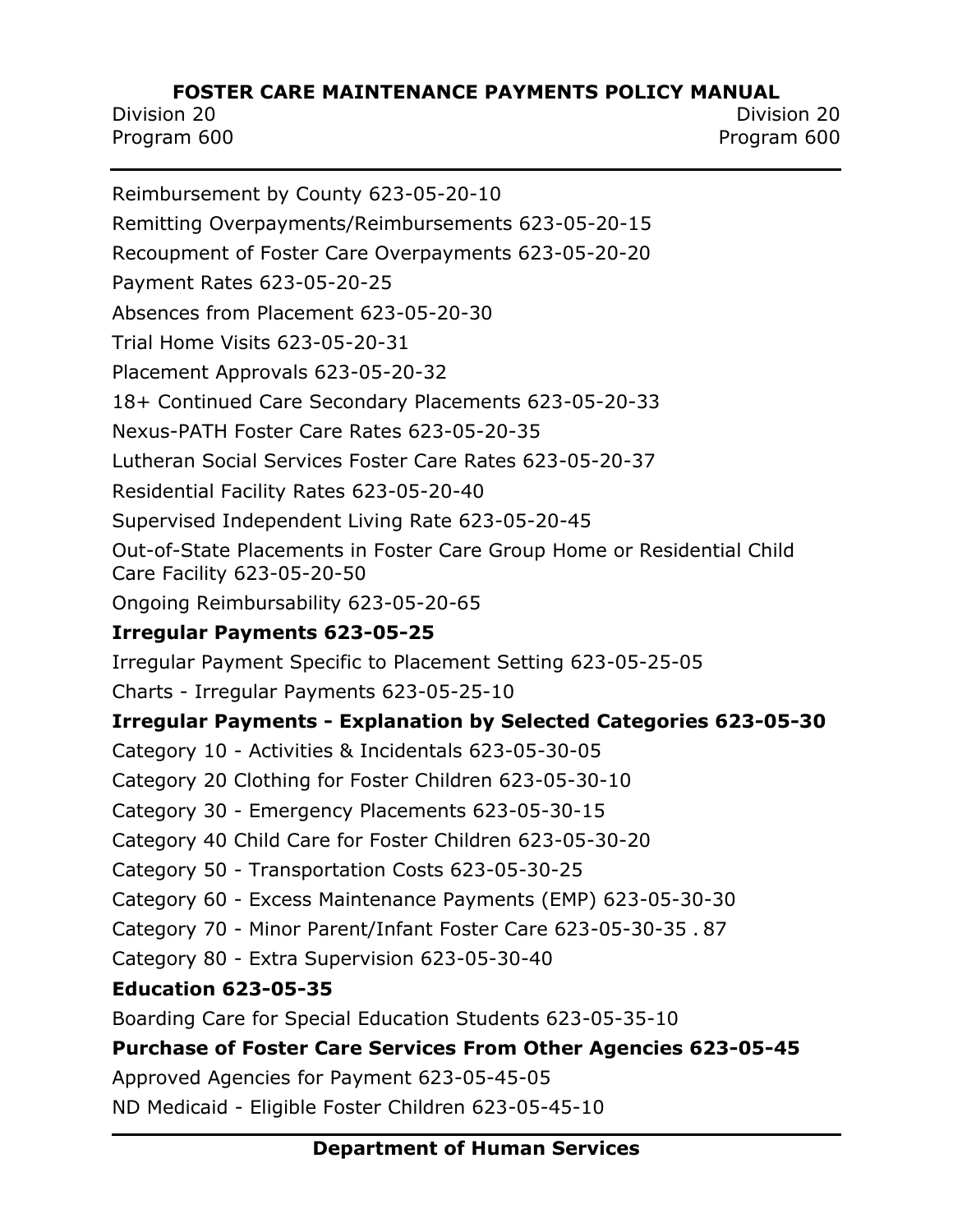Division 20 Division 20 Program 600 Program 600

[Medicaid Identification Card 623-05-45-15](#page-94-0) **[Differential Roles of Staff 623-05-55](#page-95-0) [Forms 623-05-60](#page-97-0)** [Credit Form, SFN 827 623-05-60-10](#page-97-1) Foster Care - [Child Care Invoice, SFN](#page-98-0) 920 623-05-60-15 [Notice of Change Form, SFN 45 623-05-60-20](#page-99-0) **[Charts 623-05-65](#page-100-0)** [Child Care Quick Reference 623-05-65-05](#page-100-1) [Transportation Quick Reference 623-05-65-10](#page-101-0) [Irregular Payment Categories & Codes \(Family\) 623-05-65-28](#page-102-0) [Irregular Payment Categories & Codes \(Residential Care\)](#page-103-0)  [623-05-65-35](#page-103-0) [Court Order Hard Cards 623-05-65-37](#page-104-0) [PATH Program Components 623-05-65-39](#page-105-0) [PATH Payment Chart 623-05-65-41](#page-106-0) [LSS Payment Chart 623-05-65-43](#page-107-0)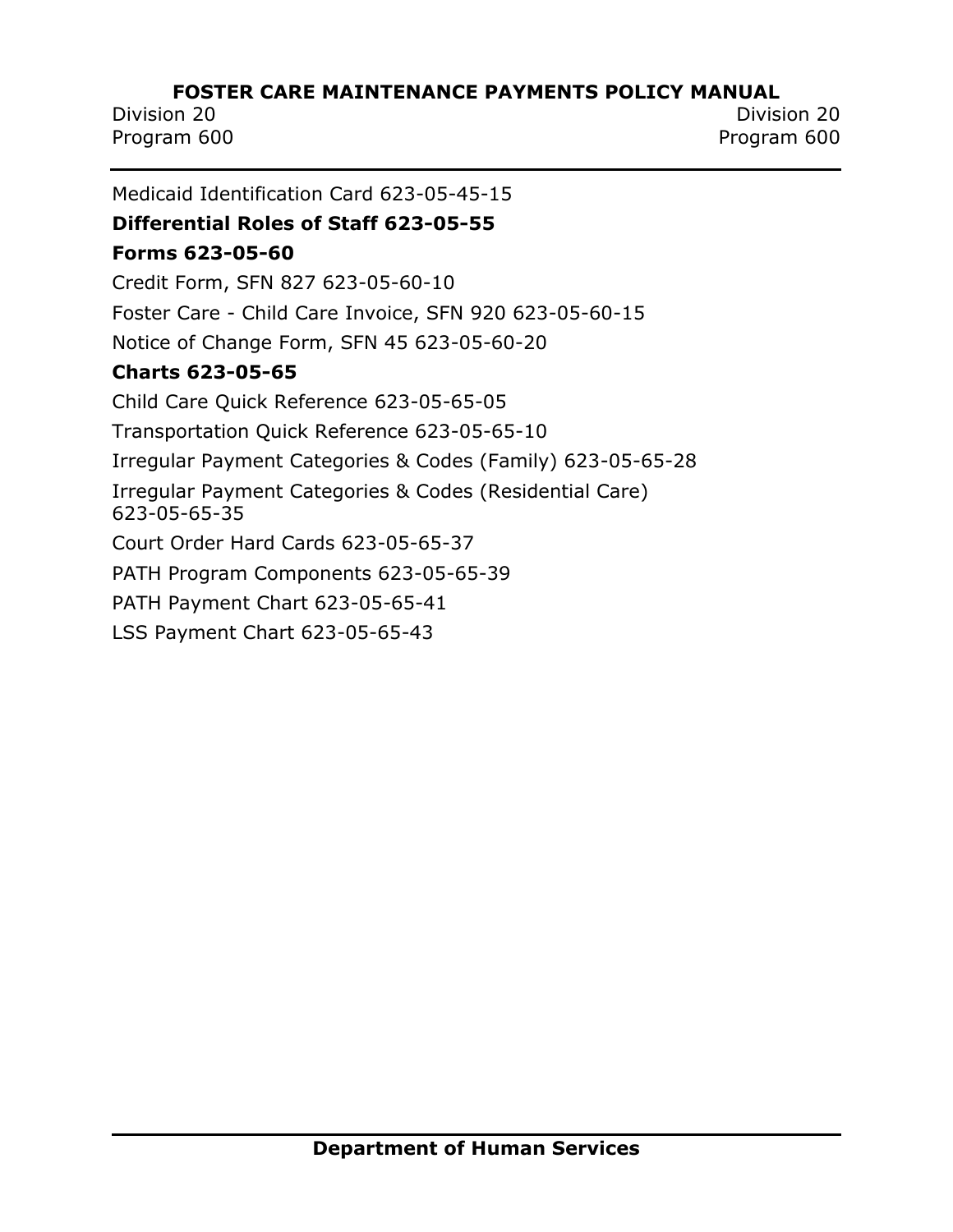Division 20 Division 20 Program 600 Program 600

## <span id="page-4-0"></span>**Foster Care Maintenance Payments Policies and Procedures 623-05**

**(Revised 4/25/16 ML #3469)**

[View Archives](../../../Content/Archived%20Documents/archives.htm#623_05)

All concepts of this chapter apply to Title IV-E (Title IV-E of the Social Security Act), regular match, and emergency assistance foster care payments. Payments may only be issued to a licensed or approved provider who meets full compliance with licensing standards. Eligible and reimbursable maintenance and irregular expenditures as outlined in this chapter are reimbursed with Title IV-E and/or state funds depending on the funding match determined through the eligibility process. Foster care reimbursement for children under the custody of a ND Tribal Social Service Agency in which there is an agreement with the NDDHS is limited to Title IV-E children only.

An eligibility determination must be completed for all children in foster care to determine if they are entitled to state or federal benefits. The AFDC requirements of July 16, 1996 are used when determining North Dakota foster care eligibility.

County Eligibility staff will determine eligibility for the foster care program. The case manager from a county, DJS, or Tribe is responsible for obtaining the information needed to determine eligibility. Detailed policy reflecting the eligibility criteria a child must meet before eligibility can be established and Title IV-E funds claimed is found in Policy Manual Chapter 447-10 "IV-E Foster Care Eligibility".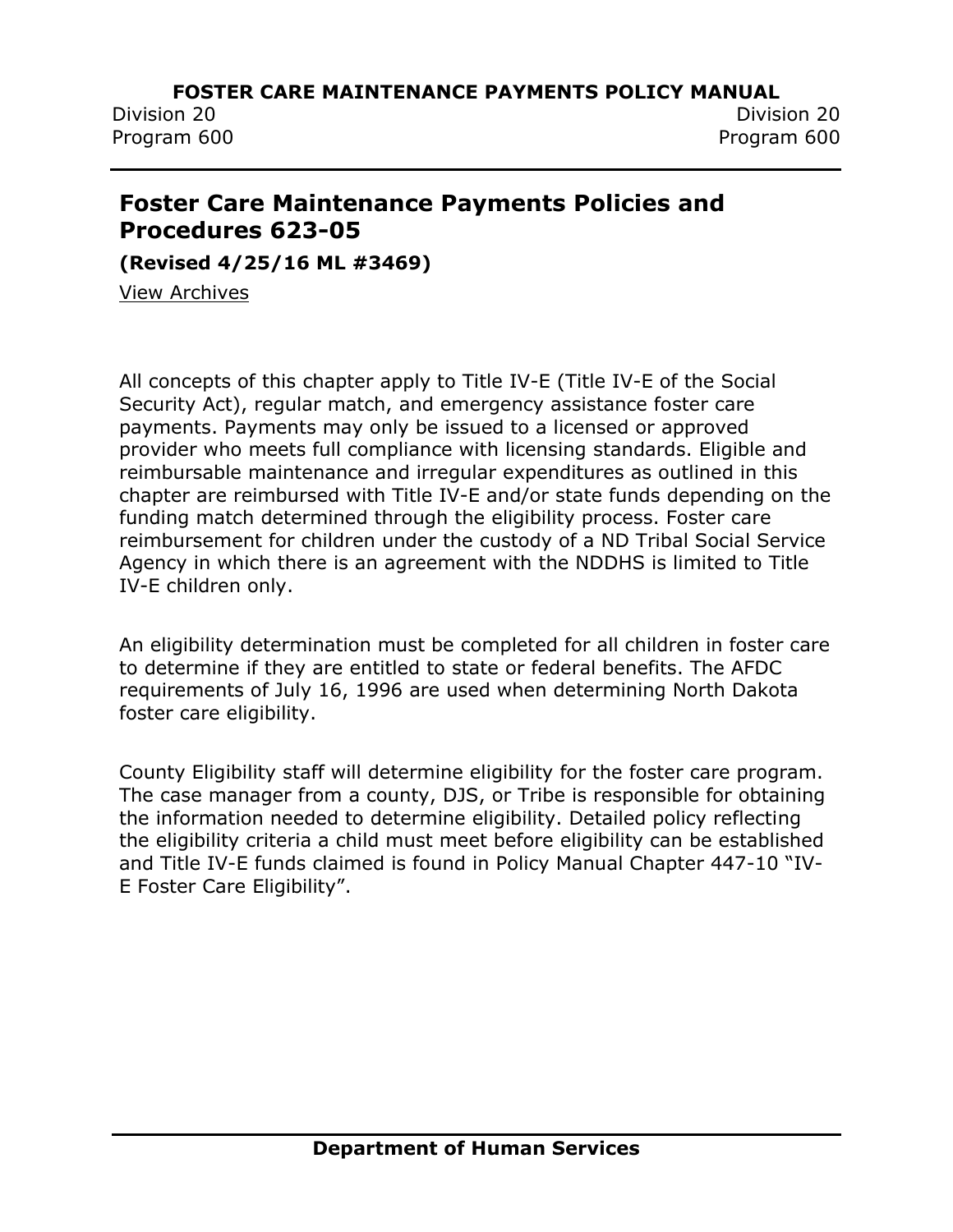Program 600 Program 600

Division 20 Division 20

## <span id="page-5-0"></span>**Definitions 623-05-05**

**(Revised 4/20/20 ML #3579)** [View Archives](../../../Content/Archived%20Documents/archives.htm#623_05)

**Applicant** - A parent(s), person or agency having the custody of a dependent child making application for aid for such child under the provisions of Chapter 447-10. A foster child that reaches the age of 18 years may make an application in his or her own behalf.

**Auto-Recoupment** - The process by which the NDDHS payment system will automatically reduce a future reimbursement if the foster care provider has a current placement or a payment due.

**Correction Facility** – An institution where juvenile offenders can be temporarily held and are usually under the supervision of a juvenile court. Examples include a Detention Center, Youth Correction Center, etc. A child is not considered to be in foster care and no foster care payments can be expended for a youth in a correctional placement.

**Custodian or Custodial Agency** - The agency to which the court has given responsibility for care, custody and control, or for placement and care of the child. This may be a county social service board, the Division of Juvenile Services, tribal social services, or the Executive Director of the North Dakota Department of Human Services.

**Direct Recoupment** - The process by which the Human Service Zone will directly contact the foster care provider to request reimbursement for a foster care payment made in error.

**Foster Care** - Hereafter in this chapter, the general term foster care may include care in foster family homes, group homes, residential child care facilities, residential treatment centers, and psychiatric residential treatment facilities.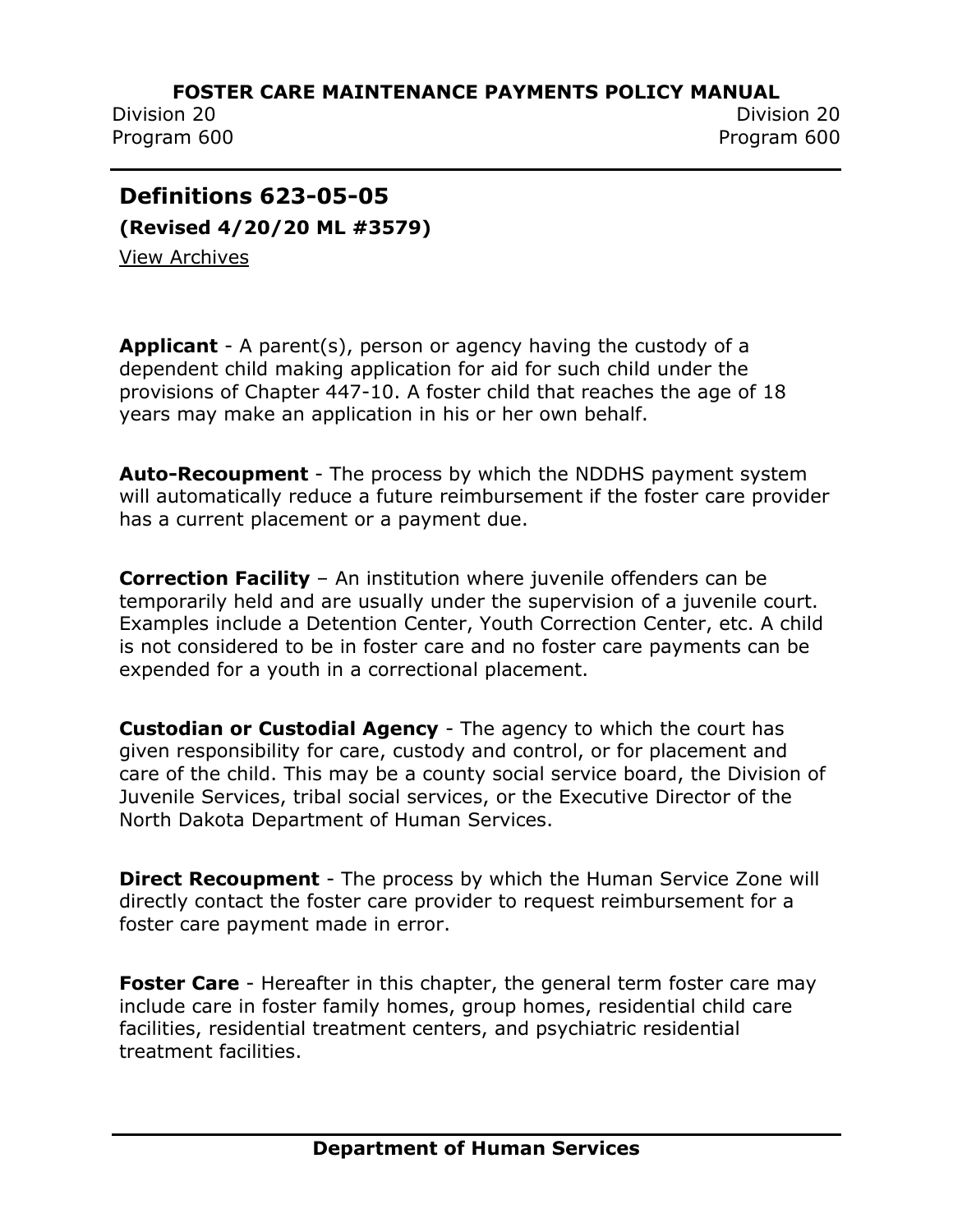Division 20 Division 20 Program 600 Program 600

**Foster Care Maintenance Payment** - Payment to cover the cost of (and the cost of providing) food, clothing, shelter, daily supervision, school supplies, a child's personal incidentals, liability insurance with respect to a child, and reasonable travel to the child's home for visitation and reasonable travel for the child to remain in the school in which the child is enrolled at the time of placement. In residential care, reasonable costs of administration are included. In addition to maintenance payments, certain administrative and service payments are allowable. Hereafter in this chapter when the shorter terms "foster care payment" or "maintenance payments" are used, it means the foster care maintenance payment.

**Family Foster Home** - An occupied private residence in which foster care for children is regularly provided by the owner or lessee thereof to no more than four children. Exception: unless all the children in foster care are related to each other by blood or marriage, or unless the department approves otherwise for the placement of siblings, in which case the limitation shall not apply.

**Irregular Payment** - Reimbursement with foster care fund for fees/expenses that meet the irregular category definition and criteria incurred by a foster care provider on behalf of a foster care child. The irregular categories reimburse for expenses over and above the standard maintenance payment which covers the basic care and needs of the foster care child.

**Licensed Relative Homes** - A relative may request to have his or her home licensed or approved in order to receive a foster care maintenance payment. If the home meets the standards for licensure or approval and if the child(ren) in question otherwise meets all requirements of foster care, the appropriate foster care daily rate must be paid. There is a relative waiver option that can be considered for relatives only specific to nonsafety related licensing compliance.

**Psychiatric Residential Treatment Centers (PRTF's)** - Accredited residential treatment centers that provide inpatient psychiatric services for eligible individuals under age 21. Foster youth placed in PRTF's will be processed under regular Medicaid rules. In order for Medicaid to pay for the individual's care, a certificate of need will be required.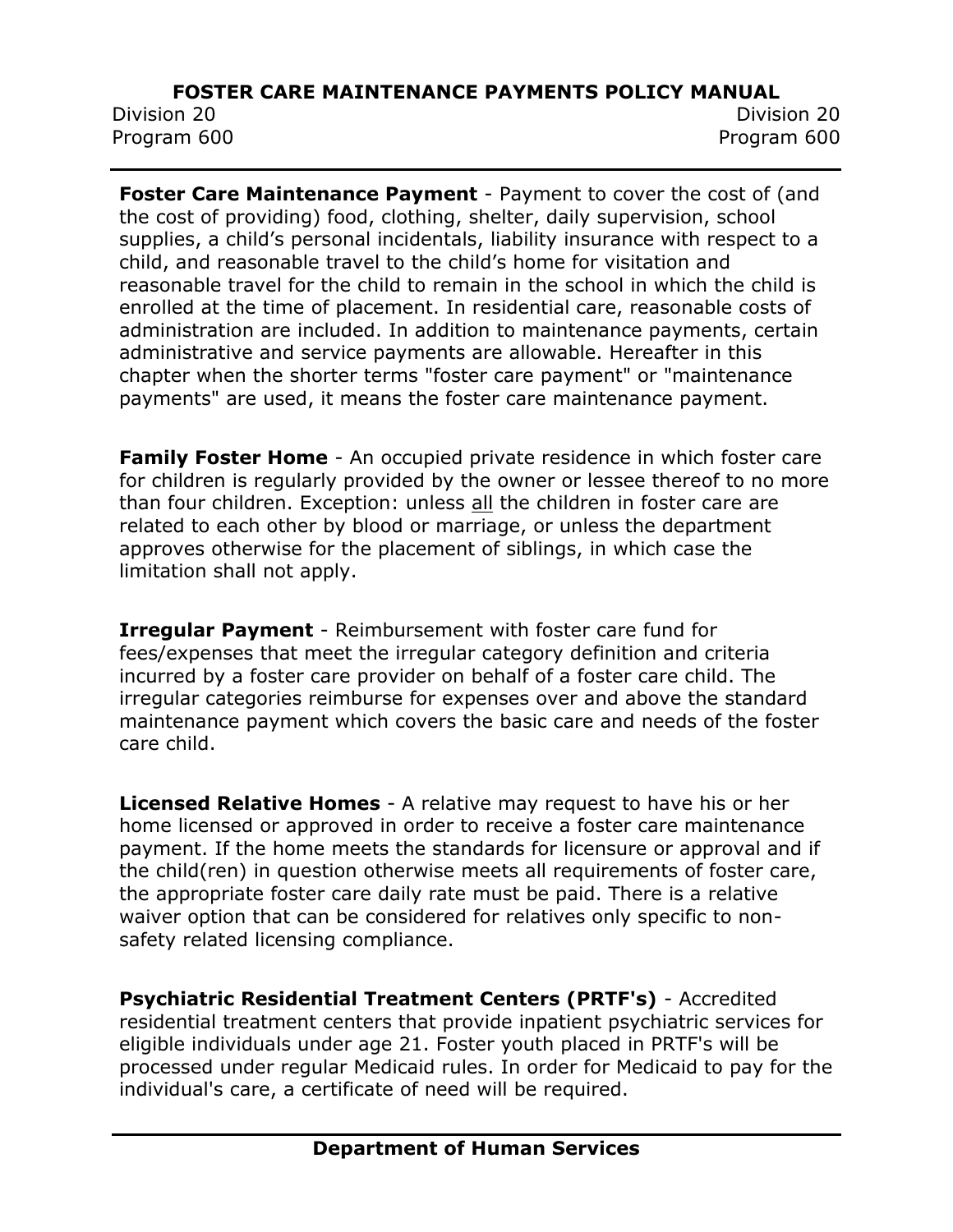Division 20 Division 20 Program 600 Program 600

**Qualified Residential Treatment Program** - A licensed or approved residence providing an out-of-home treatment placement for children in a facility that has a trauma informed treatment model designed to address the needs of children with serious emotional or behavioral disorders or disturbances and a program able to implement the treatment identified for the child after receiving an approved assessment.

**Residential Treatment Center for Children**- A licensed facility that provides residential treatment for mentally ill persons who are children within the meaning of NDCC section 27-20-02 or who are minors. Effective July 1, 2006, residential treatment facilities in-state and some out-of-state, that are accredited and providing inpatient psychiatric services will be referred to as Psychiatric Residential Treatment Facilities (PRTF's).

**Standard Checkwrite** - The Department of Human Services payment schedule will issue reimbursement to foster care providers with authorized expenditures for the current month and irregular payments authorized since the last supplemental check write. Standard check write is scheduled to run the second to last working day of the month.

**Supervised Independent Living – is a licensed or approved setting** providing supervision and service delivery to a child that has attained age 18 years of age transitioning into adulthood.

**Supplemental Checkwrite** - The Department of Human Services payment schedule will issue reimbursement to foster care providers with authorized expenditures from prior months and irregular payments authorized since the last supplemental check write. Supplemental check write is scheduled to run weekly on Wednesday night, unless there is a standard check write scheduled.

**Tribal Title IV-E Care Payments** - ND Tribal Social Service Agencies have access to Title IV-E funding through an agreement with NDDHS to receive payment on eligible Title IV-E foster care cases. Foster care payment to providers licensed or approved by the Tribe can only be made if the provider meets the Department of Human Services standards or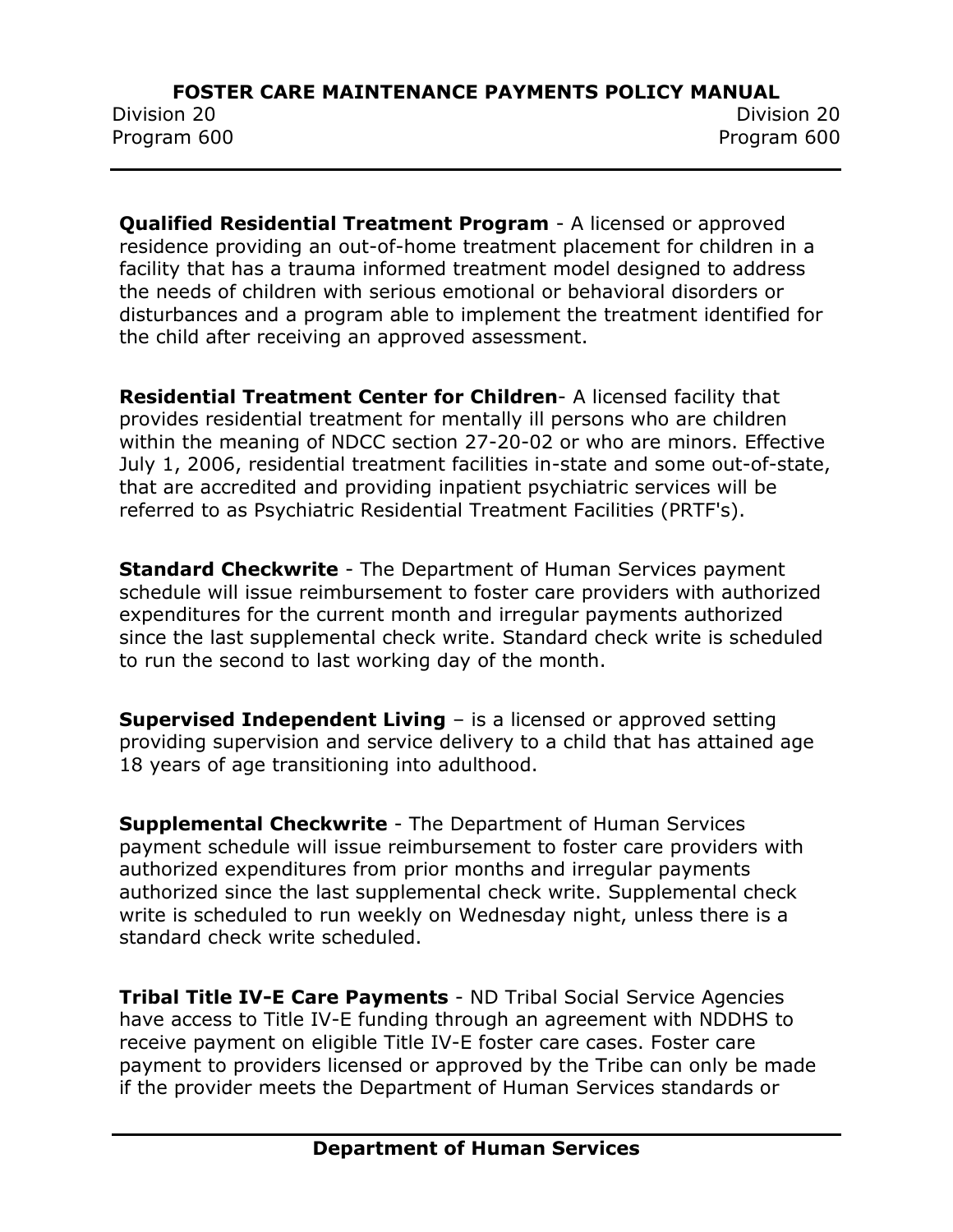# **FOSTER CARE MAINTENANCE PAYMENTS POLICY MANUAL**<br>Division 20

Program 600

Division 20 Division 20

equivalent and such standards have prior approval of the Department of Human Services.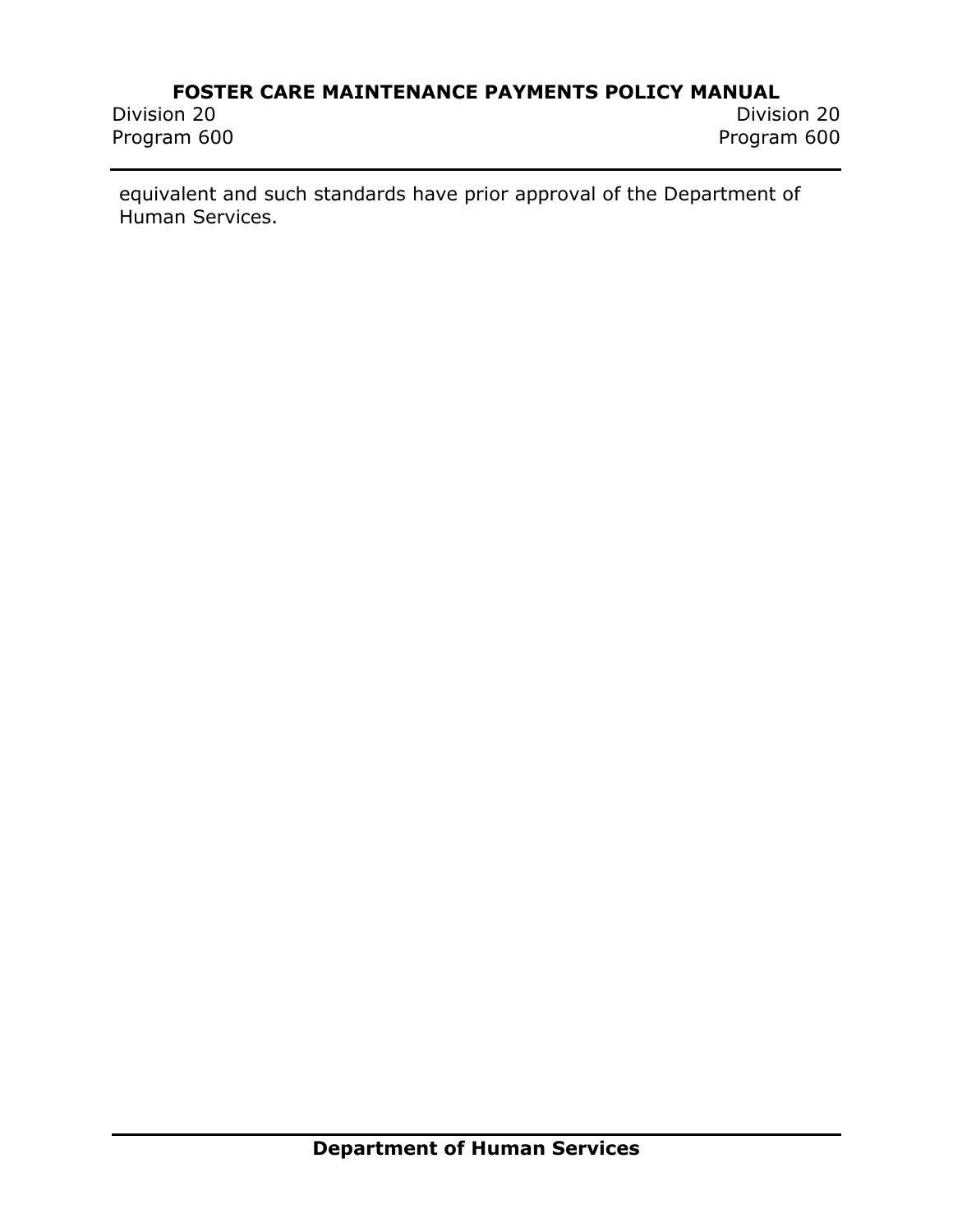Division 20 Division 20 Program 600 Program 600

## <span id="page-9-0"></span>**Authority References 623-05-10**

**(Revised 8/15/06 ML #3025)**

[View Archives](../../../Content/Archived%20Documents/archives.htm#623_05_10)

- 1. Chapter [50-11](http://www.legis.nd.gov/cencode/t50c11.pdf) of the North Dakota Century Code (Foster Care Homes for Children and Adults)
- 2. Chapter [50-09](http://www.legis.nd.gov/cencode/t50c09.pdf) of the North Dakota Century Code (Aid to Dependent Children)
- 3. Chapter [27-20](http://www.legis.nd.gov/cencode/t27c20.pdf) of the North Dakota Century Code (Uniform Juvenile Court Act)
- 4. Chapter [50-06-15](http://www.legis.nd.gov/cencode/t50c06.pdf) of the North Dakota Century Code (The Department of Human Services - Confidentiality)
- 5. Title IV-E of the Social Security Act
- 6. Title IV-B of the Social Security Act
- 7. Title XIX of the Social Security Act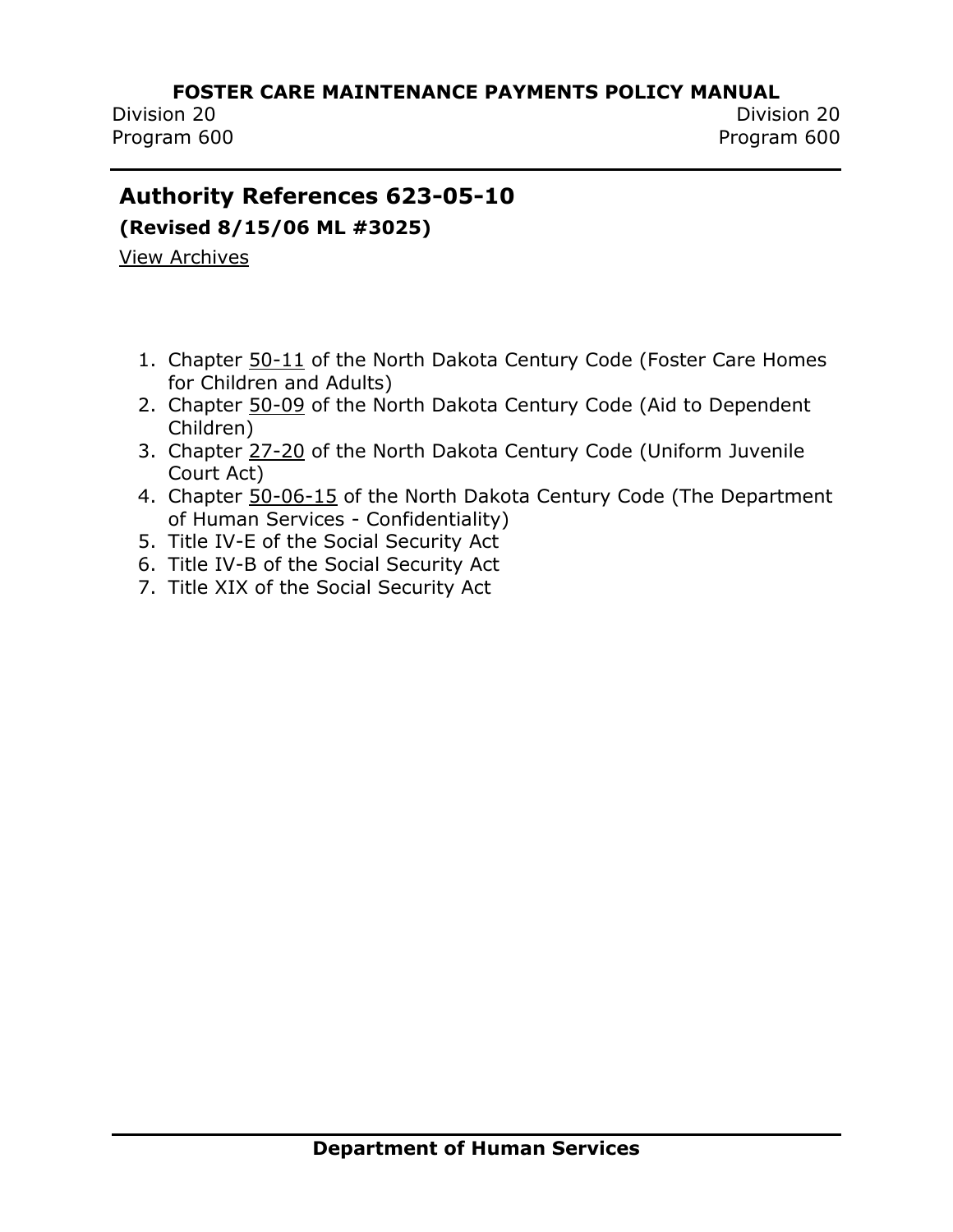Program 600 Program 600

Division 20 Division 20

## <span id="page-10-0"></span>**General Information 623-05-15**

## <span id="page-10-1"></span>**Purpose of Payment 623-05-15-05**

**(Revised 4/25/16 ML #3469)**

[View Archives](../../../Content/Archived%20Documents/archives.htm#623_05_15_05)

A foster care maintenance payment is to reimburse fully licensed foster care providers for care, protection, and other material necessities needed for an eligible foster child.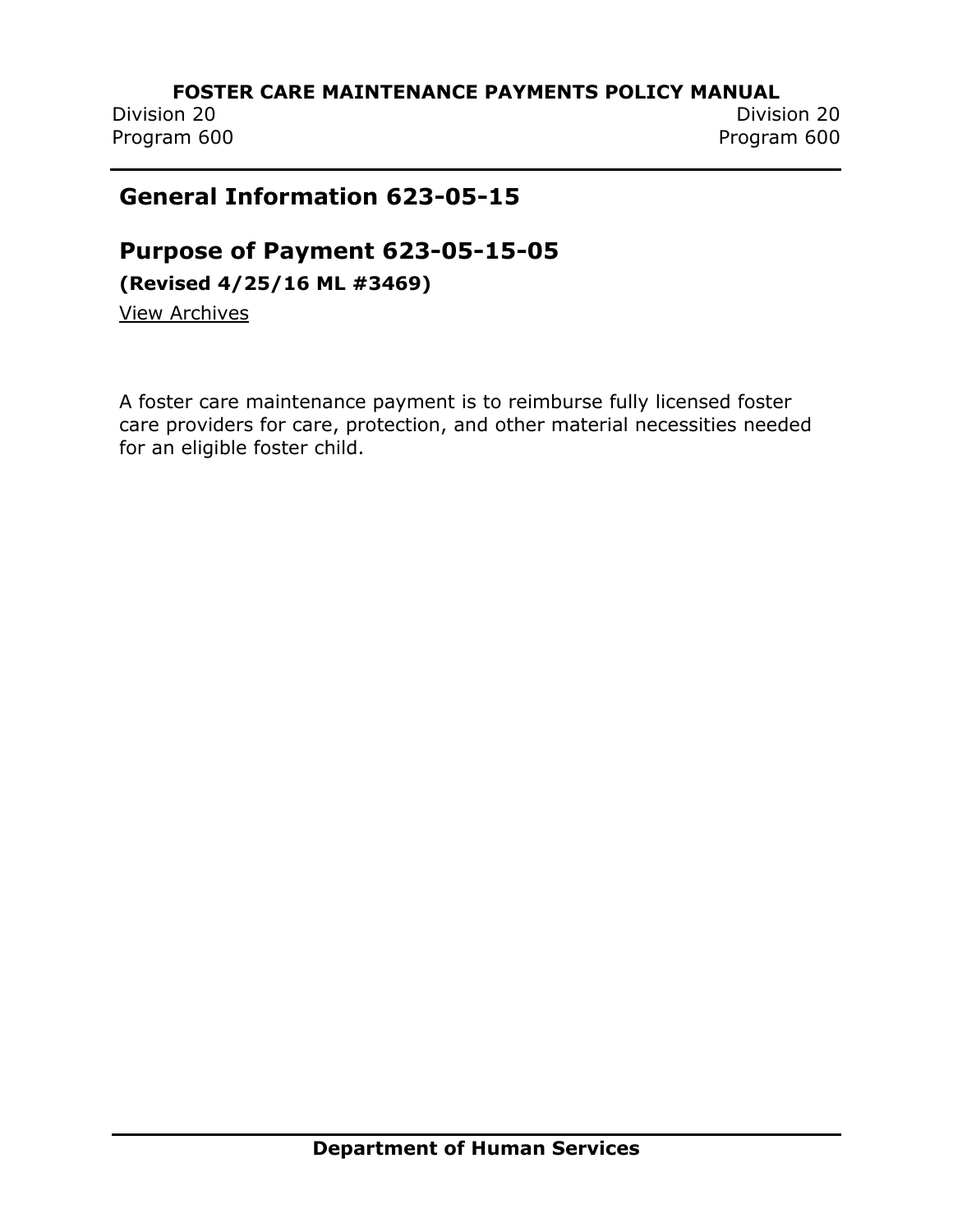Program 600 Program 600

Division 20 Division 20

## <span id="page-11-0"></span>**Confidentiality 623-05-15-15**

**(Revised 8/15/06 ML #3025)**

[View Archives](../../../Content/Archived%20Documents/archives.htm#623_05_15_15)

Information related to foster care and subsidized adoption is confidential. Refer to NDCC [50-06-15](http://www.legis.nd.gov/cencode/t50c06.pdf) of the North Dakota Century Code, and to NDDHS Manual Chapter 110-01 for further information.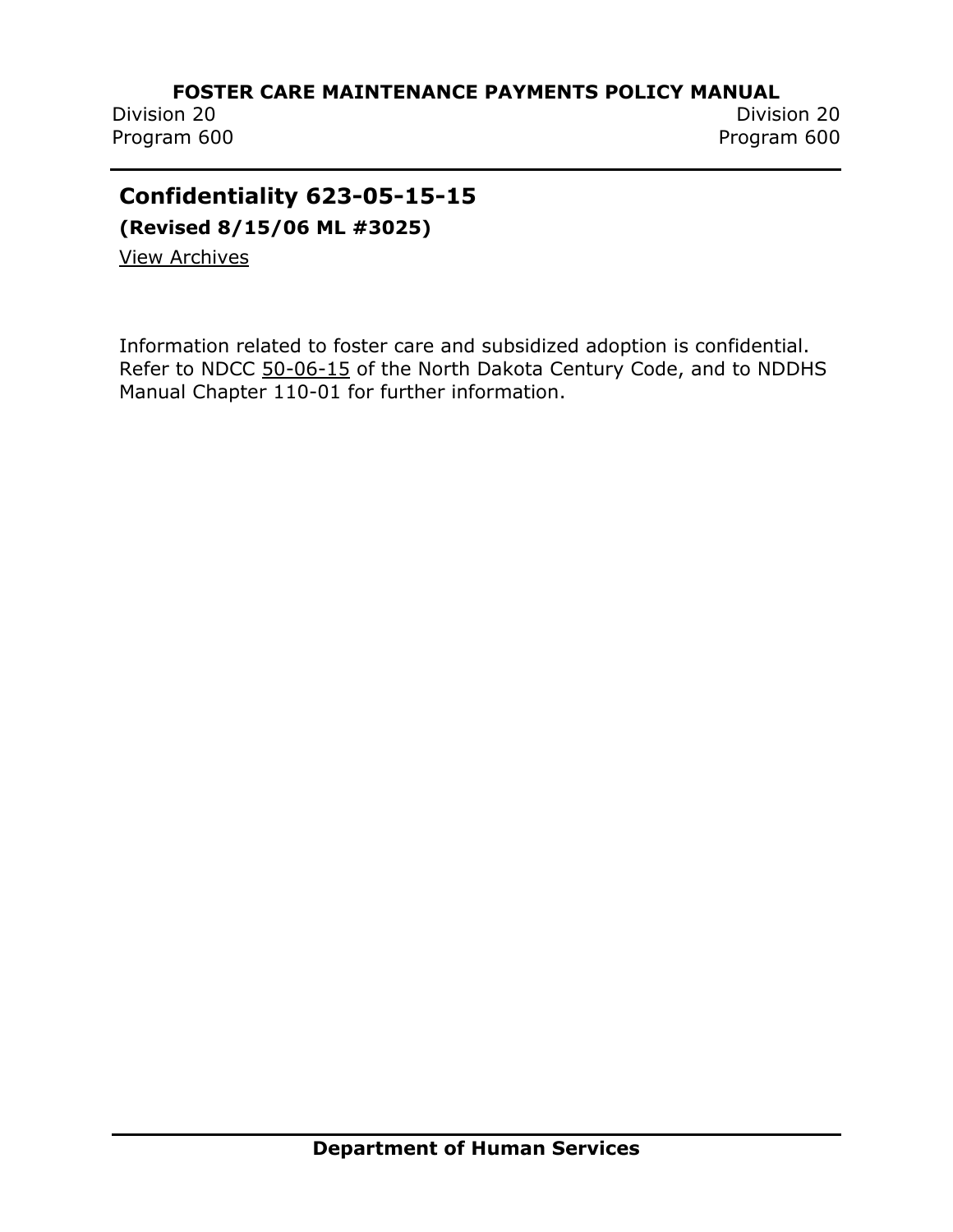Division 20 Division 20 Program 600 Program 600

## <span id="page-12-0"></span>**Retroactive Payments 623-05-15-20**

**(Revised 4/25/16 ML #3469)**

[View Archives](../../../Content/Archived%20Documents/archives.htm#623_05_15_20)

It is the responsibility of the custodial agency to obtain and submit the required documents for eligibility determination to the administrative county within 45 days of a foster care placement. See Policy Manual Chapter 447-10 regarding application.

Retroactive payments in excess of 90 days are not allowed. When payments cannot be made due to the custodial agency failing to provide the necessary eligibility documents timely, the custodial agency is responsible for the foster care expenditures in excess of the 90 days from the date the eligibility worker received all eligibility documentation enabling them to complete the eligibility determination.

Example: Child enters foster care on 4/1/2015. Eligibility worker does not receive all of the necessary documents to determine eligibility until 7/15/2015; 106 days after the child was placed in foster care. Counting back 90 days from 7/15/2015 will allow payments to begin on 4/17/2015. Payments for 4/1/2015 to 4/16/2015 are not payable with foster care funds and are the custodial agency's responsibility.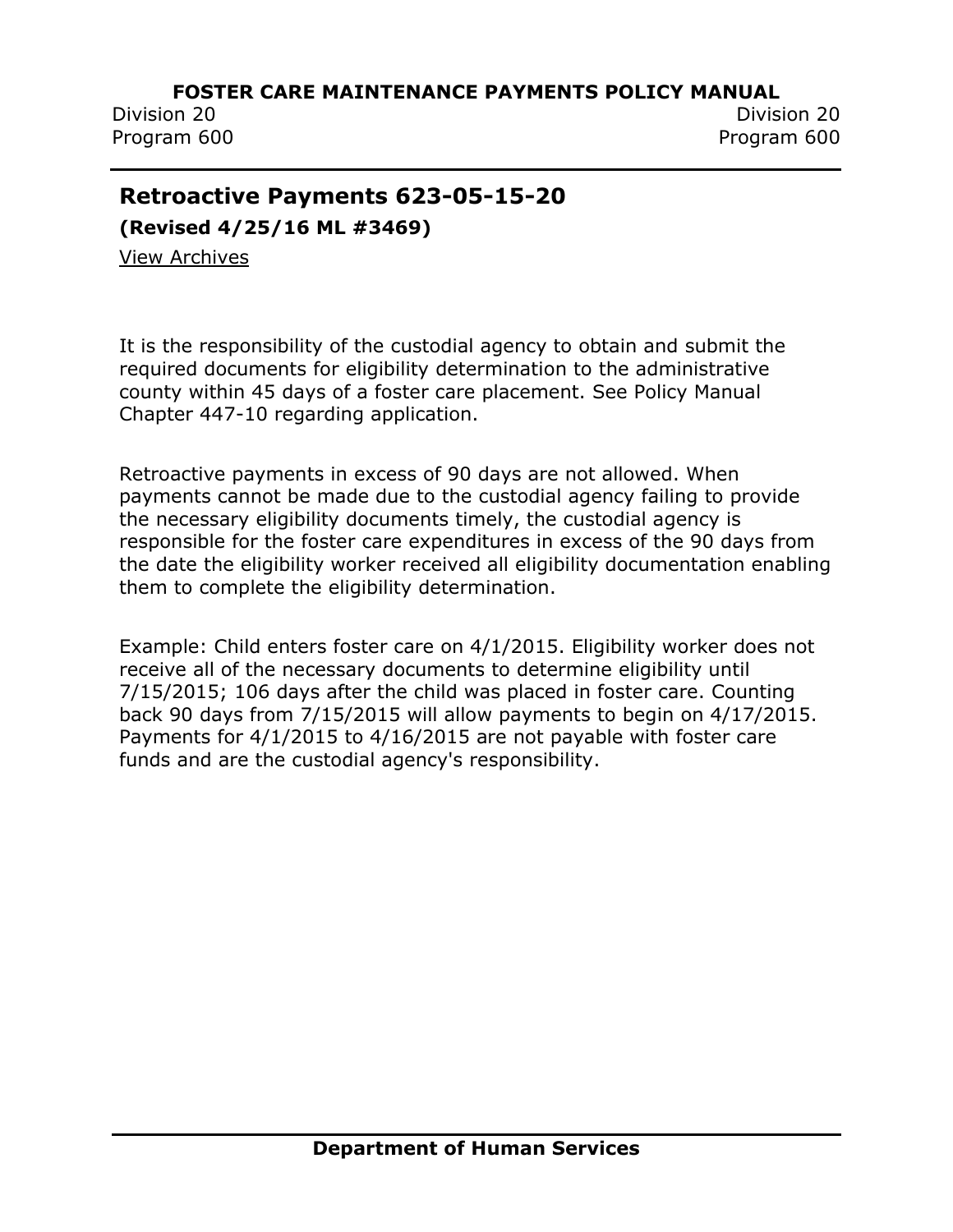Division 20 Division 20

Program 600 Program 600

## <span id="page-13-0"></span>**Financial Responsibility for Foster Care Payment 623-05-15-30**

**(Revised 1/26/07 ML #3051)**

[View Archives](../../../Content/Archived%20Documents/archives.htm#623_05_15_30)

The county of financial responsibility may arrange with another county to perform certain activities such as provision of on-going services, and payment management. This will always be done through a written agreement, "Placement Agreement Between Counties," which is negotiated between the involved counties and pertains to financial or service activities. This is a county form used whenever a child is placed by the financial county into family foster care in a different county. It is not used in therapeutic family foster care or group/RCCF/RTC/PRTF care.

The "county having financial responsibility" means the county where the child's parent has or had residence at the time of court intervention. The county of financial responsibility could change after a 60-day lapse in placement. If the parents do not have residence in North Dakota, then the financial responsibility exists in the county where the child resided at the time of court intervention.

(Definition developed by County Directors, 1997).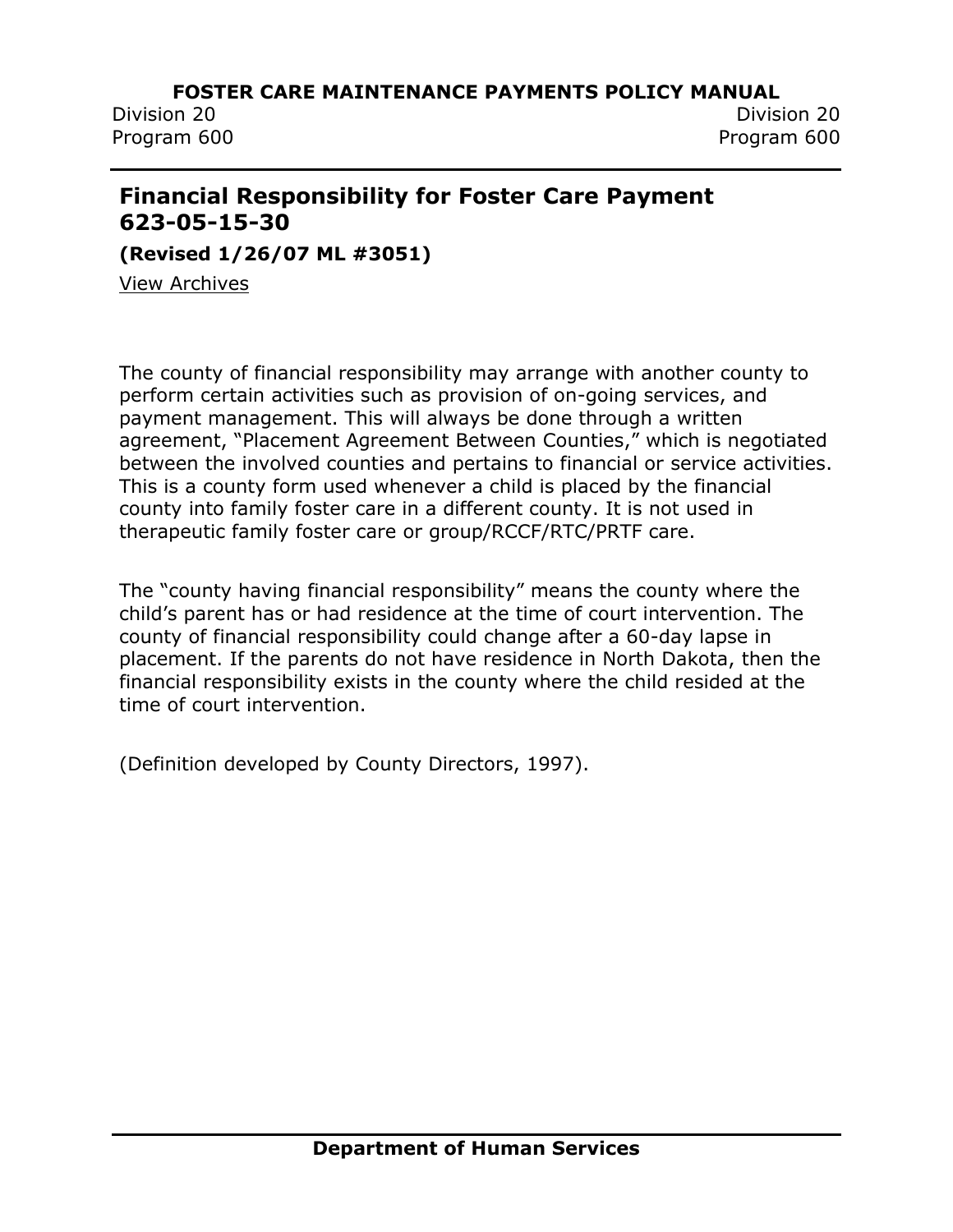Division 20 Division 20 Program 600 Program 600

## <span id="page-14-0"></span>**Responsibilities of County of Financial Responsibility 623-05-15-30-05**

**(Revised 10/1/08 ML #3158)**

[View Archives](../../../Content/Archived%20Documents/archives.htm#623_05_15_30_05)

Financial responsibility for the case always rests with the "financial county."

The financial county generates the Foster Care Payment information on the appropriate CCWIPS screen unless an agreement to do so is negotiated with another county. If an agreement exists with another county, refer to CCWIPS Manual.

The county of financial responsibility maintains all case management responsibility not vested in the custodian. In cases where the financially responsible county is also the custodian, the county has complete responsibility for the case, including eligibility and payment and all activities associated with placement and supervision of the child.

In certain circumstances, the financial/custodial county may negotiate an agreement with another county to provide specific services, such as placement and supervision. In such an instance, the financial/custodial county remains responsible for ensuring that permanency planning takes place, and that the case is documented, for example, in preparation for audit.

Therapeutic Family Foster Home, Group/RCCF/RTC/PRTF Facility:

1. Therapeutic Family Foster Home:

In therapeutic family foster care, the financial county for purposes of therapeutic family foster home cases is similar to the procedure for children in group/RCCF/RTC/PRTF care. The custodian refers the child, ensures that permanency planning takes place, maintains the county case file for purposes of ensuring that custodial duties are carried out and compliance issues met. Therefore, for purposes of therapeutic family foster care, the county of financial responsibility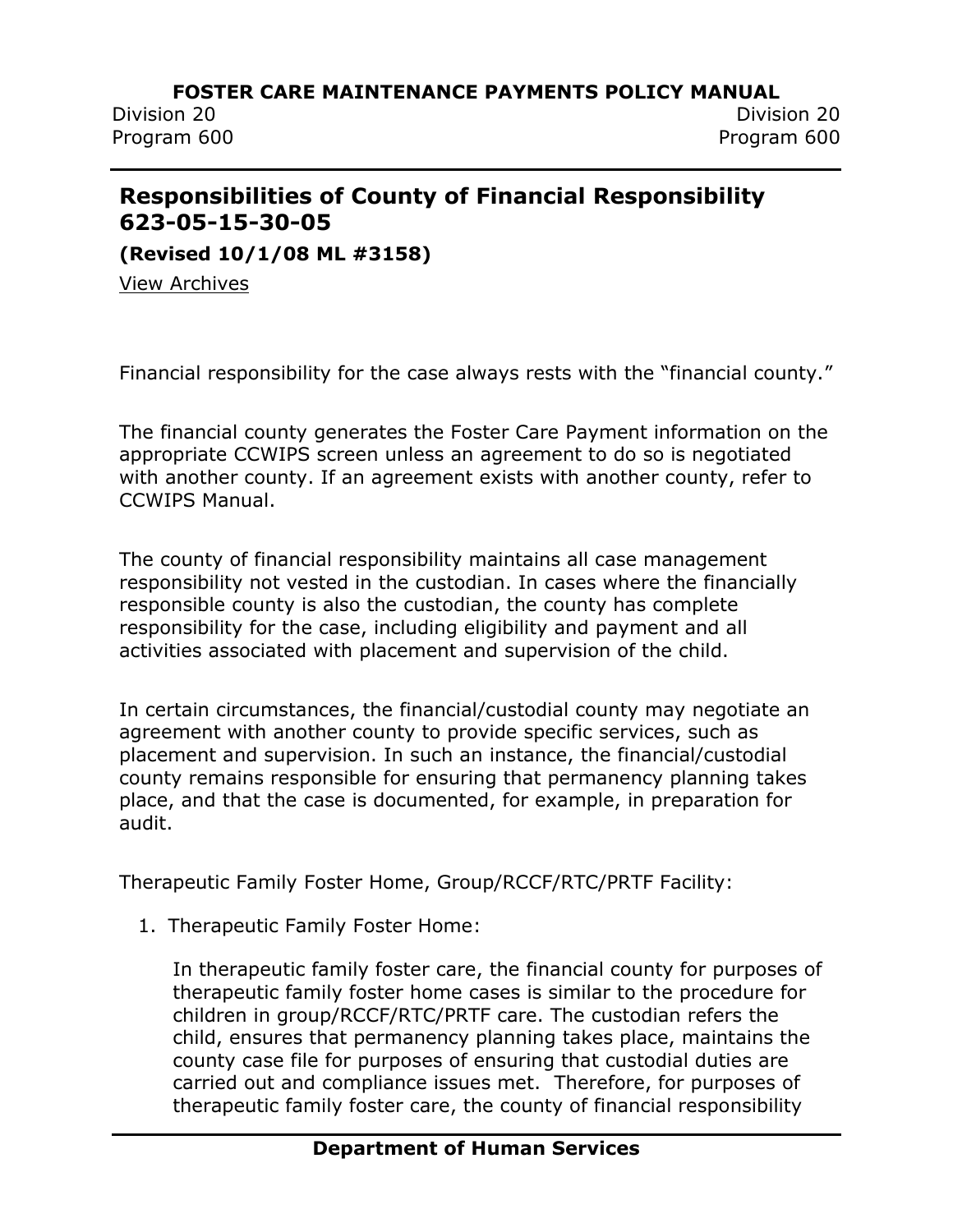for eligibility and payment in most cases is the custodial county. In special circumstances there may be exceptions to this. Please refer questions to the regional human service supervisor.

2. Group/Residential Child Care Facility

The county of financial responsibility for children and youth in foster care in group and/or residential child care facilities, in or out of state, is the county where the child's parent has residence at the time of court intervention. Financial responsibility will remain with that county as long as the individual remains in care.

3. Subsidized Adoption

Prior to adoption, follow above guidelines for family foster care. Refer to Subsidized Adoption Manual Service Chapter 617-05 for further information.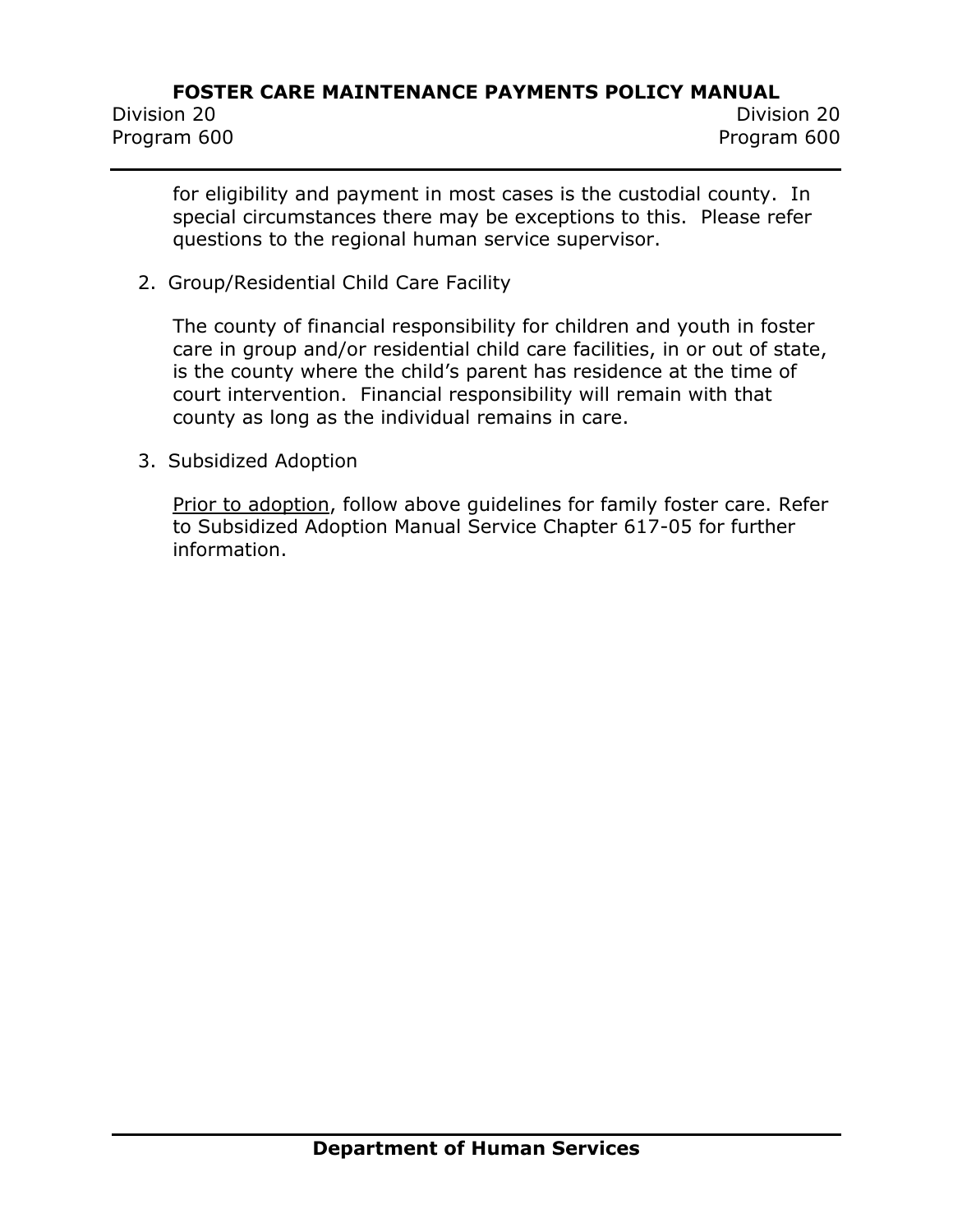Division 20 Division 20 Program 600 Program 600

## <span id="page-16-0"></span>**Payment in CCWIPS 623-05-15-30-20**

**(Revised 4/25/16 ML #3469)**

[View Archives](../../../Content/Archived%20Documents/archives.htm#623_05_15_30_20)

FRAME will automatically upload foster care placement information into the payment authorization screen in CCWIPS.

Payment authorization is dependent on:

- 1. A current court order,
- 2. A current provider license, and
- 3. An approved care plan (Child & Family Team meetings).

In state provider payments are automatically calculated based on:

- 1. Placement duration dates,
- 2. Provider licensing dates, and
- 3. Court order dates.

Out of state and therapeutic provider payments do not automatically calculate. An itemized bill is required prior to payment authorization and the payment amount must be manually entered into the payment system.

Refer to CCWIPS User Manual for technical assistance related to entering foster care payments on the CCWIPS system.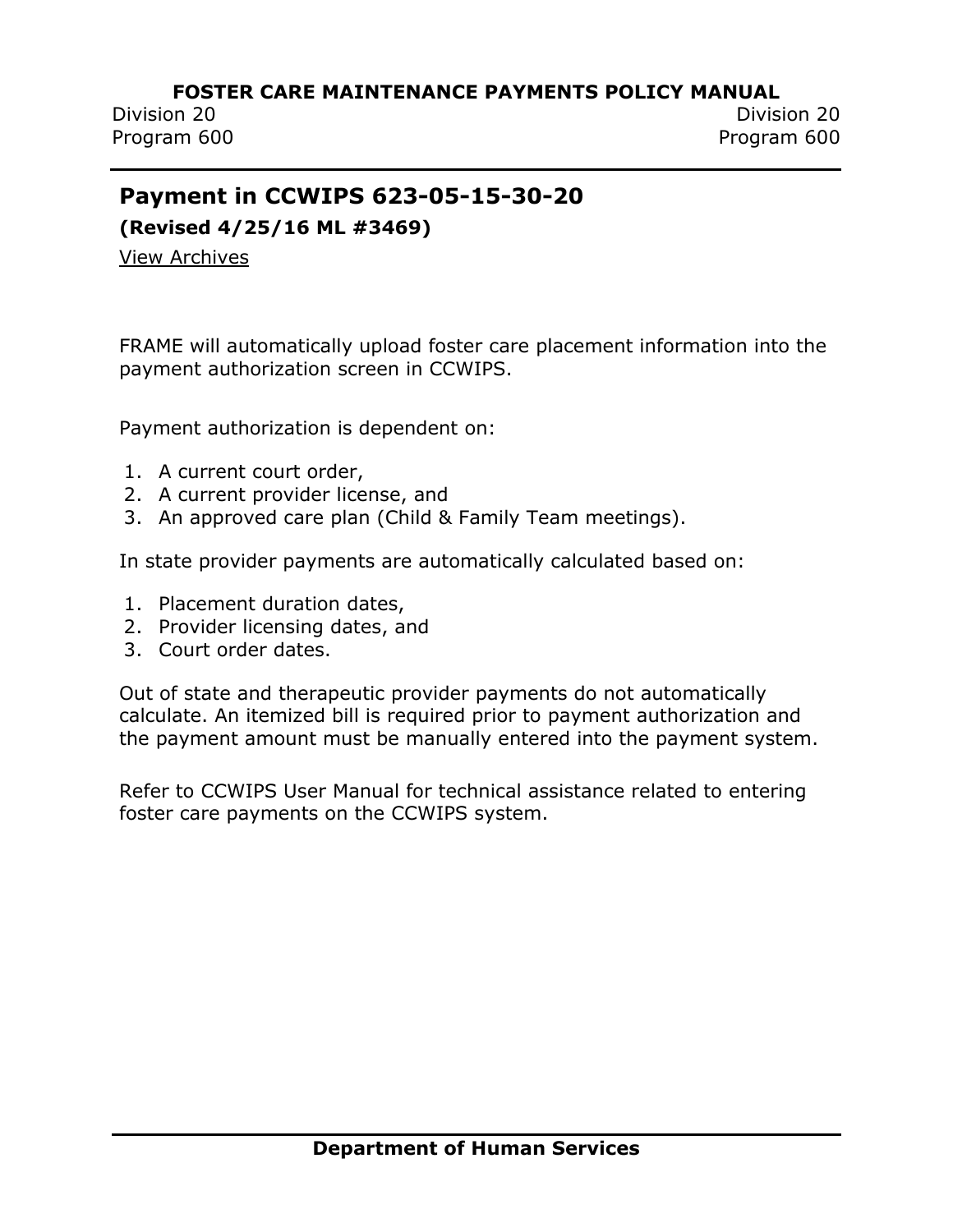Division 20 Division 20 Program 600 Program 600

## <span id="page-17-0"></span>**Interstate Compact: Children Receiving Foster Care Payments 623-05-15-35**

**(Revised 4/25/16 ML #3469)**

[View Archives](../../../Content/Archived%20Documents/archives.htm#623_05_15_35)

When a child is placed for foster care in another state the placement will be made through Interstate Compact on the Placement of Children (ICPC) and the child does not by such absence lose legal residence in North Dakota.

If parents move from North Dakota, eligibility for foster care payment with respect to residence continues in North Dakota.

When North Dakota is the receiving state in an Interstate Compact placement and the child is placed with a licensed family foster home in North Dakota, the sending agency must reimburse the provider at a rate consistent with North Dakota's foster care prevailing reimbursement rate.

When North Dakota is placing (sending) a child in another state through Interstate Compact, North Dakota will reimburse the provider in the receiving state at the receiving state's prevailing rate, not the North Dakota rate. ICPC approval is necessary prior to making any foster care payments. Foster Care funds cannot be used to fund an illegal placement.

Foster care funds cannot be used to fund an unlicensed provider or a placement that does not meet ICPC compliance/approval from Children & Family Services. For more information, see the ICPC Manual Chapter 619-01.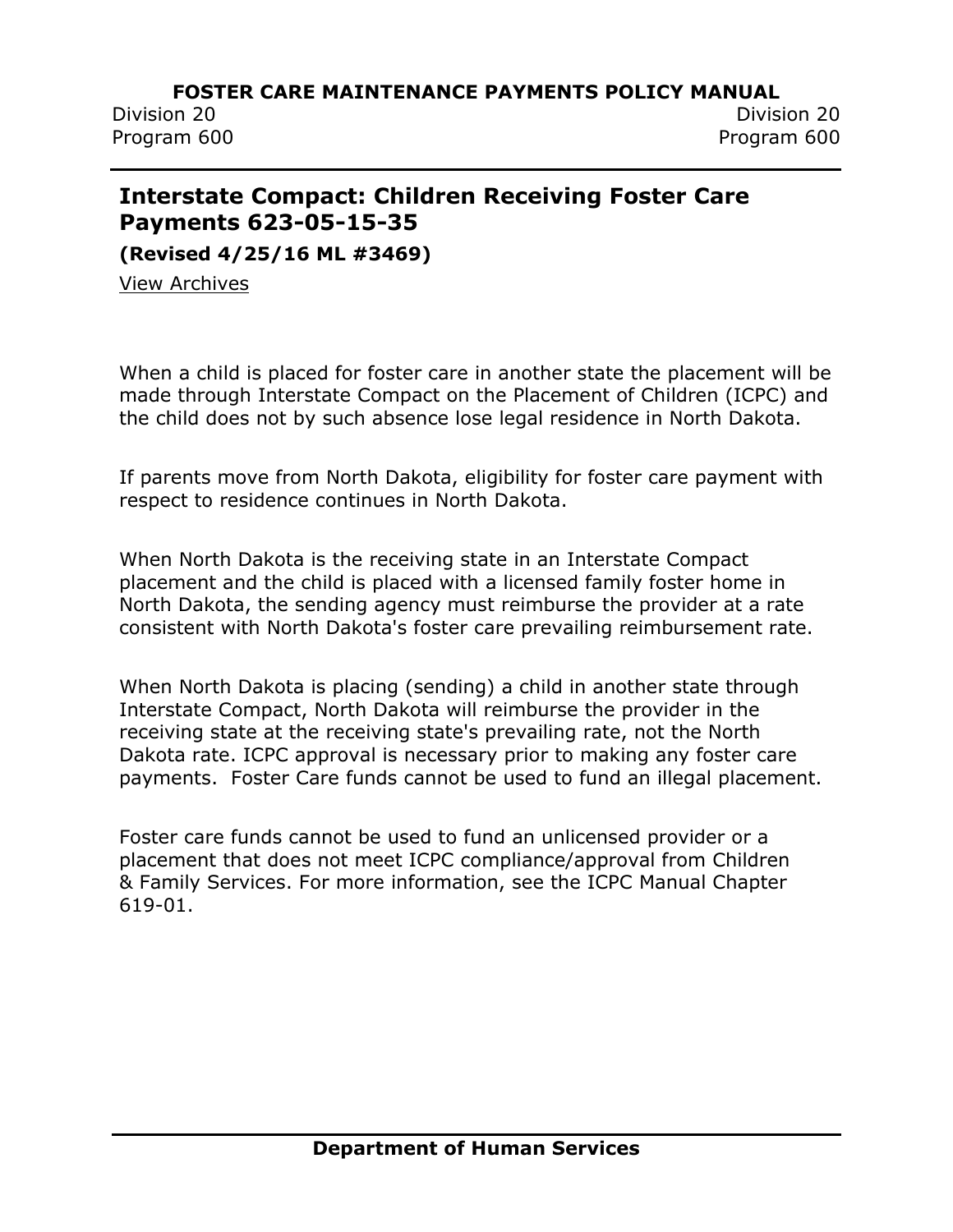## <span id="page-18-0"></span>**Payment Eligibility Requirements 623-05-15-40**

**(Revised 11/1/19 ML #3566)**

[View Archives](../../../Content/Archived%20Documents/archives.htm#623_05_15_40)

Foster care payments are available to any foster child under 21 years of age who:

- 1. Is determined eligible based on the AFDC eligibility criteria,
- 2. Is under the care and control of a public agency with placement authorization,
- 3. Is placed with a fully licensed provider,
- 4. Is removed from the home as a result of contrary to the welfare and the court made a judicial determination in the initial order, and
- 5. The court made a judicial determination of reasonable efforts to prevent removal from the home or the reasonable efforts were not required.

NOTE: Policy allows sixty days to obtain the reasonable efforts judicial determination for eligibility purposes. However, reimbursement cannot begin until the first day of the month in which the reasonable efforts to prevent removal judicial determination is obtained. Lastly, the judicial determination must be obtained within sixty days for the entire foster care episode to remain eligible for reimbursement.

No foster care reimbursement can be made on behalf of any case until all of the above requirements are met.

## **18+ Continued Care Payment Eligibility Requirements**

An 18+ Continued Care child is eligible for foster care payments who:

- 1. Has entered into an 18+ Continued Foster Care Agreement
- 2. Is determined eligible based on the AFDC eligibility criteria
- 3. Maintains reimbursability
- 4. Is under the placement and care of a public agency and permanency findings are obtained timely
- 5. Is placed with a fully licensed provider

Foster care maintenance payments are authorized to the foster care provider in efforts to meet the needs of the child.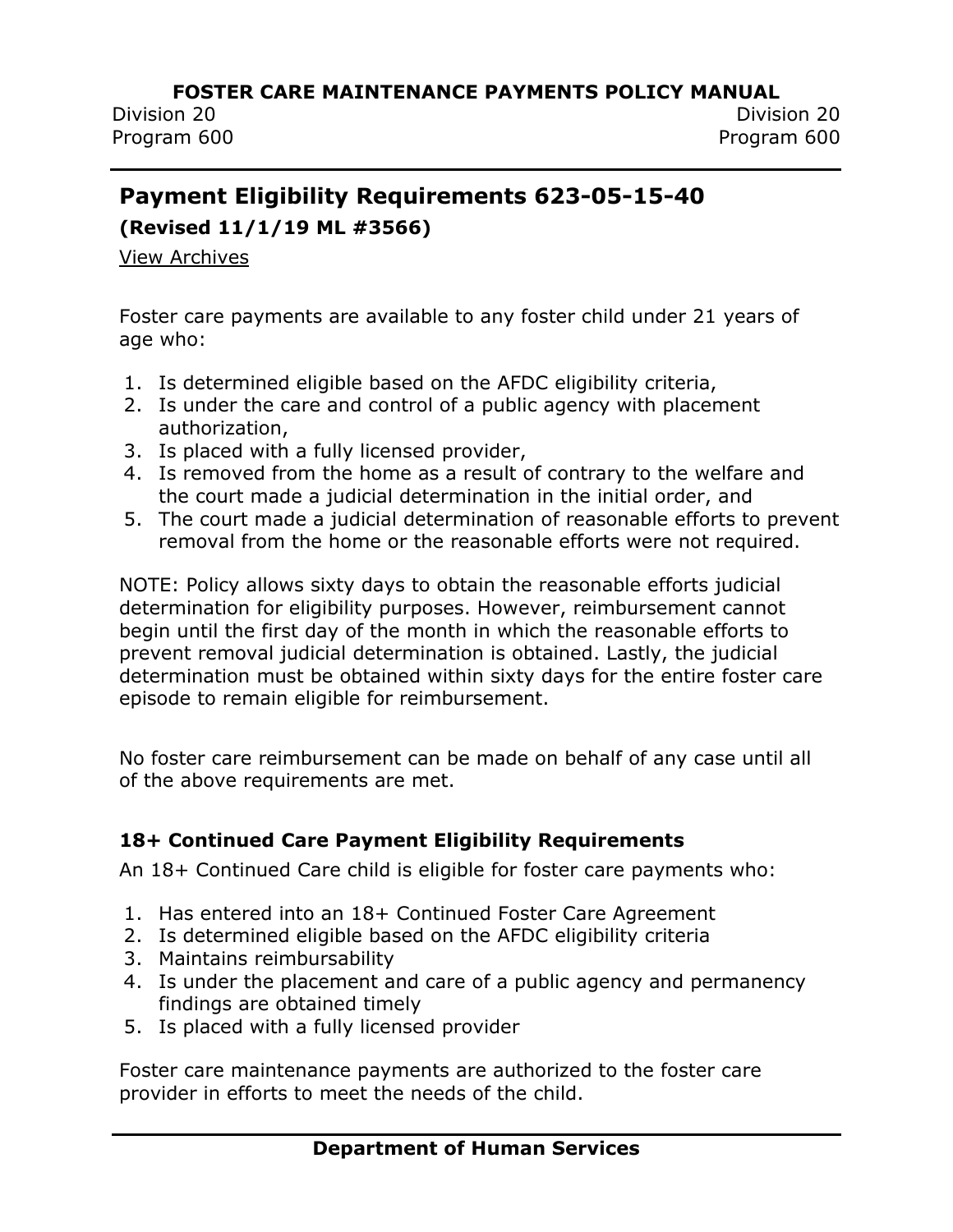## <span id="page-19-0"></span>**Child Support: Parental Responsibility for Children in Foster Care 623-05-15-45**

**(Revised 4/25/16 ML #3469)**

[View Archives](../../../Content/Archived%20Documents/archives.htm#623_05_15_45)

N.D.C.C. Section [50-09-06.1](http://www.legis.nd.gov/cencode/t50c09.pdf) applies to all foster care for children.

An application under this chapter is deemed to create and affect an assignment of all rights to support, which a family member or foster child may have or come to have, to the state agency. The assignment:

- 1. Is effective as to all current and accrued support obligation and periods of eligibility;
- 2. Is limited to the total cost of benefits provided to the family or foster child; and
- 3. Terminates when eligibility ceases, except with respect to any support obligation unpaid at that time.
- 4. Is not effective as to any child subject to a benefit cap imposed under section 50-09-29.

Federal law requires states to take all necessary steps to enforce the assignment of support rights and, if necessary, establish support orders on behalf of children receiving foster care. N.D.C.C. Section 50-09-06.1 provides that all support obligations are automatically assigned to the state when it is determined that a child is eligible for foster care. The assignment is not conditioned upon the consent of the parents. See Manual Chapter 447-10 for policy and procedures relating to child support referrals.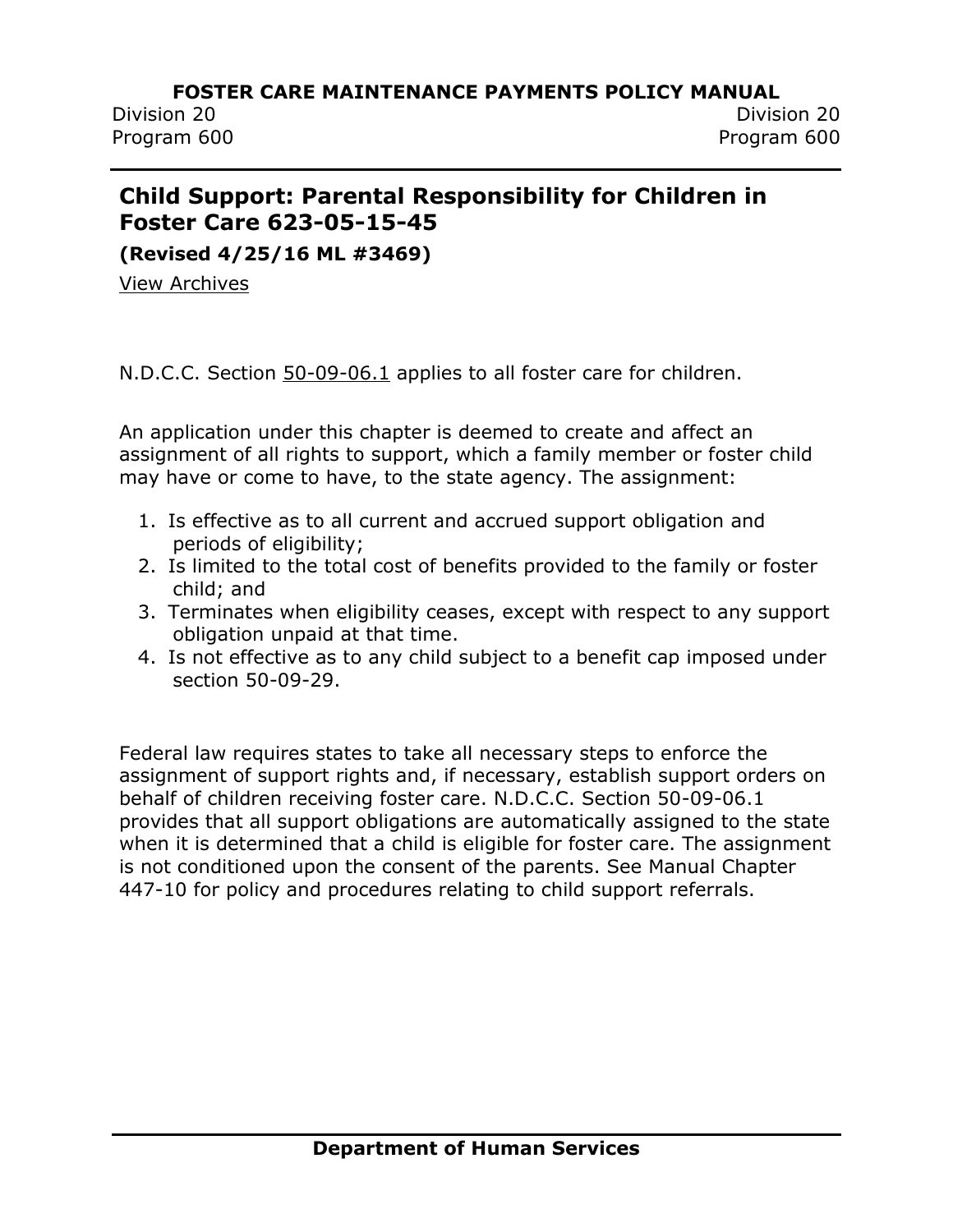Division 20 Division 20 Program 600 Program 600

## <span id="page-20-0"></span>**Child Support Referrals 623-05-15-45-05**

**(Revised 4/25/16 ML #3469)**

[View Archives](../../../Content/Archived%20Documents/archives.htm#623_05_15_45_05)

County Social Service Boards (Administrative County) must submit a child support referral on each parent whose child is in foster care. There are two exceptions to making a child support referral. A referral will not be made against either parent;

- 1. If one of both parents receive a subsidized adoption payment on behalf of a child in foster care, or
- 2. If the child's placement was short-term. For purposes of this exception, "short-term" is defined as follows:
	- a. The child exited the placement by the time the referral would be sent, and
	- b. The child was in the placement for 60 days or less.

Both criteria a and b must be met in order for the referral to be eliminated (i.e., not made). If the child is in placement at the time of referral, a referral is made regardless of the amount of time the child has been in placement.

Special circumstances may also apply when submitting the referral; those include:

- 1. DA = Donor Assisted Conception
- 2. OT = Other special circumstances reason
- 3. SP = Single parent adoption
- 4. TR = Terminated Parental Rights

The Department of Human Services uses automated systems to transmit and receive referrals. Child support referrals must be completed and transmitted in CCWIPS. The referral information sent to the Child Support Division is used to establish paternity, locate the absent parent(s), and establish and enforce a support order. The referral may be transmitted by the County Social Service Board to Child Support at any time following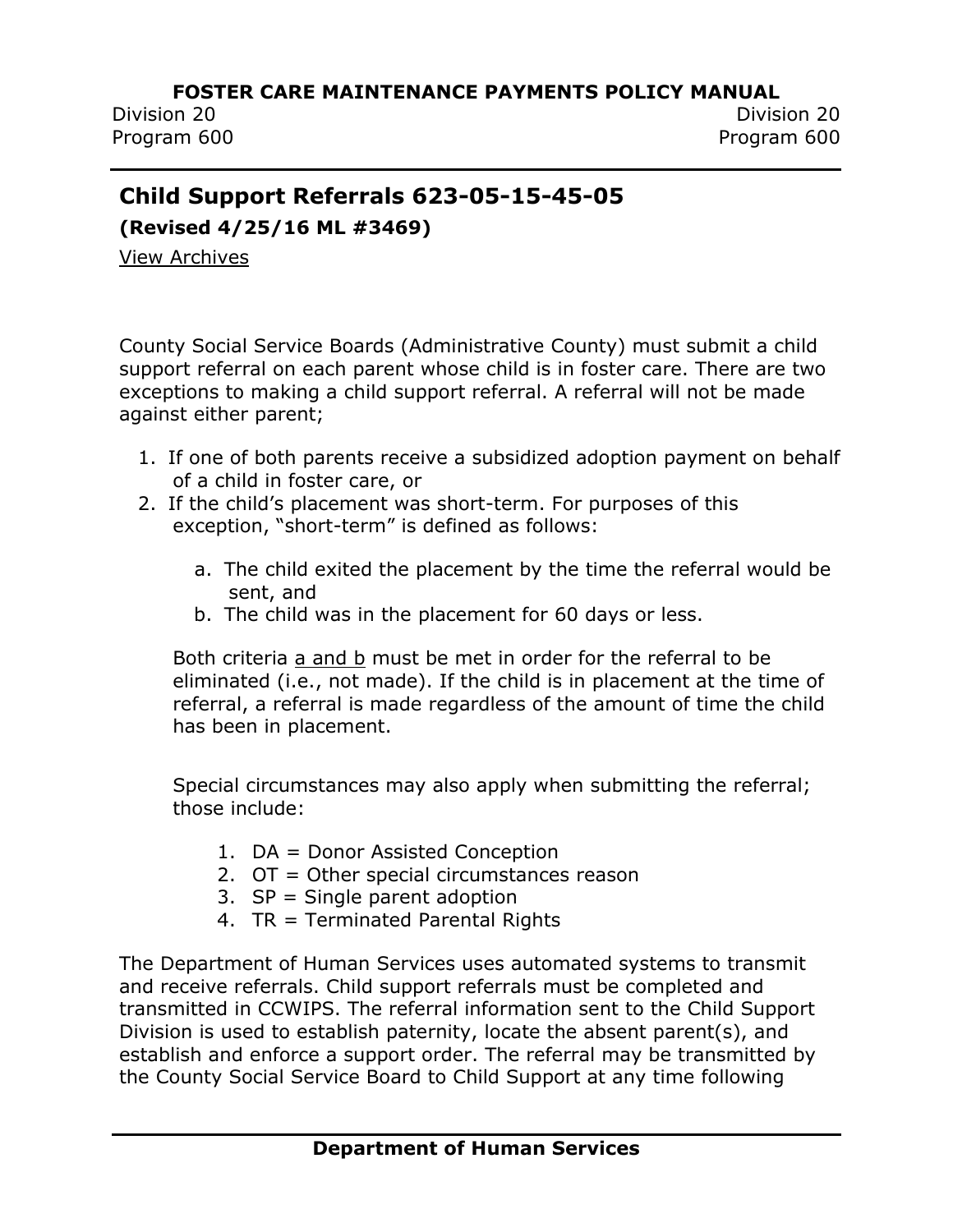Program 600 Program 600

Division 20 Division 20

placement, but is required to be transmitted at the time of initial payment authorization.

Once a child support referral is in an open status, child support collected on behalf of the child will automatically be allocated to the North Dakota Department of Human Services to offset the amount expended for foster care while the child is in a paid placement. When a child's placement is closed/ended, the child support referral will revert to "close pending" and remain in a monitor status until the child's foster care program is closed or a new placement is entered.

## **Excess Child Support Payments:**

The legal custodian will be sent any child support collected that is in excess of the foster care expenditures for any month in which the child was in a paid placement. In months in which a child transitions between paid and non-paid placements, the collected amount in excess of the foster care expenditures for that month will be sent to the custodial agency. The custodial agency should verify with the Administrative county and Child Support the reason for the direct payment to the agency. Several circumstances will impact how the money is allocated:

- 1. Child Support sent to the custodian while a foster child is placed in an unpaid or unlicensed family setting.
	- a. Custodian must verify with child support the reason for the direct payment.
	- b. Arrearages collected for the time a child was in a paid placement or a medical placement must be reallocated as outlined in #2 and #3 below.
- 2. Child Support collected to cover medical expenses for a foster child's medical placement in a psychiatric residential treatment facility or hospitalization.
	- a. Custodian must reallocate the amount collected to Medical Assistance to be applied to the amount expended for the medical placement. The custodial agency must complete an SFN 828 – "Medicare Premium Repayment/Credit Report" and send the Child Support collected amount to the NDDHS Fiscal Administration detailing how to reallocate the funds.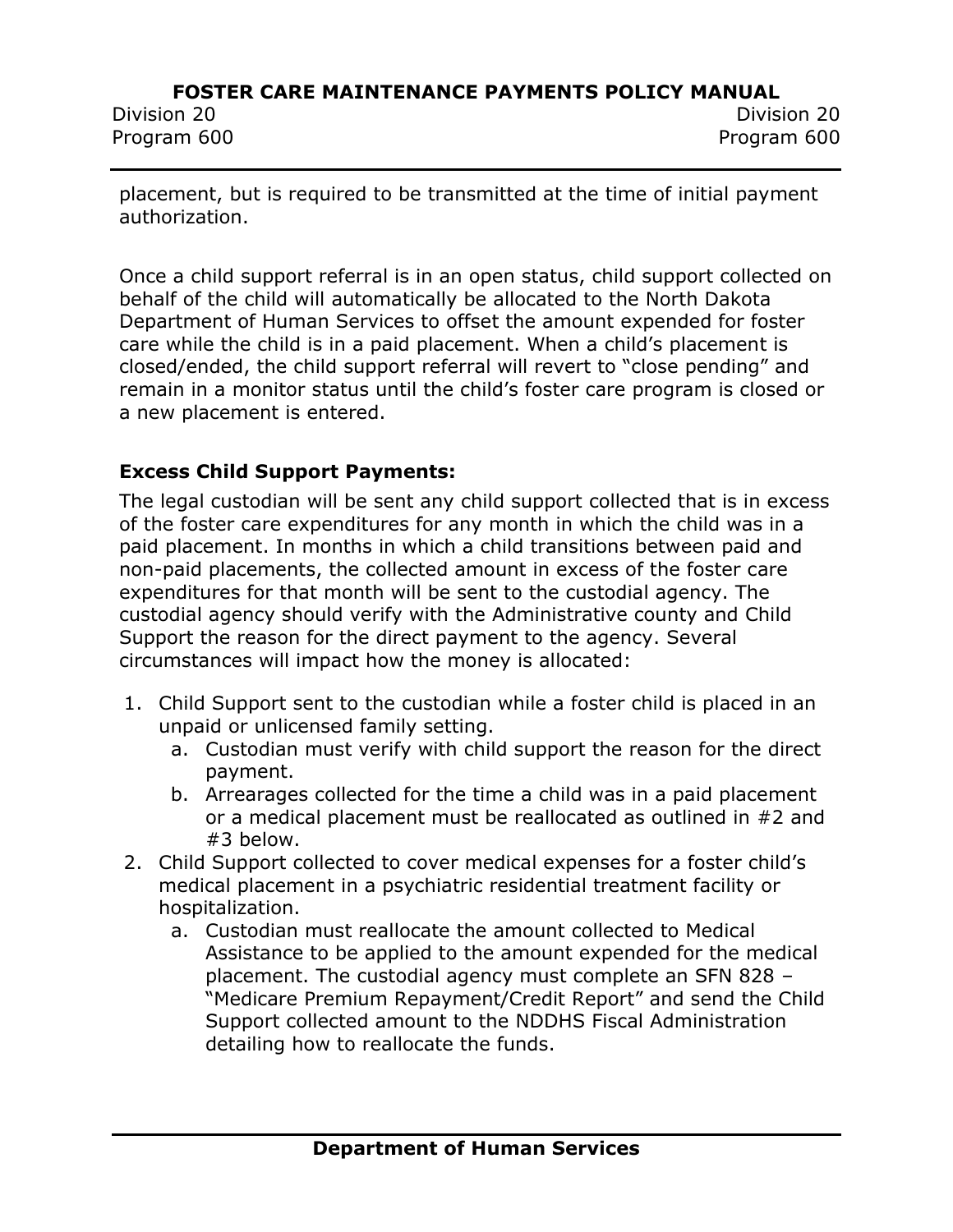- 3. Child Support collected when a foster child is placed with a licensed provider (family, therapeutic home, group home, residential child care facility):
	- a. Custodian must verify with Child Support the reason for the direct payment.
	- b. Child Support collections exceeding the amount of foster care expenditures for a specific month is unearned income for the foster care child. The excess amount should be put into a savings in the child/custodian's name. The custodian should determine how to reallocate the money to best meet the needs of the child while the child is in foster care.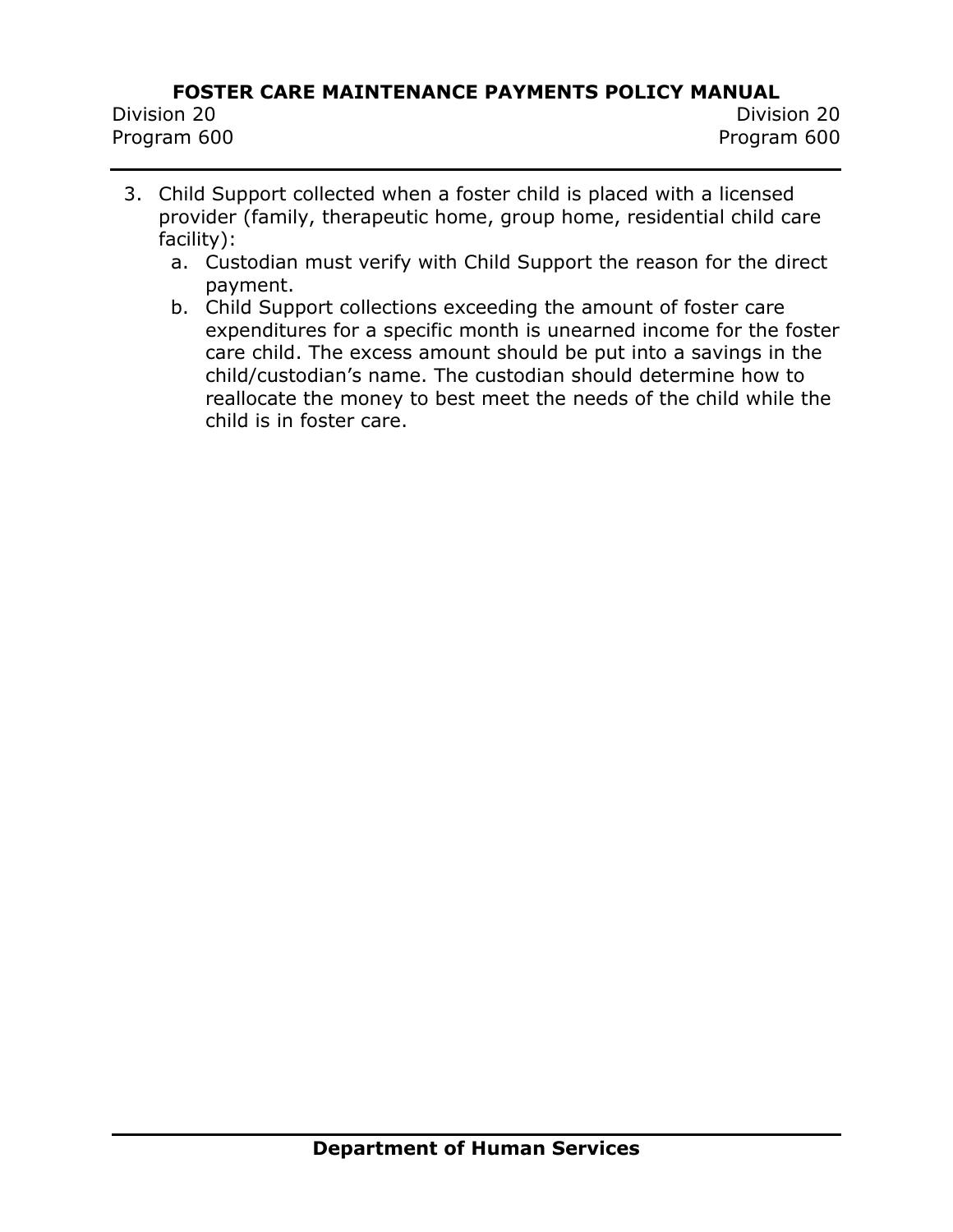Division 20 Division 20 Program 600 Program 600

## <span id="page-23-0"></span>**Notice of Closing of Foster Care Case 623-05-15-45-15**

**(Revised 4/25/16 ML #3469)**

[View Archives](../../../Content/Archived%20Documents/archives.htm#623_05_15_45_15)

If the case has been referred to Child Support, the County Social Service Board shall notify the Regional Child Support Unit when the referral should be closed.

This notice of closing is transmitted through the automated system used by the Department of Human Services. Placement information must be entered timely into the case management data system to ensure adverse action is not taken on a closed foster care case and any payments received by Child Support are disbursed to the appropriate payee.

Reasons for a notice of closing include a child returning home, a child entering a non-paid placement, or a child entering a PRTF.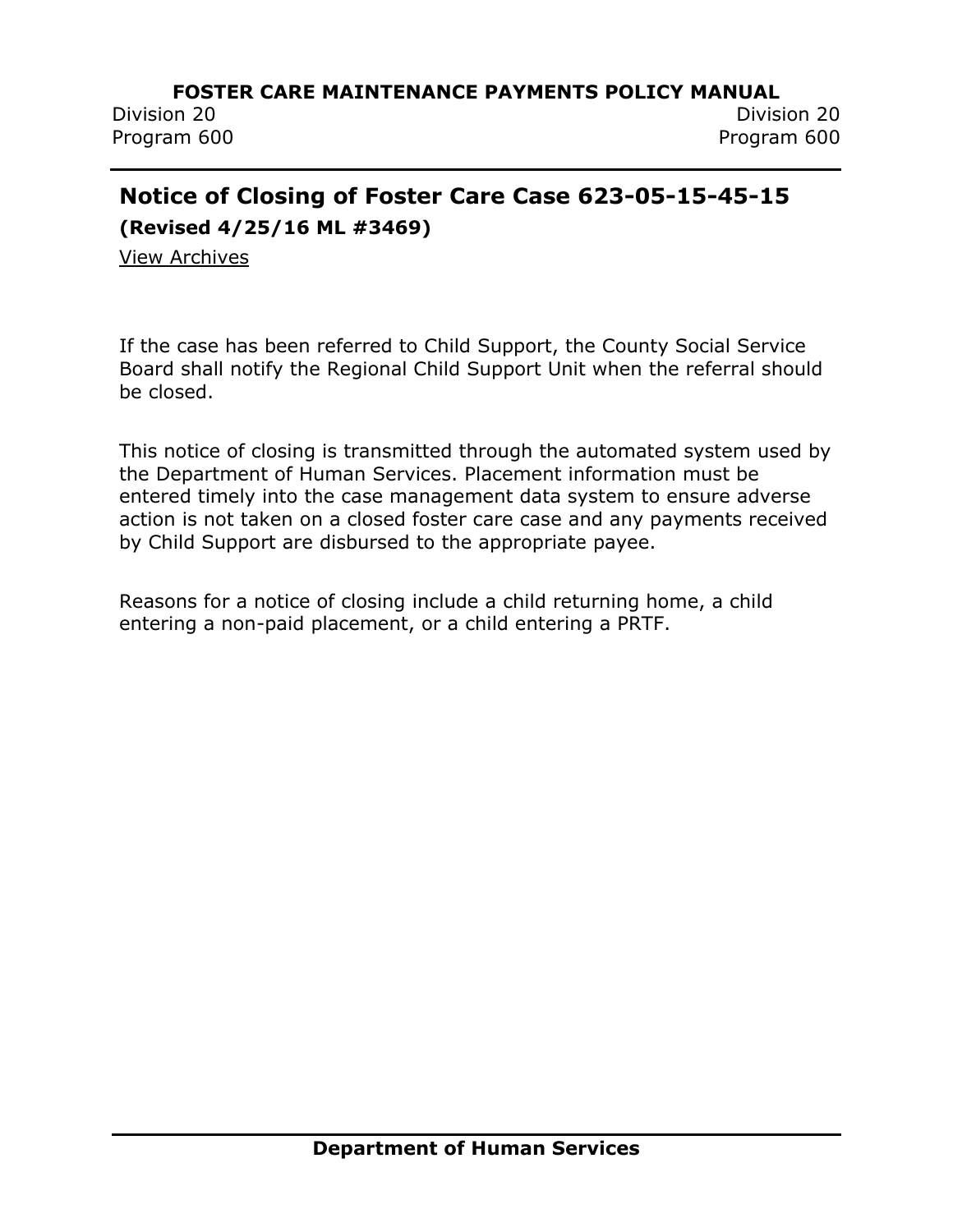Program 600 Program 600

Division 20 Division 20

## <span id="page-24-0"></span>**Certification 623-05-15-50**

**(Revised 8/15/06 ML #3025)**

[View Archives](../../../Content/Archived%20Documents/archives.htm#623_05_15_50)

The county social service board is legally responsible for providing assistance to persons in need. Certification of eligibility for Foster Care Maintenance Payment is the responsibility of the county social service board that has financial responsibility for the foster care payment. When [SFN 641,](http://www.state.nd.us/eforms/Doc/sfn00641.pdf) Title IV-E/Title XIX Application Foster Care, is completed, the county social service board determines eligibility for foster care payments. When the county enters and authorizes a payment on CCWIPS, the county is certifying that all information is true and correct and according to policies of the North Dakota Department of Human Services and federal HHS related to foster care payment. The authorization (PINs) is your electronic signature validation of the above.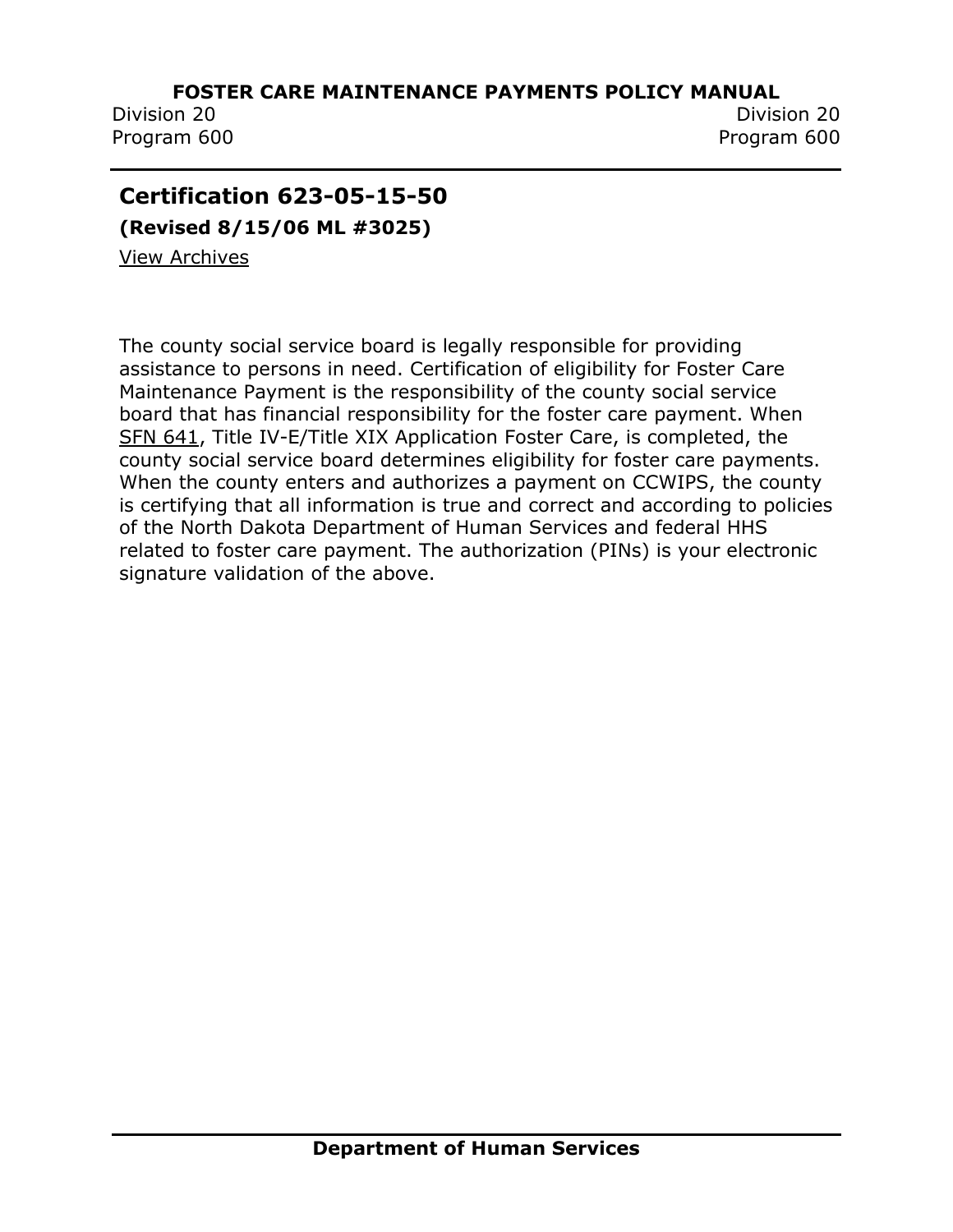Division 20 Division 20 Program 600 Program 600

## <span id="page-25-0"></span>**Child & Family Team Meeting Reports 623-05-15-60**

**(Revised 4/25/16 ML #3469)**

[View Archives](../../../Content/Archived%20Documents/archives.htm#623_05_15_60)

The custodial case manager is responsible for co-facilitating the initial Child & Family Team meeting within 30 days of placement and must prepare and enter the initial case plan into FRAME. Child and Family Team Meetings are done on a quarterly basis.

Approval of irregular payments and the foster care maintenance rate for an out of state placement should be documented in the Child & Family Team Meeting notes. The case manager must provide the eligibility worker with a copy of the Child & Family Team Meeting notes in order for authorization of such payments to occur.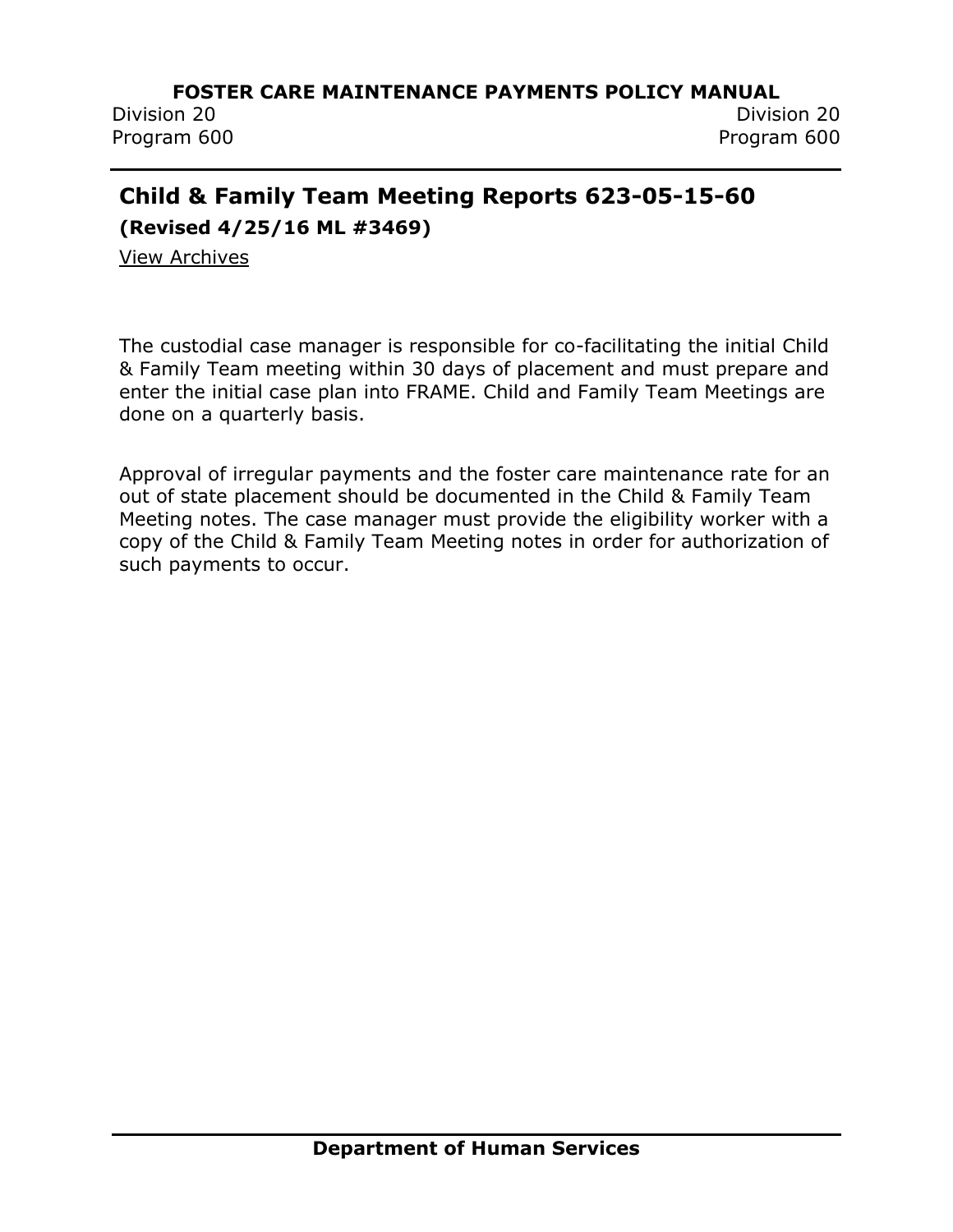Division 20 Division 20 Program 600 Program 600

## <span id="page-26-0"></span>**Voluntary Placement Agreement 623-05-15-65**

**(Revised 4/25/16 ML #3469)**

View [Archives](../../../Content/Archived%20Documents/archives.htm#623_05_15_65)

Voluntary placement agreements between the parent and an agency are the sole responsibility of the county or tribal social service agency. The voluntary placement agreement is limited to 45 days of placement for children under the age of 18 and requires the approval of the regional supervisor.

NDDHS Children & Family Services does not participate in payment for voluntary placements when a public agency does not have care, custody, and control of the child. If voluntary treatment is a desire of the family, the families are to be redirected to the NDDHS Behavioral Health Division Voluntary Treatment Program in an effort to avoid unnecessary relinquishment of parental custody.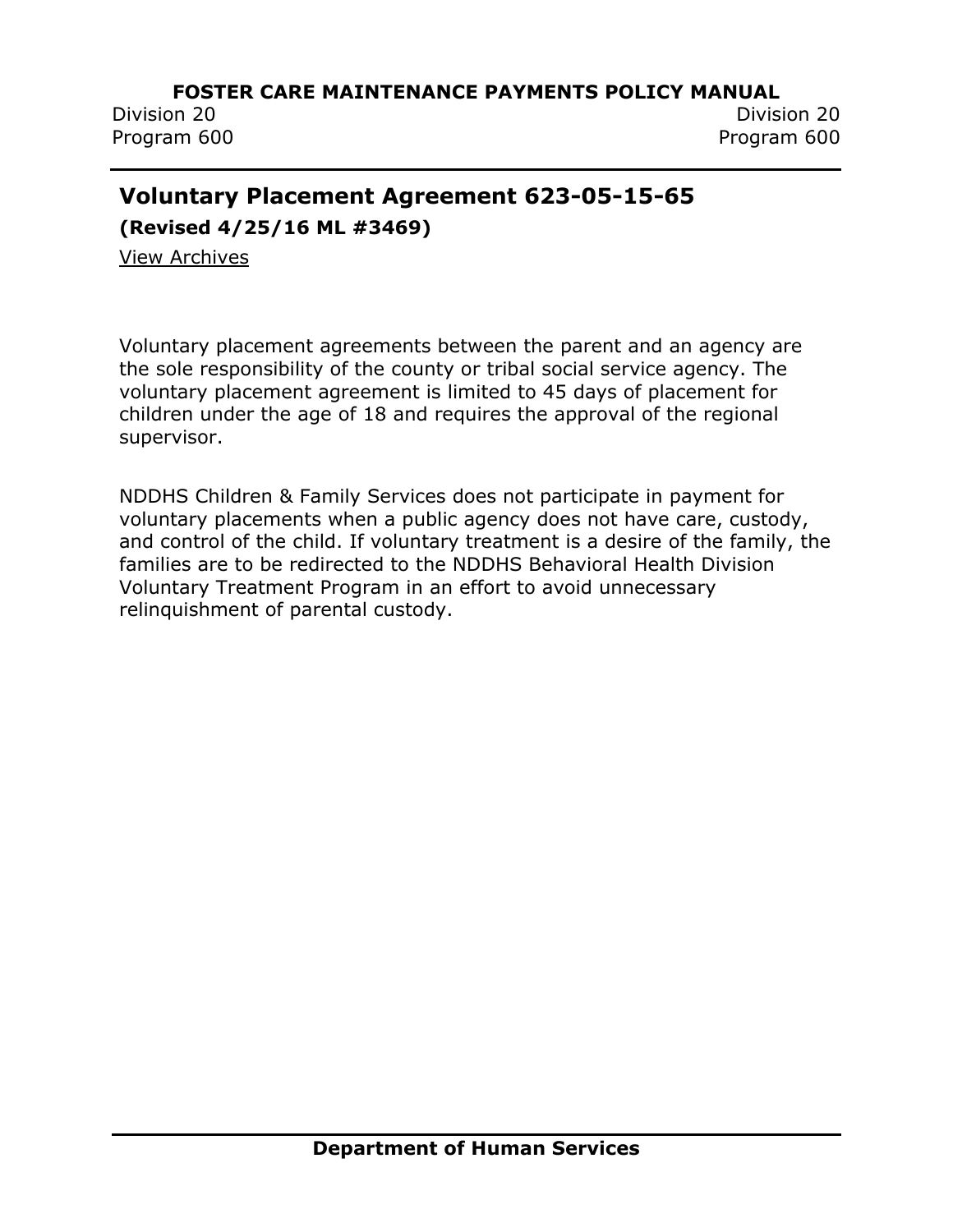## <span id="page-27-0"></span>**Division of Juvenile Services (DJS) Foster Care Payments 623-05-15-75**

**(Revised 4/25/16 ML #3469)**

[View Archives](../../../Content/Archived%20Documents/archives.htm#623_05_15_75)

The Division of Juvenile Services (DJS) through an agreement with the NDDHS is able to access foster care payments for children under the custody of DJS that are placed with a fully licensed foster care provider. Eligibility is determined and payments are authorized by the administrative county.

The DJS representative is responsible for:

- 1. Obtaining and providing the administrative county with the necessary placement/application forms and court orders required to determine eligibility.
- 2. Maintaining the FRAME case.
- 3. Notifying the Eligibility Worker timely of any placement changes (SFN 45).
- 4. Providing the Eligibility Worker with copies of the current court orders.
- 5. Closing a placement timely when the child exits foster care.

Children under the custody or supervision of DJS who are removed from their home and initially placed in the Youth Correctional Center (YCC), or non-foster care arrangement, are not entered into FRAME. If at a later point the child enters a paid foster care placement, the case is then entered into FRAME by the DJS case manager effective the date of the paid placement. Subsequently when a child leaves a paid placement, the DJS case manager must update the placement setting as soon as possible. If the placement change is into a non-foster care setting, but the child is expected to return to foster care, the foster care program will remain open and the placement setting updated. If the child is not expected to return to a paid foster care placement, the foster care program and case must be closed by the DJS case manager.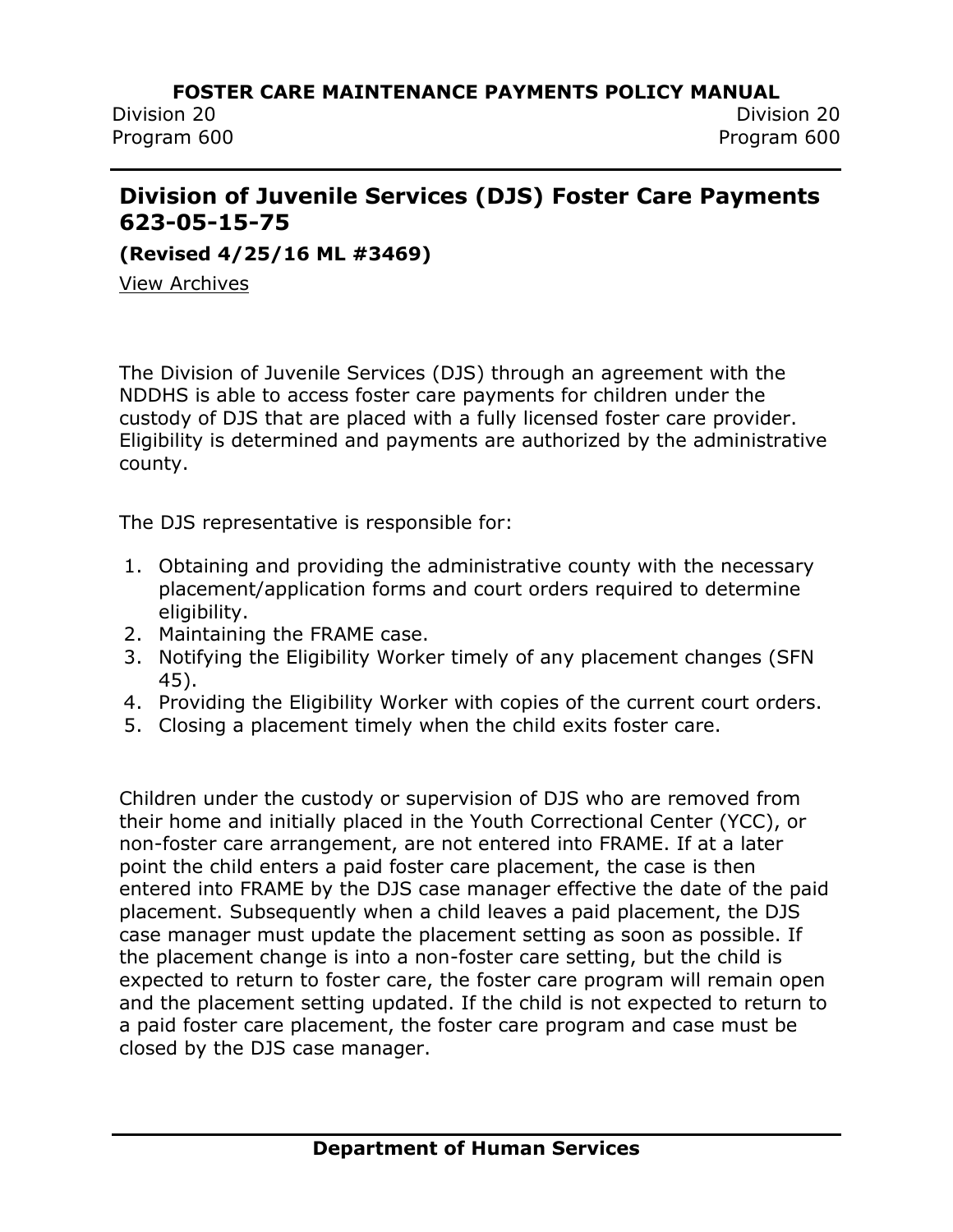Division 20 Division 20 Program 600 Program 600

## <span id="page-28-0"></span>**School Lunch Program Eligibility 623-05-15-80**

**(Revised 4/25/16 ML #3469)**

[View Archives](../../../Content/Archived%20Documents/archives.htm#623_05_15_80)

The School Lunch Program is administered by the Department of Public Instruction and supervised by the local school administrator.

The Healthy, Hunger-Free Kids Act of 2010 provides categorical eligibility for free meals to foster children. The school or child care must be notified that the child is a foster child. Once notified, the school/child care must serve meals to those children free of charge. Proof that the child is in foster care may be requested.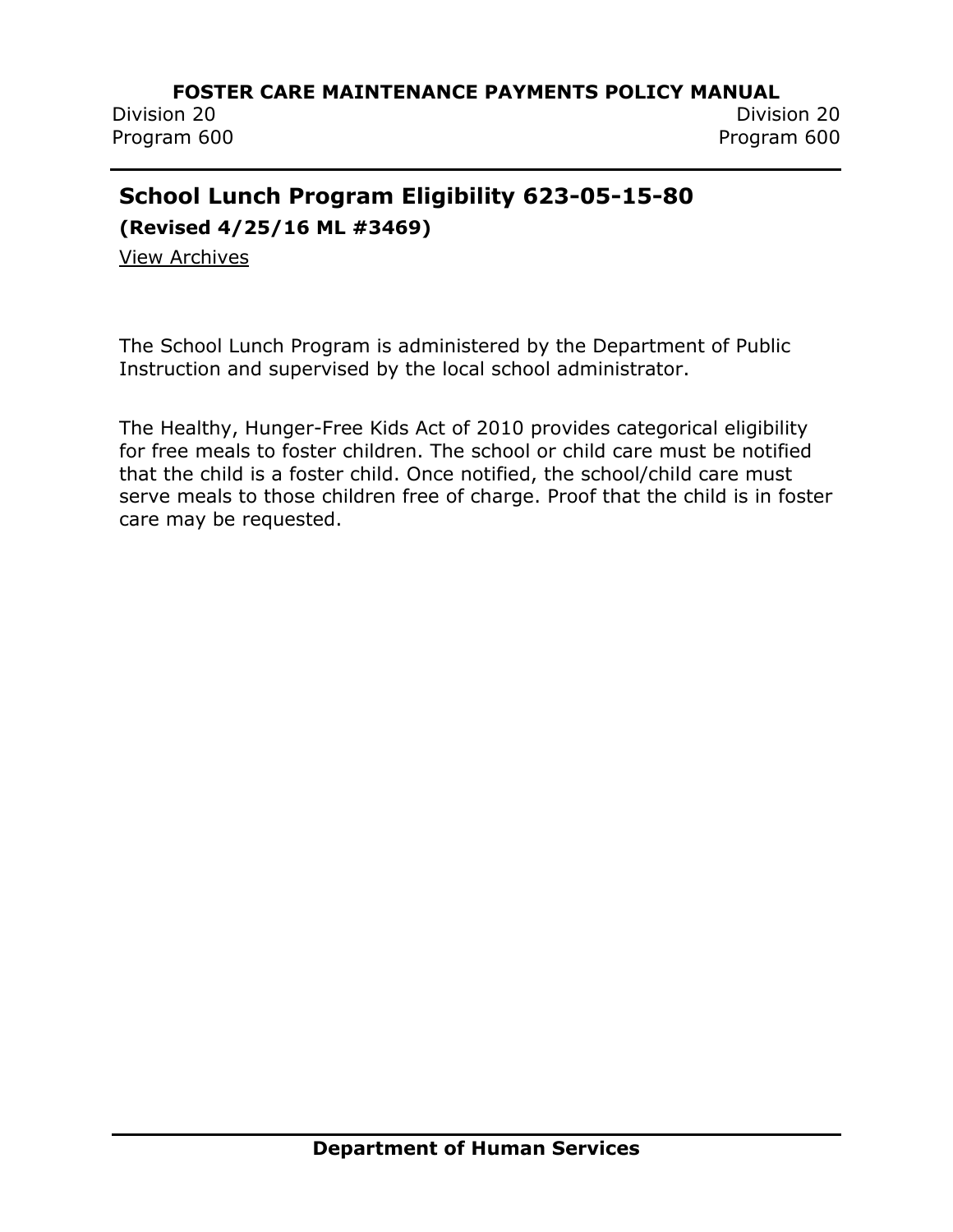Division 20 Division 20 Program 600 Program 600

## <span id="page-29-0"></span>**Matching Symbols 623-05-15-90**

**(Revised 4/25/16 ML #3469)**

[View Archives](../../../Content/Archived%20Documents/archives.htm#623_05_15_90)

Match symbols are a result of the eligibility determination for the child made by following Policy Manual Chapter 447-10. Every foster care payment must have a match symbol identified in order to authorize payment.

| <b>FOSTER CARE</b>                                                                          | <b>SYMBOL</b> | SOURCE OF FUNDS FOR<br><b>MAINTENANCE</b>                                                              |
|---------------------------------------------------------------------------------------------|---------------|--------------------------------------------------------------------------------------------------------|
| <b>Federal Matching</b>                                                                     | <b>FM</b>     | Federal participation with 100%<br>state sharing of non-federal funds<br>(same as former AFDC formula) |
| <b>Federal Matching</b><br>Non-reimbursable<br>(Title IV-E<br>eligible/not<br>reimbursable) | <b>FN</b>     | $100\%$ state                                                                                          |
| <b>Federal Matching</b><br>Indian                                                           | <b>NA</b>     | Federal participation and 100%<br>state funds for non-federal share                                    |
| Emergency<br>Assistance<br>(10/1/1999)                                                      | EA            | 75% federal and 25% state                                                                              |
| Regular                                                                                     | <b>RM</b>     | 100% state                                                                                             |
| Regular Match<br>Indian                                                                     | <b>NR</b>     | 100% state                                                                                             |

The payment system has additional codes (SA, SF, SR, SN) if the child is in receipt of sub-adopt payments. Please see Policy Manual Chapter 617-05.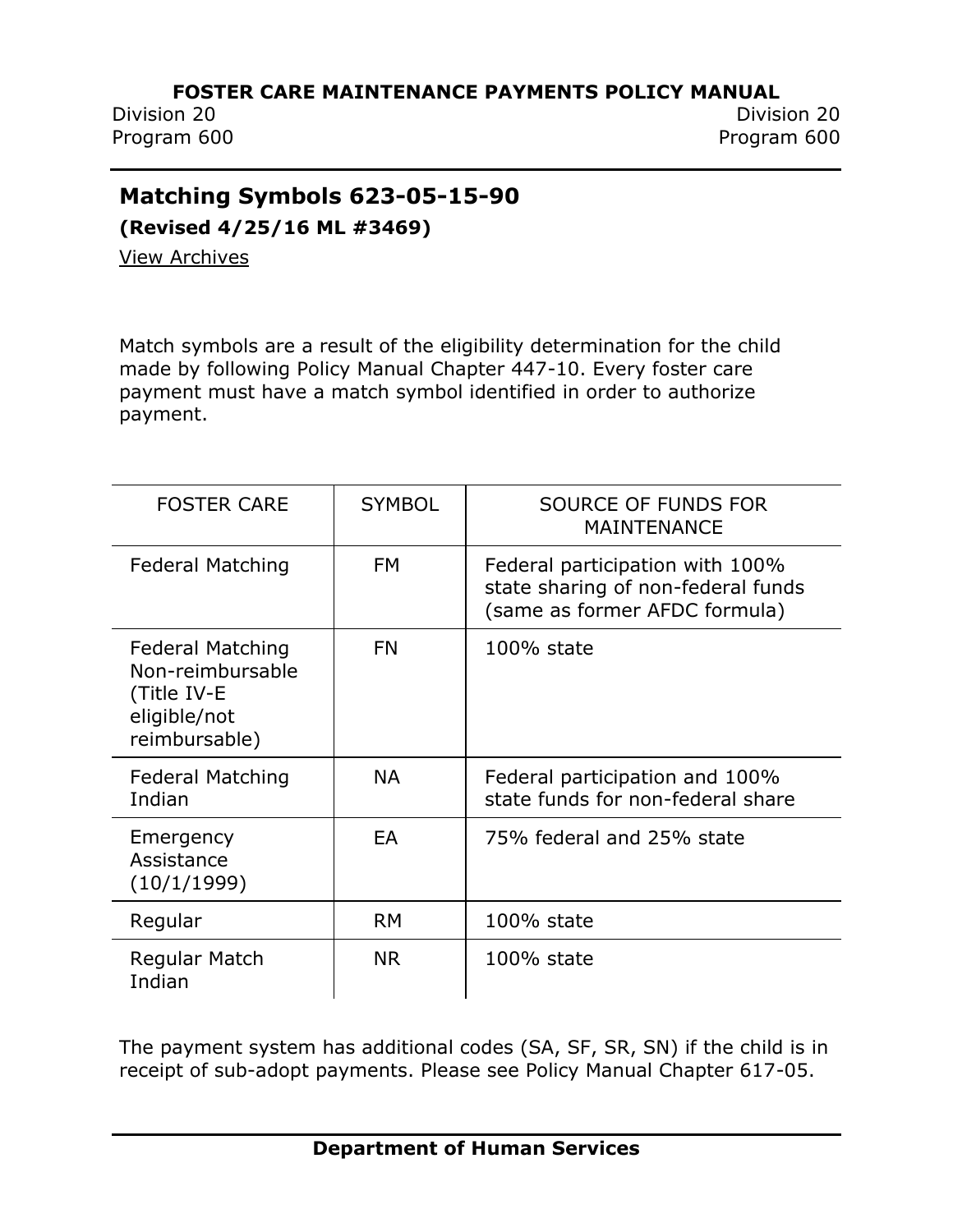Division 20 Division 20 Program 600 Program 600

## <span id="page-30-0"></span>**FM/FN Match Symbol 623-05-15-95**

**(Revised 4/25/16 ML #3469)**

[View Archives](../../../Content/Archived%20Documents/archives.htm#623_05_15_95)

When a child is Title IV-E eligible, not in receipt of SSI, and in a primary placement, the match symbol of "FM" must be used in the payment authorization.

Children Title IV-E eligible in receipt of SSI, or in a secondary placement will remain Title IV-E eligible, but are non-reimbursable with Title IV-E funds. Both Title IV-E and SSI are federally funded programs. Policy prohibits claiming reimbursement from two separate federally funded programs for the same foster care expenditures. Secondary placements are non-reimbursable with federal funds as federal funds are already claimed through the primary placement authorization. The match symbol of "FN" must be used for the payment authorization for months in which SSI is received and for all secondary placements for Title IV-E eligible children.

Example: Mom with 2 children, one child receives SSI. Mom and other child are in receipt of TANF benefits. Child with SSI is placed in foster care. The SSI is more than the cost of care, in turn the county continues to receive the SSI payment. In this example, the foster child is Title IV-E eligible, however not reimbursable due to the continued receipt of the SSI and the proper match code in this example would be "FN."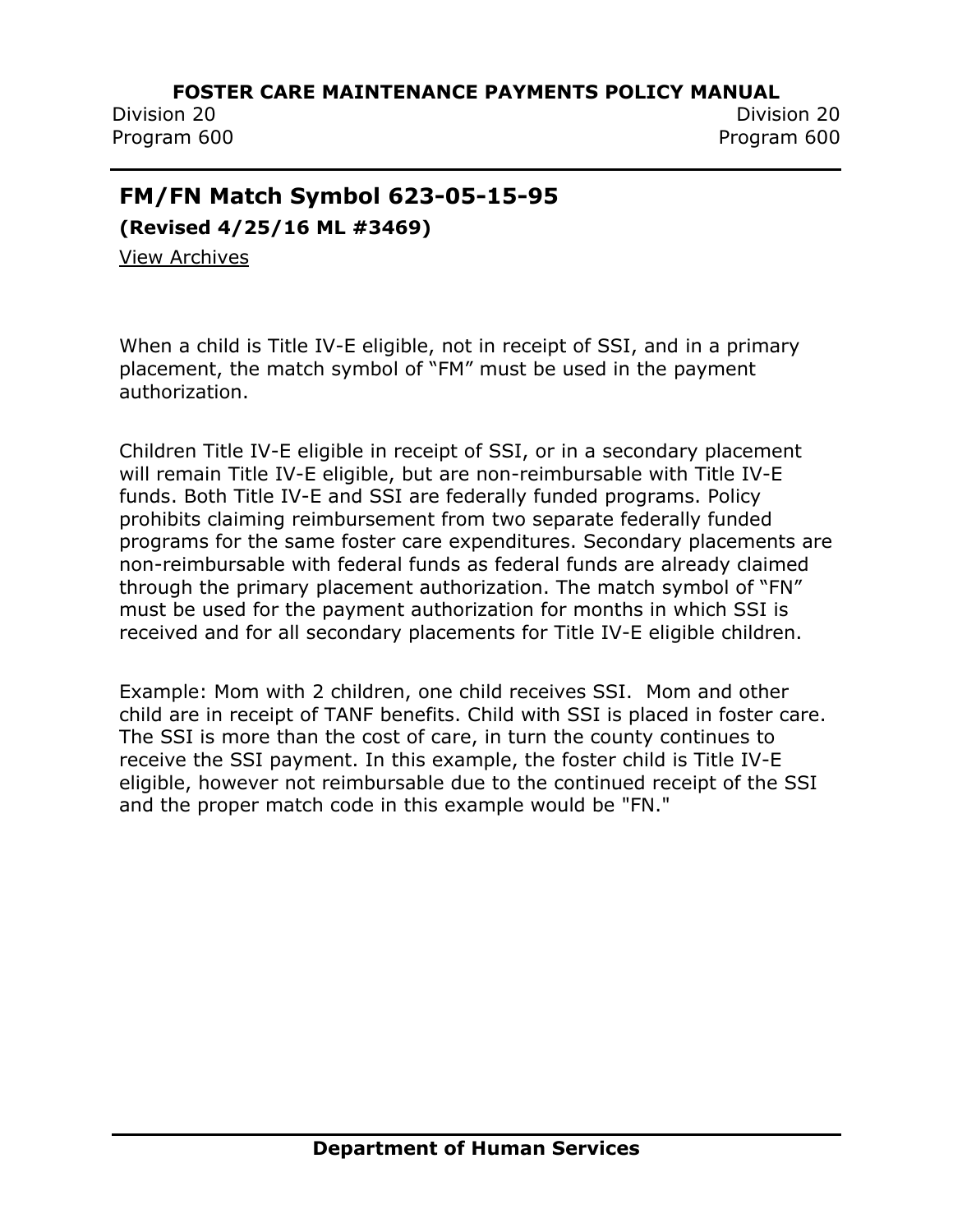Division 20 Division 20 Program 600 Program 600

## <span id="page-31-0"></span>**NA/NR Match Symbol 623-05-15-100**

**(Revised 4/20/20 ML #3579)**

[View Archives](../../../Content/Archived%20Documents/archives.htm#623_05_15_100)

The NA, Native American Title IV-E reimbursable, and NR, Native American Title IV-E non-reimbursable, match symbols are limited to IV-E eligible children for whom the Tribe has court ordered custody and/or placement and care authority. Currently, there are ten counties of financial responsibility as noted in Policy Manual Chapter [447-10](http://www.nd.gov/dhs/policymanuals/44710/44710.htm) with the authority to authorize payments for NA and NR cases.

The "NR" code should only be used in cases when there is a secondary placement of an "NA" eligible foster care case.

A child under tribal custody coded "NA" will lose reimbursability in any month they are in receipt of Social Security Disability (SSI). The tribe becomes financially responsible for the case. If at any point the child is no longer SSI eligible or the SSI payment is suspended, the placement will become reimbursable starting the first day of the month in which there is no SSI payment distributed.

Tribal Cases  $\sim$  Age 18

- 1. A child under tribal custody who is coded Native American Federal Match "NA" will lose Title IV-E eligibility when s/he turns 18 years of age and will not graduate prior to age 19. The case must be closed as of the last day of the month in which s/he turns 18, so long as the tribe retains custody of the child and the child does not enter the 18+ Continued Care program. At this point, the tribe becomes financially responsible for the case.
- 2. If a Title IV-E tribal youth ages out of North Dakota foster care, he/she is eligible to remain in or return to or apply for the 18+ Continued Foster Care program. Tribal children eligible for 18+ will remain eligible under the "NA" match symbol.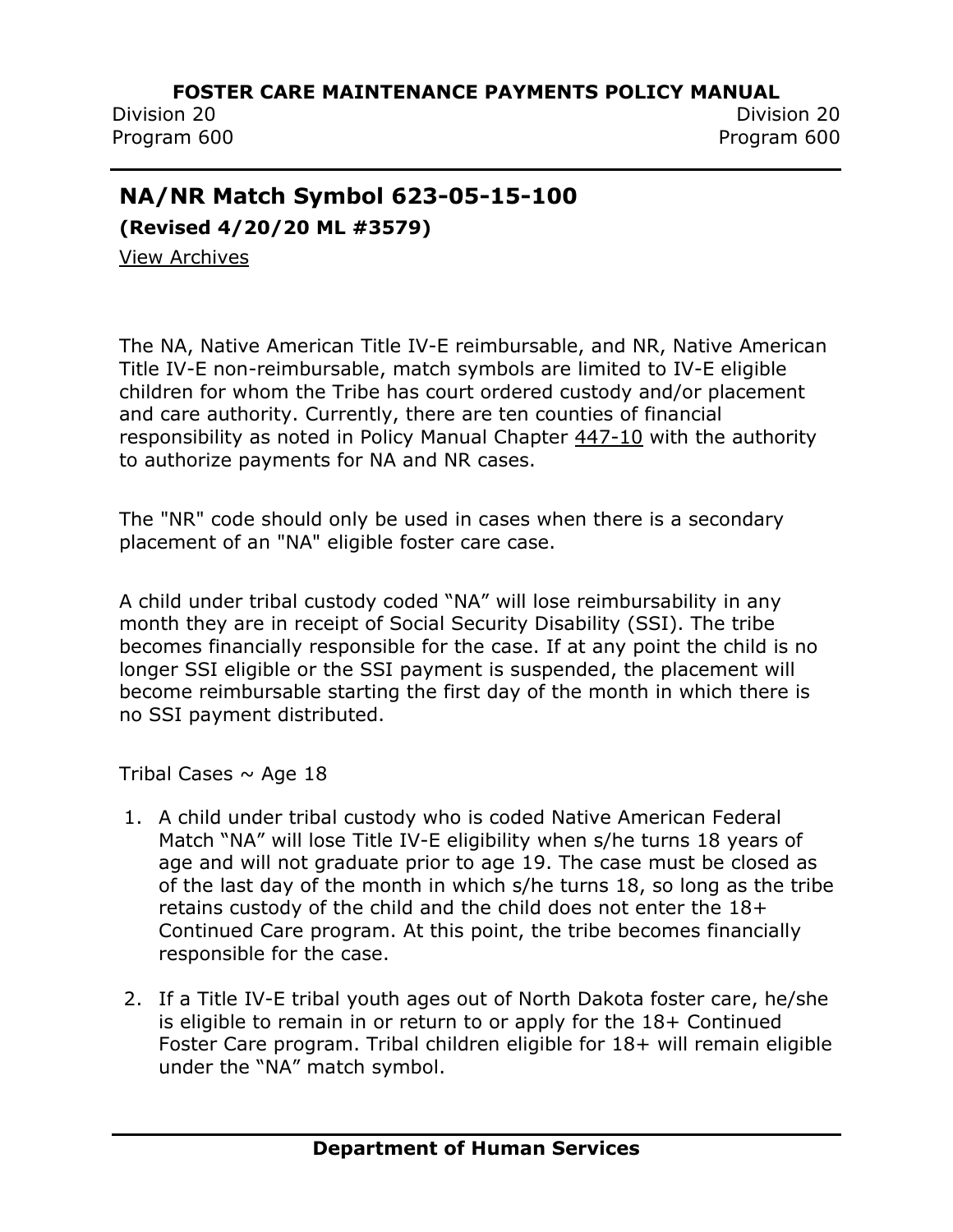Division 20 Division 20 Program 600 Program 600

# <span id="page-32-0"></span>**Match Symbol for Secondary Placements 623-05-15-105**

**(Revised 4/25/16 ML #3469)**

[View Archives](../../../Content/Archived%20Documents/archives.htm#623_05_15_105)

For a Title IV-E eligible foster child, "FM" who is placed into a secondary placement (i.e. pre-placement visits), the secondary placement must be coded "FN."

For a Title IV-E eligible foster child, "NA" who is placed into a secondary placement, the secondary placement must be "NR".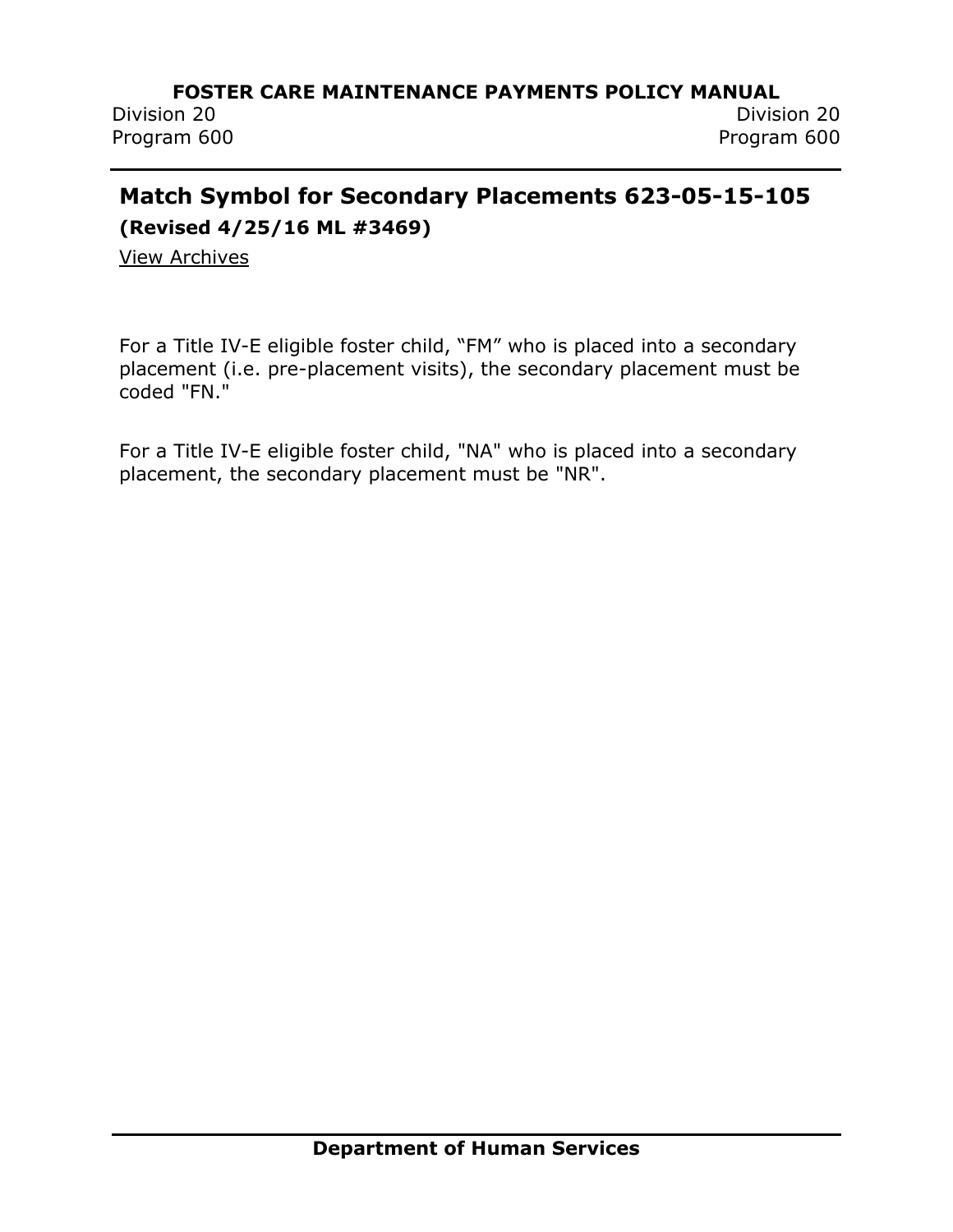Division 20 Division 20 Program 600 Program 600

## <span id="page-33-0"></span>**Payment Factors 623-05-20**

## <span id="page-33-1"></span>**Payment - General Principles 623-05-20-05 (Revised 7/23/18 ML #3534)**

[View Archives](../../../Content/Archived%20Documents/archives.htm#623_05_20_05)

All foster care standard maintenance payments must be authorized the last week of the month prior to the scheduled standard check write. NDDHS has an established payment schedule for various programs. The calendar of payment dates is sent to all foster care providers the end of each calendar year, showing which date of the month the foster care standard maintenance payment will be issued from NDDHS and either mailed or direct deposited into the account of the provider.

### Overlapping Payments

In general, when a child moves from one foster care placement to another during a month, payment should be made to each provider for the day of the move. The overlapping date can be paid when a child's placement changes from:

- Facility to another facility not under the same umbrella agency.
- Facility to a family foster home or to a PATH home.
- Therapeutic agency home to a family foster home or facility.
- Family foster home to a facility or therapeutic provider agency.

The exception to this rule is when the placements are within the same provider or umbrella agency (ex: PATH). Therapeutic agencies and duallicensed facility providers fall under the overlapping date exception.

Examples:

- 1. When a child moves from one provider to another provider within the same agency, only one provider is paid for the move date.
- 2. When a child moves from one level of care to a higher or lower level of care within the same facility; the umbrella facility is only paid for one day.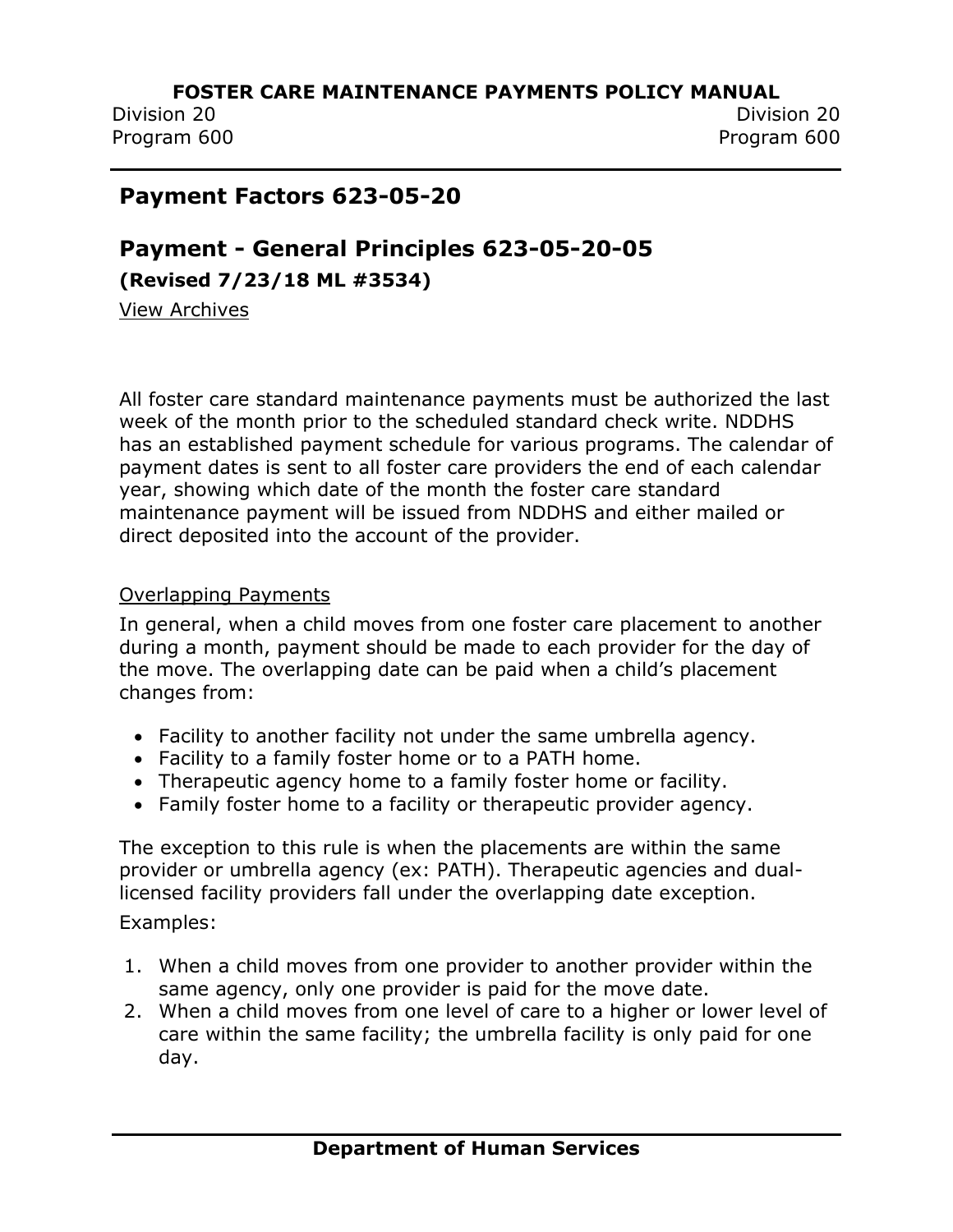Division 20 Division 20 Program 600 Program 600

|                    | <b>Start Date</b> | <b>End Date</b> |
|--------------------|-------------------|-----------------|
| DBGR - PRTF        | 1/1/03            | 6/14/03         |
| <b>DBGR - RCCF</b> | 6/15/03           |                 |

Features of the system are:

- 1. Providers will receive one payment during the regular monthly check write, for all children placed in their care.
- 2. The monthly payment will be accompanied by a remittance advice showing each segment of every payment included for each child's care.
- 3. The main check write will be the second to the last working day each month, with the opportunity to issue weekly supplemental payments as needed.
- 4. All maintenance payments will be paid at a daily rate. This means that payment amounts will vary from month to month. The remittance advice accompanying the payment will provide a detailed explanation.
- 5. County social services, Division of Juvenile Services, and Regional Human Service Centers are responsible for entering court order, placement, provider and care plan information into FRAME and CCWIPS in order to generate a payment to the applicable provider.
	- a. A full payment will calculate when a court order, provider license, placement date, and care plan is current for the payment month.
	- b. A partial payment will calculate when a court order, provider license, or placement date expires or ends prior to the last day of the payment month.
	- c. No payment will calculate when a court order, provider license, placement ends, or no current care plan is entered prior to the payment month.
	- d. Over or under payments may occur when additional information is entered, which effect the payment calculation. Once all information has been updated in the case management system, a payment may be issued during the next supplemental check write.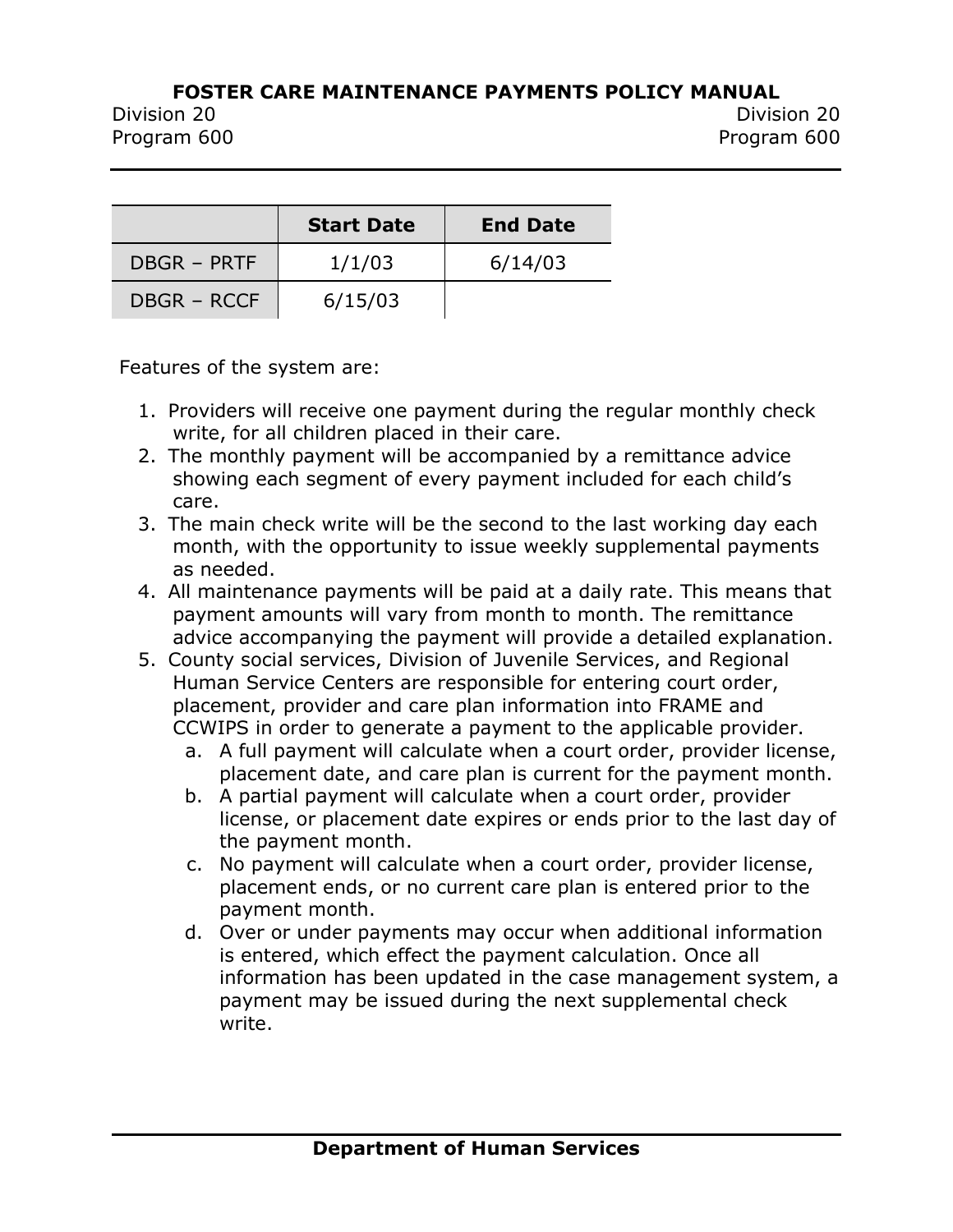| Division 20 |  |
|-------------|--|
| Program 600 |  |

- 6. Questions about the timeliness or amount of a foster care payment will be directed to the county office responsible for processing the payment.
- 7. Questions regarding subsidized adoption payments can be directed to the central office, CFS Adoption Administrator.
- 8. Deductions from foster care maintenance payments cannot be withheld from unpaid obligations incurred by the foster care provider on behalf of the foster child, such as child care, etc. Such obligations are the responsibility of the foster care provider.
- 9. Providers are encouraged to set up direct deposit to receive maintenance payments more quickly (typically within 24 working hours of the date in which NDDHS issues payment). If a provider chooses to get a paper check sent in the mail, NDDHS is not responsible for timeliness of the US Postal Service.
	- a. Direct Deposit information can be sent to CFS. A provider must show third party verification by providing a bank direct deposit form or a voided check indicating the bank routing number and account number. The provider should indicate if the account is savings or checking and also if they are a subsidized adoption or a foster care provider.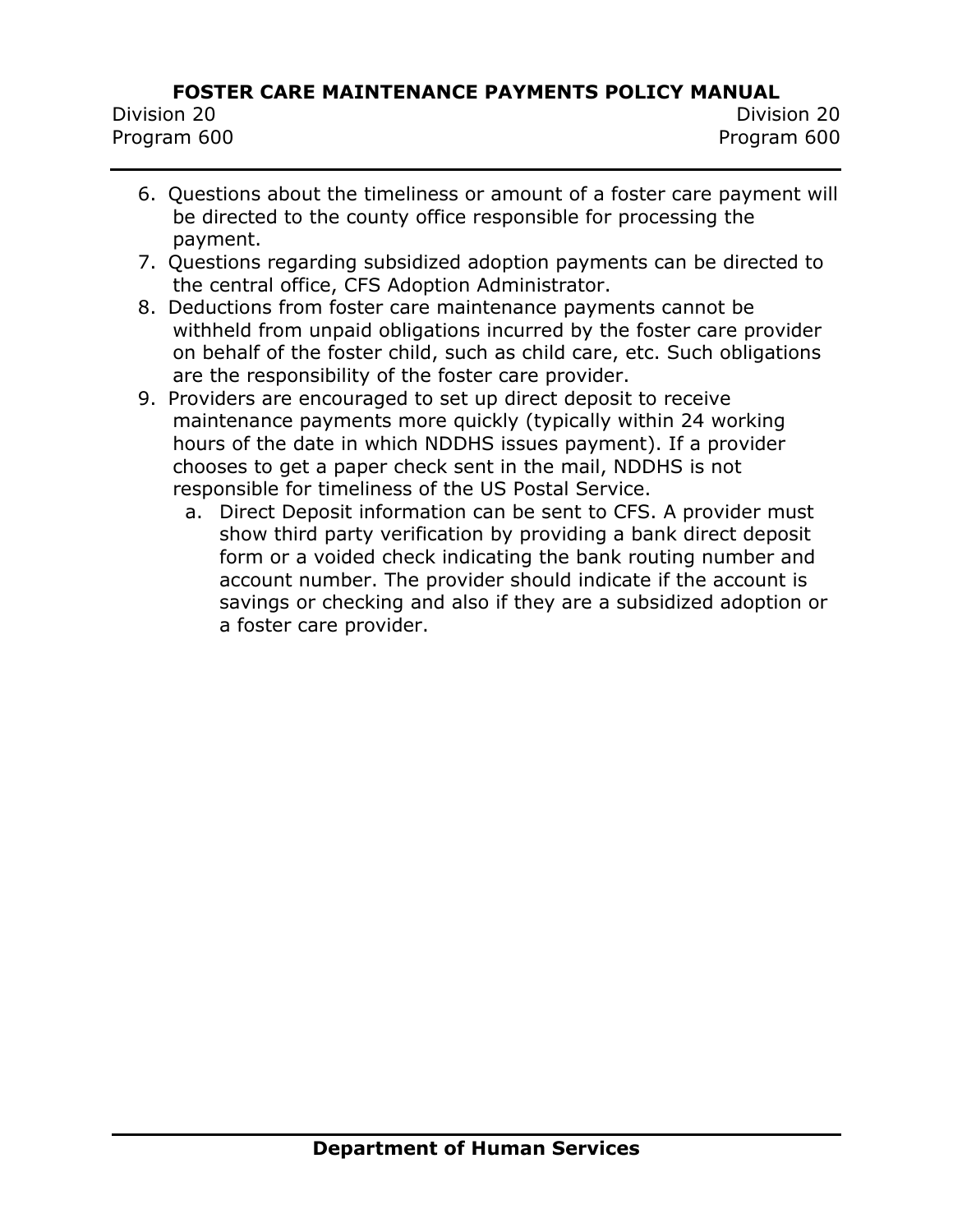Program 600 Program 600

Division 20 Division 20

## **Reimbursement by County 623-05-20-10**

**(Revised 8/15/06 ML #3025)**

[View Archives](../../../Content/Archived%20Documents/archives.htm#623_05_20_10)

County responsibility for reimbursement to the state regarding foster care is handled according to N.D.C.C. Section [50-09-21.1,](http://www.legis.nd.gov/cencode/t50c09.pdf) for all periods after January 1, 1998.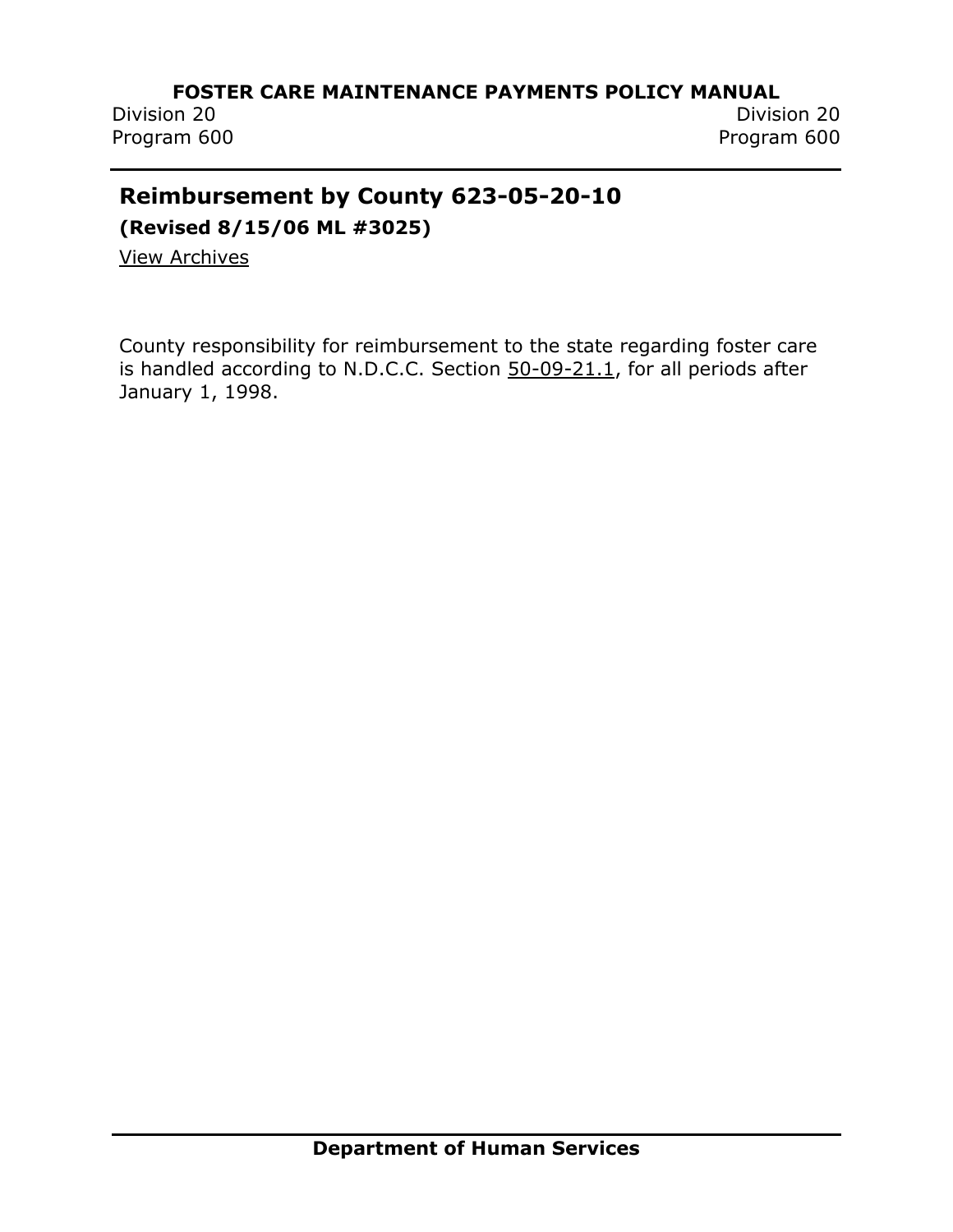Division 20 Division 20

Program 600 Program 600

# **Remitting Overpayments/Reimbursements 623-05-20-15**

**(Revised 4/25/16 ML #3469)**

[View Archives](../../../Content/Archived%20Documents/archives.htm#623_05_20_15)

Any payments to the state for foster care refunds and reimbursements must be submitted to NDDHS/Fiscal Administration with a completed credit form, [SFN 827.](http://www.nd.gov/eforms/Doc/sfn00827.pdf) The client name and foster care case number must be included to ensure proper credit.

**Example One:** County worker receives a check from the facility for reimbursement of care costs by BC/BS. This would be entered as accounts receivable in CCWIPS and coded as "other" as per CCWIPS User Manual. The county would then send the BC/BS payment to the NDDHS Fiscal Administration office for credit towards the overpayment.

**Example Two:** The child in foster care receives monthly income of Social Security Survivors benefits. This would be entered as income for the child and the amount of care costs forwarded to the NDDHS Fiscal Administration office to be credit towards the care costs. Keep in mind, any money in excess of the care costs will be handled as per Policy Manual Chapter [447-10.](http://www.nd.gov/dhs/policymanuals/44710/44710.htm) Refer to the CCWIPS User Manual for procedures regarding accounts receivable.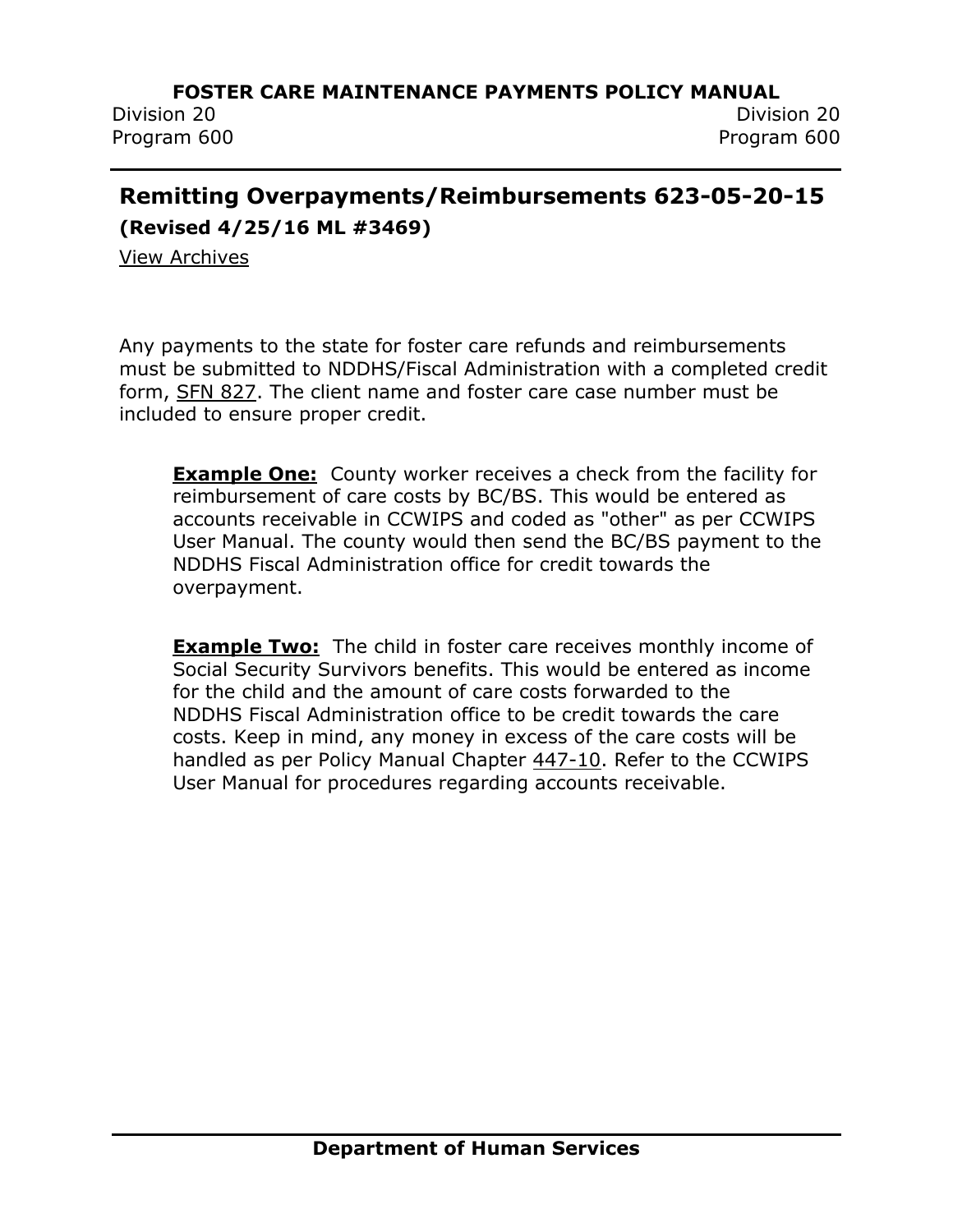## **Recoupment of Foster Care Overpayments 623-05-20-20**

**(Revised 4/20/20 ML #3579)**

[View Archives](../../../Content/Archived%20Documents/archives.htm#623_05_20_20)

The Department's payment system has the ability to recoup overpayments from foster care providers. The payment system can automatically reduce any debits (such as the overpayment) specific to a foster care provider. If auto recoupment of overpayments is not possible, the Human Service Zone will seek a direct recoupment from the foster care provider.

The procedure for overpayment recoupment is as follows:

- 1. The eligibility worker must create an overpayment in the system specific to the child and provider.
- 2. The eligibility worker must review the provider placement history to see if there is a current placement with the provider.
- 3. When an overpayment has occurred, CFS must be notified by the eligibility worker by use of the SFN 839, Foster Care Overpayment Notification, once the overpayment is created.
- 4. Overpayments can be auto recouped if the provider has a placement or payment due. The payment system will allow the reduction if the auto recoupment is set up in advance. The payment system autorecoupment function can only be entered by administration from Children and Family Services.
- 5. Overpayments will require a direct recoupment when the provider does not have a placement or payment due. The Human Service Zone collects the overpayment from the foster care provider by requesting a refund. The eligibility worker must send the provider a formal letter detailing the reason for the overpayment and directions on how to return the funds to the Department. Upon receipt of the refund, the Human Service Zone must return the funds to NDDHS Fiscal Administration with a completed credit form (SFN 827). NDDHS Fiscal Administration will satisfy the overpayment in the payment system.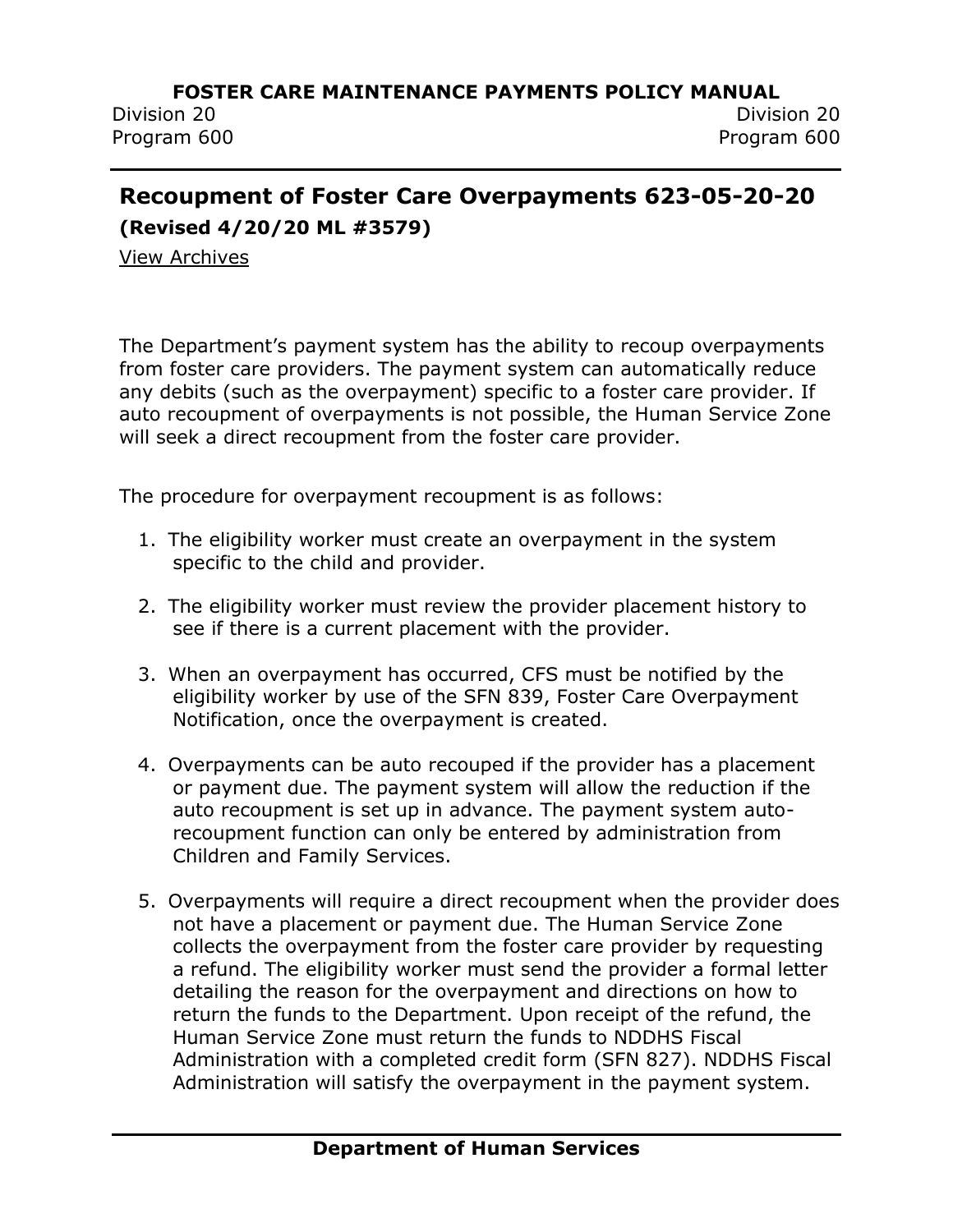Division 20 Division 20 Program 600 Program 600

The payment system has restrictions regarding when an auto recoupment can occur specific to a provider type:

| <b>Provider Type</b>           | <b>Checkwrite</b>                  |
|--------------------------------|------------------------------------|
| Family Foster Home (FA,        | Auto recoupment only allowed       |
| AF, YW,                        | during the standard check write    |
|                                | (end of the month).                |
| <b>Treatment Foster Home</b>   | Auto recoupment allowed during all |
| (PATH and LSS)                 | check writes (weekly).             |
| <b>QRTP Facility (Various)</b> | Auto recoupment allowed during all |
|                                | check writes (weekly).             |
| SIL Agency (DBGR and           | Auto recoupment allowed during all |
| <b>PATH</b>                    | check writes (weekly).             |

The Department will grant 90 days for the Human Service Zone eligibility worker to collect the overpayment directly from the foster care provider. After the 90 days, the child's custodial agency will be responsible to reimburse the overpayment in efforts to satisfy the payment system.

#### Collections:

If recoupment from a foster care provider cannot be accomplished, NDDHS will work to collect the overpayment through a collection agency. If the agency does collect the overpayment from the provider, the money will be paid to NDDHS and the CCWIPS payment record will be adjusted accordingly. If the collection agency holds the account for six years and does not have success in collecting the overpayment, state law requires the collection agency to return the account to NDDHS.

NDDHS can make the determination to review and terminate a foster care overpayment account and the overpayment amount does not exceed a value approved by Fiscal Administration.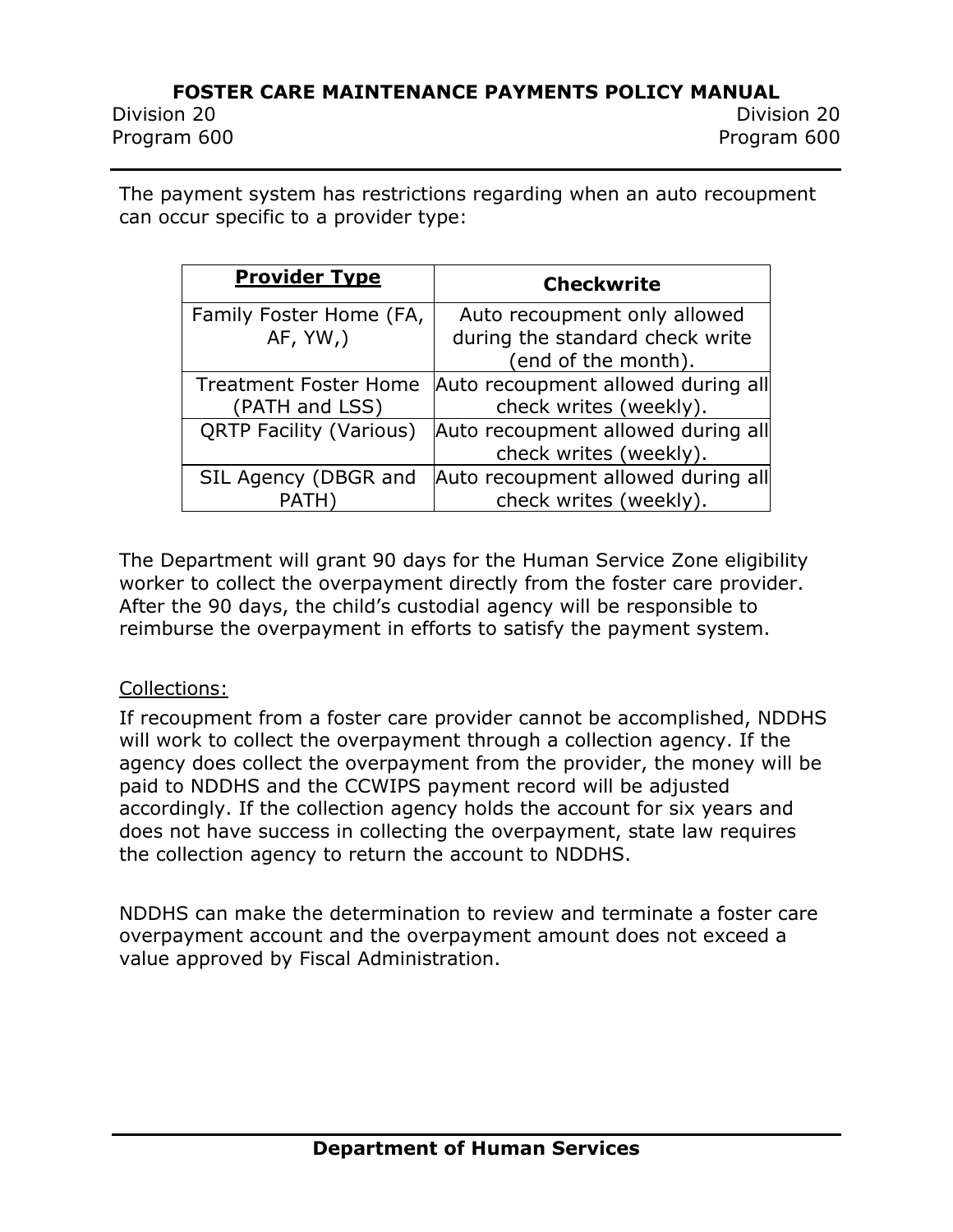Division 20 Division 20 Program 600 Program 600

## **Payment Rates 623-05-20-25**

**(Revised 9/15/20 ML #3592)**

View [Archives](../../../Content/Archived%20Documents/archives.htm#623_05_20_25)

The family foster care rates are reviewed and revised annually, based on legislative action. The standard family foster care maintenance rate includes the cost of (and the cost of providing) food, clothing, shelter, daily supervision, school supplies, a child's personal incidentals, and liability insurance with respect to a child.

The family foster care maintenance rate is computed by month and includes an amount for clothing and incidentals. Maintenance rates effective July 1, 2020:

| <b>July 2020</b><br><b>ND Child</b><br>Age | <b>Basic Rate</b> | <b>Clothing</b><br>& Incidentals | Avg.<br><b>Monthly</b> | <b>Daily</b><br>Rate |
|--------------------------------------------|-------------------|----------------------------------|------------------------|----------------------|
| $0 - 4$ years                              | \$745             | \$55.00                          | \$800                  | \$26.65              |
| $5 - 12$ years                             | \$851             | \$65.00                          | \$916                  | \$30.55              |
| $13+$ year                                 | \$931             | \$75.00                          | \$1,006                | \$33.52              |

Note: The "monthly" rate is provided for your reference. The child's foster care reimbursement is paid at a daily rate, specific to the actual number of days in the service month. Reminder the clothing and incidentals are embedded into the rate to secure basic clothing upgrades and personal incidentals for the child. Irregular payments are not included on this chart and continue to be permitted with pre-approval, not to exceed the annual maximums notes in policy manual 623-05.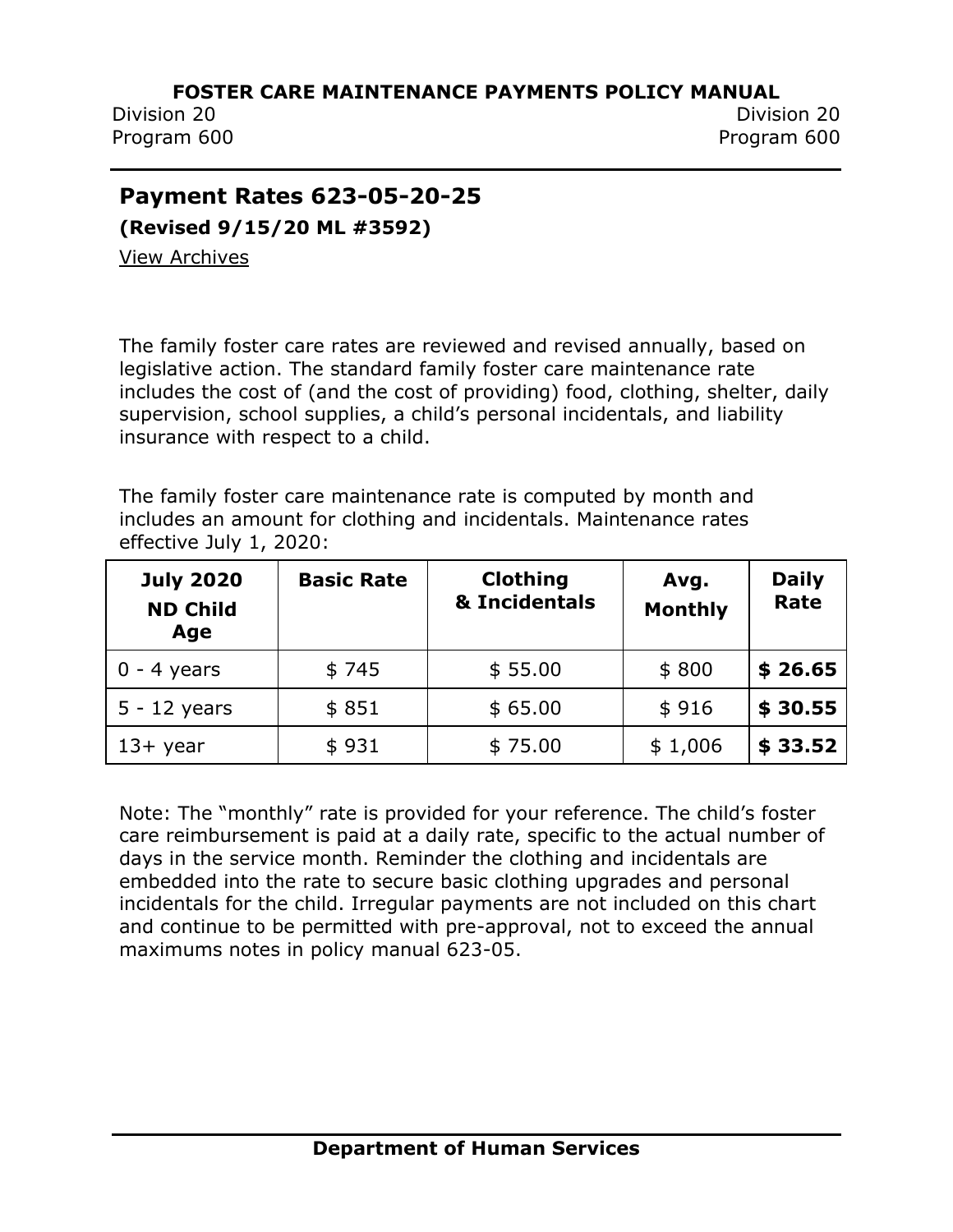Division 20 Division 20 Program 600 Program 600

## **Absences from Placement 623-05-20-30**

**(Revised 11/1/19 ML #3566)**

[View Archives](../../../Content/Archived%20Documents/archives.htm#623_05_20_30)

If a child is out of a placement for 14 days or less under a plan which meets the approval of the custodian, and the intention is for the child to return to that same provider, there will be no reduction in the standard maintenance payment. Placement must be ended on the date it is determined that the child will not or is unable to return to the same primary provider. Foster care payments cannot be made to the primary provider for any days exceeding the 14 days in which the child was absent from the placement.

An absence that extends past the 14th day will require a change in placement. For example; a child has a primary placement in a foster home, they become hospitalized. The case manager will enter a secondary placement of hospitalization. Once the 14th day passes, the primary and secondary placements must be closed and the "Non-foster care" hospitalization will become the primary placement.

18+ Cases: Secondary placements from one primary foster care provider to another such as pre-placement visits are not allowed in 18+ Continued Care. If an 18+ Continued Care client must be hospitalized and the primary foster care provider agrees to remained engaged with the case and continues to offer support to the foster child during that time, the primary foster care provider is entitled to reimbursement. An 18+ case that required hospitalization beyond 14 days will require the foster care case manager to staff options with the central office.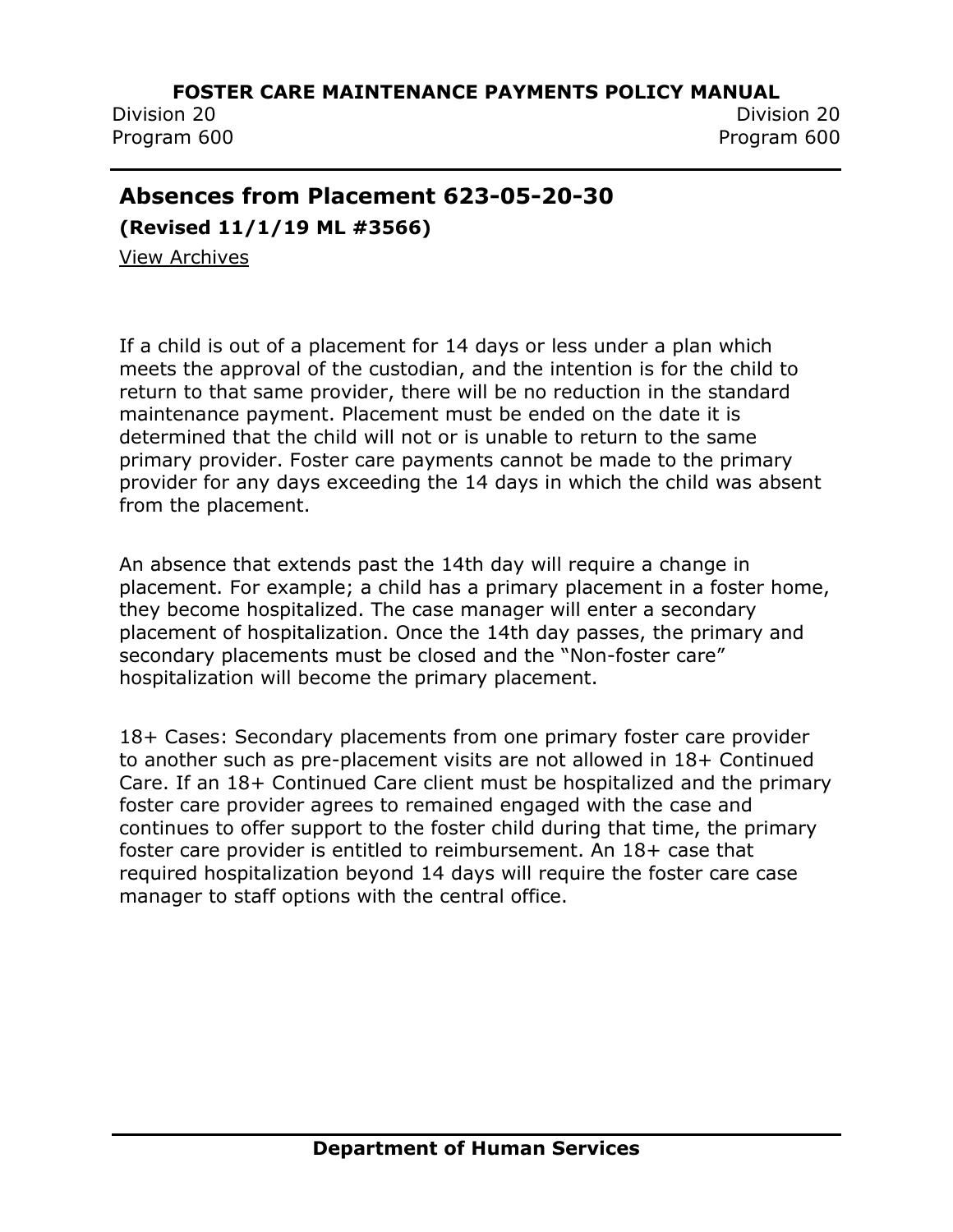Division 20 Division 20 Program 600 Program 600

## **Trial Home Visits 623-05-20-31**

**(New 4/25/16 ML #3469)**

[View Archives](../../../Content/Archived%20Documents/archives.htm#623_05_20_31)

Foster care maintenance payments are not made when a child is placed on a trial home visit.

The trial home placement ends when the child is removed from the home and placed in an out of home placement. The case manager must notify the administrative county of the change in placement.

Trial home placements cannot exceed 6 months unless ordered by the court.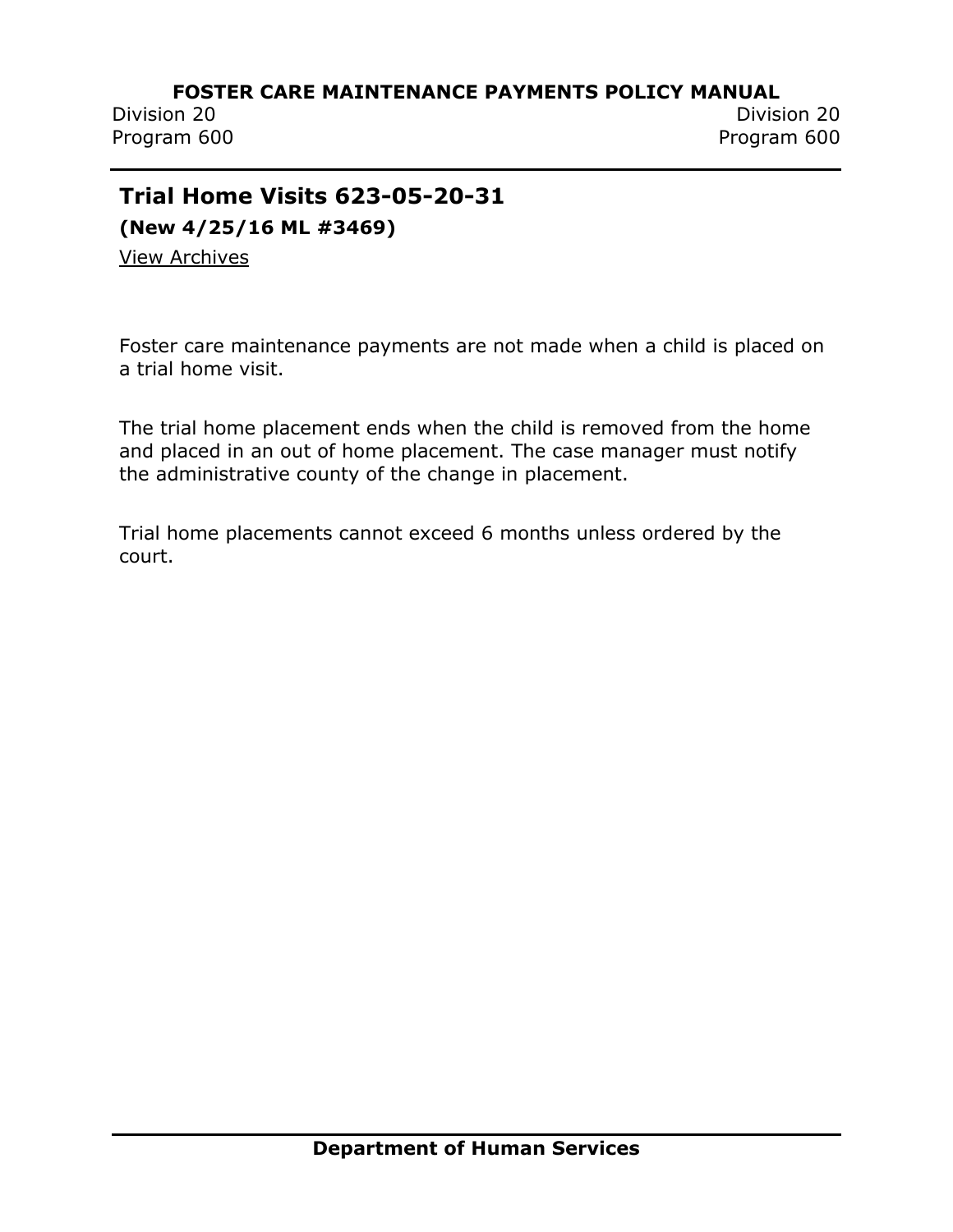Division 20 Division 20 Program 600 Program 600

## **Placement Approvals 623-05-20-32**

**(New 4/25/16 ML #3469)**

[View Archives](../../../Content/Archived%20Documents/archives.htm#623_05_20_32)

The regional supervisor must approve all placements when a child is placed in a;

- Therapeutic Foster Home,
- Group Home or Residential Child Care Facility, or
- Psychiatric Residential Treatment Facility

The approval request must be submitted by the case manager via the Group/Therapeutic/PRTF Placement Request in FRAME. To avoid payment issues, **each** provider with whom the child is placed requires an approval and the placements must be entered in the appropriate date sequence in FRAME.

The custodial case manager should provide the eligibility worker the SFN 45 – "Notice of Change" form each time a change occurs with the case, this will ensure payment is correctly authorized to each provider and will assist in avoiding overpayments.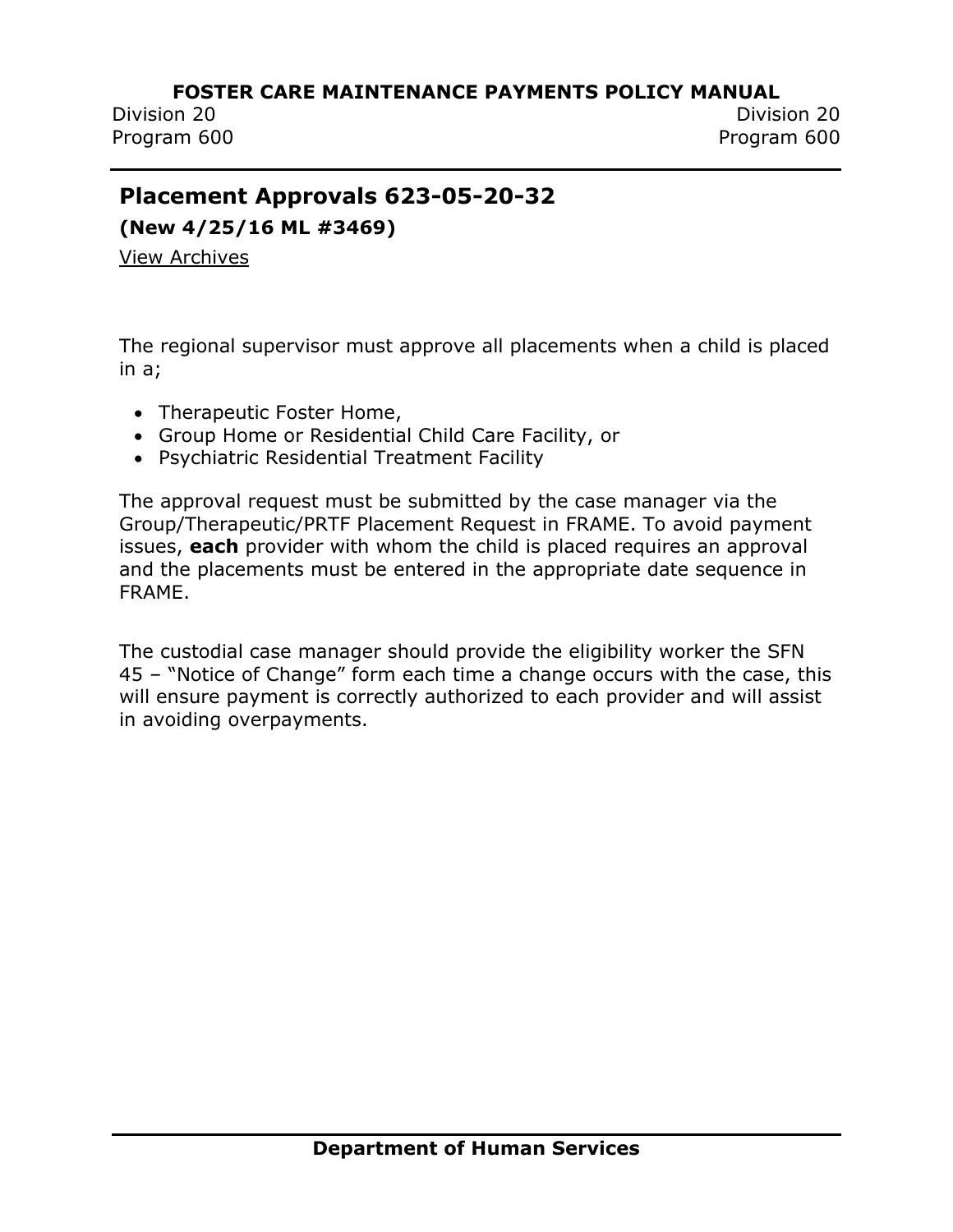Division 20 Division 20 Program 600 Program 600

## **18+ Continued Care Secondary Placements 623-05-20-33 (NEW 11/1/19 ML #3566)**

[View Archives](../../../Content/Archived%20Documents/archives.htm#623_05_20_33)

Secondary placements from one primary foster care provider to another, such as pre-placement visits in a family home, are not allowed in 18+

Continued Care. Payments are limited to the primary foster care provider only, as the 18+ Continued Foster Care Agreement (SFN 60) does not include any placement resource other than the primary foster care provider. If an 18+ child must be hospitalized and the primary foster care provider agrees to remain engaged with the case and continues to offer support to the foster child during that time, the primary foster care provider is entitled to reimbursement. An 18+ child that require hospitalization beyond 14 days will require the foster care case manager to staff options with the central office. \*\*The data management system does not allow for a secondary placement to be entered for 18+ cases.

Additional 18+ Policy: 18+ eligibility policy can be found in 447-10 and 18+ maintenance payment policy can be found in 624-05.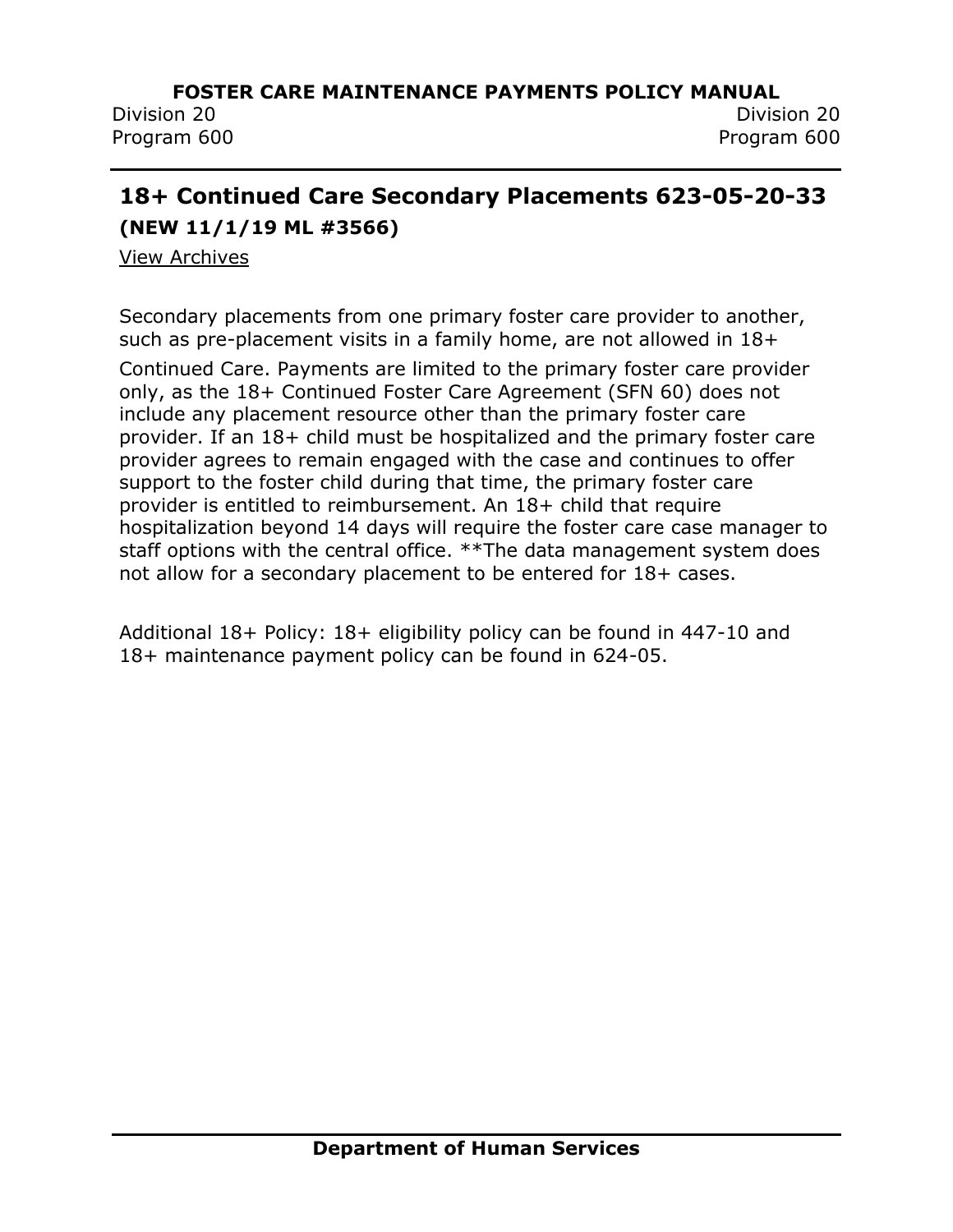Division 20 Division 20 Program 600 Program 600

## **Nexus-PATH Foster Care Rates 623-05-20-35**

**(Revised 9/15/20 ML #3592)**

[View Archives](../../../Content/Archived%20Documents/archives.htm#623_05_20_35)

PATH ND is a private non-profit child and family services agency that began operations in North Dakota in 1994. PATH has provided evidencedbased services and supports to children and families in North Dakota as a child placing agency. PATH is accredited by the Council on Accreditation for Services to Children and Families (COA).

Billing Address:

PATH, Inc. ND 1202 Westrac Dr S, Suite 400 Fargo, ND 58103

Maintenance rates effective July 1, 2020:

| <b>NEXUS-PATH RATES BY</b><br><b>PROVIDER TYPE &amp; LEVEL</b> | <b>Avg. Monthly</b><br>Rate | <b>Daily Rate</b>   |
|----------------------------------------------------------------|-----------------------------|---------------------|
|                                                                | $(30 \text{ day})$          |                     |
| PATH TREATMENT FOSTER CARE PROVIDERS                           |                             |                     |
| <b>Intensive Treatment Foster Care</b><br>(ITEC)               | \$6,263                     | \$208.76            |
| <b>Treatment Foster Care (TFC)</b>                             | \$3,393                     | \$113.10            |
| <b>Step Down from TFC</b>                                      | \$2,077                     | \$69.24             |
| <b>Flow Through</b>                                            | \$ VARIED \$                | \$ State Rate<br>\$ |
| <b>PATH REGULAR PROVIDERS</b>                                  |                             |                     |
| <b>Regular Foster Care</b>                                     | \$2,077                     | \$69.24             |

Resources: [PATH Program Components](../../../Content/Attachments/PI%2019-13%20PATH%20Program%20Components%20Attachment%20A.pdf)

[PATH Payment Chart](../../../Content/Attachments/PI%2019-13%20PATH%20Payment%20Chart%20Attachment%20B.pdf)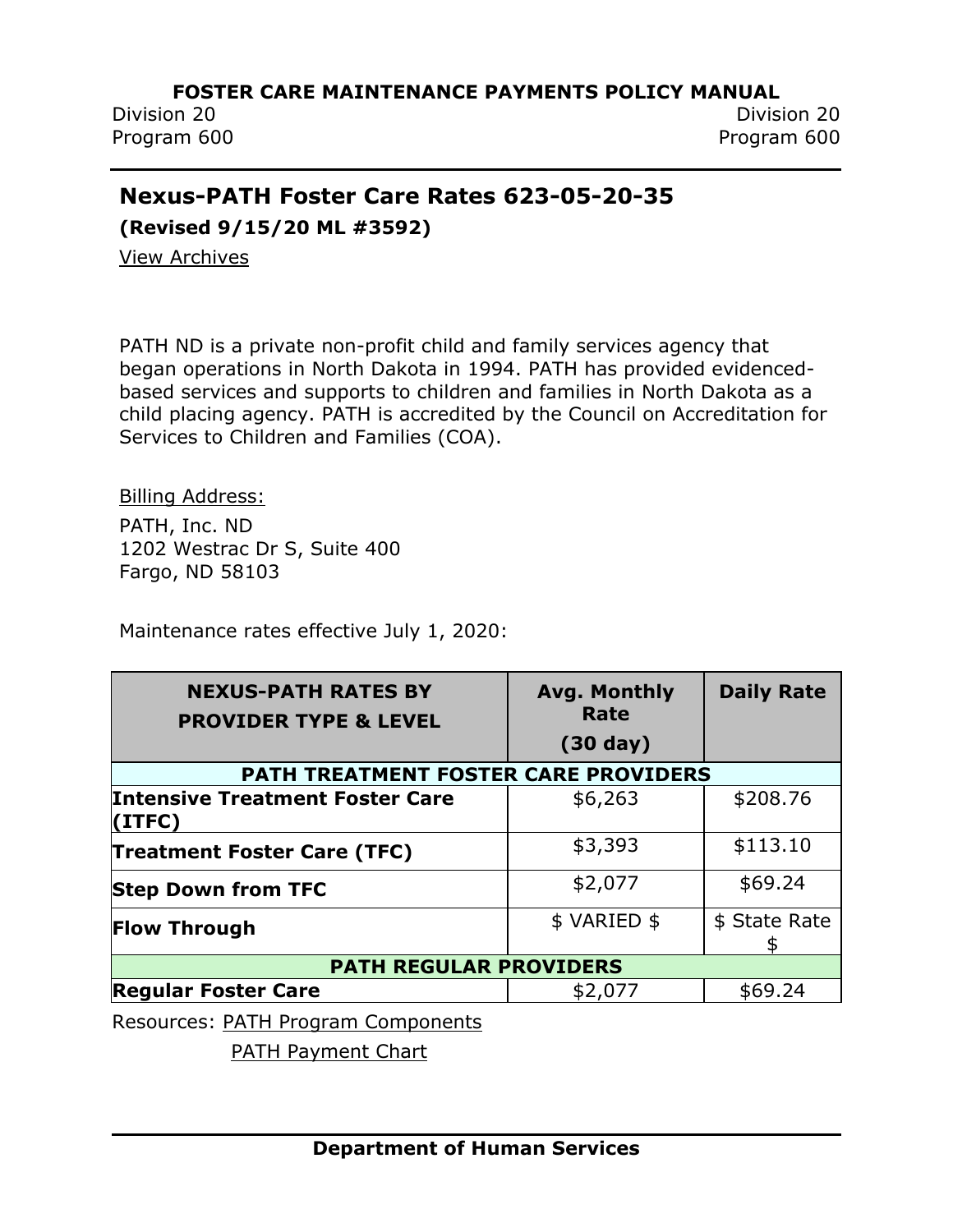Division 20 Division 20 Program 600 Program 600

NOTE: The "monthly" rate is provided for reference. The child's foster care reimbursement is paid at a daily rate, specific to the actual number of days in placement for the service month. The payment is made to the licensed child placing agency, inclusive of administrative costs embedded into the rate for the agency. LSS reimburses the licensed foster parents after removing administrative and service fees from the established maintenance rate.

ND foster care rates are reviewed and revised annually, based on legislative action. The custodian and the child's team will evaluate the child's progress at quarterly meetings to determine the appropriate level of care. If a child begins as a treatment foster care (TFC) placement, it may be determined that PATH Step Down is necessary and appropriate over time. If so, the custodian and PATH will sign the needed documentation at the Child & Family Team meeting. The foster care case manager will be responsible to notify the county eligibility worker of any changes in placement level/rate, inclusive of completing a new SFN 45 immediately.

## **PATH MONTHLY BILLING**

Payments to PATH should not be authorized until a billing statement has been received for the appropriate month. The amount billed is based on the level of care (ITFC rate, TFC Rate, Step Down rate, Regular rate, County rate) and number of days in placement, not to exceed the number of days in the month. Reimbursement of overlapping days of placement from one PATH provider to another is not allowed.

• Example: A child changes placement from one PATH home to another on the 3rd of the month, only one PATH provider can be reimbursed for the 3rd.

The PATH billing office will send a separate bill to the financial county for each child monthly. The county should receive the bill on or around the 12th of the month following the month of service. The payment amount is not automatically calculated by the payment system and will require manual data entry by the county eligibility worker. The bill must be kept in the foster care eligibility file for auditing purposes.

Itemized Bill: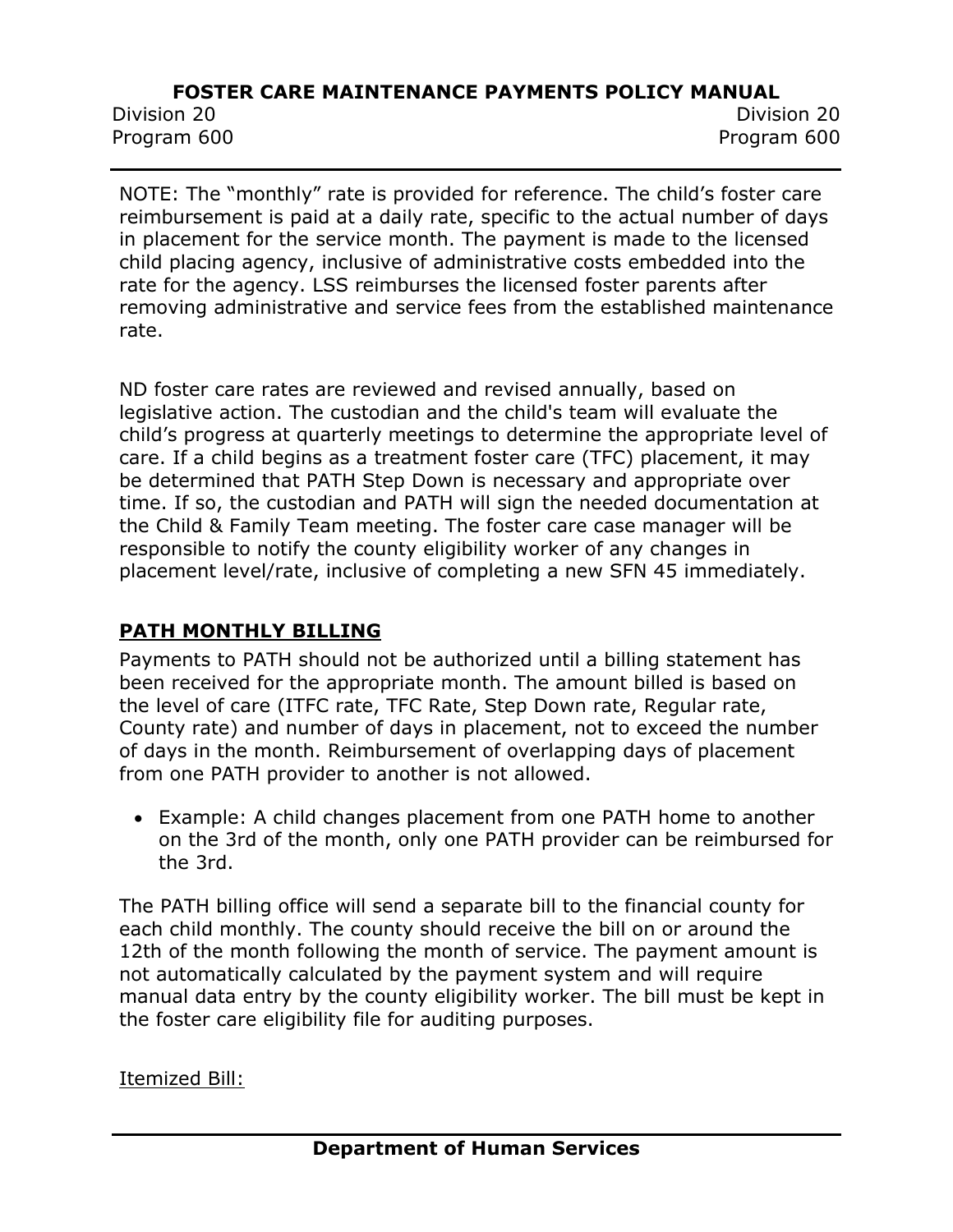Program 600 Program 600

- 1. Child specific one bill per child
- 2. Provider specific for bills containing multiple providers, each provider must have an approved placement in FRAME and payment authorization must be made to each provider based on the billed dates and amount specific to that provider. Do not authorize a lump sum payment to only one provider if multiple placements exist during the billing cycle.
- 3. Secondary placements in a therapeutic home when a child is in a primary treatment placement are not reimbursable (PATH to PATH). However, if the child is transitioning to a PATH home from a non-PATH provider (county home, residential, etc.) the "pre-placement" can be reimbursed as a secondary placement.
- 4. Irregular Payments pre-approved by the primary case manager. Receipts and signed approval form will be submitted for verification purposes.
- 5. The county will authorize reimbursement to PATH as the designated payee on behalf of the licensed provider.

## **PATH Overpayments**

If there is an overpayment made to a PATH provider, Children & Family Services (CFS) can auto-recoup the overpayment during either the supplemental or standard check write so long as the provider has a foster care placement.

## **PATH Irregular Payments**

Allowable irregular payment reimbursements per policy 623-05-25-05 are authorized through the county as follows:

- 1. All irregular payments must be eligible and pre-approved as set forth in policy; monitored by the primary foster care case manager.
- 2. Foster care case managers must provide the eligibility worker with documentation of the approved irregular expenses.
- 3. After approval to purchase, the PATH provider will deliver receipts to a designated PATH case worker. The PATH case worker will distribute the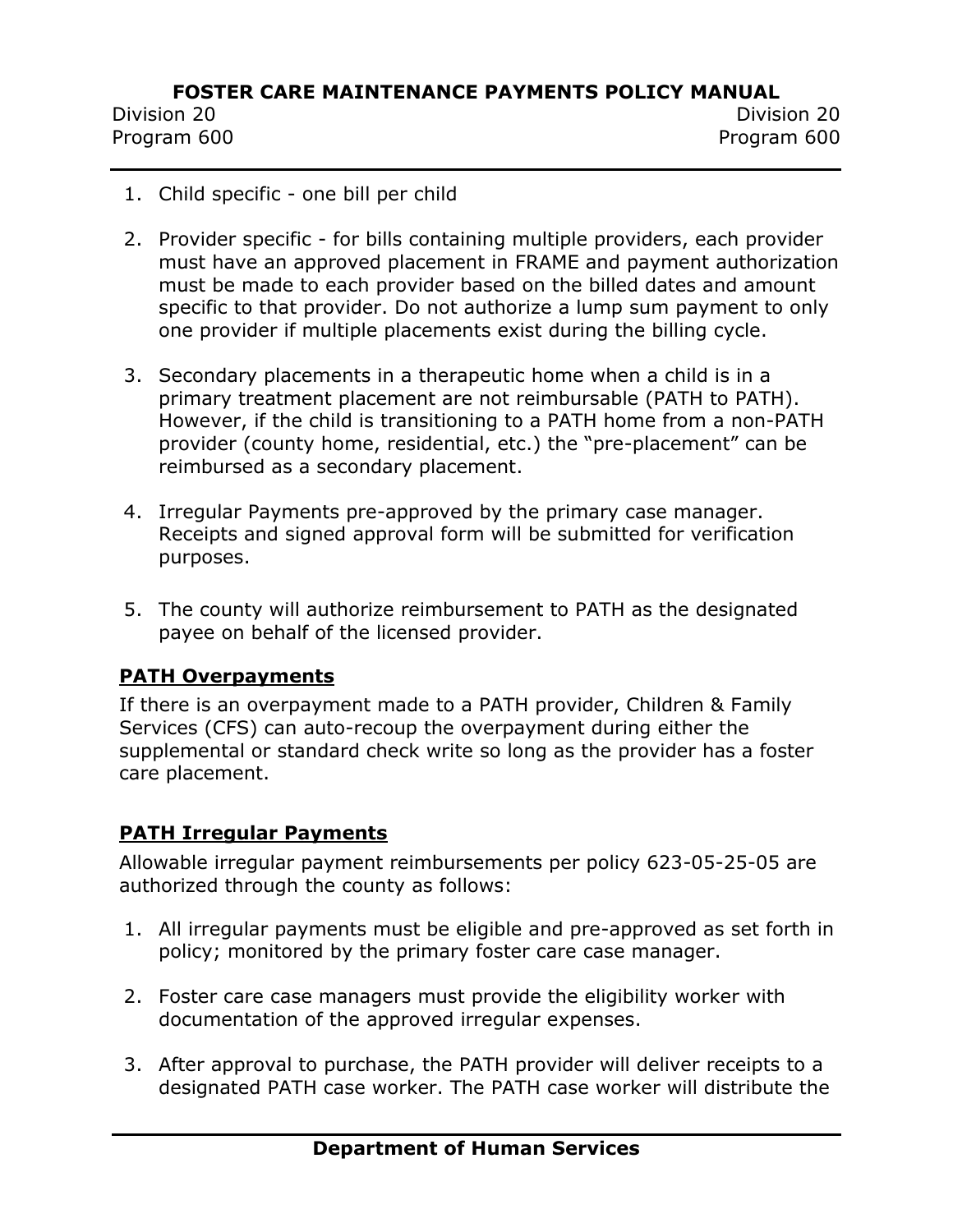Division 20 Division 20 Program 600 Program 600

receipts to the county case manager for reimbursement to PATH.

- 4. The PATH case worker will distribute the receipts to the PATH billing office to request reimbursement for the provider.
- 5. PATH will bill the county itemizing the standard maintenance rate for the specific level of care placement dates and any pre-approved irregular expenses. PATH will submit a copy of the required irregular payment receipts along with the bill for reimbursement.
- 6. PATH, the agency, will directly reimburse the foster parents.
- 7. If PATH's billing office has questions regarding the amount received over and above the standard foster care rate, the county worker will be contacted for clarification.

#### **How to Authorize the Irregular Payments in the payment system:**

The ND payment system allows only two irregular payment codes to be authorized to PATH ITFC or TFC providers:

- 1. Code 53 transportation to school
- 2. Code 71 parent/infant care

All other allowable irregular payments for PATH Step Down, County Flow Through offered by a TFC provider must be added to the maintenance payment amount for the billable month.

PATH Regular Foster Care: Eligibility workers must authorize irregular payments separately when a child is placed in a PATH Regular foster home. If a child is considered a "PATH Regular" placement but is in a PATH TFC home due to specific circumstances, any irregular payments for the child will need to be added manually to the standard maintenance payment. The payment system limits which irregular payments can be authorized for a TFC provider.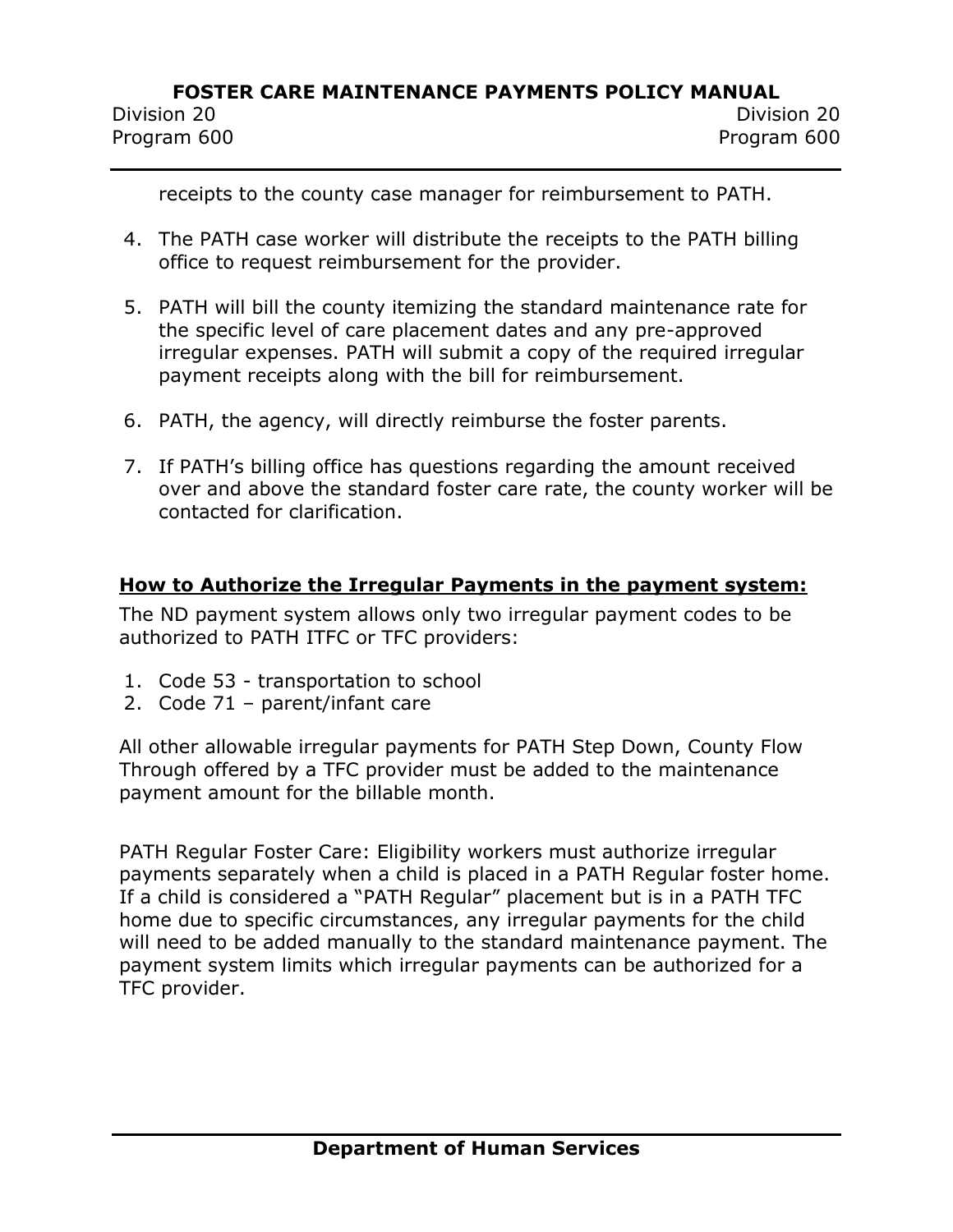Division 20 Division 20 Program 600 Program 600

## **Lutheran Social Services Foster Care Rates 623-05-20-37**

**(Revised 9/15/20 ML #3592)**

[View Archives](../../../Content/Archived%20Documents/archives.htm#623_05_20_37)

LSS ND is a private non-profit agency offering therapeutic foster care as well as refugee services inclusive of foster care. LSS provides evidencedbased services and supports to children and families in North Dakota as a child placing agency. LSS is accredited by the Council on Accreditation for Services to Children and Families (COA).

Billing Address: Lutheran Social Services Administrative Office 3911 20th Avenue South Fargo, ND 58103

| <b>Lutheran Social Services Foster</b><br><b>Care Rates</b> | <b>July 2020</b><br>Avg.<br><b>Monthly</b><br><b>Rate (30</b><br>day) | <b>July 2020</b><br><b>Daily Rate</b> |
|-------------------------------------------------------------|-----------------------------------------------------------------------|---------------------------------------|
| Therapeutic Foster Care (TFC)                               | \$3,293.00                                                            | \$109.78                              |
| <b>TFC Sibling Placement</b>                                | \$2,016                                                               | \$67.21                               |

Maintenance rates effective July 1, 2020:

[Resource: LSS Payment Chart](../../../Content/Attachments/PI%2019-15%20LSS%20TFC%20Program%20Payments%20Attachment.pdf)

The "monthly" rate is provided for reference. The child's foster care reimbursement is paid at a daily rate, specific to the actual number of days in placement for the service month. The payment is made to the licensed child placing agency, inclusive of administrative costs embedded into the rate for the agency. LSS reimburses the licensed foster parents after removing administrative and service fees from the established maintenance rate.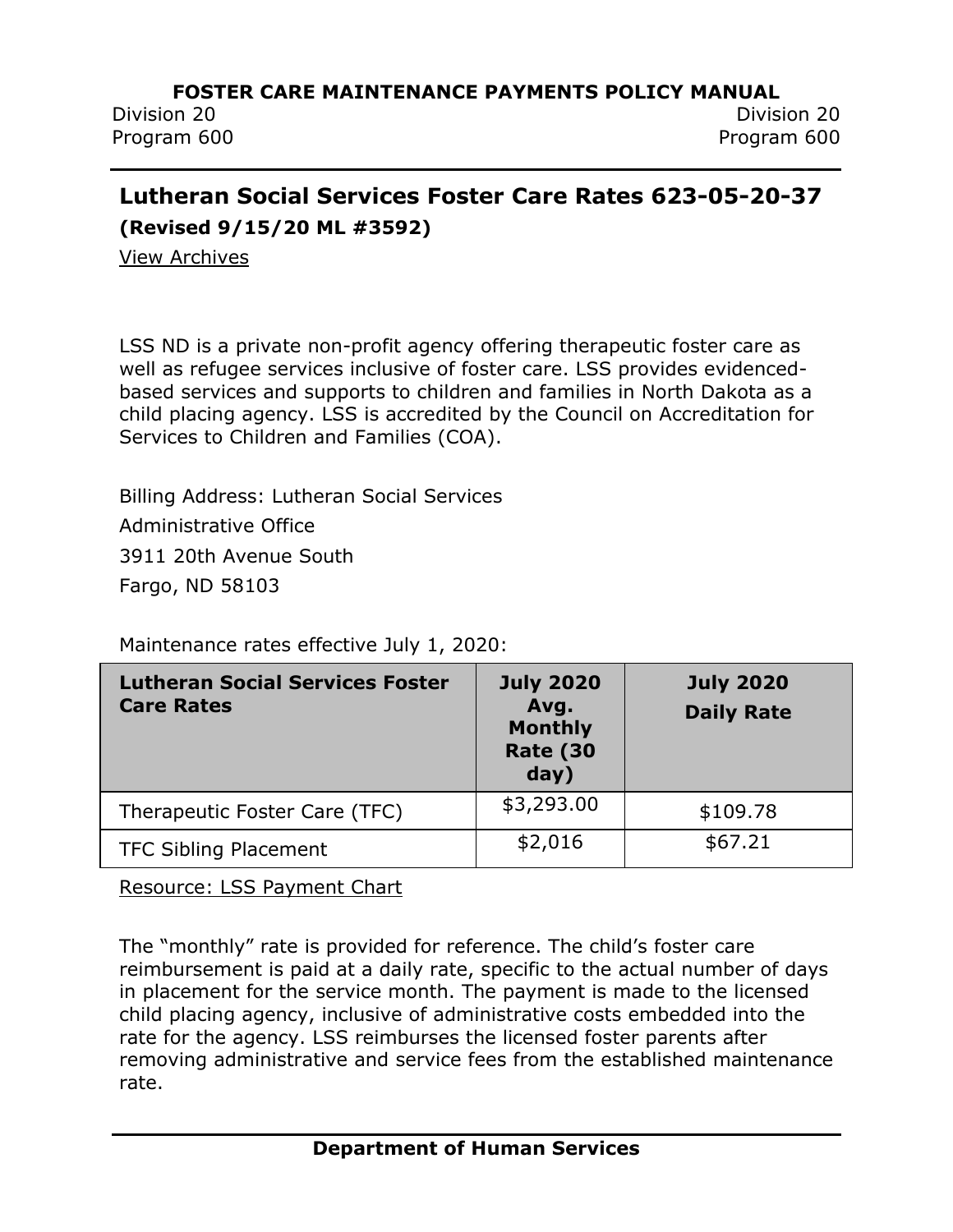ND foster care rates are reviewed and revised annually, based on legislative action.

## **LSS MONTHLY BILLING:**

Payments to LSS should not be authorized until a billing statement has been received for the service month. The amount billed is based on the level of care (TFC or Sibling rate) and number of days in placement, not to exceed the number of days in the month.

Reimbursement of overlapping days of placement from one LSS provider to another is not allowed. Example: A child changes placement from one therapeutic home to another on the 3rd of the month, only one LSS therapeutic provider can be reimbursed for the 3rd.

The LSS billing office will send separate child specific bills to the financial county monthly. The county should receive the bill by the 10th of the month following the month of service. The payment amount is not automatically calculated by the foster care payment system and will require manual data entry by the eligibility worker. The bill must be kept in the foster care eligibility file for auditing purposes.

## **LSS Itemization Bill**

- 1. Child specific one child per bill.
- 2. If multiple providers served the child in one month, the placement dates will be itemized and the provider information. Do not authorize a lump sum payment to only one of the providers if multiple placements with LSS exist during the service month. Each provider is reimbursed based on placement dates of service.
- 3. Secondary placements in a therapeutic home when a child is in a primary therapeutic placement are not reimbursable (LSS to LSS). However, if the child is transitioning to a LSS home from a non-LSS provider (county home, group home, etc.) the "pre-placement" can be reimbursed as a secondary placement.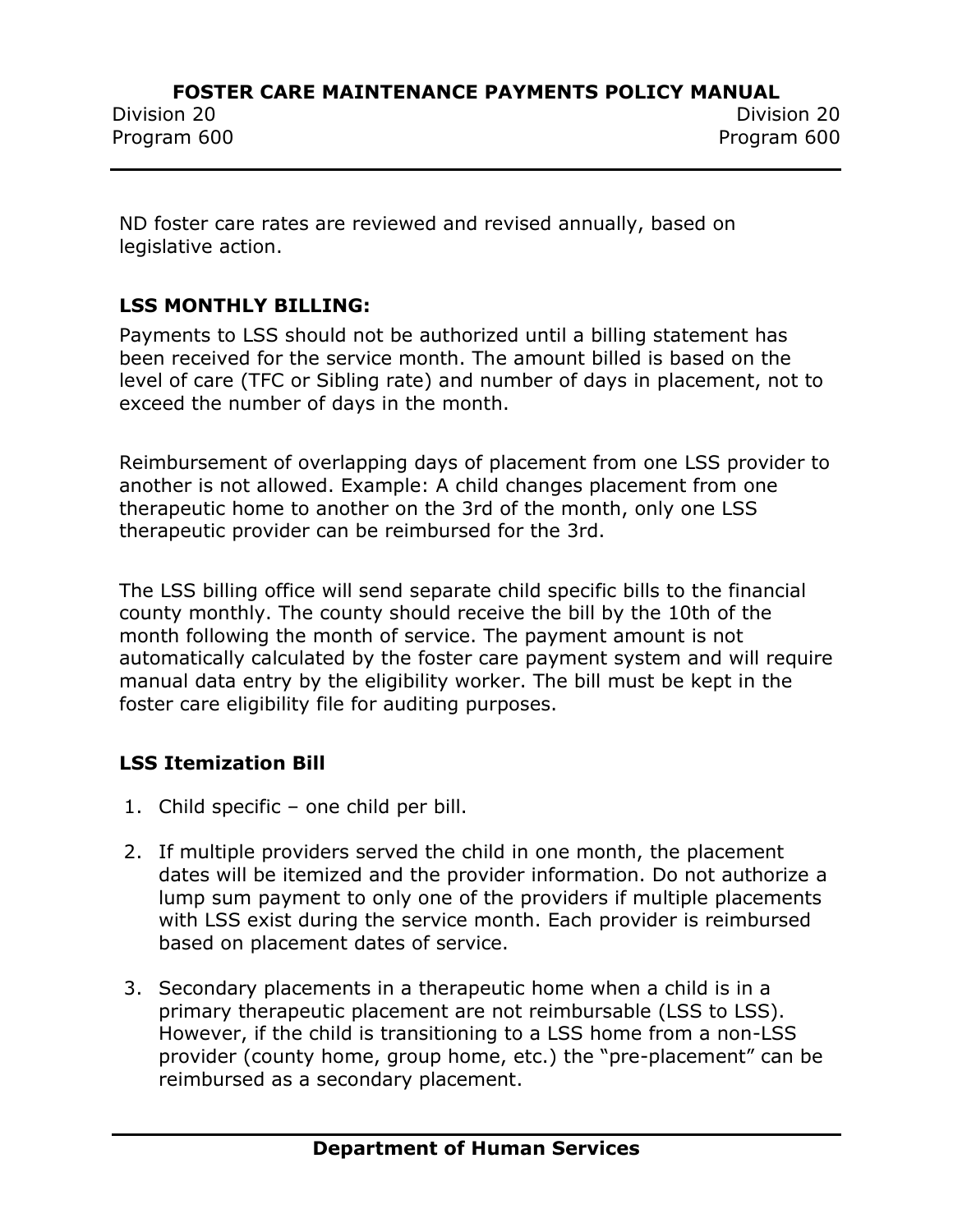Division 20 Division 20 Program 600 Program 600

#### **LSS Irregular Payments**

Allowable irregular payment reimbursements are authorized as follows:

- 1. All eligible irregular payments must be pre-approved as set forth in policy by the foster care case manager.
- 2. Foster care case managers must provide the eligibility worker with documentation of the approved irregular expenses.
- 3. After pre-approval to purchase, the TFC provider will deliver receipts to the LSS case manager.
- 4. The LSS case manager will distribute the receipts to the LSS billing office and the primary foster care case manager.
- 5. The foster care case manager will provide information to the eligibility worker with a copy of the receipt's for approved reimbursement.
- 6. LSS will reimburse the foster parents the amount of standard maintenance and irregular expenses for the billing cycle.
- 7. LSS will bill the county itemizing the standard maintenance rate for the specific level of care placement dates and any pre-approved irregular expenses. LSS will submit a copy of the required irregular payment receipts along with the bill for reimbursement.

#### **Authorizing Irregular Payments in the payment system:**

**LSS therapeutic providers:** The ND payment system allows only two irregular payment codes to be authorized:

- 1. Code 53 transportation to school
- 2. Code 71 parent/infant care

These irregular payments must be authorized separately and on the irregular payment screen consistent with placement dates.

**Sibling placements:** Sibling placements not receiving therapeutic services must have applicable irregular payments added to the maintenance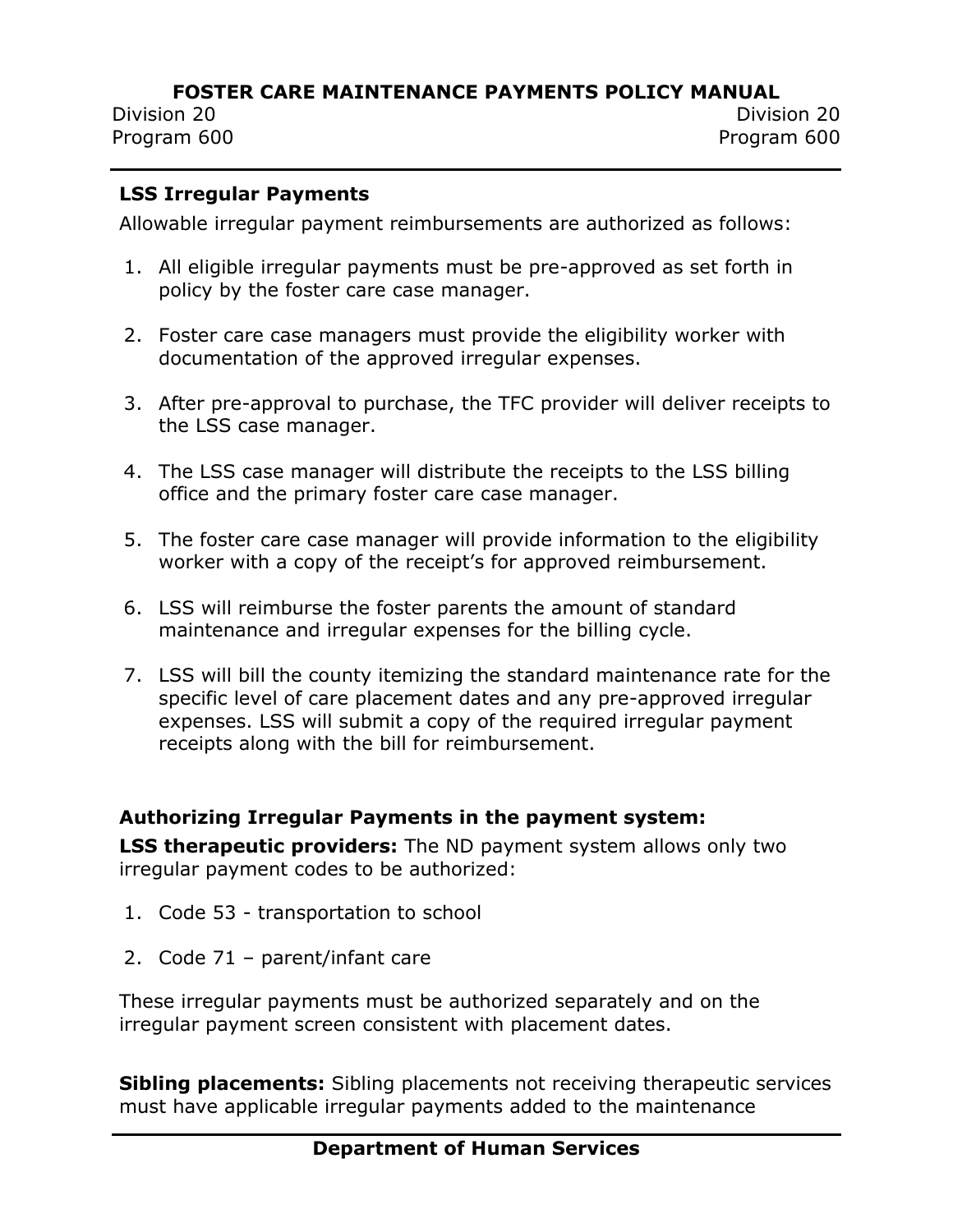Program 600 Program 600

Division 20 Division 20

payment for the billable month. Authorization to the TFC provider will include the combined total of the standard maintenance  $+$  irregular payment.

#### **Overpayments to LSS**

If there is an overpayment made to an LSS provider, the overpayment must be entered in the payment system. Children & Family Services (CFS) can auto-recoup the overpayment during either the supplemental or standard check write so long as the provider where the overpayment took place has a current foster care placement.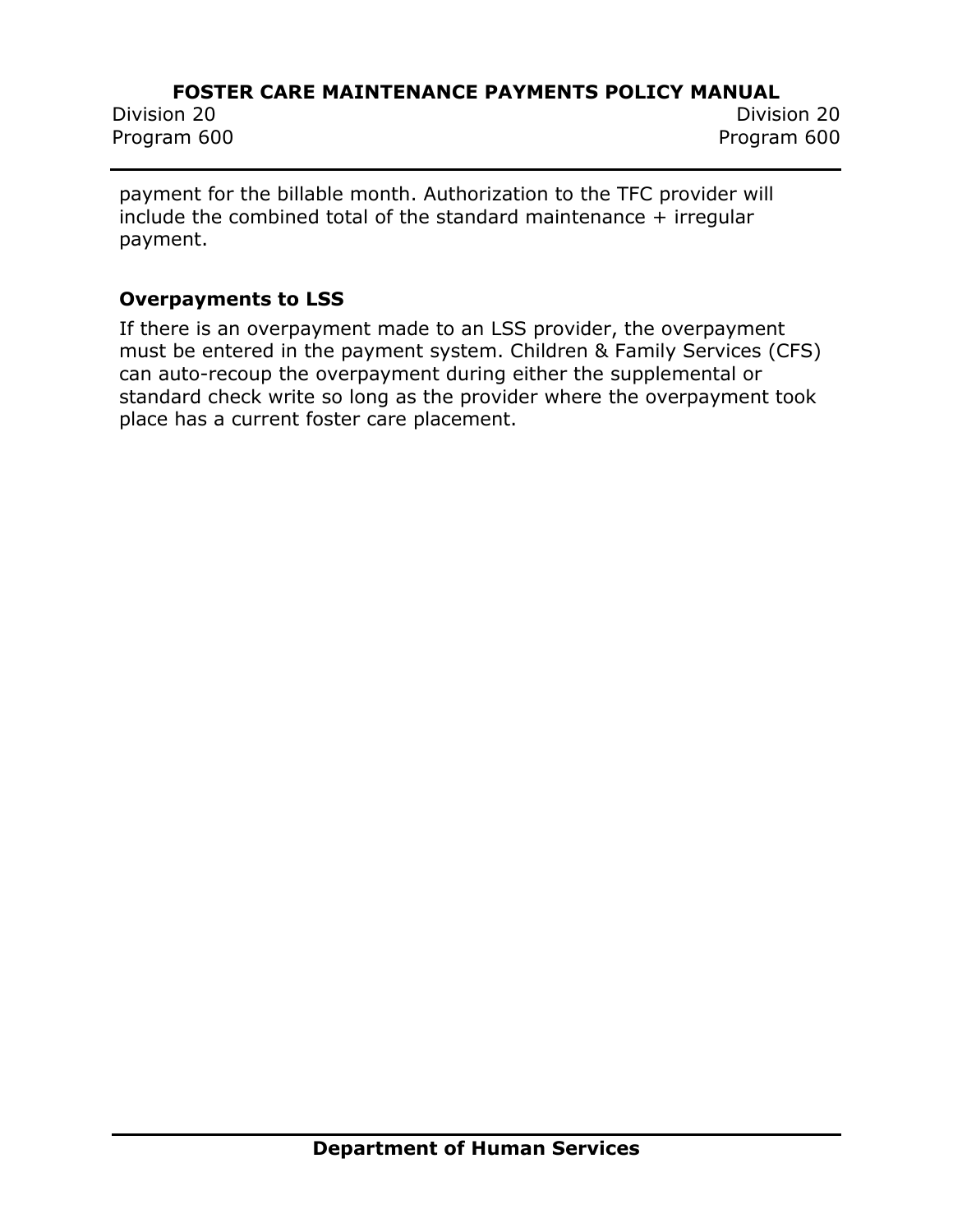Division 20 Division 20

Program 600 Program 600

## **Residential Facility Rates 623-05-20-40**

**(Revised 9/15/20 ML #3592)**

[View Archives](../../../Content/Archived%20Documents/archives.htm#623_05_20_40)

A qualified residential treatment program (QRTP) is an approved foster care facility setting detailed in Family First Prevention Services Act (PL 115- 123) federal legislation, NDCC 50-11 and NDAC 75-03-40 administrative rules. The Department establishes a daily rate per NDAC 75-03-15, "Rate Setting", for all licensed/approved North Dakota qualified residential treatment programs.

The daily foster care maintenance rates include resident room and board, food, care, clothing, personal supplies, education, recreation, child service related transportation, liability insurance coverage, utilities, etc.

During a child's placement in a residential facility, reimbursement may be available for eligible families to facilitate reunification efforts. Funding may be provided to cover the costs of the family expenses, meals, lodging, occasionally mileage, or commercial transportation as outlined in the irregular payment categories. North Dakota will reimburse allowable travel expenses to the facility with consideration of actual costs, not to exceed state per diem rates. Costs will be reimbursed based on North Dakota instate rates, even if travel is to another state facility. Commercial transportation will be reimbursed at the actual rate. The facility and custodial case manager are expected to seek the lowest possible rate when commercial transportation is required.

- For foster care billing purposes, these costs are considered a reunification cost and entered as an irregular payment in CCWIPS, Category 50, Code 52.
- Verification of expenditures are required and must be retained for audit purposes.

A bill must be received before reimbursement can be made to the facility.

#### **ND Daily Maintenance Residential Facility Rates**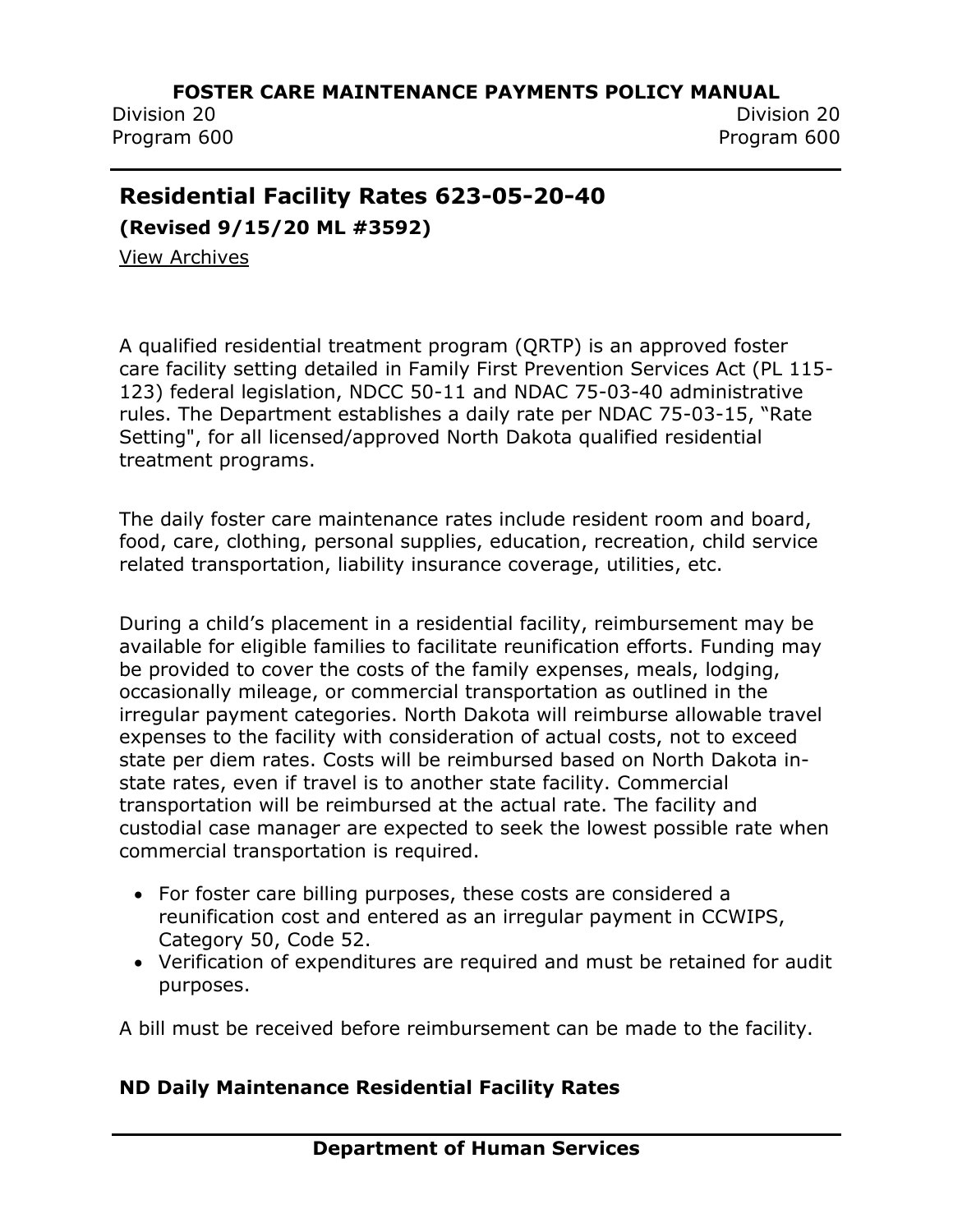# **FOSTER CARE MAINTENANCE PAYMENTS POLICY MANUAL**<br>Division 20

Division 20 Division 20 Program 600

| <b>Qualified Residential</b><br><b>Treatment Program</b><br><b>Facilities (QRTP)</b>                       | <b>PROVIDER</b><br><b>NUMBER</b> | <b>EFFECTIVE</b><br><b>DATE</b> | <b>DAILY</b><br><b>RATE</b> |
|------------------------------------------------------------------------------------------------------------|----------------------------------|---------------------------------|-----------------------------|
| <b>Charles Hall Youth &amp;</b><br><b>Family Services</b><br>P.O. Box 1995,<br>Bismarck, ND 58502-<br>1995 | 7356                             | $07 - 01 - 20$                  | \$425.42                    |
| <b>Dakota Boys Ranch</b><br><b>Assn. - Minot Campus</b><br>Box 5007, Minot, ND<br>58702-5007               | 7357                             | $07 - 01 - 20$                  | \$438.65                    |
| <b>Dakota Boys Ranch</b><br>Assn. - Fargo Youth<br>Home<br>1641 31st Ave S, Fargo,<br><b>ND 58103</b>      | 7358                             | $07 - 01 - 20$                  | \$438.65                    |
| <b>Home on the Range</b><br>16351 I-94, Sentinel<br>Butte, ND 58654-9500                                   | 7359                             | $07 - 01 - 20$                  | \$452.57                    |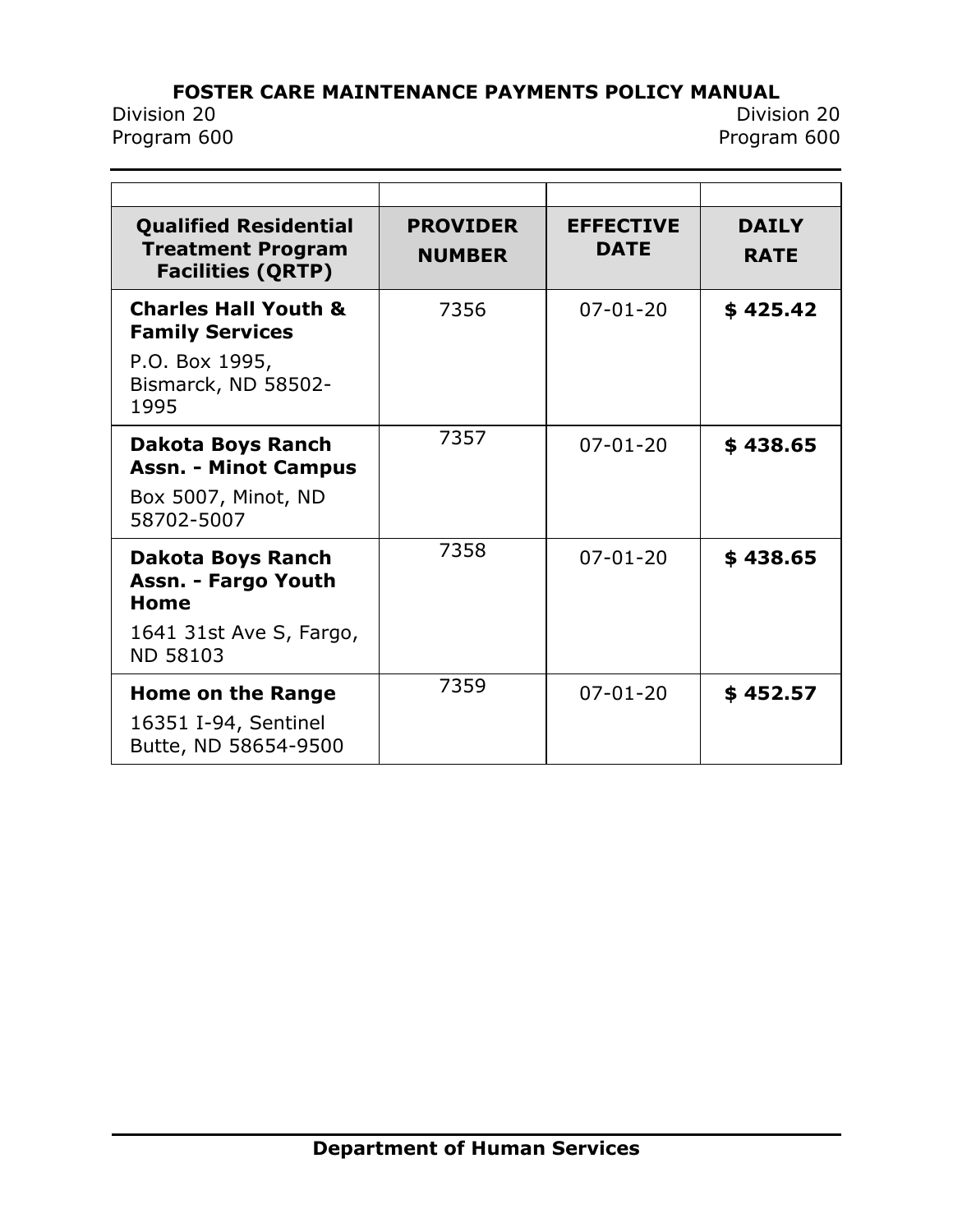Division 20 Division 20

Program 600 Program 600

## **Supervised Independent Living Rate 623-05-20-45**

**(Revised 9/15/20 ML #3592)**

[View Archives](../../../Content/Archived%20Documents/archives.htm#623_05_20_45)

A supervised independent living setting is an approved foster care setting detailed in Family First Prevention Services Act (PL 115-123) federal legislation, NDCC 50- 11 and NDAC 75-03-41 administrative rules. The Department establishes a daily rate for all licensed/approved North Dakota SIL's. The daily foster care maintenance rates include resident room and board, food, care, clothing, personal supplies, education, recreation, child service-related transportation, liability insurance coverage, utilities, etc. Irregular payments are available for a foster child living in a supervised independent living setting. An invoice/ bill must be received before reimbursement can be made to the SIL agency.

| <b>Supervised Independent Living</b><br>$(18+)$ | <b>PROVIDER</b><br><b>NUMBER</b> | <b>EFFECTIVE</b><br><b>DATE</b> | <b>DAILY</b><br><b>RATE</b> |
|-------------------------------------------------|----------------------------------|---------------------------------|-----------------------------|
| Dakota Boys Ranch Assn. - HOME at<br>Northgate  | 7362                             | $07 - 01 - 20$                  | \$126.09                    |
| Nexus-PATH: Accommodated SIL                    | 7384                             | $07 - 01 - 20$                  | \$125.05                    |
| Nexus-PATH: Supported SIL                       | 7385                             | $07 - 01 - 20$                  | \$63.55                     |

#### **Maintenance Rates for Supervised Independent Living (SIL)**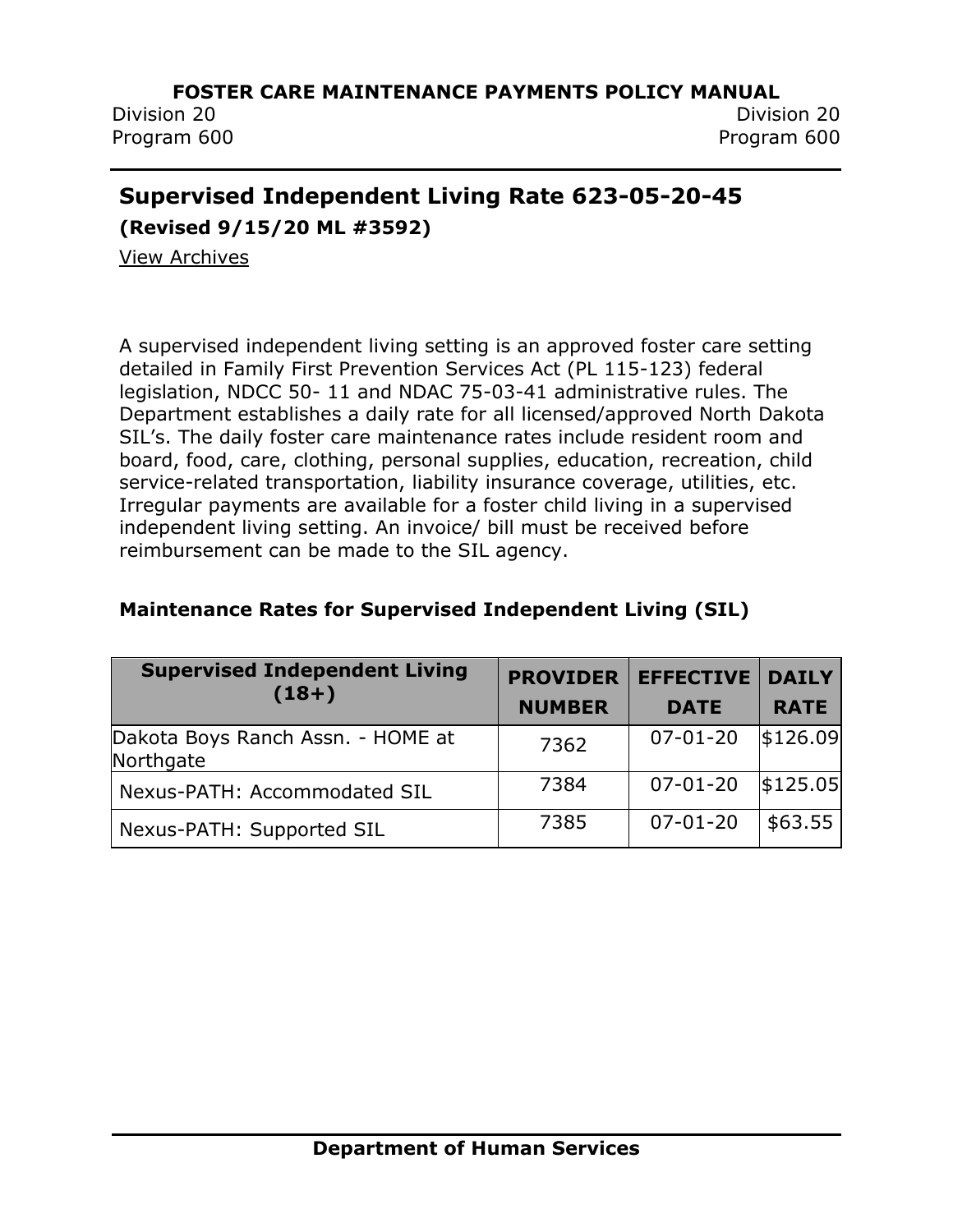Program 600 Program 600

Division 20 Division 20

## **Out-of-State Placements in Foster Care Group Home or Residential Child Care Facility 623-05-20-50**

**(Revised 4/25/16 ML #3469)**

[View Archives](../../../Content/Archived%20Documents/archives.htm#623_05_20_50)

An itemized bill is required from the out of state facility for all North Dakota foster children placed out of state following the ICPC approval. The eligibility worker must manually enter the standard maintenance payment into the payment system upon receipt of the bill. A copy of the bill must be retained in the foster care eligibility file.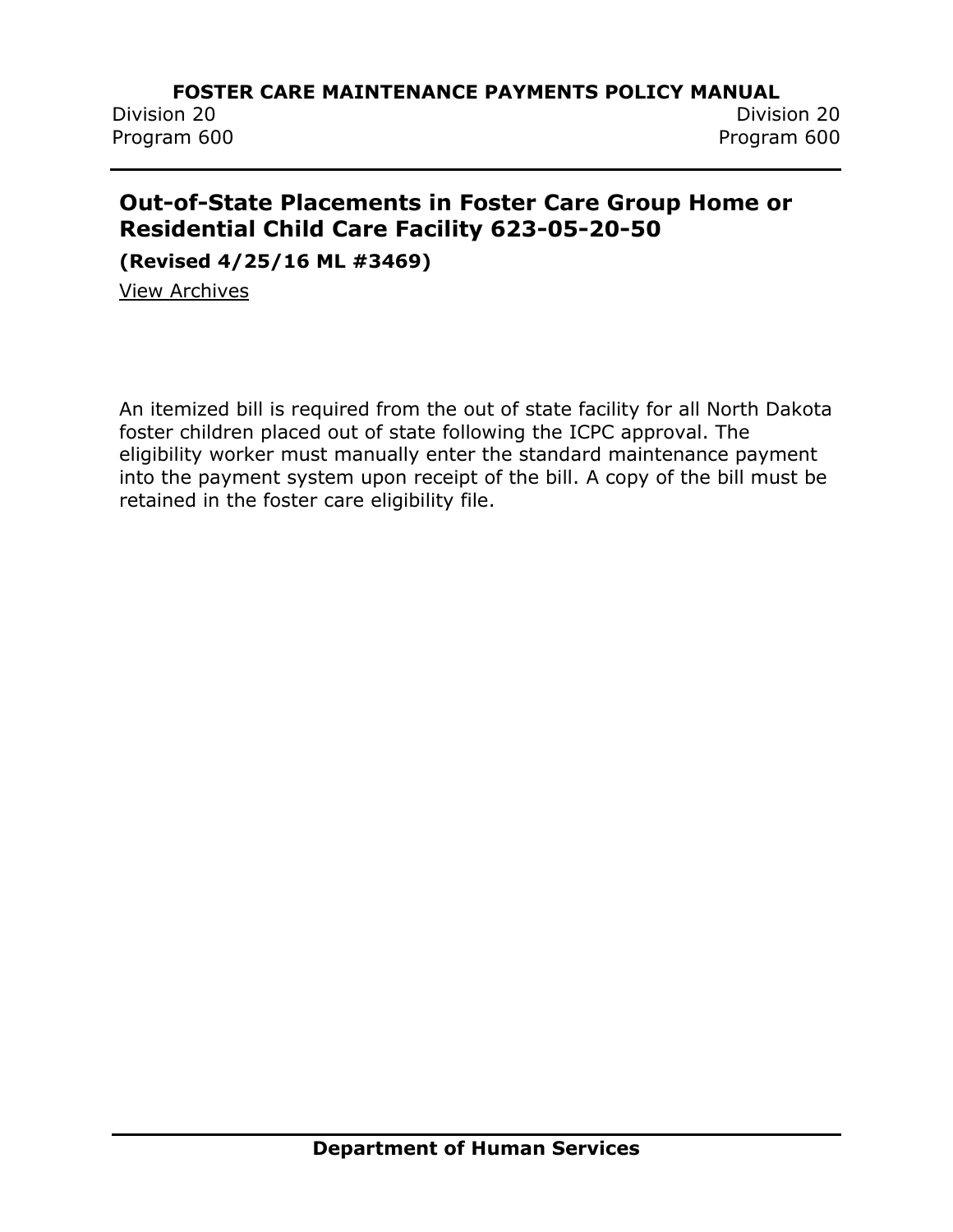Division 20 Division 20 Program 600 Program 600

## **Ongoing Reimbursability 623-05-20-65**

**(Revised 7/23/18 ML #3534)**

[View Archives](../../../Content/Archived%20Documents/archives.htm#623_05_20_65)

Ongoing foster care maintenance payments require:

- 1. A current court order, containing judicial determinations of "contrary to the welfare" and "reasonable efforts to prevent removal or return the child home" and timely judicial determination that the agency has made "reasonable effort to finalize the permanency plan".
- 2. A current provider license, Placement with a fully licensed provider
- 3. An approved care plan (FC Child & Family Team meetings), and
- 4. A current group home approval for placements that require prior approval (Ex: Therapeutic foster care, group home, or RCCF placements).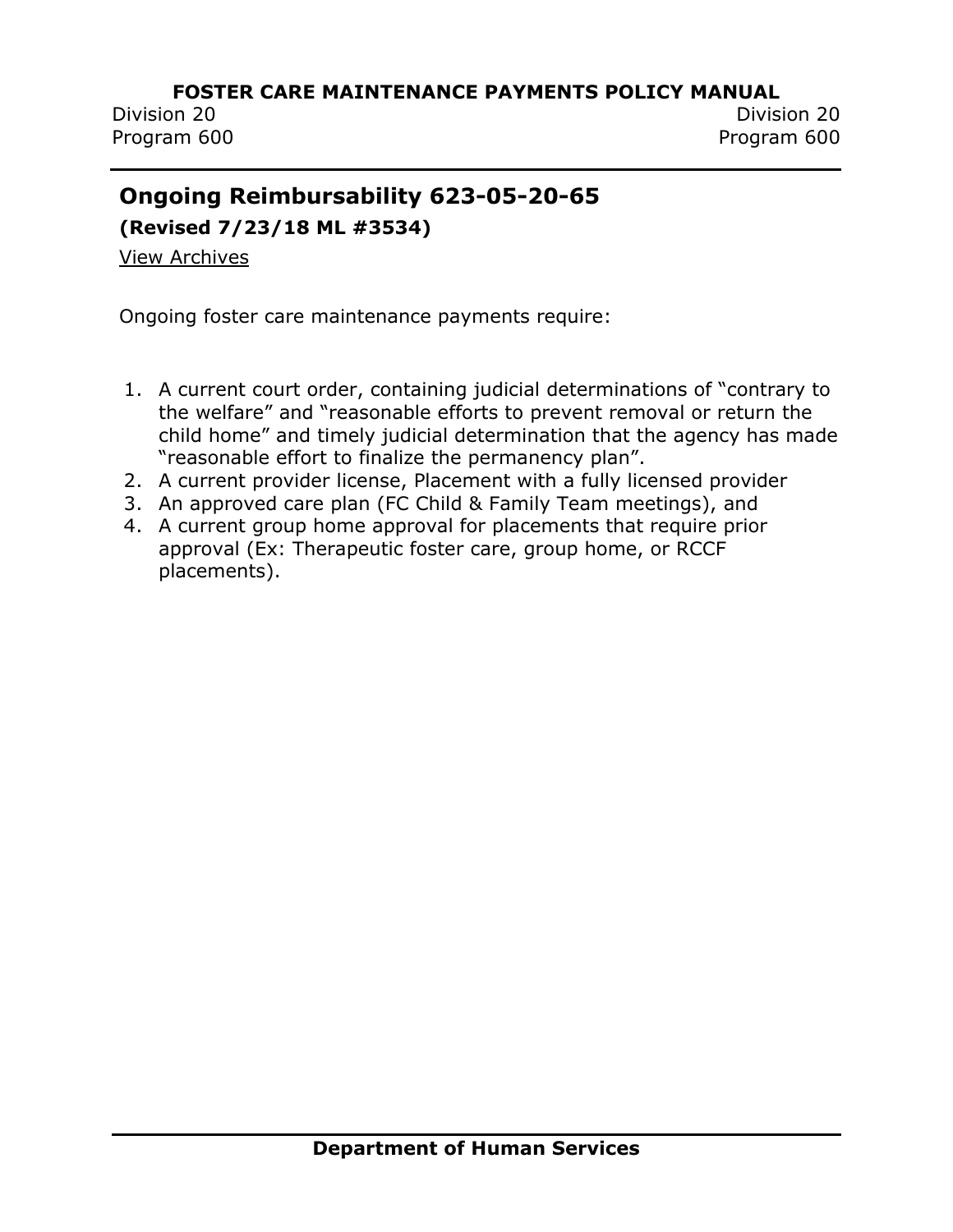Division 20 Division 20 Program 600 Program 600

## **Irregular Payments 623-05-25**

**(Revised 11/1/19 ML #3566)**

[View Archives](../../../Content/Archived%20Documents/archives.htm#623_05_25)

Irregular payments are specific to a foster child and can only be authorized to a licensed or approved (Tribal Affidavit) foster care provider. Reimbursement is only allowed for expenditures incurred during the dates the child is placed with the licensed or approved (Tribal Affidavit) provider.

It is the responsibility of the foster care case manager to determine which expenditures are necessary and appropriate, and to budget the age appropriate expenditure limit so irregular payments can be available throughout the year to meet the child's needs.

With appropriate approval, the eligibility worker will authorize individual irregular payment expenditures. Irregular payments must be approved by the custodial agency, with some categories requiring the approval of the Regional Supervisor. Irregular payments can be documented in the Child & Family Team meeting notes. Documentation of the approval for payments must be provided to the eligibility worker and maintained in the child's eligibility file.

Irregular payments are separated into categories, and assigned various codes. Age limits are consistent with foster care payment age categories; however, expenditure limits may vary by category. Some categories are without limit. Expenditure limits will reset:

- 1. Every twelve months from the initial date of foster care entry
- 2. When a child has been discharged from foster care for more than 12 months.

The administrative county must review the receipts, if applicable, and approval to ensure the expenditure is in full compliance with state policy. The administrative county will authorize by "pinning" the irregular payment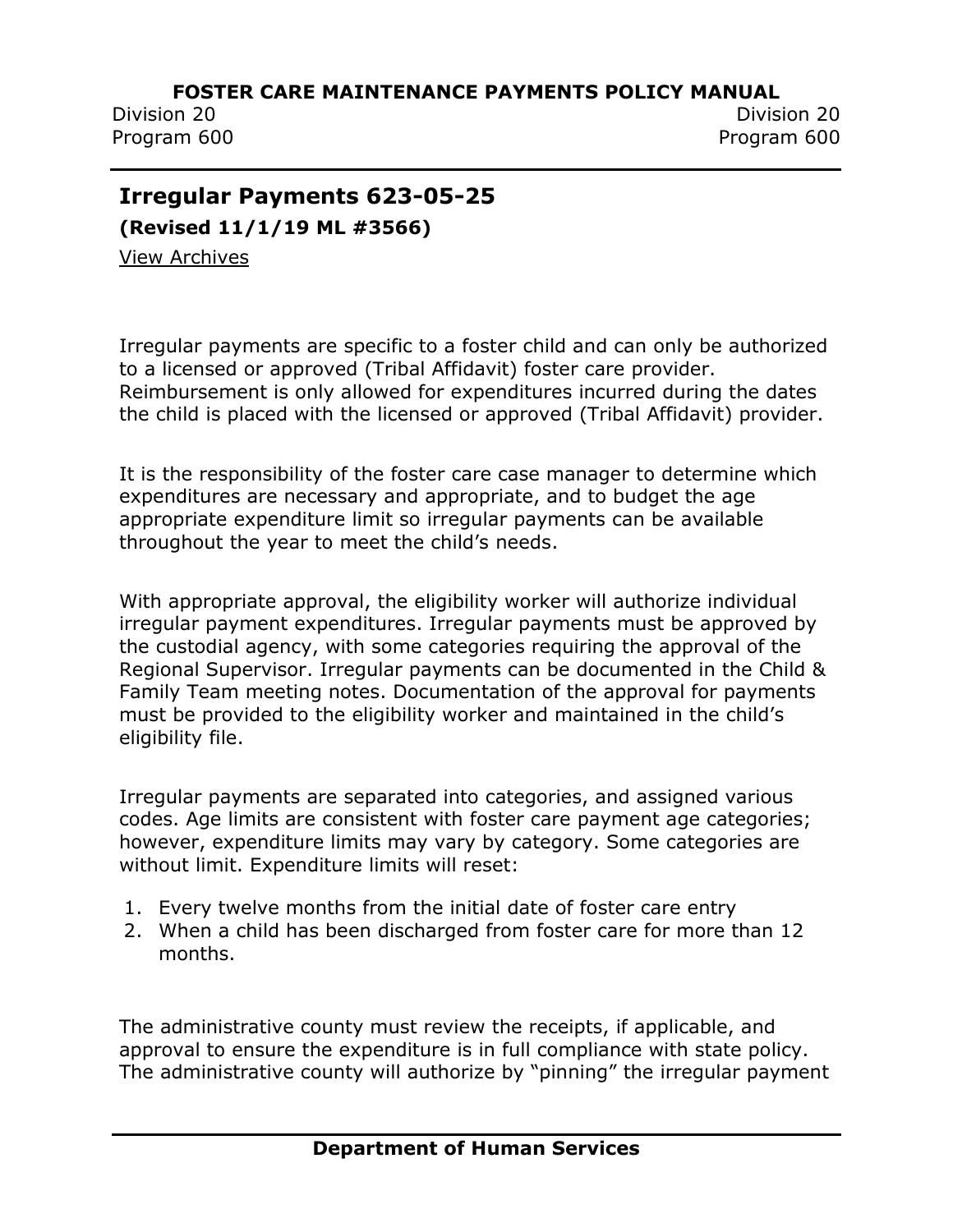Program 600 Program 600

information in the payment system. Receipts must be retained in the child's eligibility file for audit purposes.

Each eligibility file must track irregular payment totals to ensure the limit is not exceeded.

#### **18+ Continued Care Irregular Payments**

Irregular payments are available for a child in 18+ Continued Care. Reimbursement must follow the irregular payment policy, be pre-approved and authorized directly to the licensed provider.

Although excess maintenance payments (EMP's) are allowed in certain placement settings. EMP's require prior approval and completed SFN 904, Agreement to Furnish Specialized Family Foster Care Services form on file.

#### **Eight categories of irregular payments include:**

| Category 10 | Activities & Incidentals                            |
|-------------|-----------------------------------------------------|
| Category 20 | <b>Clothing</b>                                     |
| Category 30 | Emergency Placement                                 |
| Category 40 | Child Care for Foster Child                         |
| Category 50 | Travel for Foster Child (Limited)                   |
| Category 60 | Difficulty of Care/Excess Maintenance Payment (EMP) |
| Category 70 | Parent/Infant Payment                               |
| Category 80 | <b>Extra Supervision</b>                            |

Within each category are various codes related to specific items.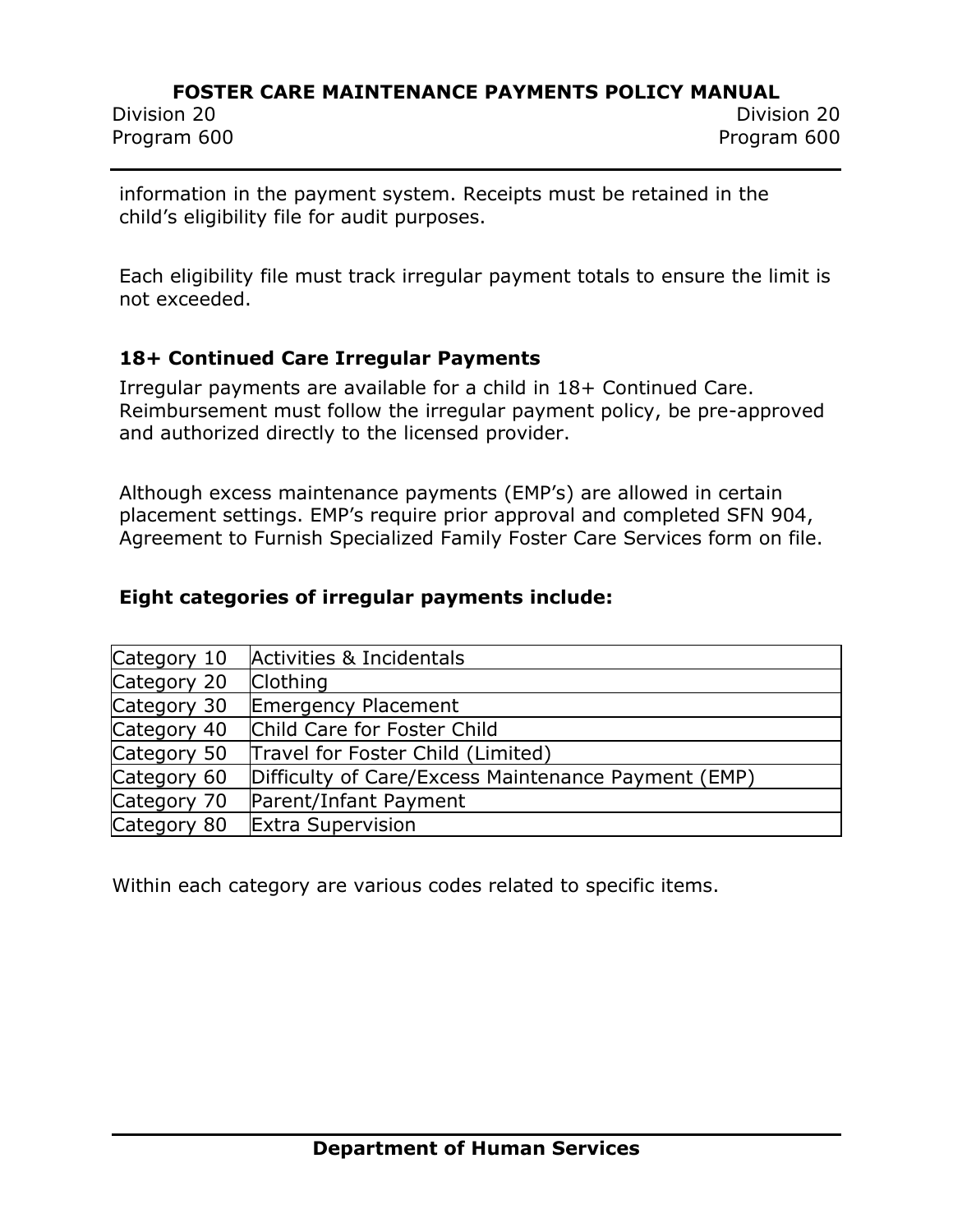Division 20 Division 20 Program 600 Program 600

## **Irregular Payment Specific to Placement Setting 623-05-25-05**

**(Revised 2/1/19 ML #3545)**

[View Archives](../../../Content/Archived%20Documents/archives.htm#623_05_25_05)

#### Irregular Payments Family Foster Care:

Foster children placed in a licensed or approved (Tribal Affidavit) family foster home are eligible for irregular maintenance payments.

#### Irregular Payments for a Non-Foster Care Placement:

Foster children placed in a non-foster care setting with an unlicensed provider, at the hospital, or in relative/kinship care do not qualify for irregular maintenance payments.

#### Irregular Payments in Other Approved Foster Care Settings:

- 1. Intensive Therapeutic/Treatment Foster Care
	- a. Code 53: Travel for foster parents to transport to school, and
	- b. Code 71: If the foster child has their own child
- 2. Therapeutic/Treatment Foster Care (TFC): Only 2 codes allowed.
	- a. Code 53: Travel for foster parents to transport to school, and
	- b. Code 71: If the foster child has their own child
- 3. Step Down from TFC
	- a. All irregular payments for family foster care placements, with the exception of Category 20 and Category 60. Initial clothing will not be required as a "step down" level of care will not occur during the child's first five months of placement. Annual clothing allowance is offered by PATH to the foster child.
- 4. County Flow Through
	- a. All irregular payments for family foster care placements apply.
- 5. PATH Regular Foster Care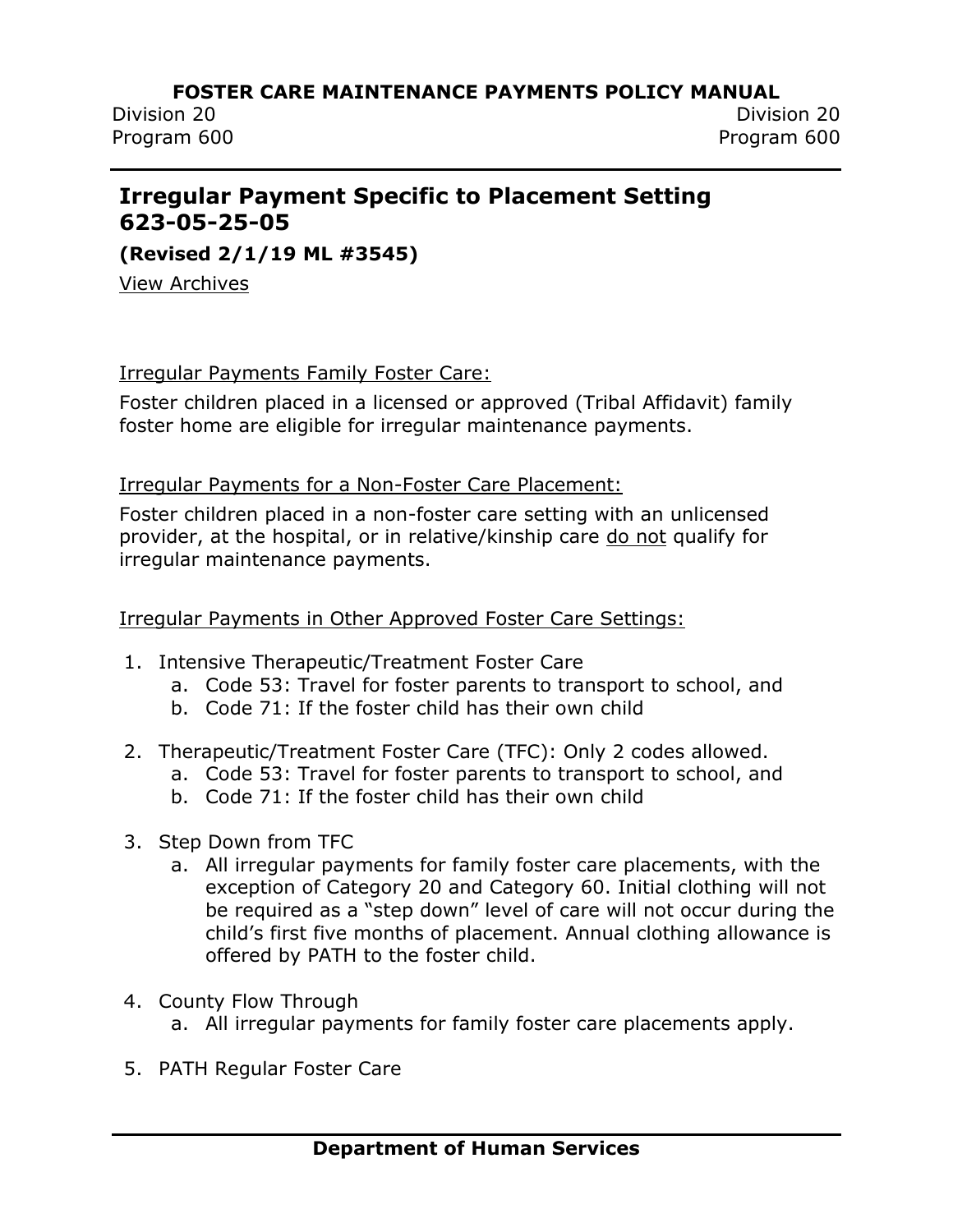Division 20 Division 20 Program 600 Program 600

a. All irregular payments for family foster care placements apply, with the exception of Categories 30 and 60.

#### Irregular Payments in Group & Residential Care:

The irregular payment policy has very limited application to children in group and residential care. An RCCF has an established daily rate; rate setting in those instances is dictated by N.D.A.C. 75-03-15 "Rate Setting". Children placed in an RCCF are only eligible for:

- Category 10
- Category 20
- Category 50
- Category 80

#### Irregular Payments in PRTF's:

Foster care funds cannot pay for any portion of a child's cost of care in a PRTF, including irregular payments. Irregular payments may be included in the PRTF's direct rate based on historical costs as outlined in N.D.A.C 75- 02-09-06.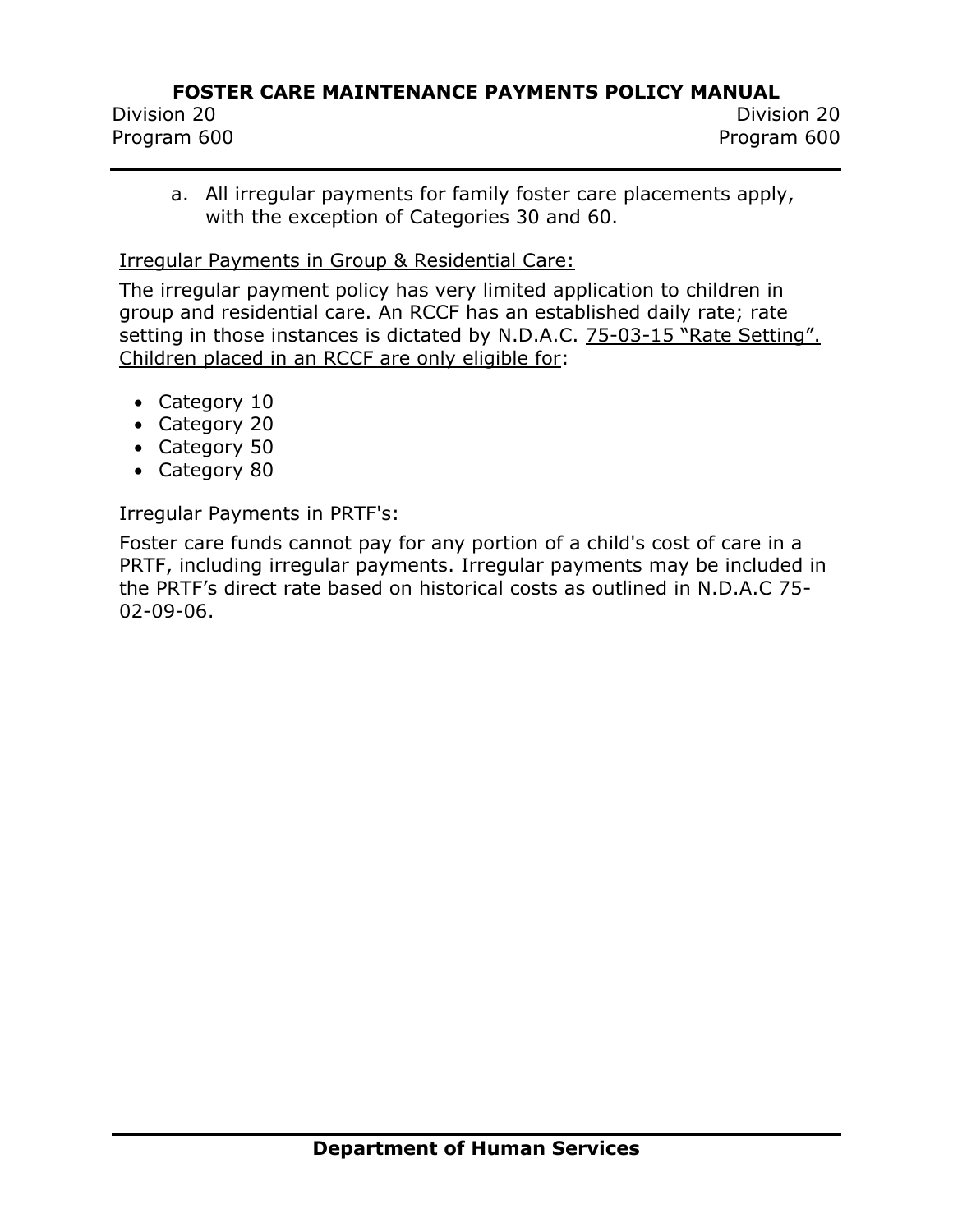Division 20 Division 20 Program 600 Program 600

## **Charts - Irregular Payments 623-05-25-10**

**(Revised 11/1/19 ML #3566)**

[View Archives](../../../Content/Archived%20Documents/archives.htm#623_05_25_10)

Charts are helpful tools used to reiterate policy and offer quick reference to allowable versus unallowable payment options. Below are two charts summarizing what is available to children placed in family foster care and residential facility foster care placements.

#### **Irregular Payment Categories & Codes (Family)**

The chart entitled "[Irregular Payment Categories & Codes \(Family\)](http://www.nd.gov/dhs/policymanuals/62305/Content/Attachments/PI%2019-21%20Chart%20-%20Irregular%20Payment%20Categories%20%20Codes%20(Family)%20revision%2010012019.pdf)" outlines the categories, ages, expenditure limits, approval process, and a brief summary of what is allowable. Note that several categories are without expenditure limit, such as child care for foster child. This is due to factors which make setting expenditure limits for certain categories unrealistic. The custodian and others involved must base expenditure approvals on prevailing rates and local factors.

#### **Irregular Payment Categories & Codes (Residential Care)**

The irregular payment policy has very limited application for residential care, as rates for those facilities are governed by N.D.A.C. Rate Setting 75- 03-15. The chart entitled "[Irregular Payment Categories & Codes](http://www.nd.gov/dhs/policymanuals/62305/Content/Attachments/PI%2019-21%20Chart%20-%20Irregular%20Payment%20Categories%20%20Codes%20(Residential%20Care)%20revision%2010012019.pdf)  [\(Residential Care\)](http://www.nd.gov/dhs/policymanuals/62305/Content/Attachments/PI%2019-21%20Chart%20-%20Irregular%20Payment%20Categories%20%20Codes%20(Residential%20Care)%20revision%2010012019.pdf)" outlines the categories, ages, expenditure limits, approval process, and a brief summary of what is allowable. Not all irregular payment categories are eligible for this level of care.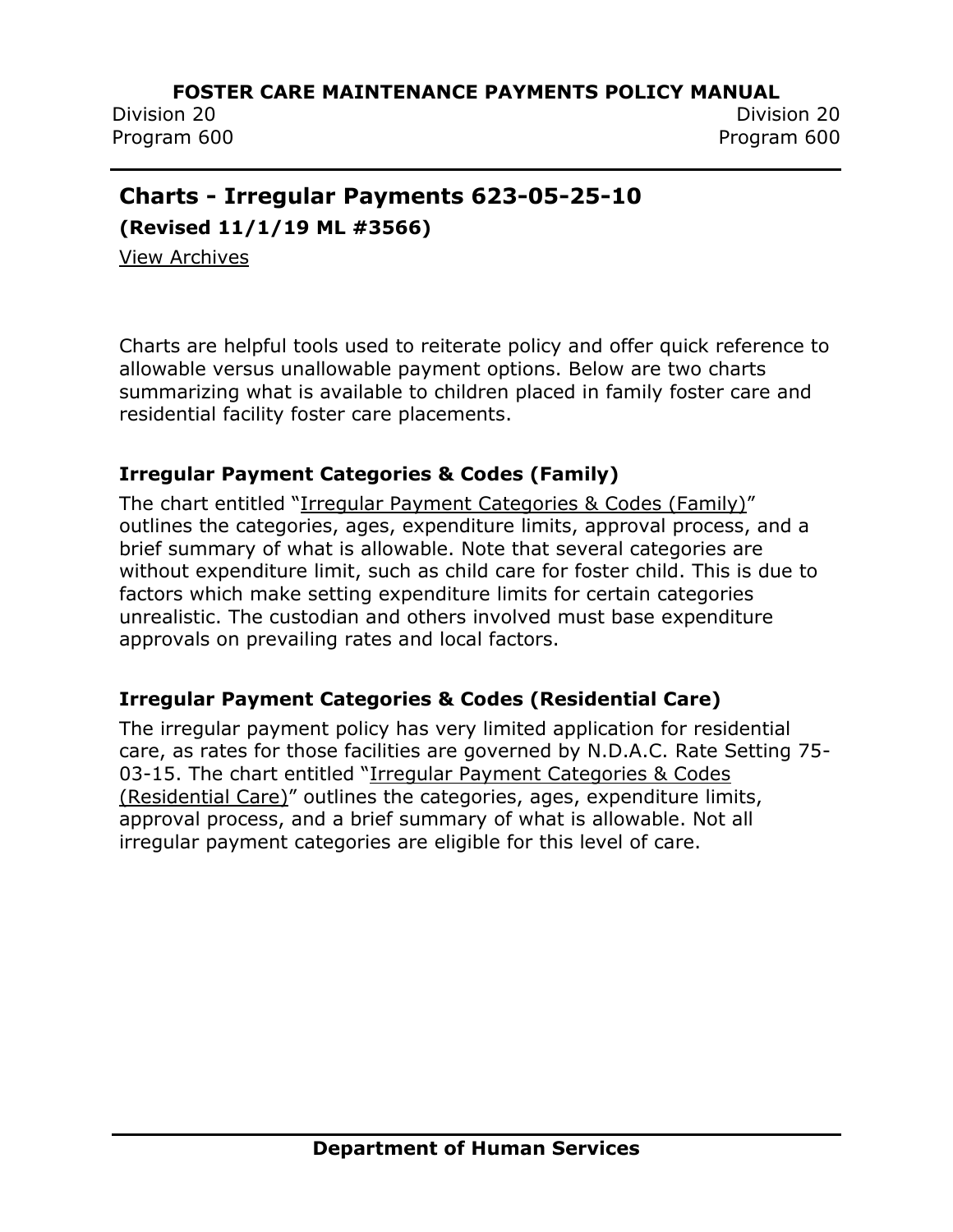Division 20 Division 20

Program 600 Program 600

## **Irregular Payments - Explanation by Selected Categories 623-05-30**

## **Category 10 - Activities & Incidentals 623-05-30-05 (Revised 4/21/17 ML #3501)**

[View Archives](../../../Content/Archived%20Documents/archives.htm#623_05_30_05)

Foster children placed in a licensed or approved (Tribal Affidavit) family foster home, group home or residential settings are eligible for irregular payments related to limited school supplies, extra-curricular activities, and personal incidentals. The foster care case manager is responsible to identify the needs of the child and provide prior approval for the foster care provider to purchase the item/s.

General school supplies (tablets, folders, binders, markers, crayons, pens, pencils, etc.) are included in the standard maintenance payment offered monthly to the provider. However, at times there are school fees above and beyond the routine school supply requirement. See the codes for Category 10 "Activities & Incidentals".

#### **Codes under Category 10:**

Code 11

- Field Trips,
- Specialized School Supplies; shop/art/lab fees, scientific calculator,
- School Pictures,
- Senior Pictures, Announcements, Cap/Gown, Class Ring

Code 12

- Non clothing related athletic equipment including sport shoes
- Gym class required attire (shirt and shorts)
- Sports related personal incidentals

Code 13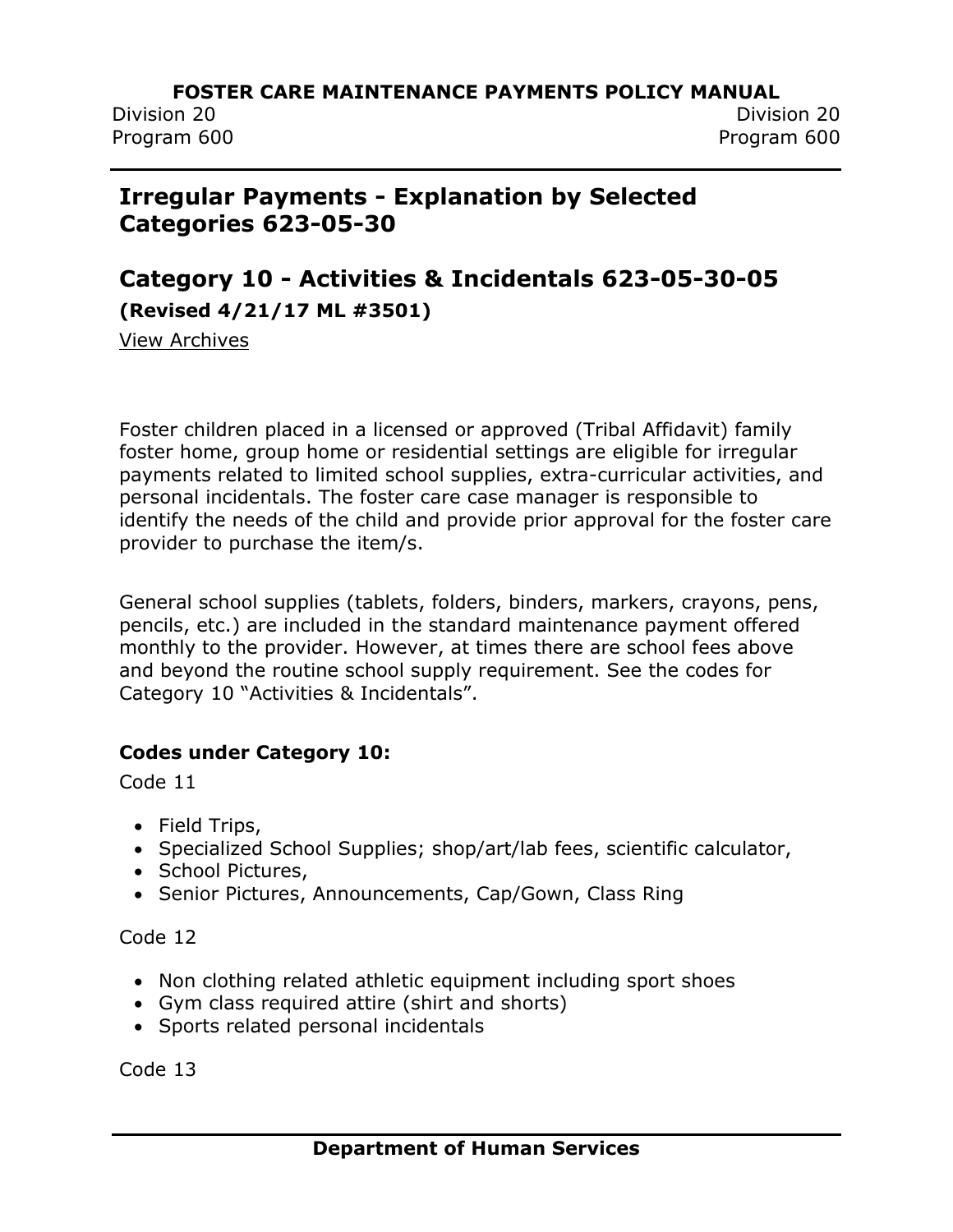Division 20 Division 20 Program 600 Program 600

- Prom Dress
- Tux Rental

#### Code 14

- Camp Registration and Fees
- Extra-Curricular Activity Fees (swimming lessons, karate, bowling club, gymnastics, dance, girl scouts, boys scouts, 4H, etc.)
- Summer school or after school programming provided by the school district; when the program is not licensed as a ND child care provider.

#### Code 15

- Music Lessons
- Lease or Purchase of Instrument

#### Code 16

- Personal Incidentals
	- o School Backpack,
	- o Personal Hygiene Items,
	- o Cosmetics,
	- o Over the counter medications,
	- o Special dietary foods, and
	- o Infant and toddler supplies, including high chairs, formula, diapers and miscellaneous items.

The above irregular items must be explained, documented, approved and subject to the maximum limit per age category. There will be **no exceptions** to the maximum limit.

All Category 10 expenditures require receipts.

The age limit coincides with the standard foster care maintenance rate age limits as follows:

| <b>Age Limits</b> | <b>Expenditure Limit/Year</b> |
|-------------------|-------------------------------|
| ገ-4               | \$300                         |
| 5-12              | \$500                         |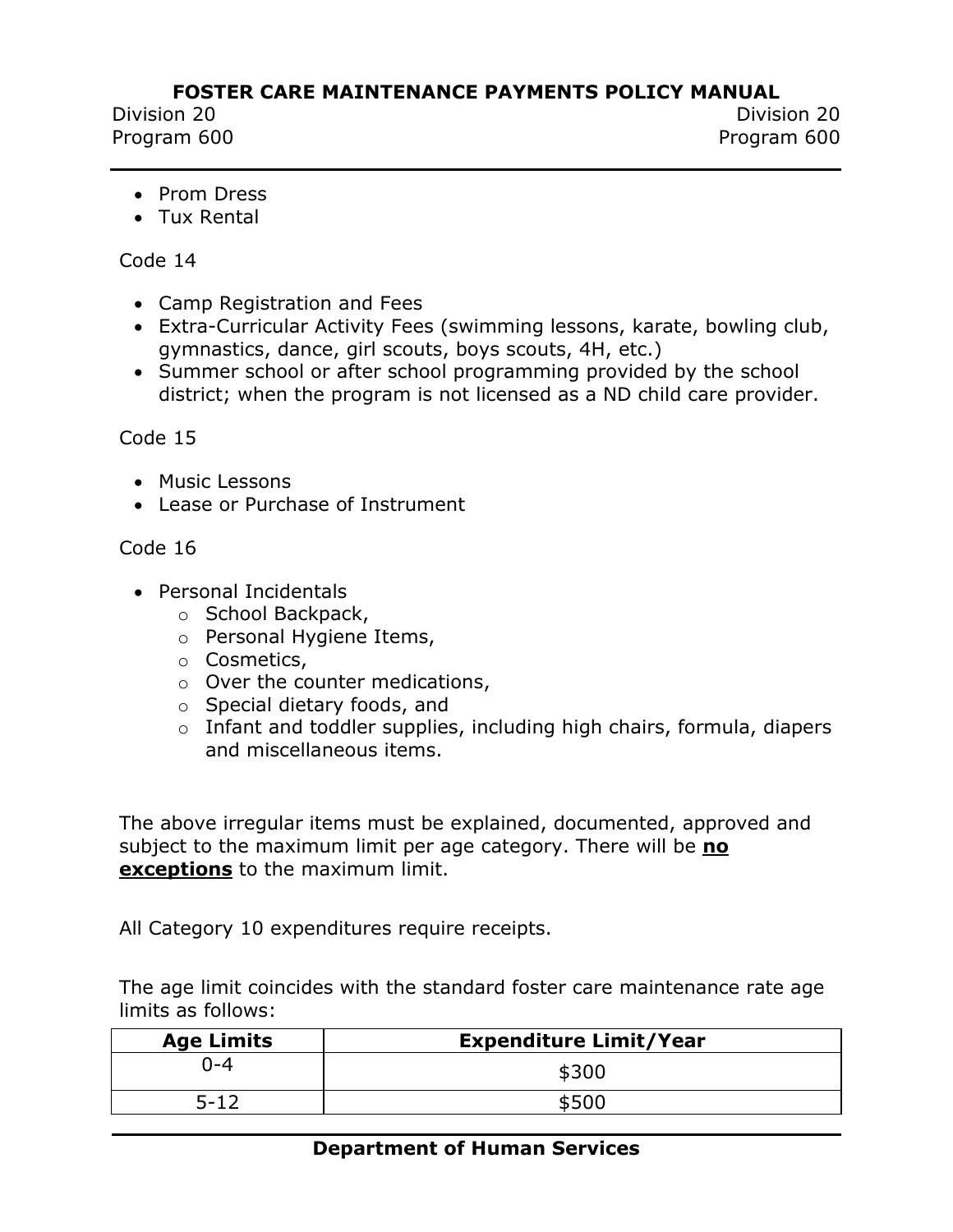Division 20 Division 20 Program 600 Program 600

The year is computed from the first date of entry into a paid foster care setting. If a child enters and leaves care during the same year, the yearly limit remains the same. The "expenditure limit/year" is a maximum amount per child regardless of multiple entries to foster care during that year.

Expenditures cannot exceed the age appropriate limit during a one-year time period. A quarterly maximum can be determined for each child to ensure that spending does not exceed the annual limit. For example: The 3 year old child is allocated \$50 per quarter, not to exceed \$200 per year.

The following is a case example of the "Expenditure Limit Date" and the "expenditure time period" for a child who enters foster care, leaves, and re-enters care:

#### **Enters foster care**

Child Age 11, Limit \$500 Enters paid foster care setting 6/1/15\* Expenditure Limit Date Begins =  $6/1/15$ Expenditure time period =  $6/1/15 - 5/31/16$ Child returns home  $12/1/15$  with total expenditures in Category 10 = \$450 Expenditures in Category  $10 = $450$ . The remaining balance in Category  $10 = $50$ .

A. Same child returns to foster care BEFORE the "expenditure time period" ends:

> Child returns to foster care setting  $= 3/1/16$ . Expenditure time period =  $6/1/15 - 5/31/16$ . Balance available under Category 10 until  $5/31/16 = $50$ .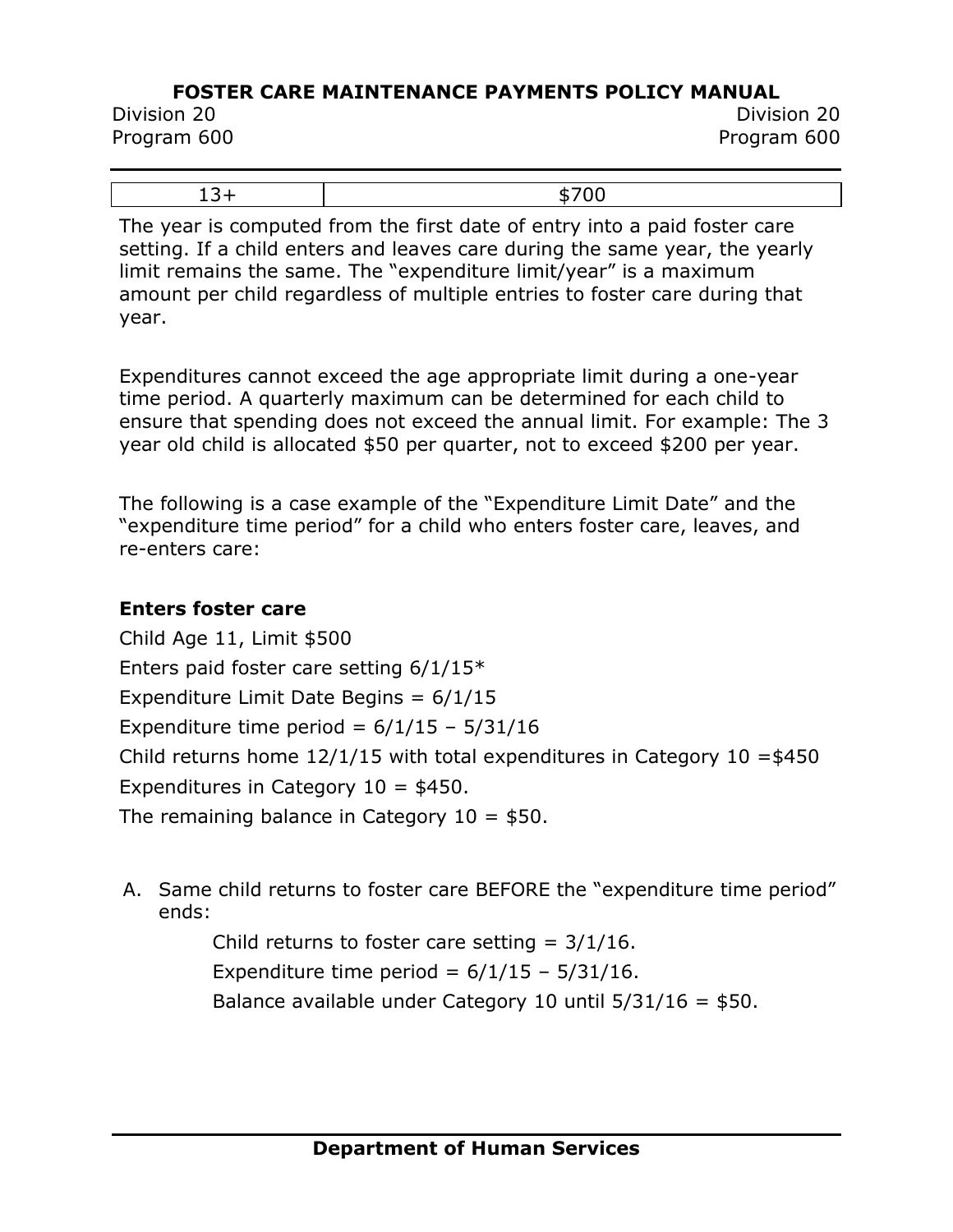Division 20 Division 20 Program 600 Program 600

- B. Same child returns to a paid foster care placement AFTER the prior "expenditure time period" ends: Child returns to foster care setting  $= 6/14/16$ . Expenditure time period renews= 6/1/16 – 5/31/17. Amount available under Category 10 = \$500.
- C. Same child was discharged from foster care and returns to a paid foster care setting after a lapse of one year.

Child returns to a paid foster care setting  $= 12/5/17$ Expenditure time period =  $12/5/17 - 12/4/18$ . Amount available under Category 10 = \$500.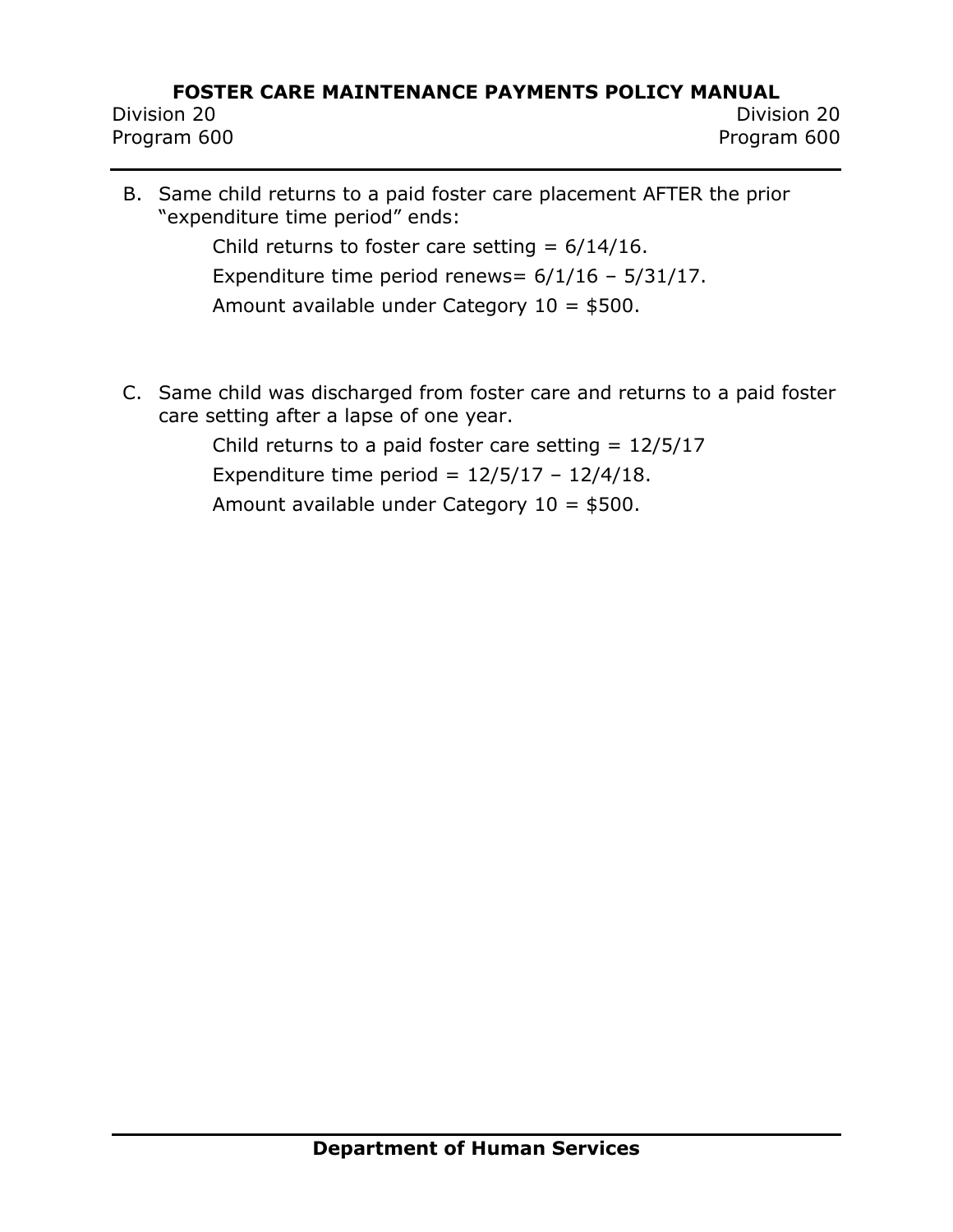Division 20 Division 20 Program 600 Program 600

# **Category 20 Clothing for Foster Children 623-05-30-10**

**(Revised 4/21/17 ML #3501)**

[View Archives](../../../Content/Archived%20Documents/archives.htm#623_05_30_10)

Foster children placed in a licensed or approved (Tribal Affidavit) family foster home, group home, or residential settings are eligible for a clothing allowance. The foster care case manager is responsible to identify the clothing needs of the child. Clothing purchased specifically for the child does become the property of the child and must accompany the child upon leaving the placement. An inventory must be conducted of a child's clothing prior to any placement or change in foster care placement.

#### **Category 20: Clothing**

| Ongoing<br>Clothing | Ongoing Clothing Needs An ongoing clothing allowance is built<br>into daily* rate reimbursed to foster parents monthly.                                       |            |
|---------------------|---------------------------------------------------------------------------------------------------------------------------------------------------------------|------------|
| <b>Needs</b>        |                                                                                                                                                               |            |
|                     | Age 0 - 4                                                                                                                                                     | \$55/month |
|                     | Age 5 - 12                                                                                                                                                    | \$65/month |
|                     | Age $13+$                                                                                                                                                     | \$75/month |
|                     | NOTE: In state Group Home/RCCF rate has some clothing costs<br>built into the daily rate established by NDDHS through provider<br>audit rate setting process. |            |
|                     | For out of state RCCF's, foster care case managers must verify if<br>the daily rate has clothing built in.                                                    |            |

## **Codes under Category 20**

#### **21 Initial Clothing Allowance:**

- The initial clothing allowance is available to a child when he/she enters their first paid foster care placement.
- Prior approval from the foster care case manager must be obtained before the purchase of clothing.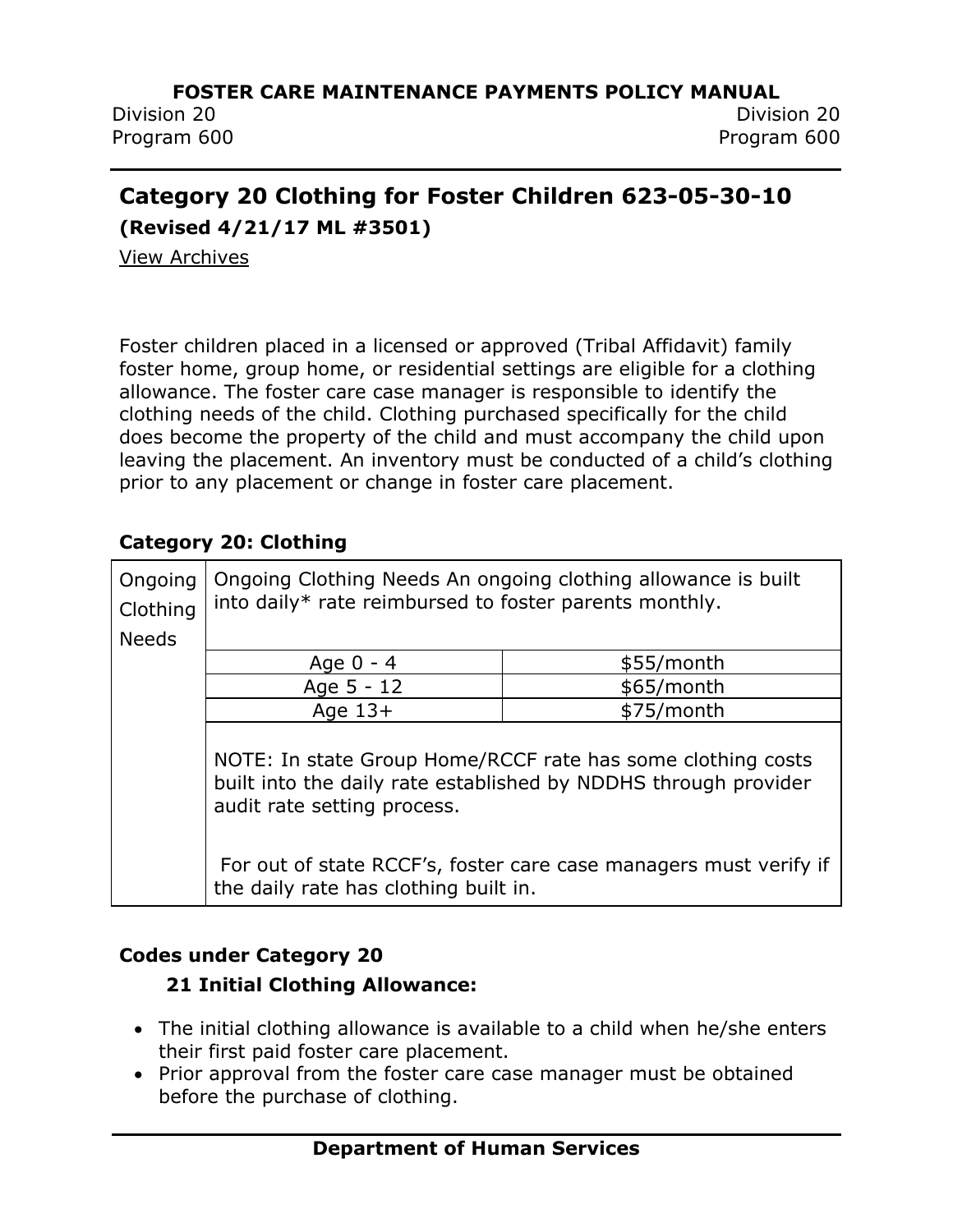- During the first five months after the child's initial entry into a paid foster care placement, the child's clothing needs can be met with an initial clothing allowance, if needed.
- Clothing must be purchased within the first five months of initial placement.
- Receipts must be submitted to the county before reimbursement to the licensed provider can be authorized.
- Payments should be authorized timely; the payment system will only allow reimbursement for the initial clothing allowance (Code 21) through the sixth month. Reimbursement requests received after the sixth month will require Help Desk assistance to authorize.
- In order for a child to receive the initial clothing allowance again, the child must have been discharged from foster care for a 12 month period (this is a date specific period).

| <b>Age Limits</b> | Expenditure Initial w/ in first 5 months |
|-------------------|------------------------------------------|
| $0 - 4$           | \$400                                    |
| $5 - 12$          | \$400                                    |
| 13 - Over         | \$400                                    |

## **22 Special Clothing Allowance:**

- A special clothing allowance may be authorized to replace clothing lost in a fire, flood, theft, other type of disaster, or for sudden growth spurts.
- The special clothing allowance rate is for emergency and extraordinary extenuating circumstances and should never be used to meet the ongoing clothing needs of the foster child.
- The special clothing allowance cannot be used to supplement the initial clothing purchases.
- The special allowance is not an entitlement.

| <b>Age Limits</b> | <b>Expenditure Limit/Year</b> |
|-------------------|-------------------------------|
| በ - 4             | \$300                         |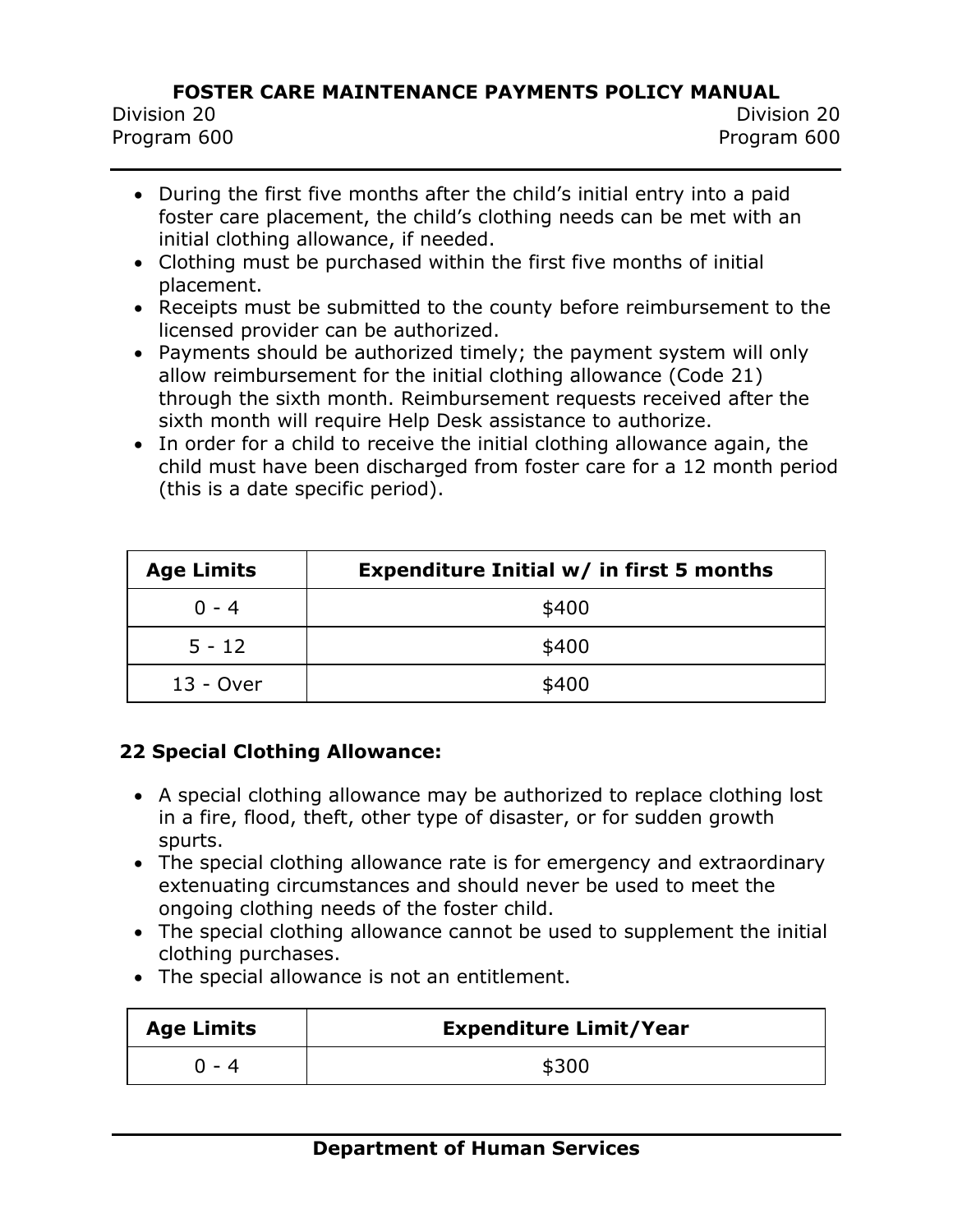Division 20 Division 20 Program 600 Program 600

| $5 - 12$  | \$350 |
|-----------|-------|
| 13 - Over | \$400 |

#### **Out of State Providers:**

The clothing allowance for children placed out-of-state will be determined based on the rate of the receiving state. The rates are set by the receiving state and clothing may or may not be included in the out of state maintenance rate. If clothing is not included in the out of state rate, the ND irregular payment may be utilized.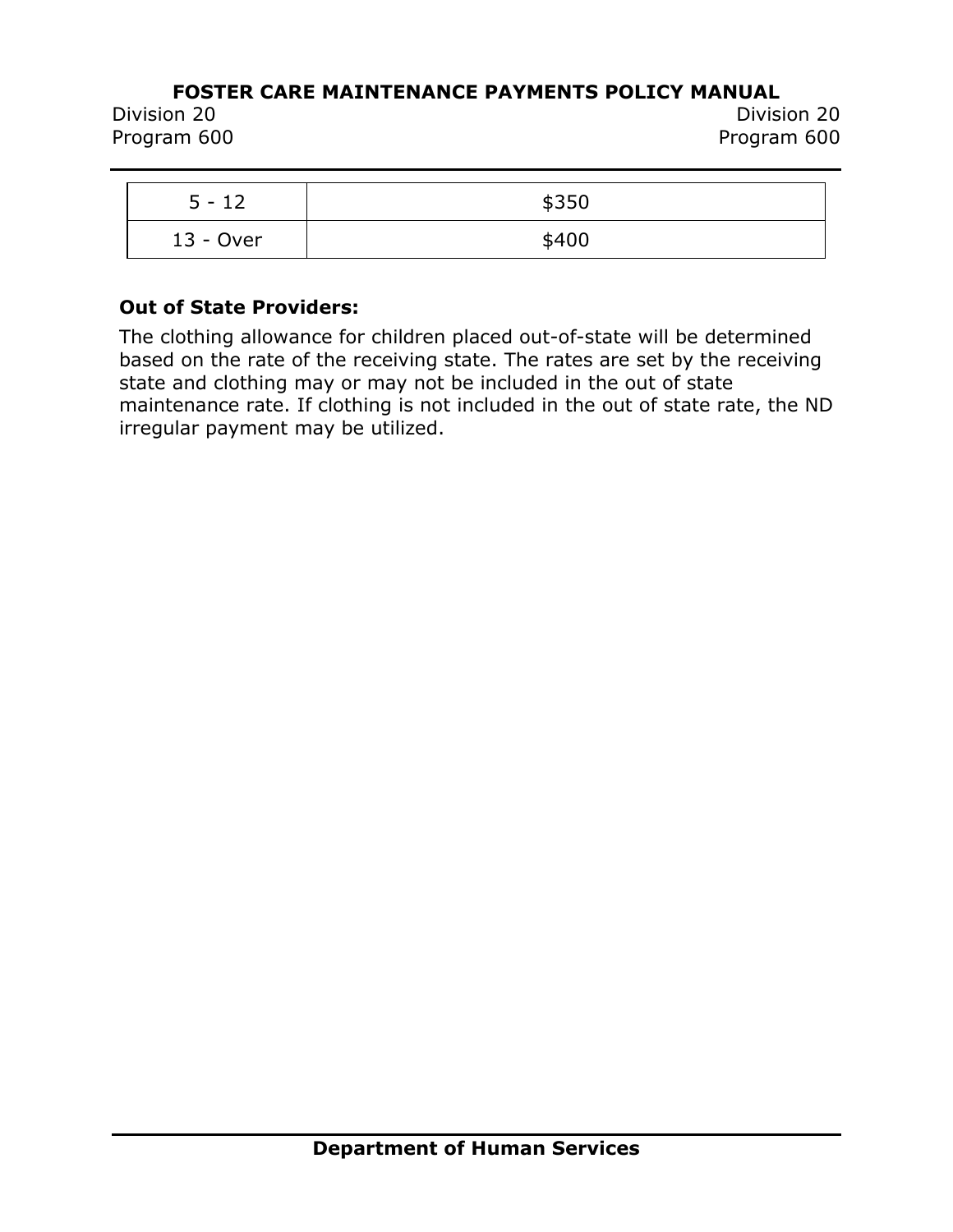Division 20 Division 20 Program 600 Program 600

## **Category 30 - Emergency Placements 623-05-30-15**

**(Revised 9/15/20 ML #3592)**

[View Archives](../../../Content/Archived%20Documents/archives.htm#623_05_30_15)

Foster children placed in a licensed or approved (Tribal Affidavit) family foster home may be eligible for emergency expenditures as a result of a crisis. A family foster care provider that incurs additional expenses or provides initial placement specialized care of a foster child with medical, mental health, or special needs, may be eligible for additional compensation for the first 15 days of the child's placement in foster care. The additional expenses cannot be covered under any other irregular payment category or under the daily standard maintenance payment. The foster care case manager is responsible to identify the needs of the child and foster parents. Approval of the emergency rate must be made by the foster care case manager or agency designee and provided to the eligibility worker for the file. The emergency rate is not an entitlement or a required supplement for initial placement into a family home.

Code under Category 30

31 – Emergency Foster Care Placement:

- This code is specific to and may only be applied when a child is initially placed in a licensed or approved (Tribal Affidavit) family foster home.
- The emergency payment will increase the daily foster care maintenance rate for a maximum of \$38 per day to meet the additional extenuating expenditures as a result of the child's emergency placement.

This irregular payment is automatically calculated by subtracting the age appropriate standard maintenance rate from \$38.00. The difference will be paid as an irregular payment for no more than 15 days. If care extends for more than 15 days, the age appropriate standard maintenance rate will apply beginning with the 16th day of placement.

This irregular payment must be approved by the custodian in order to authorize the payment. If a child within the first 15 days of placement is moved from one family foster home to another the irregular payment must be approved and can be paid if the emergency need has not been resolved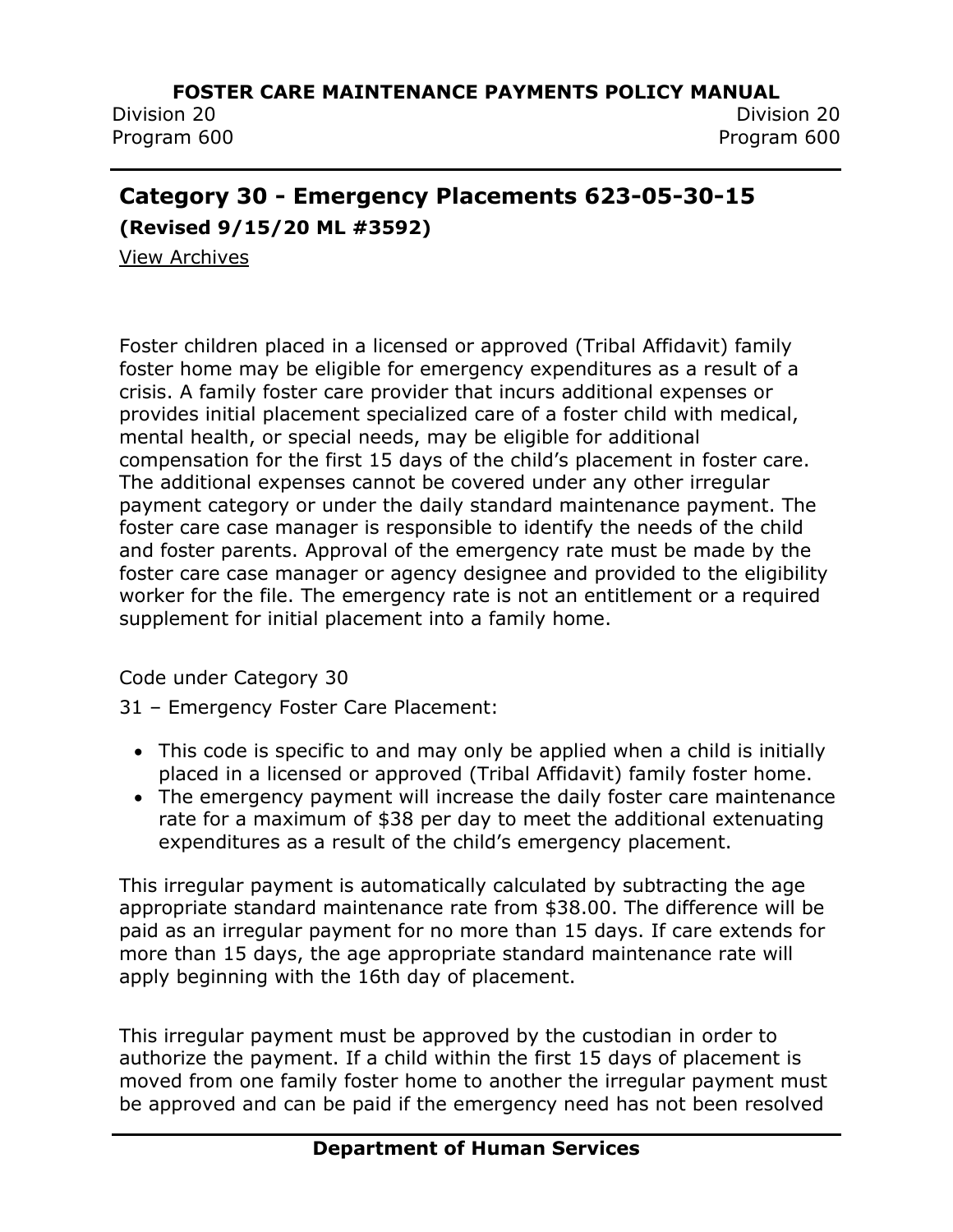Program 600 Program 600

Division 20 Division 20

and 15 days has not lapsed. If a child is on a trial home visit and is in need of emergency placement during that time, code 31 may be considered upon return to placement in a family foster home.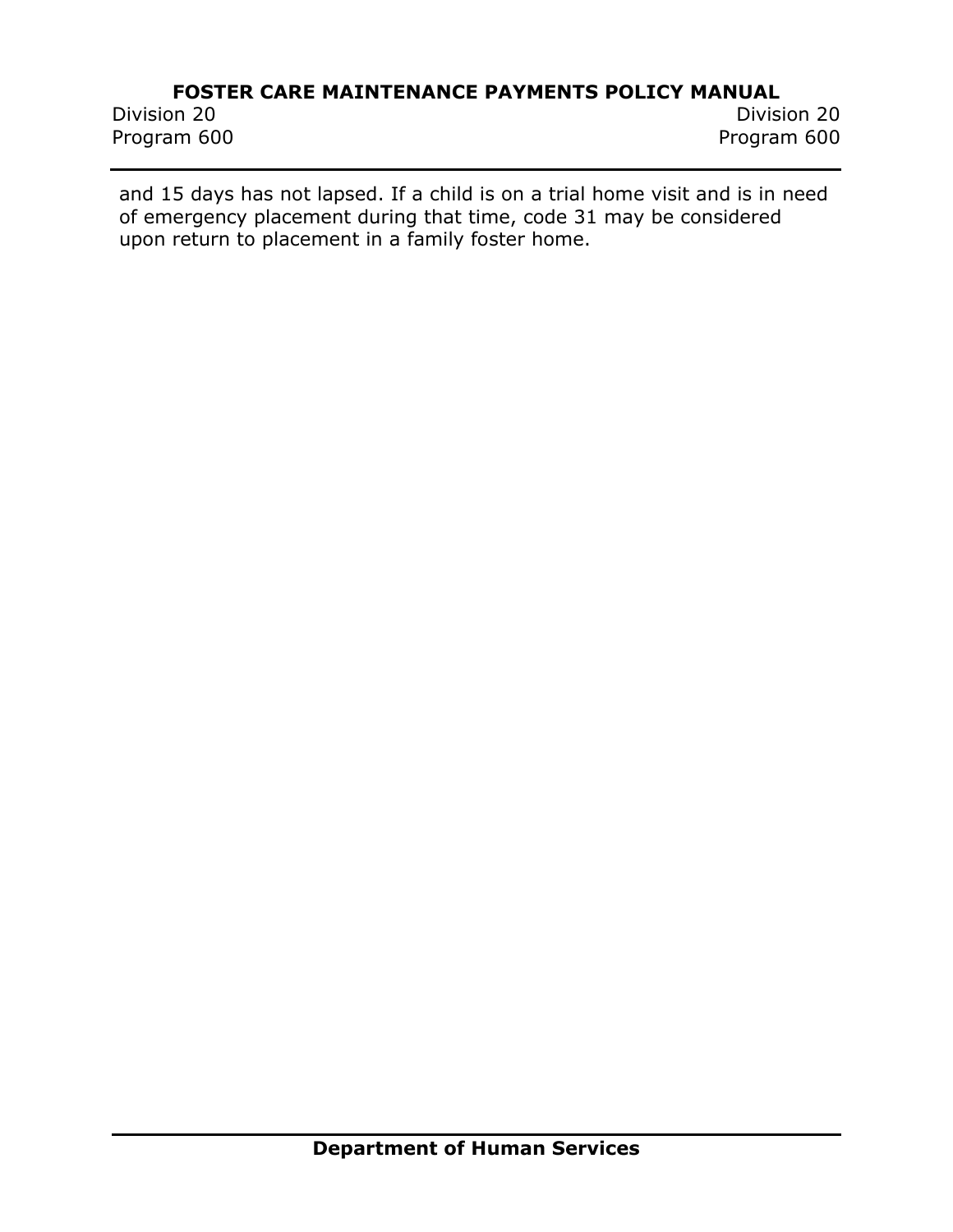# **Category 40 Child Care for Foster Children 623-05-30-20 (Revised 2/1/19 ML #3545)**

[View Archives](../../../Content/Archived%20Documents/archives.htm#623_05_30_20)

This irregular payment category is specific to and may only be applied when a foster child is:

- 1. Placed in a licensed or approved family foster home, and
- 2. In need of child care.

The foster care case manager is responsible to identify the needs for child care and is to assist the family in securing reimbursable child care options. In order to claim reimbursement for any child care expenditure, the need must be approved by the case manager, discussed ongoing by the Child and Family Team and documented in the foster child's case plan.

A new written approval is required from the case manager when a foster child's:

- 1. Placement changes to a new licensed provider home or
- 2. Child care provider changes.

Foster care case managers must verify if the child care provider meets the state Early Child Care licensing regulations. The county child care licensor may be able to assist in verification prior to approval. A copy of the irregular payment approval form must be provided to the eligibility worker and placed in the child's eligibility file.

#### **Code under Category 40**

## **41 – Child Care for Foster Children (Working Parents) 43 - Child Care for Foster Children (Non-working Parents)**

**Code 41** can be applied when:

1. A foster parent is working and child care supervision is required during scheduled working hours when a foster child is not in school, or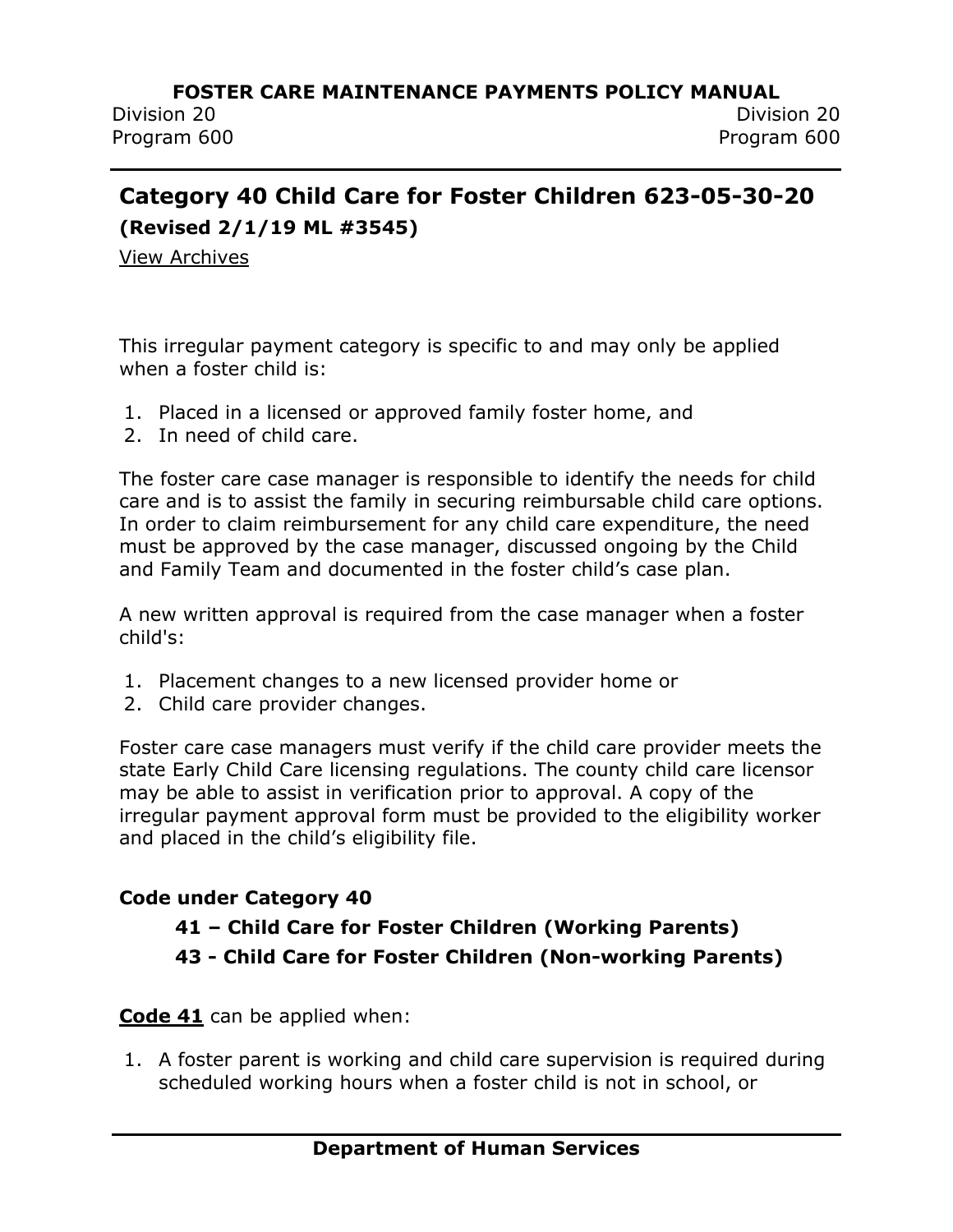- 2. A foster parent is enrolled in and attending post-secondary education to obtain a degree or meet educational requirements for their current employment, or
- 3. A foster parent is actively seeking employment; reimbursement for child care can be approved for a reasonable amount of time (Ex: Up to eight weeks) to allow for a proper employment search.

### **Code 43** can be applied when

- 1. The foster parent is not working, but is required to attend activities which are beyond the scope of "ordinary parental duties" such as
	- a. Child & Family Team meetings without the child, or
	- b. Court hearings without the foster child, etc.

## **Reimbursable Child Care Options**

Irregular payments can only be authorized if the child care provider is licensed, certified, self-declared, or has some other formal status approved under the state Early Child Care regulations. The child care provider must meet eligibility for reimbursement standards of the state Child Care Assistance Program, even though criteria for foster care reimbursement is different than the Child Care Assistance Program.

Informal, episodic child care (an evening out, volunteering, babysitting, etc.) is not reimbursable with an irregular payment as these costs are included in the basic foster care maintenance rate.

#### **Claiming Child Care Expenses**

The reimbursement rate for child care expenses is based on community standards. Foster care will reimburse the full amount billed by a child care provider who meets the Early Child Care licensing regulations. Child Care Assistance Program percentage reductions **do not apply** to foster children. **The SFN 616 Child Care Request For Payment billing form is specific to the Child Care Assistance Program and is not acceptable** for foster care reimbursement. The child care provider should complete the [SFN 920](https://www.nd.gov/eforms/Doc/sfn00920.pdf) Foster Care - Child Care Invoice for reimbursement of child care expenses for a foster care child under the care of a licensed foster care provider.

Child care expenses for a foster child cannot differ from the cost of any other child enrolled in the child care setting. (Ex: Every fulltime 4 year old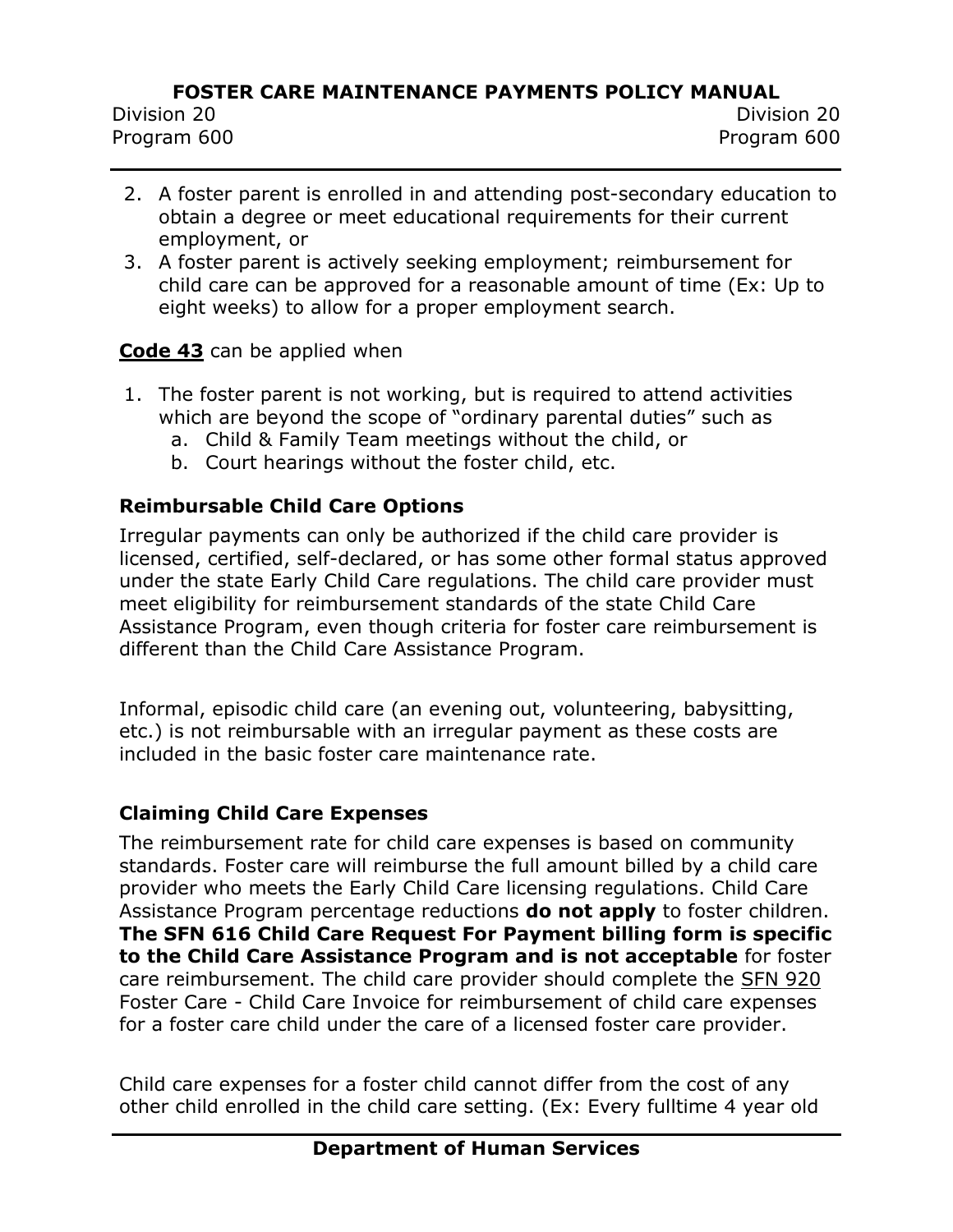Division 20 Division 20 Program 600 Program 600

regardless of if they are in foster care must be charged the same rate). A bill for a foster child cannot exceed the standard community rate identified in the child care agreement or annual child care contract. If eligibility workers identify discrepancy of any kind, the foster care case manager is responsible to assist in remedying the solution.

## **Fees (Deposits, Transportation, etc):**

Child care fees such as a deposit, supplies, transportation cost to pick up or drop off from school, as well as the standard daily, weekly, or monthly rates are allowed to be itemized for reimbursement on the child care bill for foster care reimbursement. Fees charged on behalf of care for the foster child can be covered as an irregular payment.

Child care costs are reimbursable, meaning the service has to have been provided (completed). Foster care **cannot**:

- 1. Pre-pay for child care service; and
- 2. Pay for charges incurred outside of the licensed foster care placement dates; child care dates in need of reimbursement must match dates the child was placed in a licensed foster home.

**Bill/Invoice:** A child care bill or the [SFN 920](https://www.nd.gov/eforms/Doc/sfn00920.pdf) Foster Care - Child Care Invoice must be signed by both the foster care provider and child care provider.

When a child changes foster care placements, but remains with the same child care provider, an invoice must be completed for the timeframe the child was in care with each provider. Child care billed at a monthly or weekly rate must be prorated for each foster care provider, not to exceed the child care provider's total monthly or weekly rate.

For child care providers that bill a weekly rate, the weekly rate is payable only one time for any week of child care that spans two months.

When a child is no longer in need of child care supervision or is moved to a different child care provider due to a change in foster care placement and received child care for any portion of a month, reimbursement must be made based on the child care provider's discharge policy.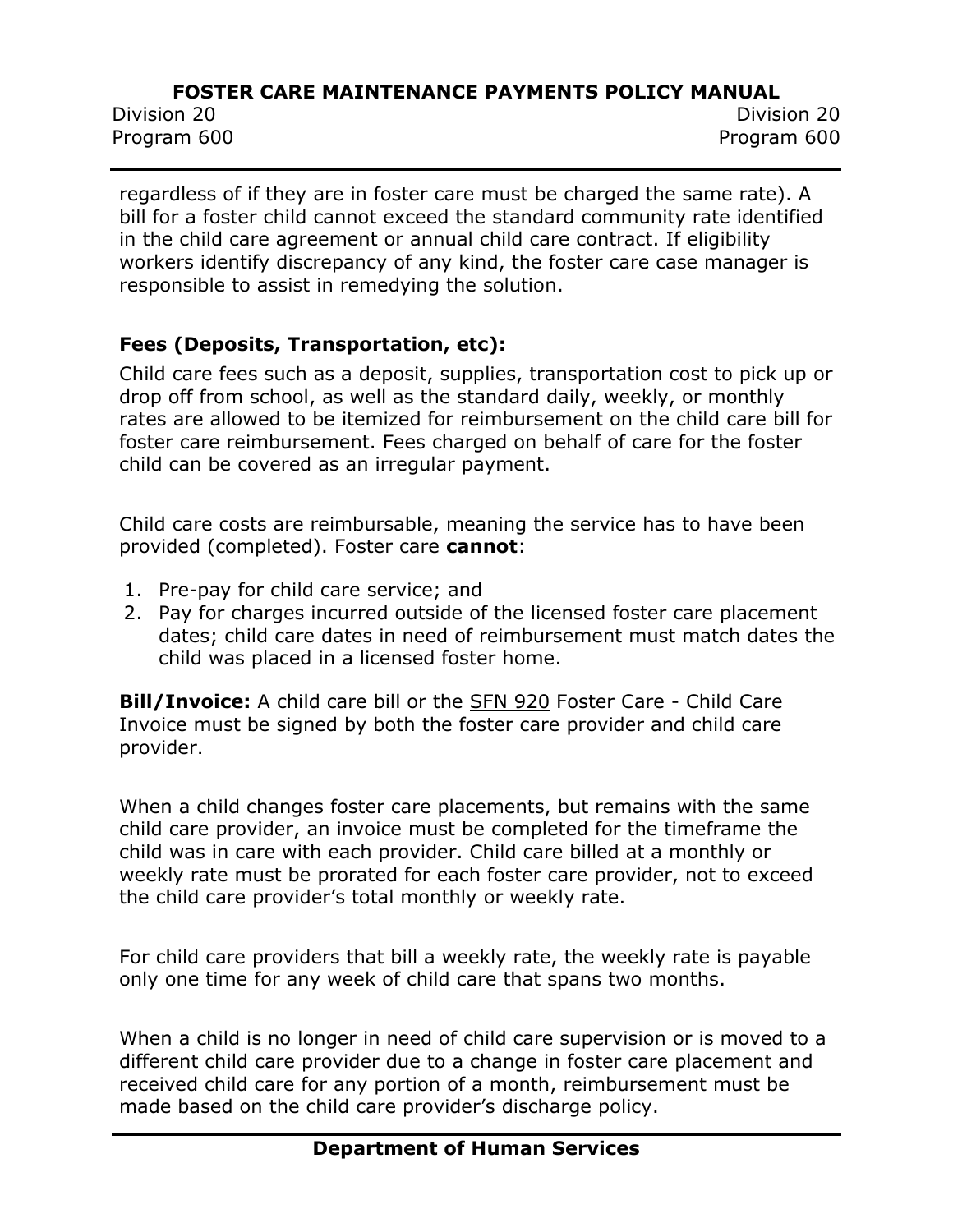Program 600 Program 600

A copy of the bill/invoice must be retained in the child's eligibility file for audit purposes.

### **Required Training:**

The cost of child care for the foster parent's attendance at mandatory foster parent training is an allowable foster care expenditure. Children and Family Services Training Center (CFSTC) at the University of North Dakota facilitates child care reimbursement for approved foster parent training. Reimbursement is capped at an hourly rate per child/ per day.

### **Child Care Expense Not Allowed under Foster Care Maintenance**

The federal regulations (P.L. 96-272) state "payments for the costs of providing care to foster children are not intended to include reimbursement in the nature of a salary for the exercise by the foster family parent of ordinary parental duties." Accordingly, child care provided to a foster child to facilitate a foster parent's participation in activities that are within the realm of "ordinary parental duties" or child care activities which are deemed a social service are not reimbursable under foster care maintenance.

| <b>WHO</b>                    | <b>REIMBURSEMENT REQUEST</b>                                                                                                            | <b>NOT IRREGULAR</b><br><b>PAYMENT</b><br><b>REIMBURSEMENT</b>                          |
|-------------------------------|-----------------------------------------------------------------------------------------------------------------------------------------|-----------------------------------------------------------------------------------------|
| <b>Foster</b><br><b>Child</b> | Informal episodic child care for<br>foster child (Ex: an evening out,<br>volunteering, etc.)                                            | Not an irregular payment<br>option, as it is included in the<br>basic maintenance rate. |
| <b>Foster</b><br><b>Child</b> | Child care for the sole purpose of<br>social skills building, peer<br>relationships/socialization, social<br>services or child therapy. | Not an irregular payment<br>option.                                                     |
| <b>Foster</b><br><b>Child</b> | Care to facilitate a foster parent's<br>participation in activities within the<br>realm of "ordinary parental duties".                  | Not an irregular payment<br>option, as it is included in the<br>basic maintenance rate. |

Not reimbursable requests through the irregular maintenance payment.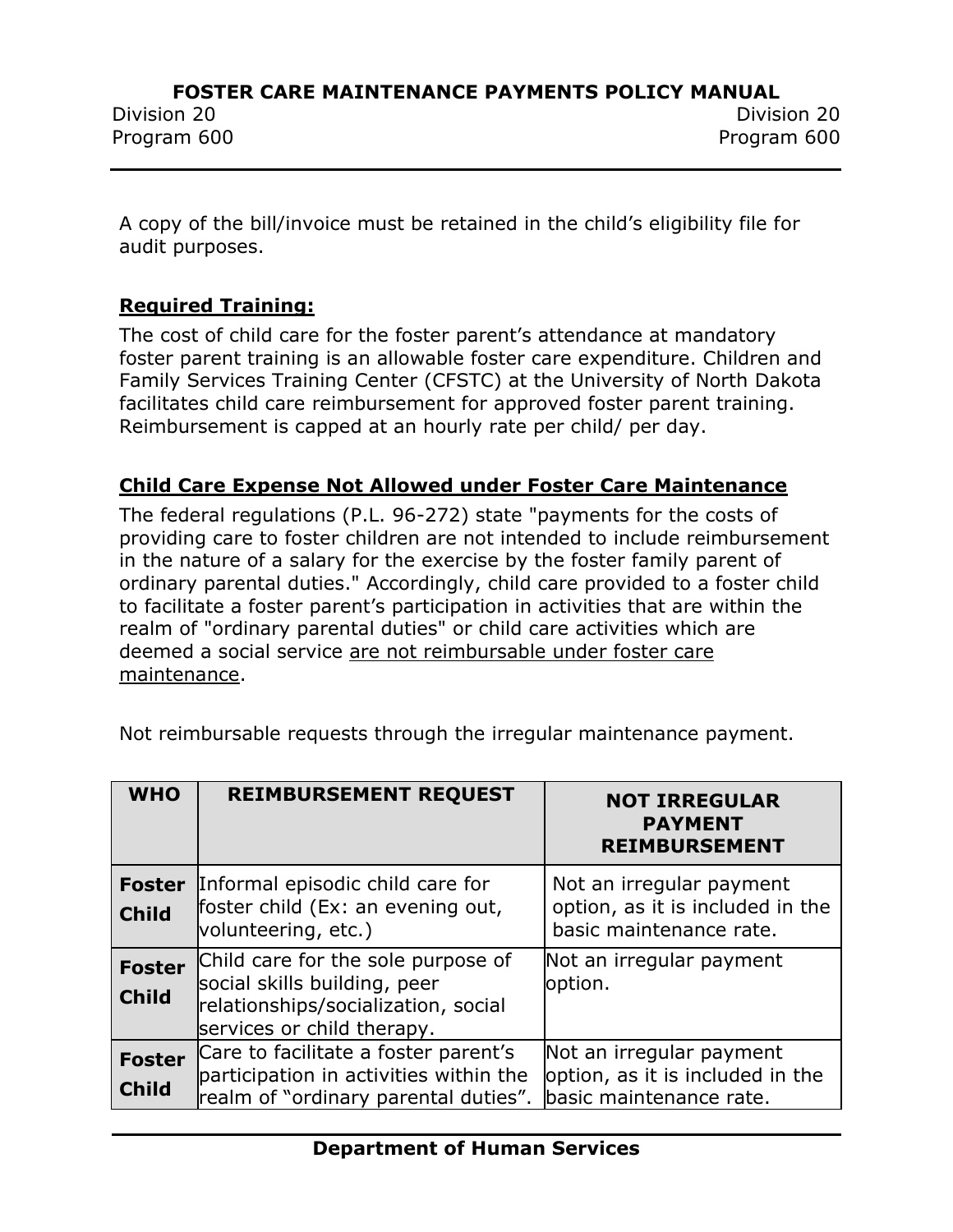Division 20 Division 20

Program 600 Program 600

| <b>Foster</b><br><b>Child</b> | Child care - not employment related Not an irregular payment                                                                                                                           | option.                                                                                                           |
|-------------------------------|----------------------------------------------------------------------------------------------------------------------------------------------------------------------------------------|-------------------------------------------------------------------------------------------------------------------|
| <b>Foster</b><br><b>Child</b> | Child care during illness of foster<br>parent                                                                                                                                          | Not an irregular payment<br>option.                                                                               |
| <b>Foster</b><br><b>Child</b> | Relief/Respite care for foster<br>parents                                                                                                                                              | Not an irregular payment<br>option.                                                                               |
| <b>Foster</b><br><b>Child</b> | Child care to allow foster parents to<br>lattend school teacher conferences                                                                                                            | Not an irregular payment<br>option, as it is included in the<br>basic maintenance rate as<br>episodic child care. |
| <b>Foster</b><br><b>Child</b> | Child care to allow foster parents<br>visit to a foster child temporarily out option, as it is included in the<br>of the foster home (hospital, camp, basic maintenance rate.<br>letc) | Not an irregular payment                                                                                          |

#### [Reference Chart](../../../Content/Attachments/032417%20Updated%20CHILD%20CARE%20Quick%20Reference.pdf)

"Child Care – Quick Reference Related to Foster Care."

## **Foster Care Provider is a Child Care Provider:**

Providers who are dual licensed for foster care and child care are not eligible to receive both a foster care maintenance payment and child care reimbursement for a foster child they are caring for in their own home. If the foster care provider identifies child care for the foster child outside of the foster home, an irregular payment Category 40: Code 41 may be utilized.

## **Interstate Compact:**

A foster child placed out of the state of North Dakota through Interstate Compact would be eligible for Category 40 child care reimbursement if the foster child is:

- 1. In need of child care,
- 2. Placed in a licensed or approved family foster home, and
- 3. Enrolled or attending a child care setting licensed or approved as authorized by the state in which the licensed foster family resides.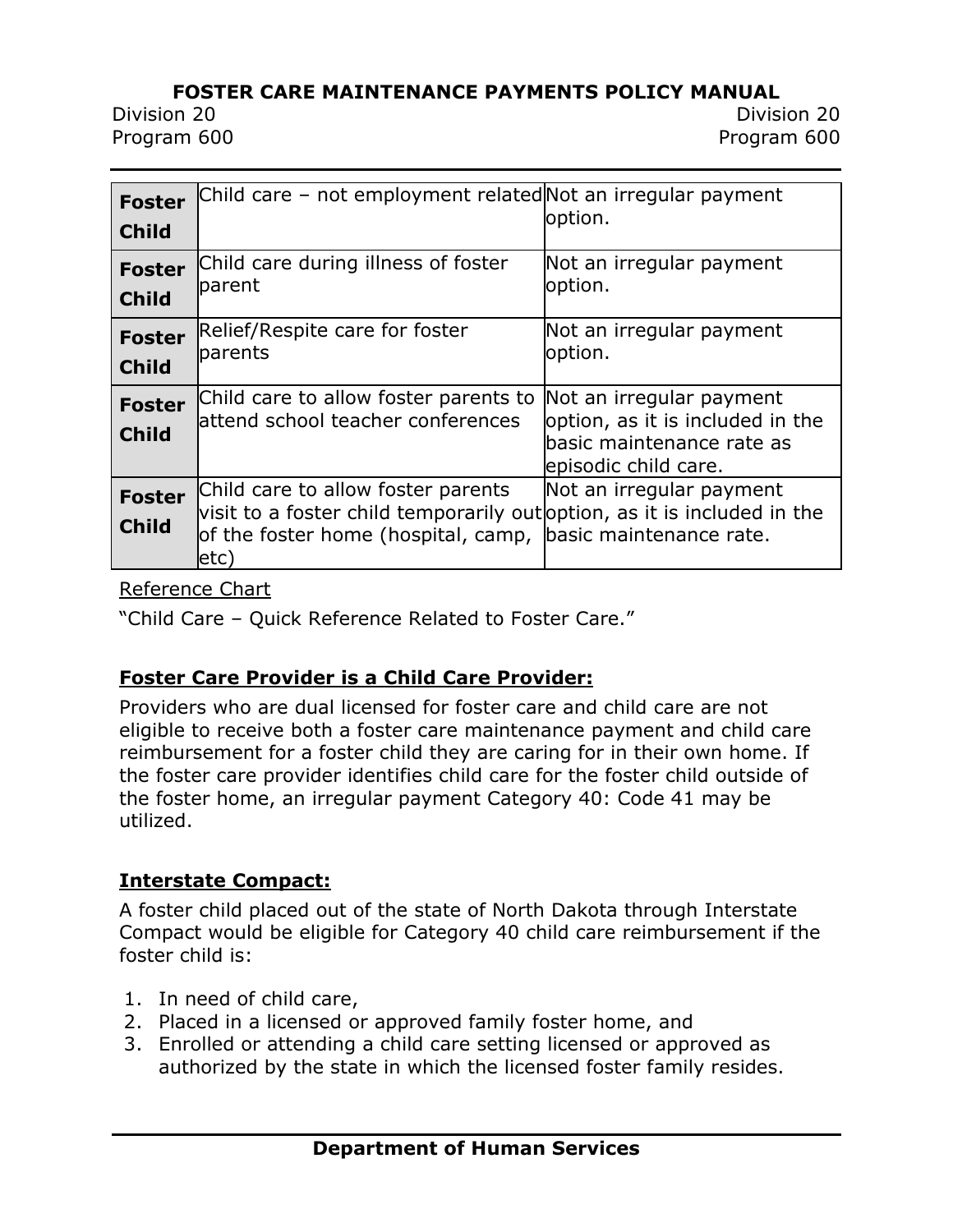#### **Foster Child's Dependent Child:**

A foster child with a dependent child who is not in public custody, living with the foster child in the foster home, must apply for child care assistance to determine eligibility to cover the costs for the dependent child. If the child does not qualify, an irregular payment of Category 70 could be applied for the dependent child's cost of child care.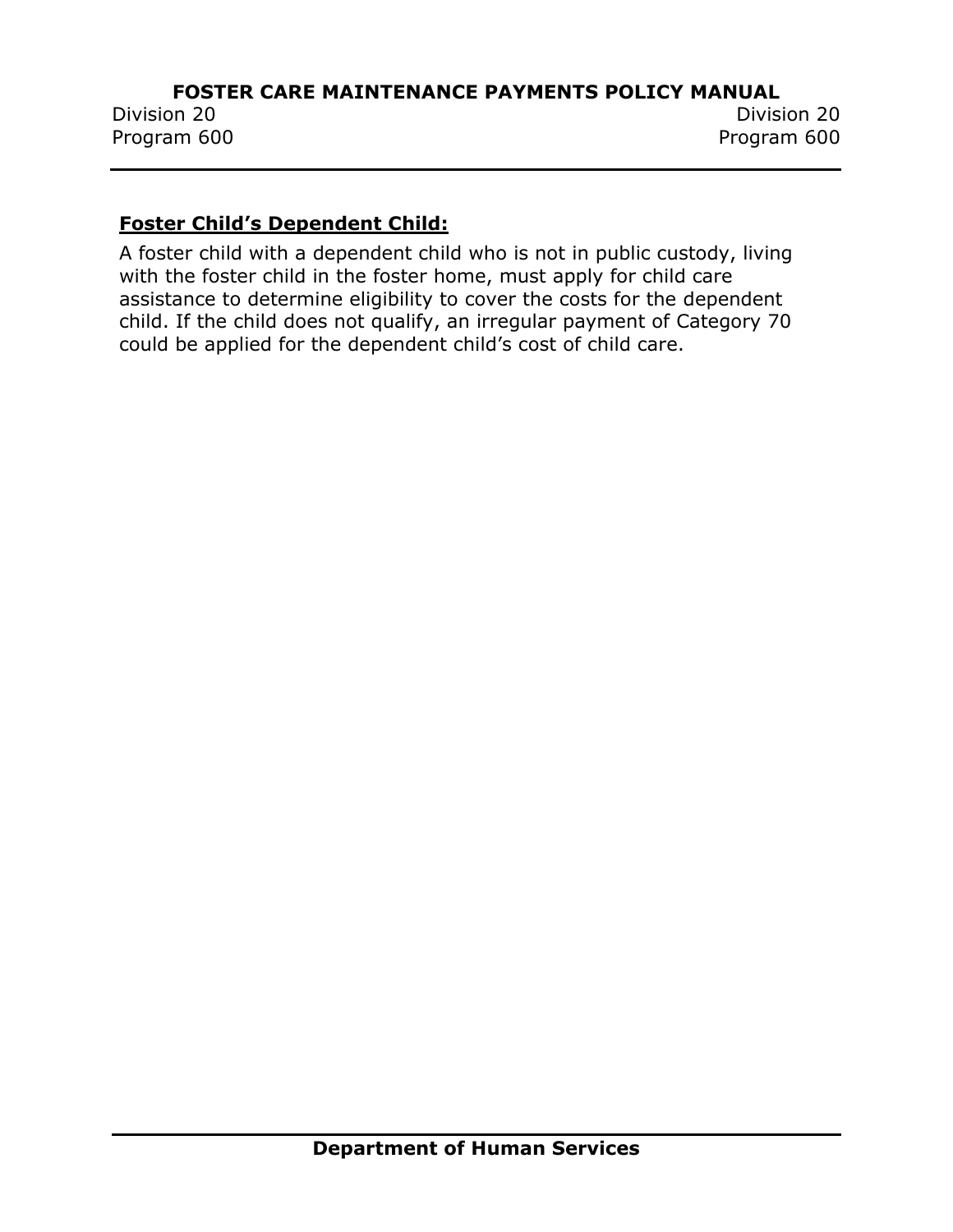Division 20 Division 20

Program 600 Program 600

# **Category 50 - Transportation Costs 623-05-30-25**

**(Revised 2/17/17 ML #3493)**

[View Archives](../../../Content/Archived%20Documents/archives.htm#623_05_30_25)

Transportation for a foster child is necessary to maintain connections and assist with reunification efforts. Arranging for and paying costs of necessary transportation for a child or parent to the foster home or a RCCF/group home is the responsibility of the County Social Service Board. Parents unable to pay for transportation, may be eligible to receive assistance through the County for their travel costs.

## **Parent Responsibility- Visitation/ Travel Costs**

Parents, if able, have a responsibility to be involved in their child's case plan and pay their own travel expenses related to visitation of their child placed in foster care. This is separate from any amount they pay to child support.

A parent requesting financial assistance must complete the SFN 1023, "Foster Care Transportation Reimbursement Budget Sheet." The form is designed to determine eligibility for transportation reimbursement and is only required to be completed once; no redetermination is required. Based on the information on the completed form, the parent(s) are either "eligible" or "not eligible" for transportation reimbursement. Parents may reapply if their financial status changes or they are experiencing a financial hardship.

## **Category 50, Transportation**

Transportation reimbursement is specific to foster children placed with a licensed/approved (Tribal Affidavit) foster care provider. The foster care case manager is responsible to identify transportation needs that support the case plan. Transportation costs must be evaluated based on family need, family contribution, and travel schedule.

When a child is placed in a group/residential child care facility, the team must consider what a facility will provide to a parent or guardian upon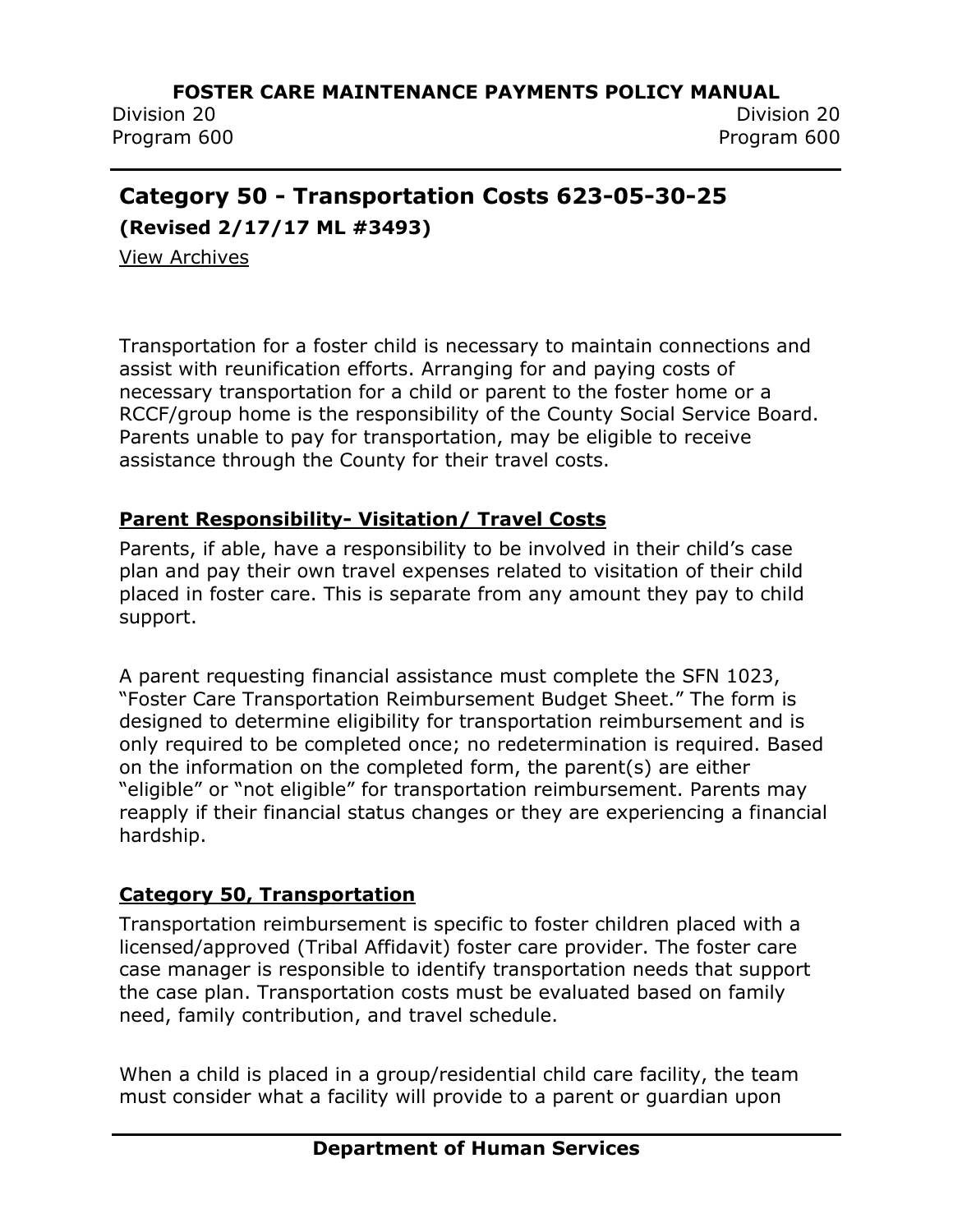Division 20 Division 20

Program 600 Program 600

arrival for visitation at the facility (Ex: lodging and meals). In order to claim reimbursement for travel, transportation costs must be calculated, documented, approved by the Child & Family Team and provided to the eligibility worker for payment prior to reimbursement. Reimbursement cannot exceed the current state rate for mileage and per diem. If changes occur between Child & Family Team meetings, written approval must be obtained from the Regional Supervisor.

A copy of the approval to authorize an irregular payment must be provided to the eligibility worker and placed in the child's eligibility file.

**NOTE**: The basic foster care maintenance rate issued to the foster care provider includes the costs of transporting a foster child locally to and from sporting events, extra-curricular activities, school functions, etc. An irregular payment cannot be authorized to accommodate day-to-day transportation needs.

## **Code under Category 50**

- **51 – Travel for foster child**: Home visits/reunification or other visitation to maintain family connections.
- **52 – Travel for parent/guardian to RCCF**: Visits to the foster child placed in a Group/Residential Facility (RCCF) only.
- **53 – Travel for foster parents**: To transport a foster child to school in which the child is enrolled at the time of placement.

**Code 51** (Travel for foster child only) can be applied when:

- 1. The foster child travels to a home visit, or
- 2. The foster child travels to another location to visit their parents, siblings, relatives, or other caretakers for reasons of reunification or maintaining family connections.

#### Code 51 Documentation

Transportation costs must be calculated and determined by planning the trip for the child. Documentation must be placed in the eligibility file for auditing purposes with consideration given to mileage, public/ commercial transportation, and lodging and meal expenditures. Meal and mileage reimbursement must follow North Dakota guidelines and cannot exceed the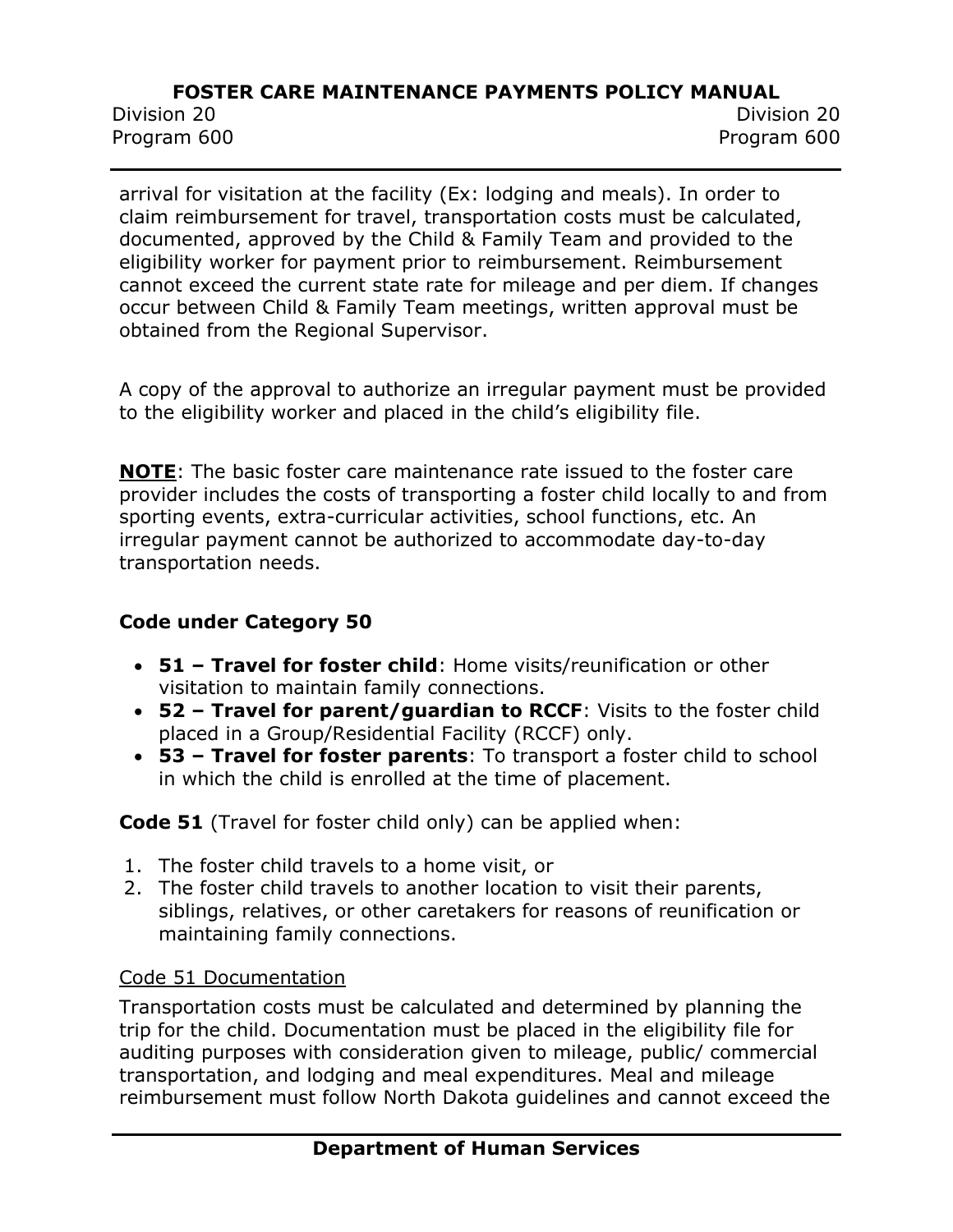Division 20 Division 20 Program 600 Program 600

established in-state per diem rates, even if the travel is to another state. The child's foster care case manager is expected to seek the lowest possible rate when public or commercial transportation is required. Lastly, receipts for tickets and lodging must be presented for reimbursement and retained by the county in the eligibility file for auditing purposes.

#### **Code 52** can be applied when:

- 1. Visitation to a foster child in a Group/ Residential Facility (RCCF) by the child's parent/guardian/other designee to maintain family connections or achieve permanency,
	- a. Participation in treatment activities (Ex: family week) provided by the facility requiring attendance from the family/designee to achieve the permanency goal.

The costs for additional family members to participate in the facility visit with the foster child are not reimbursable.

#### Code 52 Documentation

Transportation costs must be evaluated based on family need, travel schedule, and understanding of what the facility will provide upon arrival. If determined eligible for reimbursement, transportation costs must be calculated by planning the trip for the approved parent/s or guardian. Documentation must be placed in the child's eligibility file for auditing purposes. Lodging and public/commercial transportation needs must be approved and receipts provided for reimbursement. The facility and foster care case manager are expected to seek the lowest possible rate when commercial transportation is required. Reimbursement for meals and mileage must follow North Dakota guidelines and cannot exceed the established in-state per diem rates, even if the travel is to another state.

#### **Code 53** can be applied when:

1. The foster parent provides reasonable travel for the child to remain in their school of origin upon placement into the provider's home, located outside the established school boundaries\*.

Code 53 Documentation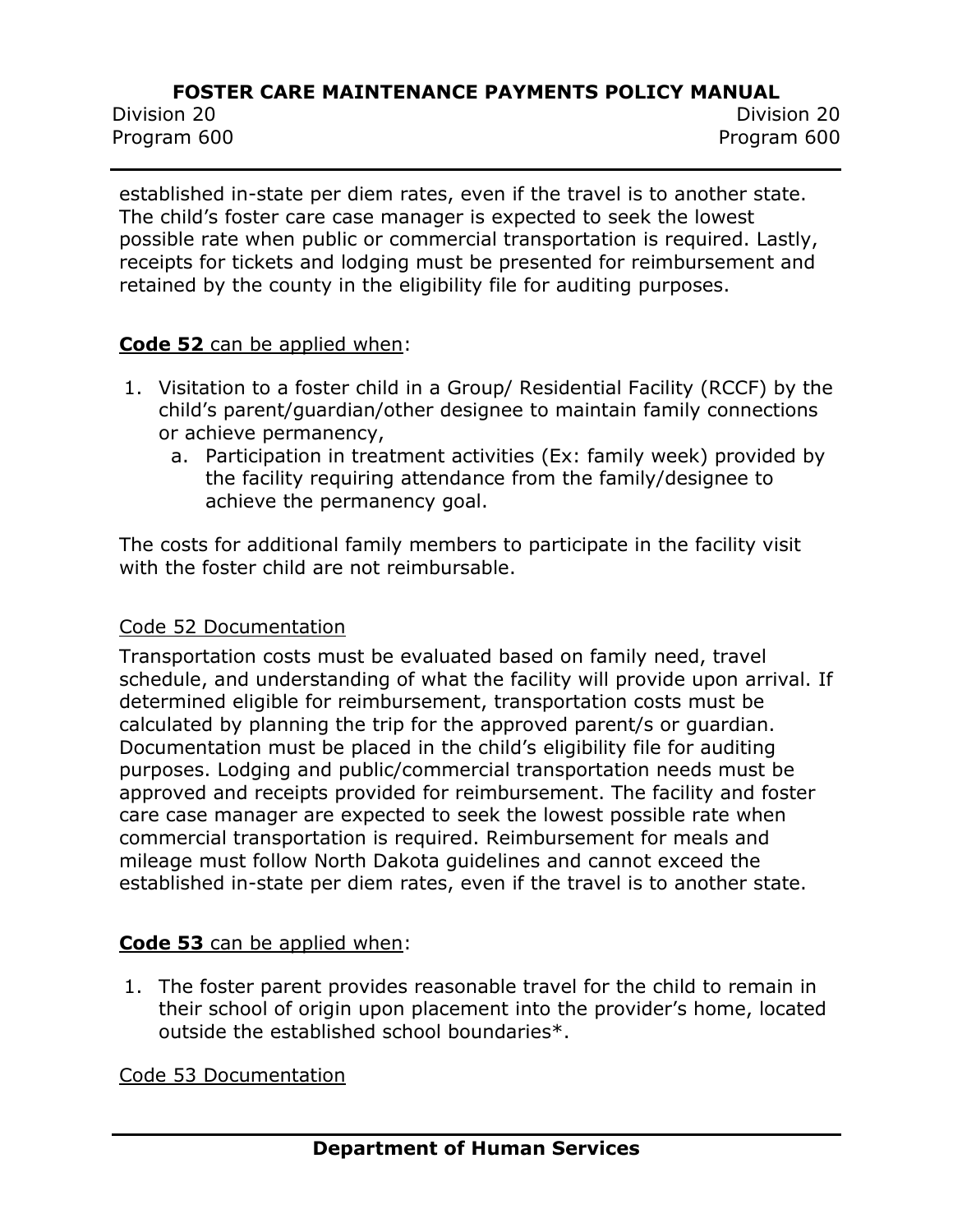Division 20 Division 20 Program 600 Program 600

Transportation costs must be calculated, documented, approved by the Child & Family Team and provided to the eligibility worker for payment purposes prior to reimbursement. Reimbursement cannot exceed the current state rate for mileage or the established school/city bus transportation costs.

Foster care irregular payment reimbursement for excess school transportation is available for children placed into a licensed or approved (Tribal affidavit) foster home. If the child is placed in an unlicensed home, transportation reimbursement to the school of origin cannot be accommodated with foster care funds.

\*Reimbursement of expenses to transport a foster child to and from school located within the established school boundaries of the foster parent's home is part of the standard foster care maintenance rate.

The foster child's school of origin may change depending on their foster care placement. If a foster child's placement changes, the school of origin would be considered the school in which the child was enrolled at the time of the placement change.

#### **Travel for Foster Child's Medical**

Transportation costs for medical services and appointments are not allowable expenditures with foster care funds. Medical travel questions should be referred to the County Medical Services eligibility staff.

## **Administrative Costs – SFN 119**

Reunification or placement costs not covered through irregular or standard maintenance payments may be allowable as administrative costs claimed for reimbursement on SFN 119, "Monthly Summary of CSSB Operating Expenditures." The purpose of SFN 119 is to create cost pools by program classifications. The data from the SFN 119 is used to prepare reports for the federal and state government, the legislature and the general public. Administrative expenditures reported by classification are used to claim federal and state administrative reimbursement at various percentages.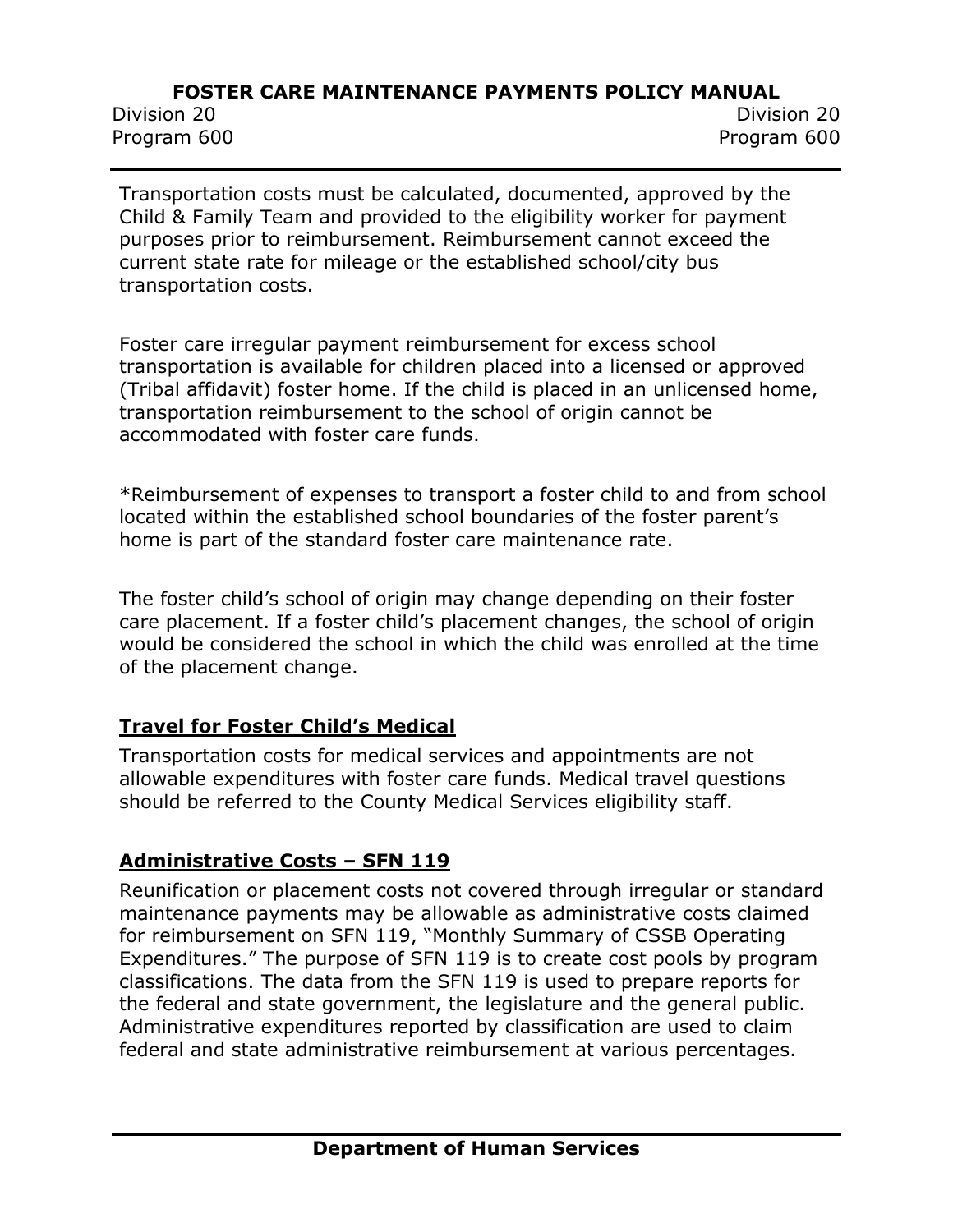Division 20 Division 20 Program 600 Program 600

The SFN 119 must be completed by the County and submitted to NDDHS Fiscal Administration each month by the 10th. Reasonable transportation costs are reimbursed to the County after submitting the SFN 119.

#### Allowable Administrative Expense (SFN 119)

Allowable administrative transportation costs for foster care include:

- 1. The foster child's travel costs
	- a. To attend court hearings, Child & Family Team meetings, etc.
	- b. To and from a foster care placement.
	- c. To and from pre-placement visits (secondary).
- 2. The foster child's Parent/Sibling travel:
	- a. To visit the foster child in the family foster home.
	- b. To visit the foster child in a Psychiatric Residential Treatment Facility (PRTF).
- 3. The foster child's Foster Parents travel:
	- a. To attend court hearings, Child & Family Team meetings, mandatory case conferences, etc.
	- b. To visit the foster child who is out-of-home, inclusive of placement in a Psychiatric Residential Treatment Facility (PRTF).

Total transportation costs are billable only once.

#### **Quick Reference Chart - Transportation**

A chart is included to assist staff in determining what transportation costs are reimbursable, and in what manner those costs will be reimbursed.

1. Transportation Reimbursement – [Quick Reference.](http://www.nd.gov/dhs/policymanuals/62305/Content/Attachments/PI%2019-21%20Chart%20-%20FC%20Transportation%20Quick%20Reference%20revised%2010012019.pdf)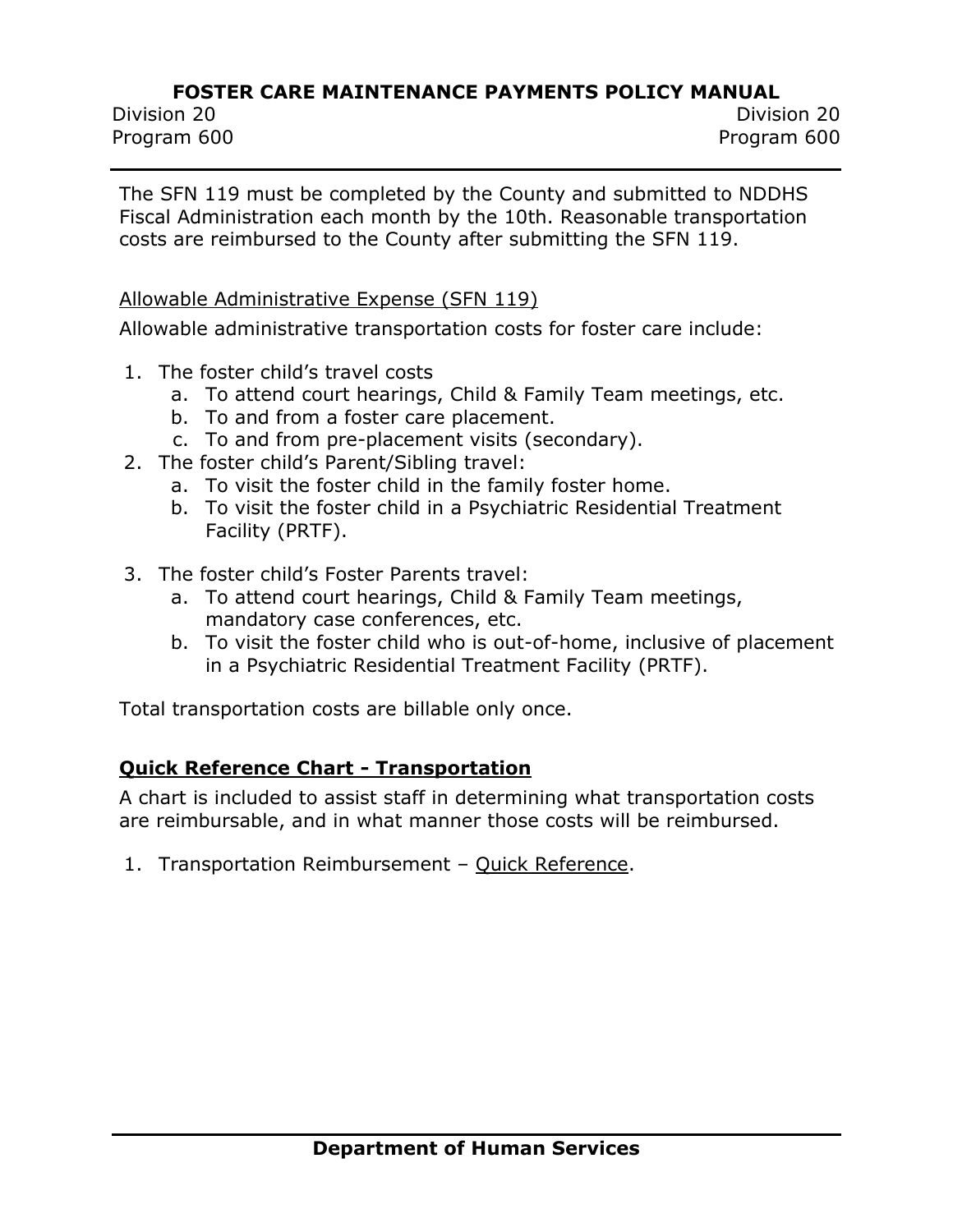Division 20 Division 20 Program 600 Program 600

# **Category 60 - Excess Maintenance Payments (EMP) 623-05-30-30**

**(Revised 4/20/20 ML #3579)**

[View Archives](../../../Content/Archived%20Documents/archives.htm#623_05_30_30)

An Excess Maintenance Payment (EMP), also known as a specialized family foster care irregular payment, may apply when undue demands to care for a child are present. An EMP may be approved for a licensed or approved (Tribal Affidavit) family foster home due to physical, emotional, and/or material resources in excess of the demands expected in normal foster parenting.

The Specialized Family Foster Care/Adoption Assistance Level of Care Evaluation Form (SFN 1865) is to be completed by the case manager when an EMP is being considered. The child's behavior and needs must be carefully assessed prior to completing the rating form. The total score will assist in determining the appropriate EMP level of care. The EMP level must be discussed at every Child and Family Team meeting and approved in advance for payment purposes. Each time a child has a placement change, the EMP must be re-evaluated and a new approval is required to authorize payment. Retroactive payments are not allowed.

For all excess maintenance payments, the Regional Representative must sign the SFN 904 "Agreement to Furnish Specialized Foster Care Services, Excess Maintenance Agreement" approving an EMP to a specific provider. The amount of payment is determined by the evaluation level. The agreement must have a start and end date, which cannot exceed six months in duration, the end of the court order, or the end of the primary placement, whichever comes first. Approvals must be placed in the eligibility file for auditing purposes.

If a placement change occurs for a child in care and the approval is granted for the receiving family foster home, the foster parents are entitled to payment reimbursement for each full day within the approved duration of time for which they provide care. Duplication of the EMP reimbursement is not allowed for the date the child is transferred from one home to the next.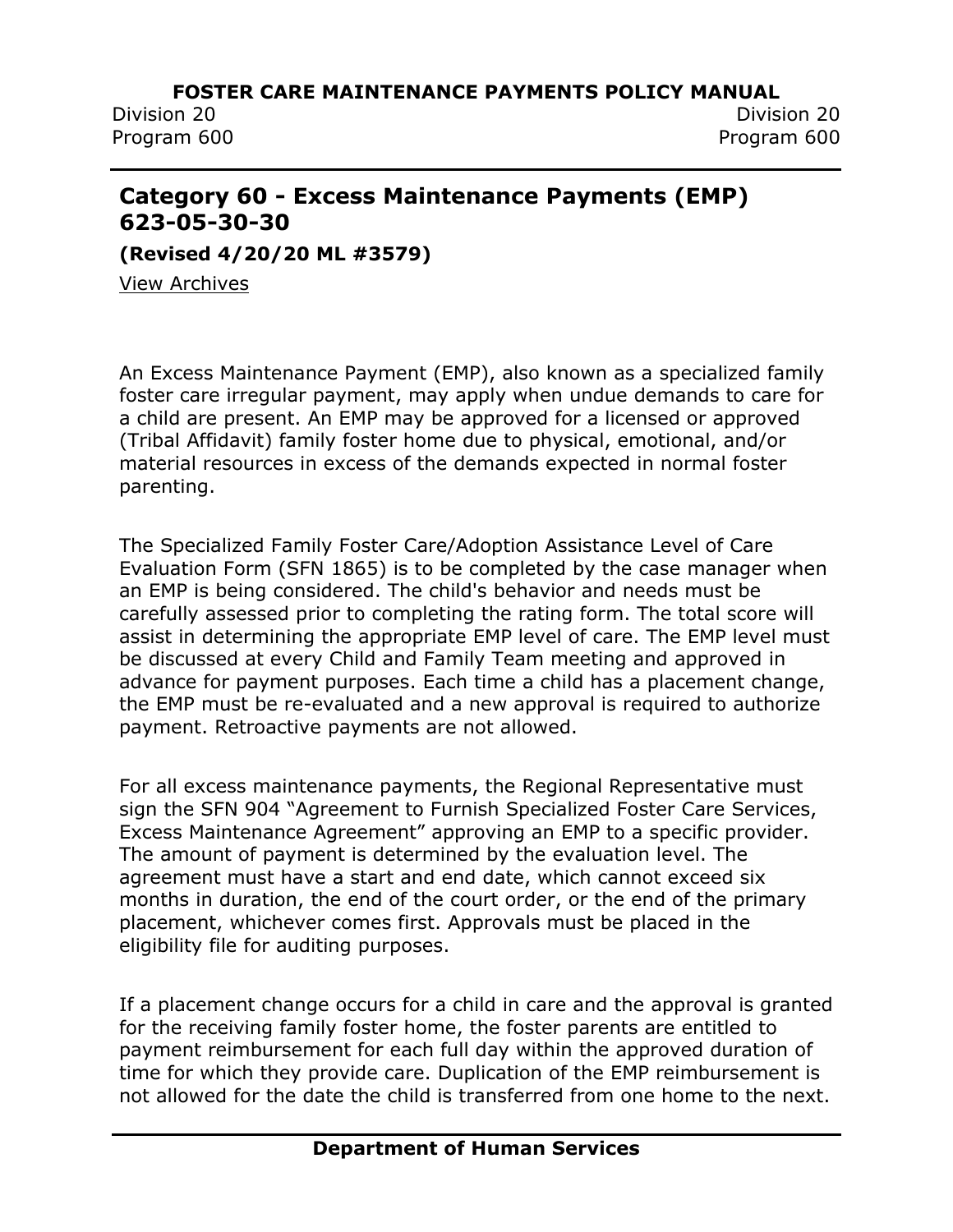#### **The EMP levels are:**

| Level     | Code    | <b>EMP Rate/Day</b>    |
|-----------|---------|------------------------|
| Level I   | Code 61 | \$1.67/day             |
|           |         | (estimated \$50/mo.)   |
| Level II  | Code 62 | \$3.33/day             |
|           |         | (estimated \$100/mol.) |
| Level III | Code 63 | \$5.00/day             |
|           |         | (estimated \$150/mol.) |

The payment system will only calculate the EMP per day, the range from \$50 to \$150 is based off a 30 day calculation. CCWIPS will automatically generate the value based on the EMP daily rate. Approval for a level I, II, or III EMP can be approved through the Child & Family Team meeting process and Regional Representative. A copy of the approval must be maintained in the child file as well as the eligibility file for auditing purposes.

## **Level IV Code 64**

Excess maintenance payment for level IV requires additional approval from the Regional Representative and Children & Family Services Foster Care Administrator. The total amount of the EMP is determined based on the SFN 1865 and must exceed level I, II, and III maximum amounts. The EMP total for level IV must be manually entered into the payment system once determined. A partial month of payment must be prorated. A copy of the approval from Children and Family Services must be maintained in the child file as well as the eligibility file for auditing purposes.

## **Out of State Providers:**

Out-of-state placements are reimbursed at the rate of the receiving state. The receiving state may have a rating scale to determine if an excess maintenance payment is needed to accommodate the child in placement, if not the SFN 1865 can be used to determine need. If a North Dakota child is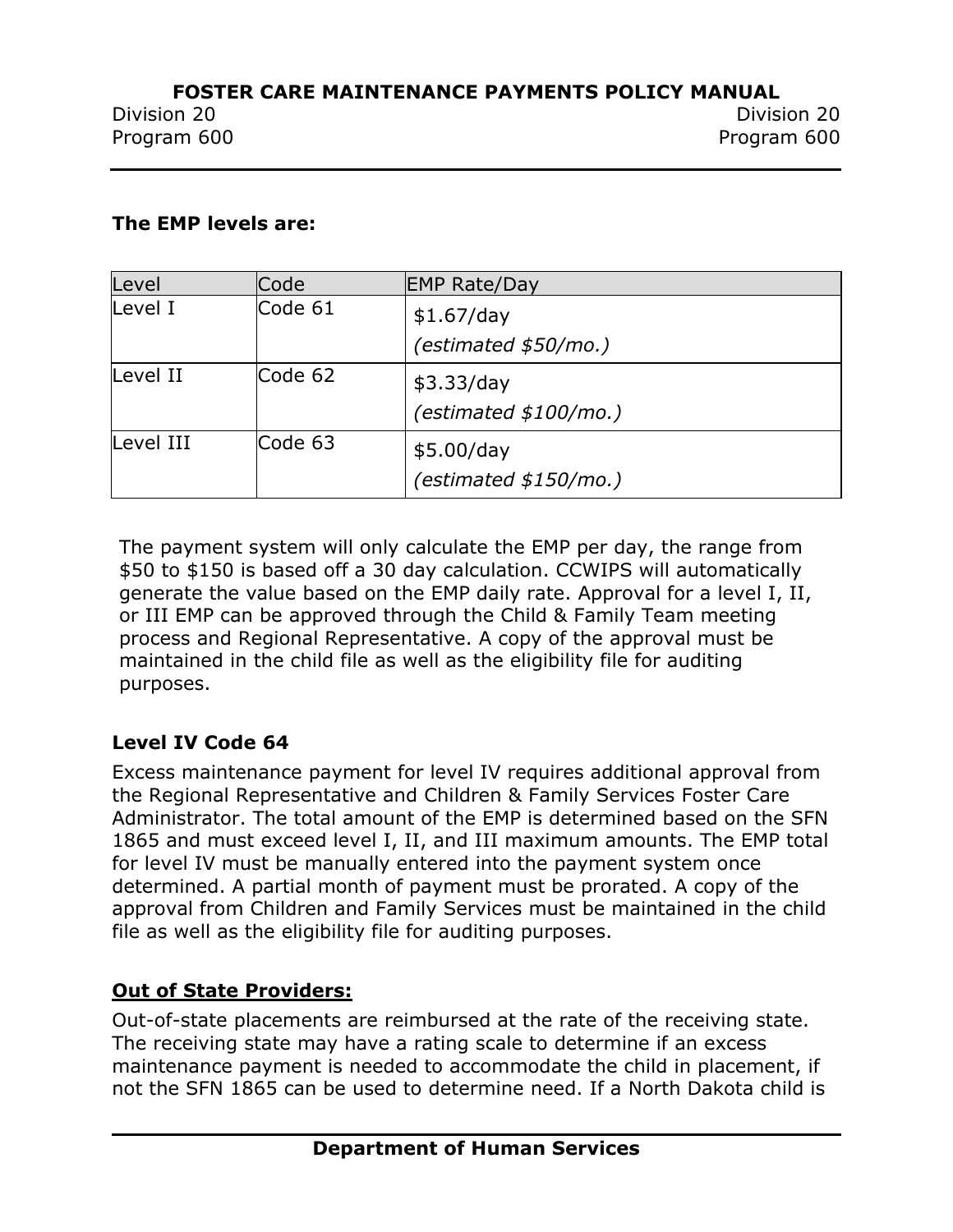Division 20 Division 20 Program 600 Program 600

placed in an out of state family foster home, which receives direct reimbursement from the Department, and the need of the child exceeds the out of state maintenance rate, an EMP may be approved. Out of state therapeutic foster care agencies that bill for costs including a difficulty of care rate along with their standard daily rate, are not required to have excess maintenance payments approved through Category 60. North Dakota will reimburse the therapeutic agency as billed.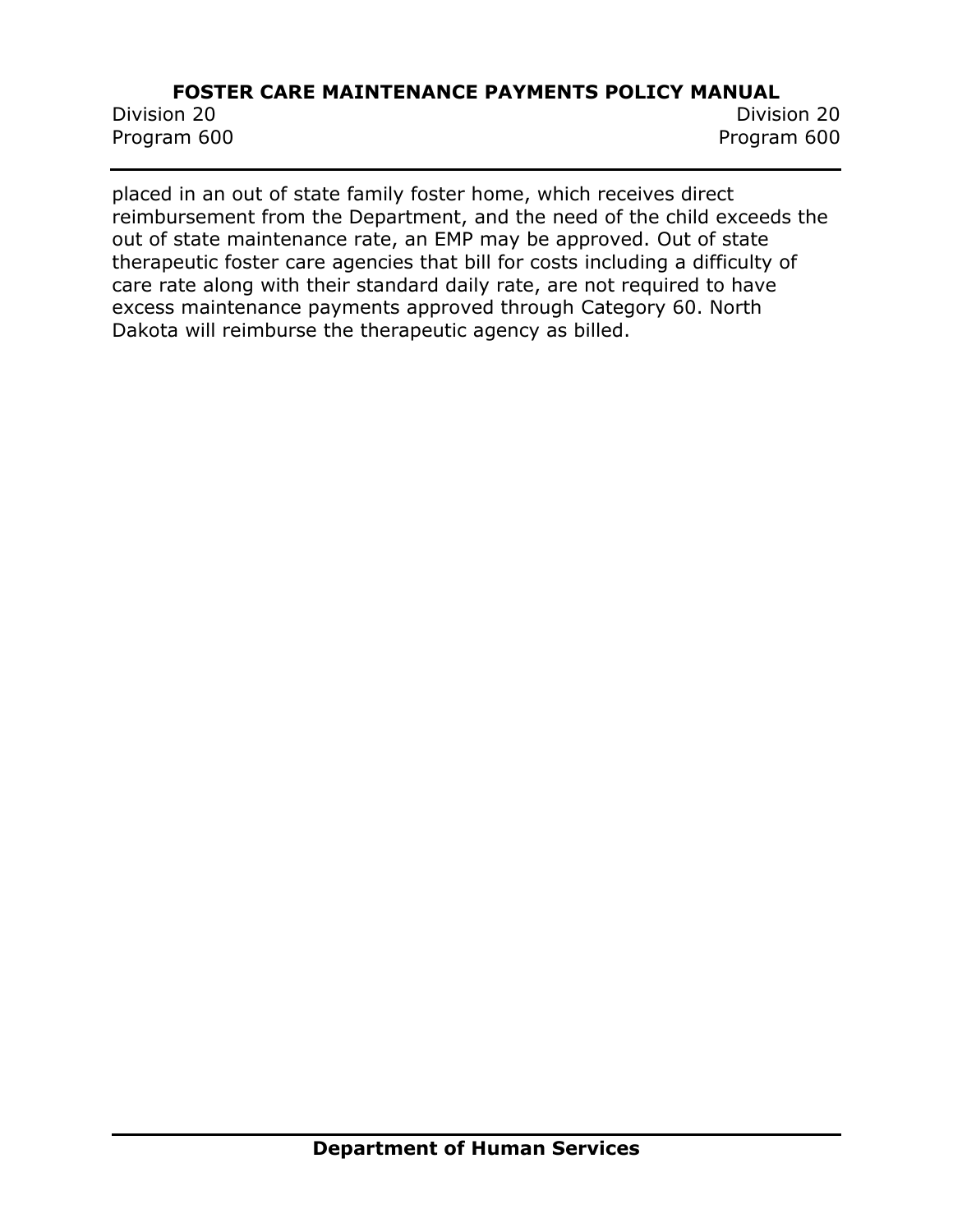Division 20 Division 20 Program 600 Program 600

# **Category 70 - Minor Parent/Infant Foster Care 623-05-30-35**

**(Revised 2/17/17 ML #3493)**

[View Archives](../../../Content/Archived%20Documents/archives.htm#623_05_30_35)

Category 70 irregular payments are specific to and may only be applied when a foster child is placed in a licensed or approved (Tribal Affidavit) family foster home with their dependent child. The dependent child has not been adjudicated deprived. The intent of the irregular payment is to provide financial reimbursement to the foster child and/or foster parents in an effort to support the costs of caring for the dependent child.

The approval from the Regional Supervisor must be placed in the child file and eligibility file for auditing purposes.

### **Code under Category 70**

## **71 – Minor Parent/Infant Foster Care:**

• This code will cover the maintenance costs for the dependent child living with the minor foster child at the age specific ND standard maintenance rate.

If the minor parent and their dependent child are later separated, the needs of the dependent child can no longer be included in the minor parent's foster care maintenance payment as a category 70 irregular payment.

**TANF**: The state is prohibited from including in a TANF assistance unit, any dependent child of a minor parent receiving foster care maintenance payments. Meaning the minor parent (foster child) is not eligible to apply for TANF until he/she is discharged from foster care.

**Dependent Child Medical Assistance**: The minor parent must apply for Medical Assistance for their dependent child. However, a dependent child whose costs in a foster family home or child care institution are covered by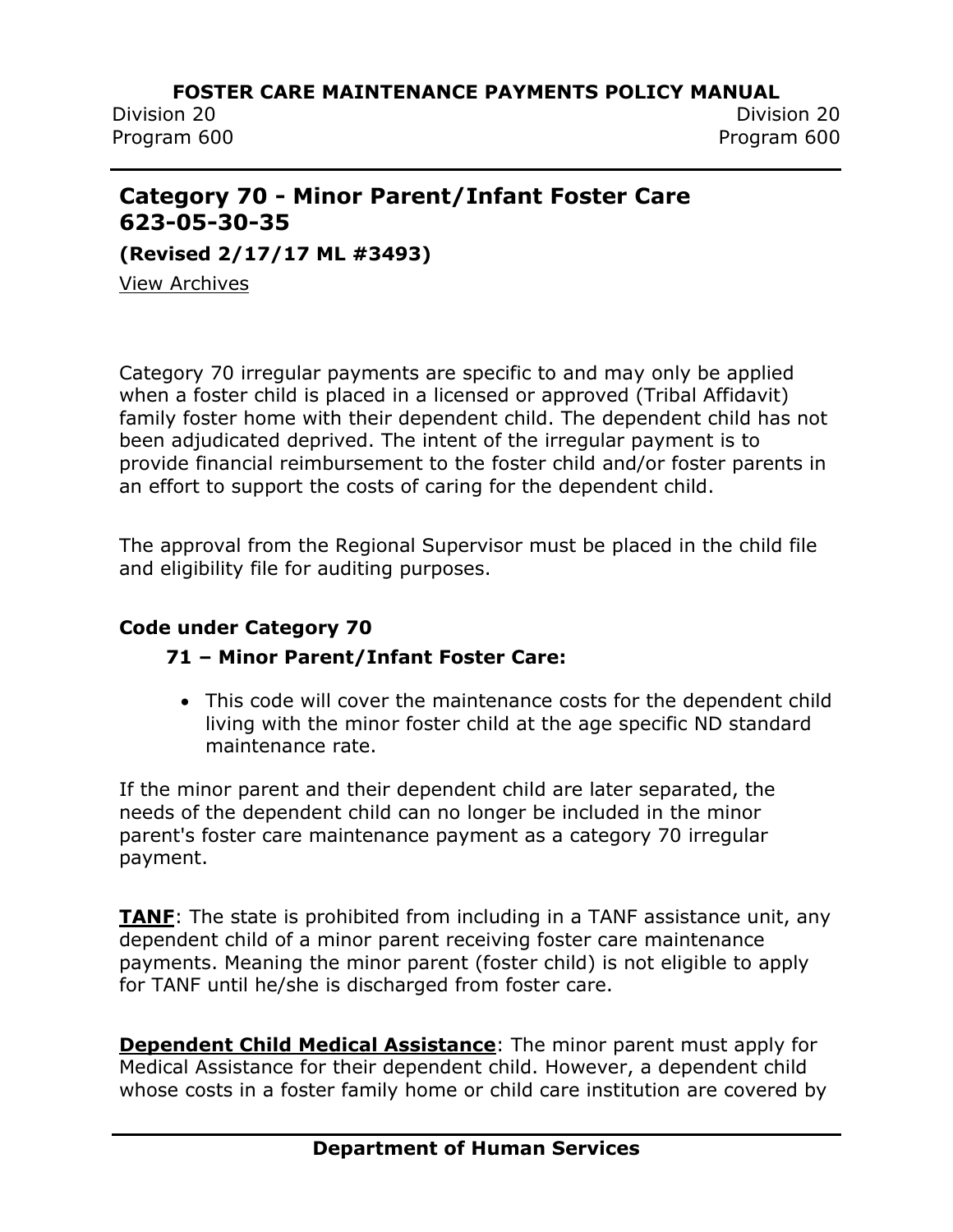Division 20 Division 20 Program 600 Program 600

the Title IV-E foster care maintenance payments being made with respect to his/her minor parent is categorically eligible for medical assistance under Title XIX because of the IV-E eligibility determination. Refer to Manual Chapter 510-05 (Medicaid Eligibility Factors), or contact Medical Services if you have questions.

**Child Care Assistance**: A minor parent may be eligible and should apply for Child Care Assistance for their dependent child. If not eligible for child care assistance, foster care irregular payment code 41 may be utilized if appropriate. A copy of the approval to reimburse child care for such circumstance must be maintained in the child file as well as the eligibility file for auditing purposes.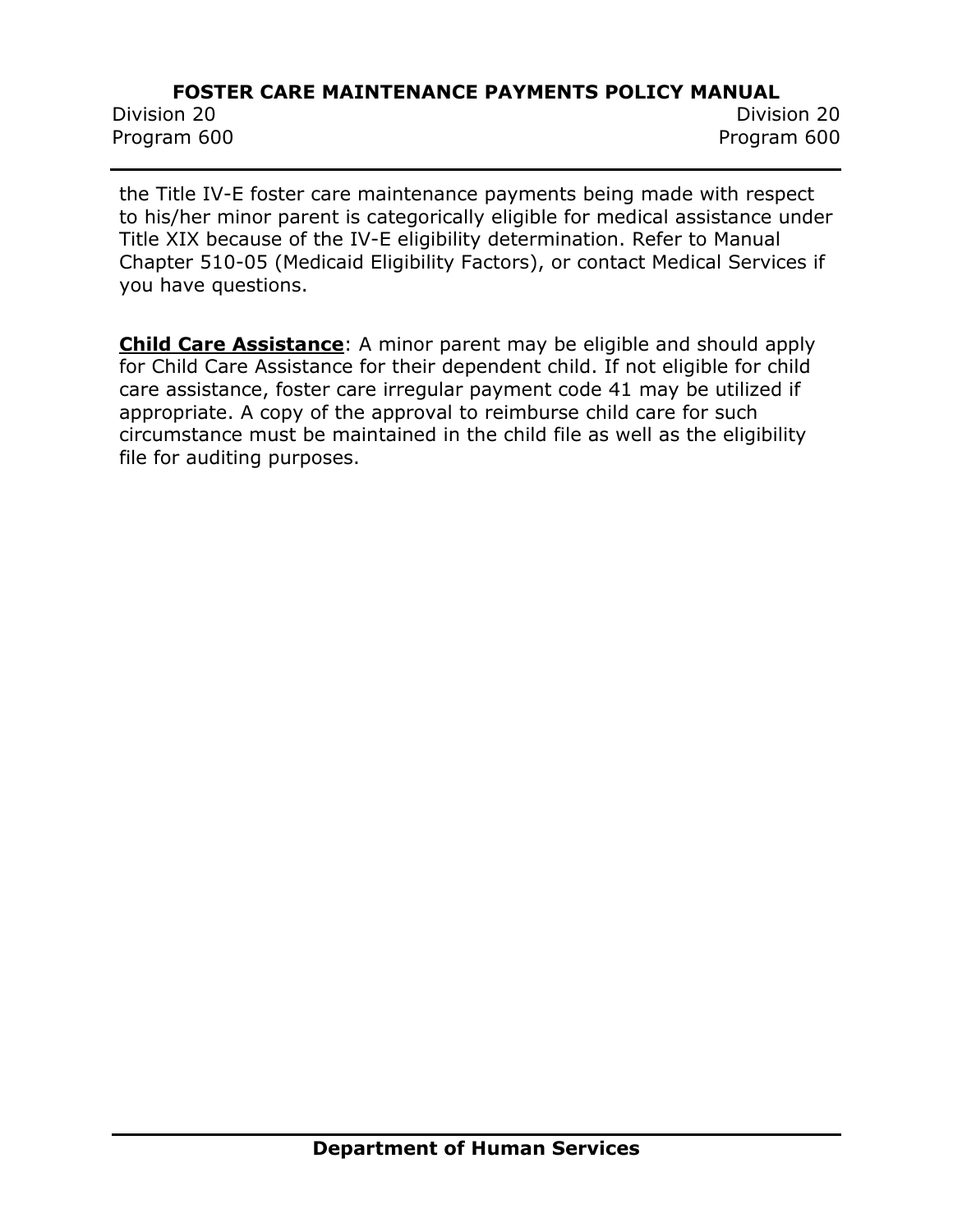Division 20 Division 20

Program 600 Program 600

# **Category 80 - Extra Supervision 623-05-30-40**

**(Revised 11/1/19 ML #3566)**

[View Archives](../../../Content/Archived%20Documents/archives.htm#623_05_30_40)

A Category 80, Code 80, irregular payment may be considered if a child requires extra one-on-one supervision in a residential facility (QRTP). The irregular payment option is specific for a limited period of time to stabilize or transition the child to a setting that may better address the child's needs.

Prior to considering a request for extra supervision in a QRTP, the foster care case manager must thoroughly review the situation to ensure that the current setting is indeed an appropriate care situation for the child for the time being.

The Child & Family Team, Regional Office, and Children & Family Services Foster Care Administrator must approve the irregular payment prior to payment authorization. Approval is for a specified one-on-one caregiver, for a set number of hours per day at a specified rate, and for a limited period of time. This irregular payment option is rarely used, but available in special, limited circumstances. The approval must be placed in the eligibility file for auditing purposes.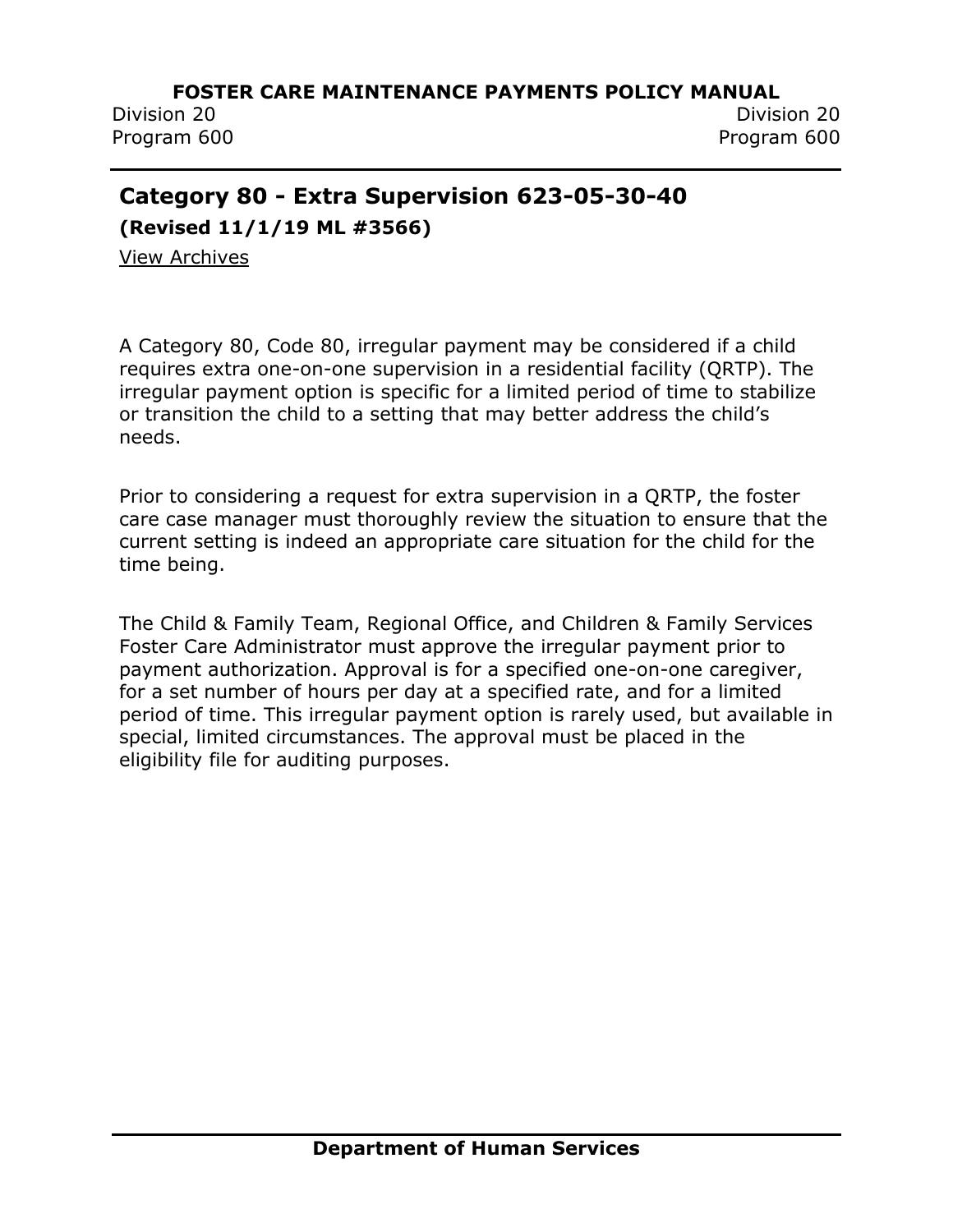Program 600 Program 600

Division 20 Division 20

# **Education 623-05-35**

**(Revised 1/15/12 ML #3306)** [View Archives](../../../Content/Archived%20Documents/archives.htm#623_05_35)

When the care of a child is paid through foster care funds, it will ordinarily be expected that the child will attend a public school. **Foster care funds are not used for educational services** including correspondence courses. Education needs of the child either in North Dakota or out-of-state are the responsibility of the local school district and/or the Department of Public Instruction (DPI). Education placements (Boarding Care) are the total responsibility of the local school district and/or DPI. Discuss funding for any educational needs for foster care children with the local school district.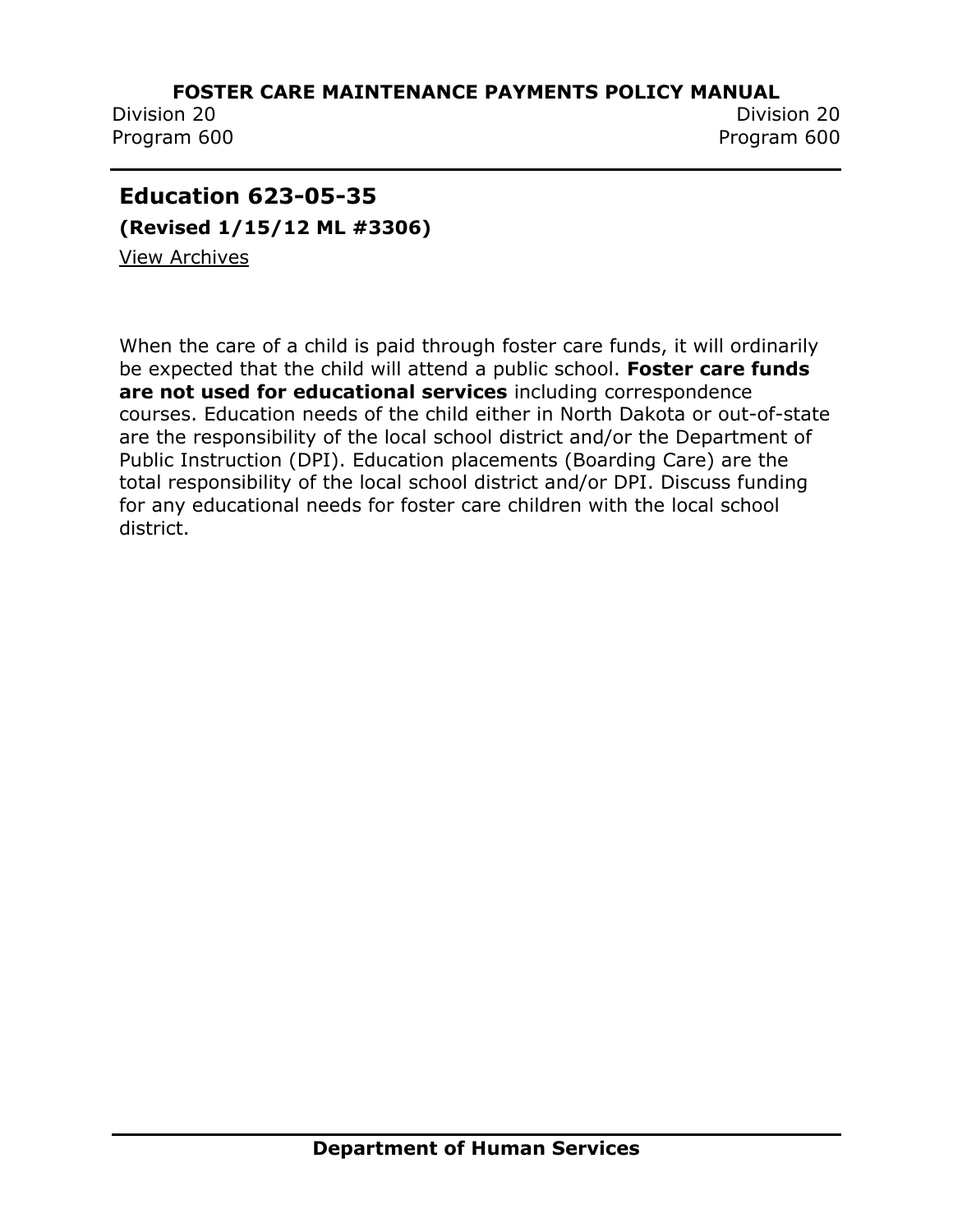Division 20 Division 20 Program 600 Program 600

# **Boarding Care for Special Education Students 623-05-35-10**

**(Revised 11/1/10 ML #3250)**

[View Archives](../../../Content/Archived%20Documents/archives.htm#623_05_35_10)

Funds for children who require board and room to attend special education classes are available through the local school district in cooperation with the Department of Public Instruction. This service is considered boarding care, and is not foster care. The foster care payment program is not available to children who need board and room (boarding care) to be able to attend special education classes to meet their educational needs and who otherwise would be living at home. Questions regarding boarding care should be referred to the local special education director at the public school system.

Children who are under the care, custody, and control of a public agency, or the North Dakota Department of Human Services in foster care and in need of special education classes continue to be eligible for foster care payments for the days the child is physically in the foster home.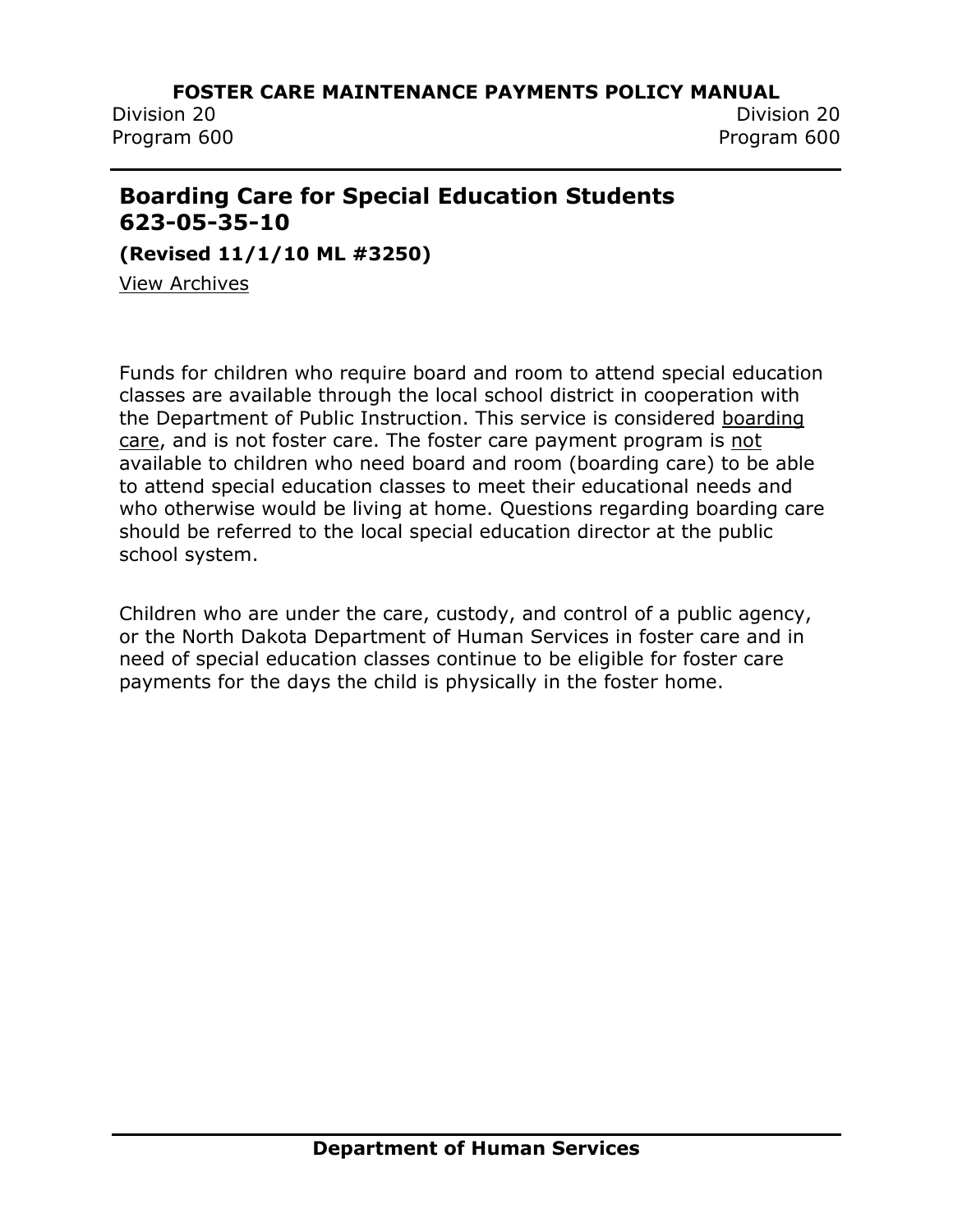# **Purchase of Foster Care Services From Other Agencies 623-05-45**

# **Approved Agencies for Payment 623-05-45-05**

**(Revised 4/21/17 ML #3501)**

[View Archives](../../../Content/Archived%20Documents/archives.htm#623_05_45_05)

North Dakota Department of Human Services has the authority to license providers on various levels. In order for a provider to receive foster care payment, the agency and/or provider must be licensed/ approved (tribal affidavit). Below are the listed providers:

- 1. Family foster homes for children: An authorized licensing agent includes any approved LCPA, Tribe, or County Social Service working with the Department to license a family foster home for children.
- 2. Licensed Child Placing Agencies (LCPA): The Department licenses ND agencies to assist in licensing ND foster and/or adoptive homes. If the licensed or approved (tribal affidavit) home is providing foster care, the agency and/or provider is reimbursable. ND LCPA's include:

Foster Homes

- PATH ND
- Lutheran Social Services
- Youthworks

Adoptive Homes

- Catholic Charities North Dakota (AASK)
- PATH ND (AASK)
- Christian Family Life Services
- The Village Family Service Center
- God's Children Adoptions
- All About U Adoptions
- Building Forever Families Adoption & Family Services
- 3. Group and Residential Child Care Facilities (RCCF): The Department, Children & Family Services Division licenses/approves (Tribal) ND facilities to provide residential services. RCCF's are reimbursable and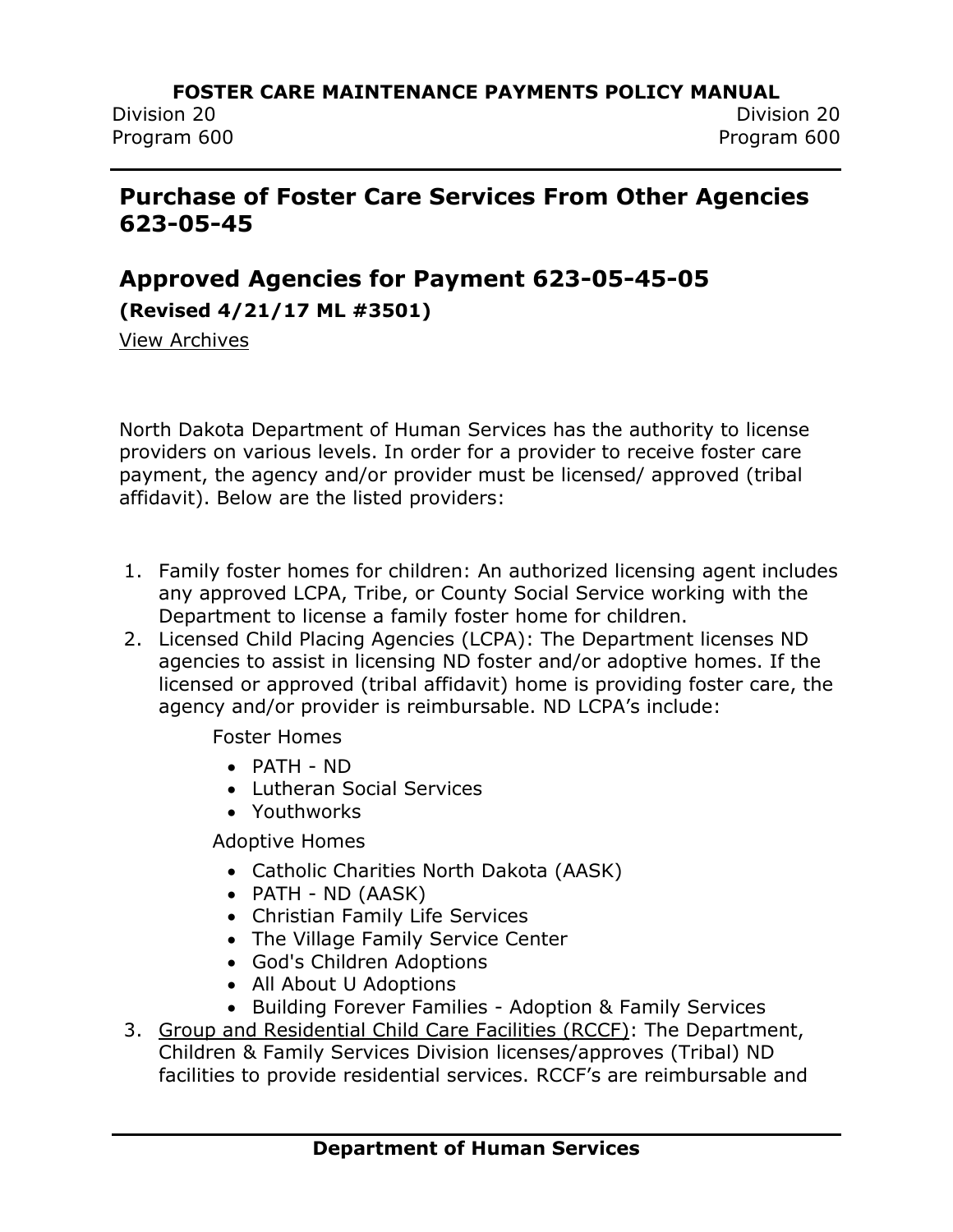Division 20 Division 20 Program 600 Program 600

specific contact information and rates can be found in 623-05-20-40. ND RCCF's include:

- Charles Hall Youth Services Bismarck, ND
- Dakota Boys & Girls Ranch Youth Home Fargo, ND
- Dakota Boys & Girls Ranch (Main Campus) Minot, ND
- Eckert Youth Home Williston, ND
- Harmony House Devils Lake, ND
- Home on the Range Sentinel Butte, ND
- Lake Oahe Group Home Ft. Yates, ND (Approval)
- Prairie Learning Center Raleigh, ND
- Prairie Learning Center Raleigh, ND
- Pride HOPE Home Bismarck, ND
- Serenity Christian Home Fargo, ND
- 4. Psychiatric Residential Treatment Facilities (PRTFs): The Department Behavioral Health Division licenses ND PRTF's. ND Medical Services provides reimbursement for the placement, as foster care funding is not utilized in the medical/psychiatric setting. ND PRTF's include:
	- Ruth Meiers Grand Forks, ND
	- Dakota Boys & Girls Ranch Western Plains Bismarck, ND
	- Dakota Boys & Girls Ranch Fargo, ND
	- Dakota Boys & Girls Ranch Minot, ND
	- Luther Hall Fargo, ND
	- Pride-Manchester House Bismarck, ND

Dual Licensed Facility: North Dakota has two provider's dual licensed to provide adolescent residential care. Dakota Boys and Girls Ranch as well as PRIDE Inc. HOPE Home and Manchester House are dual licensed to provide both RCCF and PRTF levels of care in state.

5. Out of State Approved Vendors: The Department, Children & Family Services Division oversees the out of state vendor list. If services are not available in state for the foster child, an out of state placement may be secured. The **only** vendors/providers approved for reimbursement are listed on the Out of State Placement Option sheet located on the NDDHS website at: [http://www.nd.gov/dhs/info/pubs/docs/cfs/foster](http://www.nd.gov/dhs/info/pubs/docs/cfs/foster-care-out-of-state-providers.pdf)[care-out-of-state-providers.pdf](http://www.nd.gov/dhs/info/pubs/docs/cfs/foster-care-out-of-state-providers.pdf)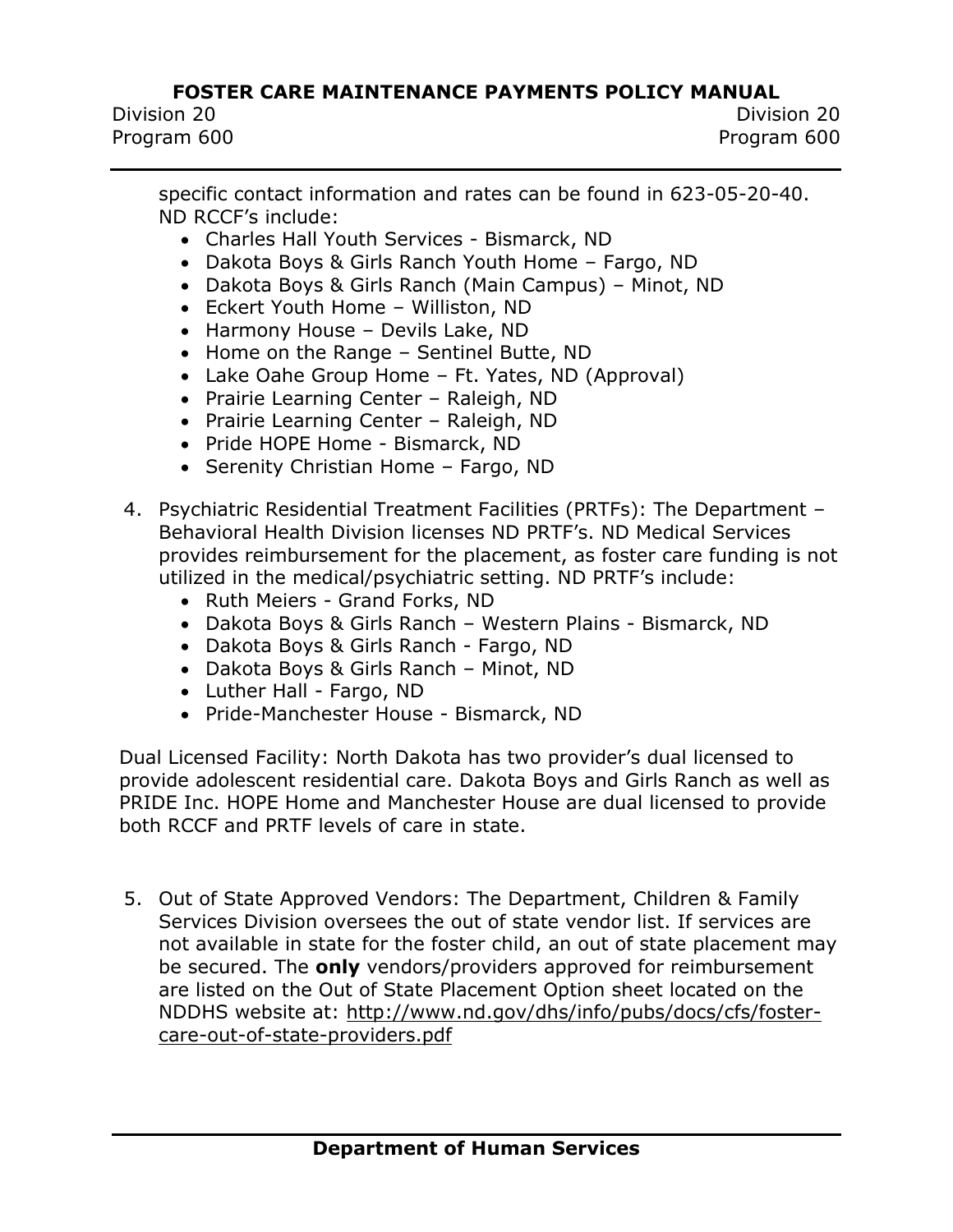Division 20 Division 20 Program 600 Program 600

# **ND Medicaid - Eligible Foster Children 623-05-45-10**

**(Revised 11/1/19 ML #3566)**

[View Archives](../../../Content/Archived%20Documents/archives.htm#623_05_45_10)

Medicaid eligibility questions regarding foster children should be referred to county of financial responsibility. If the child is eligible for Title IV-E benefits, this child becomes "categorically" Medicaid eligible. The eligibility worker will authorize Medicaid coverage accordingly. If the child is not eligible for Title IV-E benefits, a Medicaid determination must be made according to policy set forth by ND Medicaid eligibility policy. See [DN 1475](http://www.nd.gov/dhs/info/pubs/docs/cfs/handout-medicaid-coverage-foster-youth.pdf) "Foster Children - Medicaid" for quick reference.

Foster care case managers and foster care providers must inform the medical provider of the foster child's Medicaid eligibility status. Foster children entering placement with a therapeutic/treatment foster care provider must have their Medicaid eligibility determined prior to referral. The treatment (rehabilitation) amount may be paid by Title XIX, or some other resource. Rehabilitation costs CANNOT BE PAID THROUGH FOSTER CARE.

Excess medical expenses billed to the financial county, not reimbursable by Medicaid or other insurance, are not a foster care expense and cannot be paid with foster care funding. It is important case management assist foster care providers in identifying and utilizing medical providers who accept ND Medicaid or who are willing to enroll as ND Medicaid providers.

Medicaid eligibility for young people aging out of ND foster care must meet the requirements of Medicaid eligibility policy in order to obtain and maintain Medicaid until the age of 26. See [DN 1476](http://www.nd.gov/dhs/info/pubs/docs/cfs/handout-medicaid-coverage-former-foster-youth.pdf) "Former Foster Youth – Medicaid" for quick reference.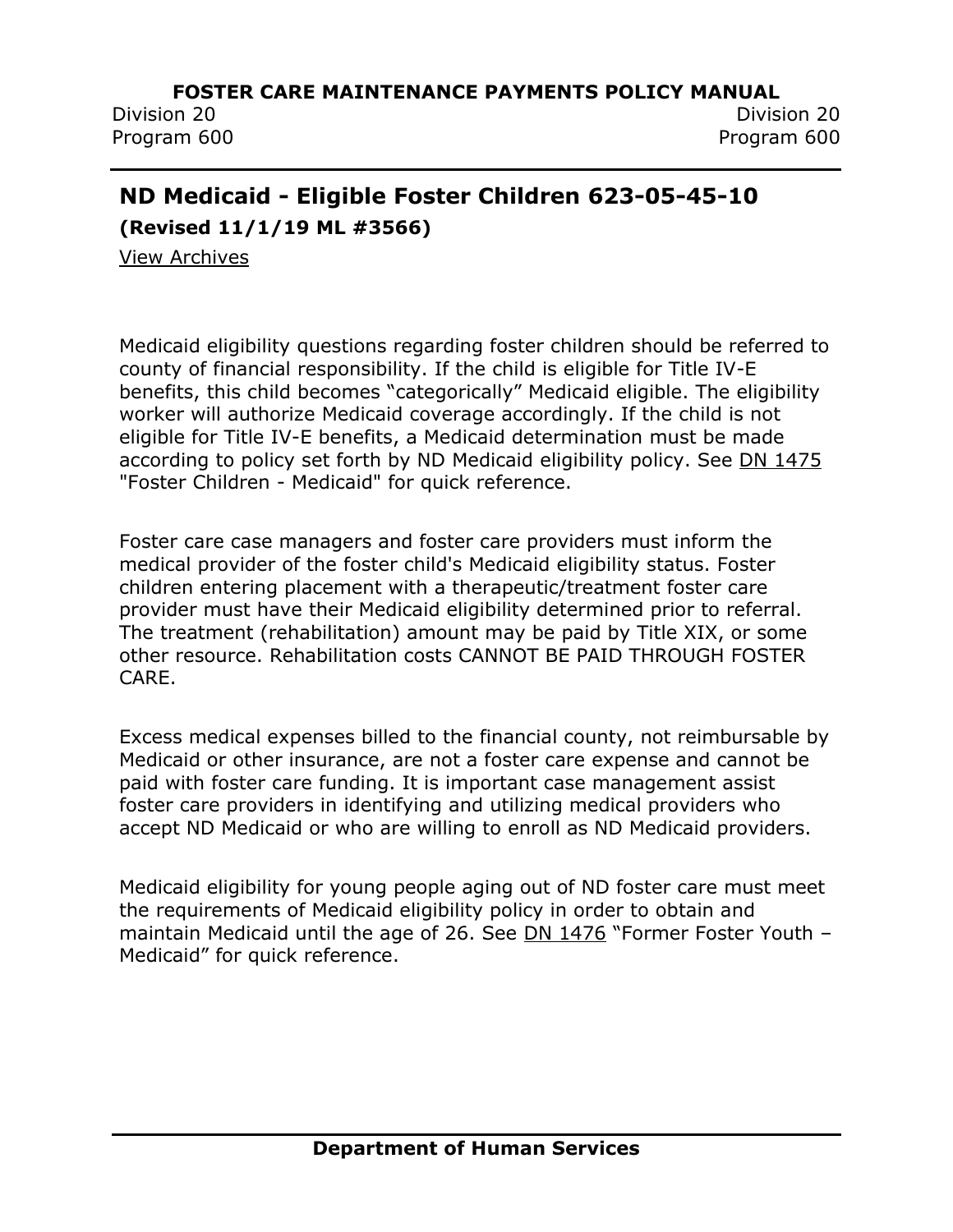Division 20 Division 20 Program 600 Program 600

# **Medicaid Identification Card 623-05-45-15**

**(Revised 2/17/17 ML #3493)**

[View Archives](../../../Content/Archived%20Documents/archives.htm#623_05_45_15)

A Medicaid Identification Card is issued to each Medicaid recipient shortly after Medicaid eligibility has been established.

The foster care case manager should receive the Medicaid Identification Card or issued number. This information must accompany the foster child from placement to placement, whether the child is in a family foster home, group home, or residential facility.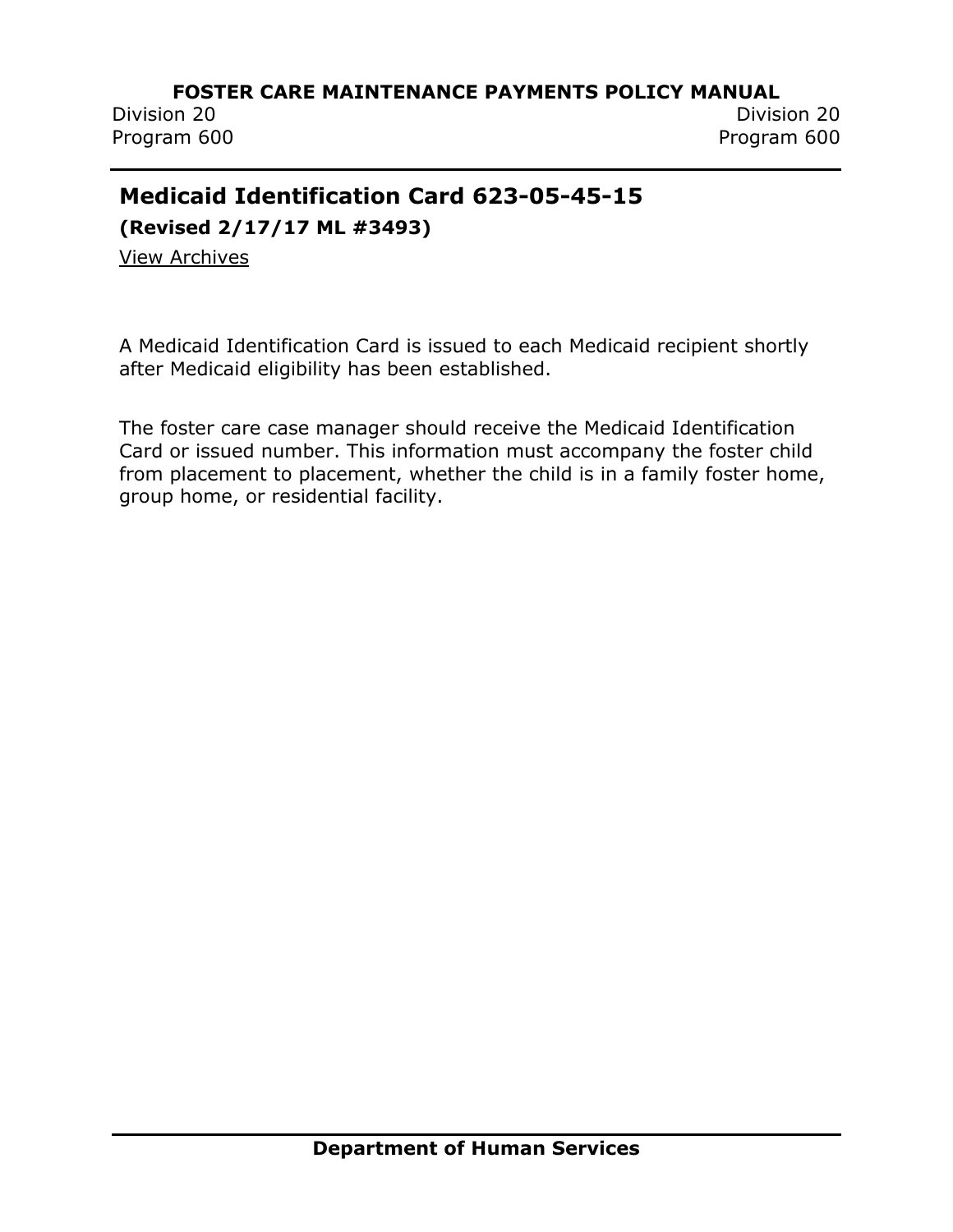Division 20 Division 20 Program 600 Program 600

# **Differential Roles of Staff 623-05-55**

**(Revised 4/21/17 ML #3501)**

[View Archives](../../../Content/Archived%20Documents/archives.htm#623_05_55)

Foster Care and Medical Assistance eligibility and payment authorization require planned and coordinated activities between the income maintenance/eligibility staff and foster care case managers (County, DJS, Tribal). Despite their interrelatedness with foster care cases, there are clearly defined distinction in roles, activities, and responsibilities.

#### **Eligibility worker duties for foster care cases include, but are not limited to:**

- 1. Determining a child's eligibility based on information provided by case management, with information obtained by parents, on the Title IV-E/Title XIX Application;
- 2. Entering payment and other information in the payment system.
- 3. Conducting comprehensive, periodic reviews of eligibility;
- 4. Determining court orders contain the appropriate language and are still in full effect;
- 5. Ensuring that the child in foster care meet all the eligibility requirements pursuant to the July 16, 1996 AFDC/FC (IV-E) guidelines (P. L. 104-193, Personal Responsibility and Work Opportunity Reconciliation Act (PRWORA) of 1996 and the Adoption and Safe Families Act of 1997;
- 6. Determining that financial need is in compliance with AFDC and Medical Assistance standards;
- 7. Ensuring that the irregular payment approvals and necessary case plan information is in the eligibility file or cross-referenced to the appropriate service file;
- 8. Submitting placement application and court orders to Child Support.
- 9. Ensuring all required paperwork is complete when filed;
- 10. Ensuring file information is submitted timely, when drawn for a file review by the central office;
- 11. Following the Foster Care Eligibility Policy Chapter 447-10.

#### **Foster Care Case Managers (County, DJS, Tribal) duties for foster care eligibility include, but are not limited to:**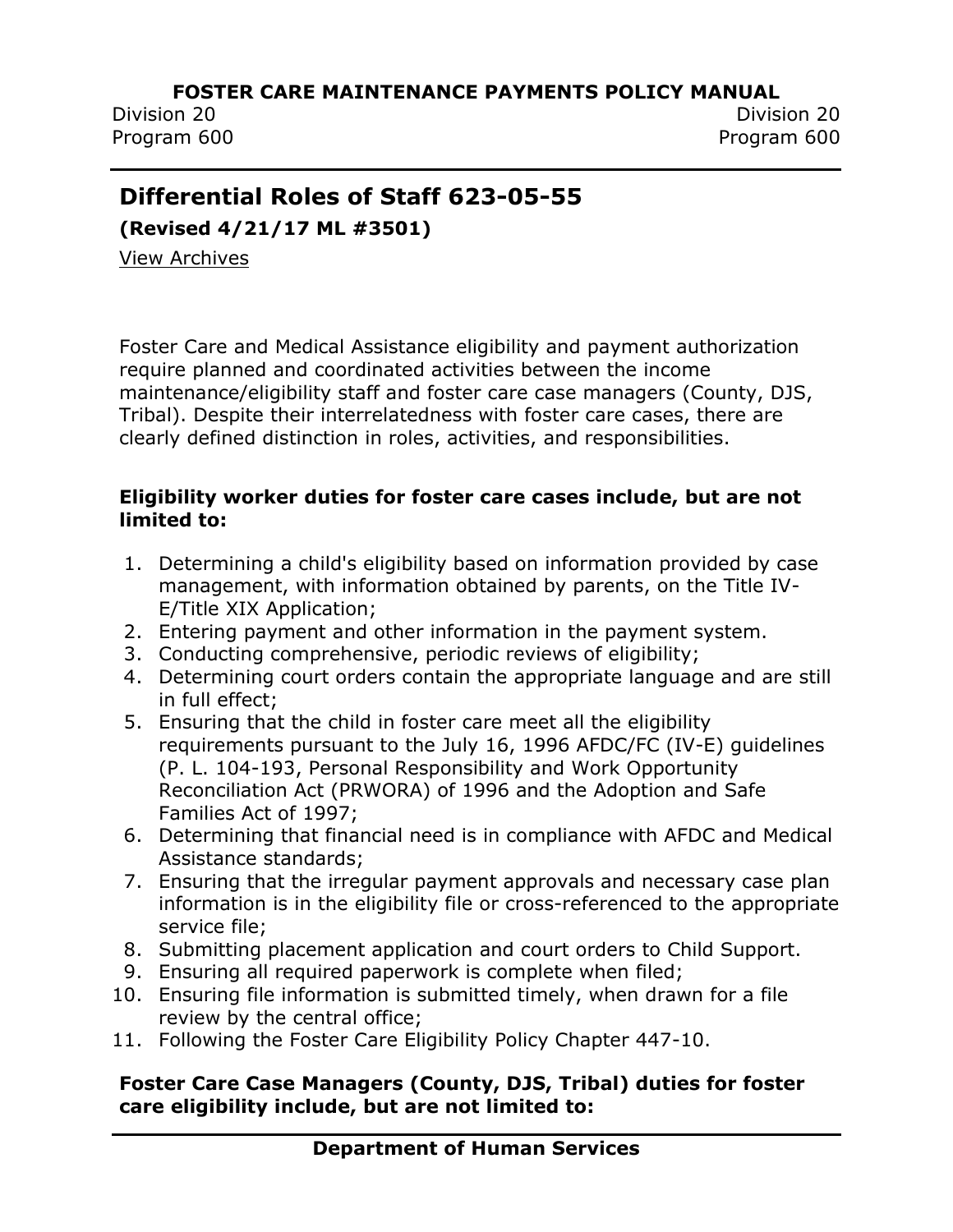Division 20 Division 20 Program 600 Program 600

- 1. Engaging families to complete all required eligibility forms. All forms must be complete – no blanks when submitted to eligibility. The eligibility worker will then be able to determine initial and on-going foster care and Title XIX (Medicaid) eligibility;
- 2. Referring seriously disabled children to SSI;
- 3. Ensuring court orders contain the appropriate and required language;
- 4. Identifying and arranging for a foster care placement in a least restrictive, most appropriate setting;
- 5. Ensuring the eligibility worker is aware of the foster child's placement including any changes throughout the duration of the case (SFN 45);
- 6. Initiating group home placement/payment approval in the case management data system;
- 7. Completing data entry requirements accurately and timely in the case management data system;
- 8. Reviewing and updating the care plan for foster care (this is a factor drives payment for the placement);
- 9. Determining and negotiating irregular and excess maintenance payments at the Child and Family Team;
- 10. Ensuring the eligibility worker gets a copy of:
	- The original court order and all subsequent court orders for the duration of the case;
	- The family foster home license and background check results for auditing purposes;
	- The irregular payment information and payment approvals;
	- Receipts and payment information submitted from family foster homes; which require reimbursement timely;
	- Updated Notice of Change [\(SFN 45\)](https://www.nd.gov/eforms/Doc/sfn00045.pdf) timely;
	- Updated case plan (quarterly CFTM notes, etc.).
- 11. Ensuring file information is submitted timely, when drawn for a file review by the central office;
- 12. Following the Foster Care Permanency Policy Chapter [624-05.](http://www.nd.gov/dhs/policymanuals/62405/62405.htm)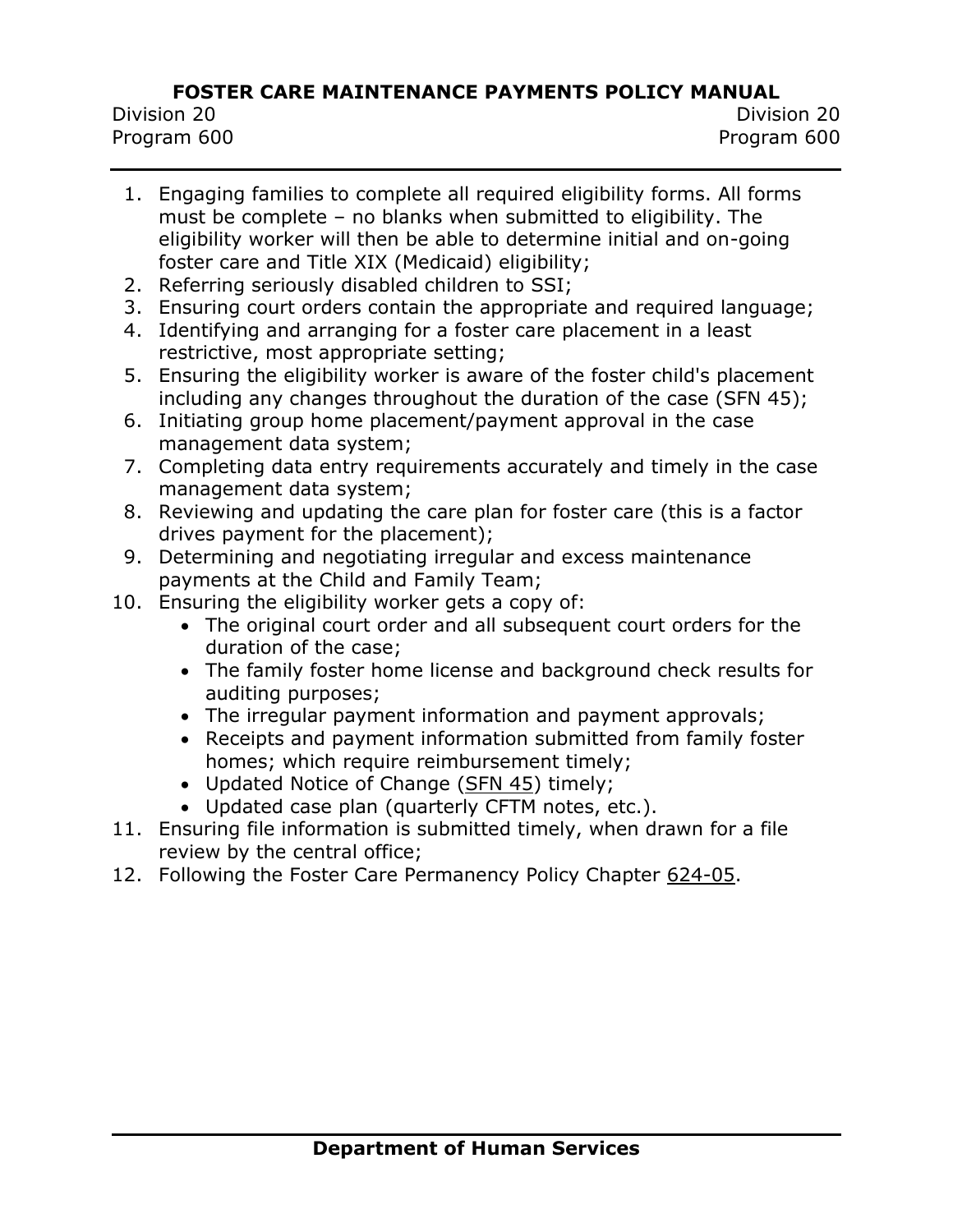Division 20 Division 20 Program 600 Program 600

# **Forms 623-05-60**

**Credit Form, SFN 827 623-05-60-10 (Revised 4/21/17 ML #3501)**

[View Archives](../../../Content/Archived%20Documents/archives.htm#623_05_60_10)

Any payments to the State for foster care refunds and reimbursements must be submitted with Credit Form, [SFN 827](https://www.nd.gov/eforms/Doc/sfn00827.pdf) by the financial county. The child's name and foster care case number must be included to ensure proper credit. An overpayment or a receivable must exist in the payment system before the SFN 827 is submitted with payment to the Department. Fiscal Administration will use the service month, match code, and description of payment provided on the form to properly apply the payment.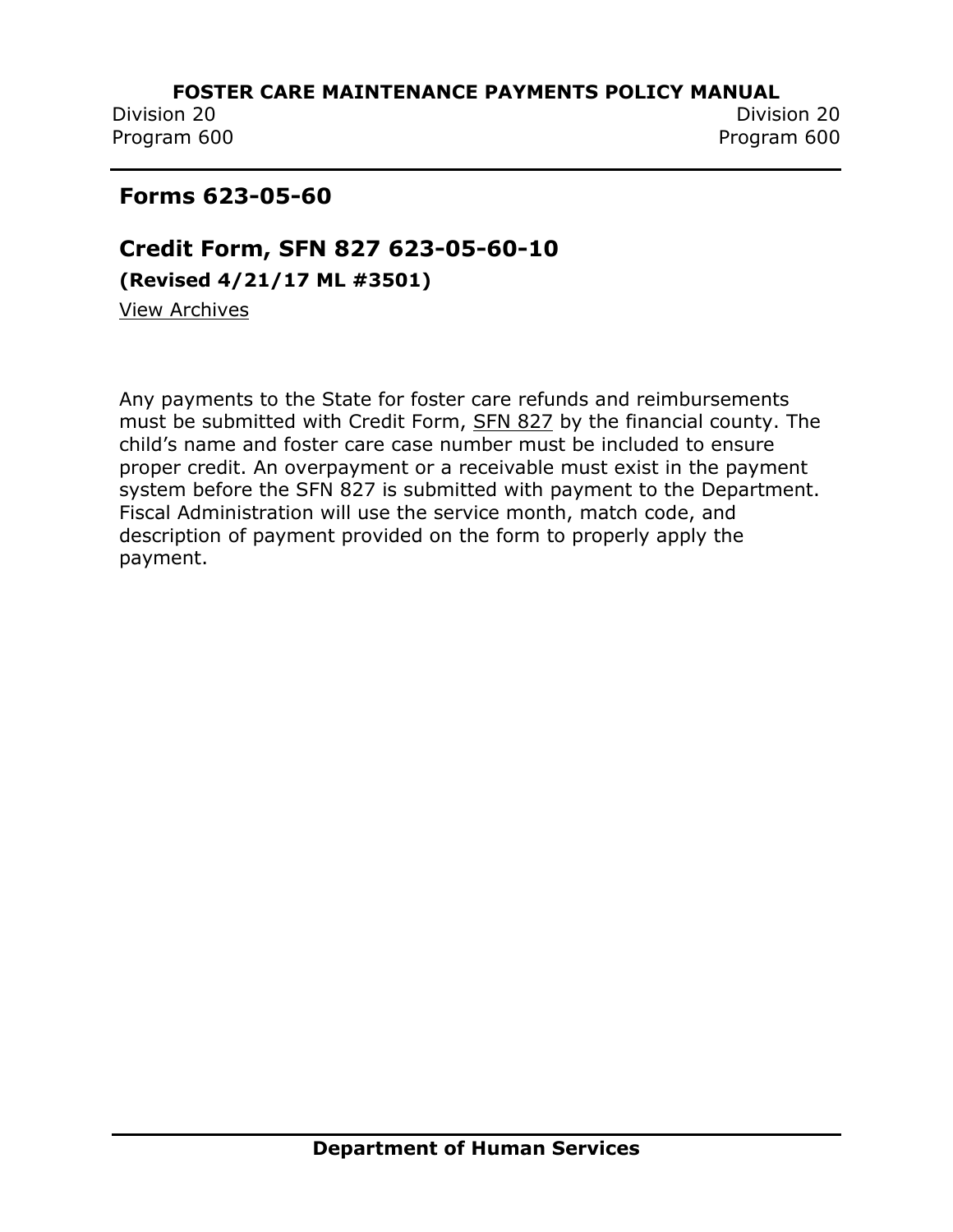# **Foster Care - Child Care Invoice, SFN 920 623-05-60-15**

**(New 2/1/19 ML #3545)**

[View Archives](../../../Content/Archived%20Documents/archives.htm#623_05_60_15)

The Foster Care – Child Care Invoice, [SFN 920,](https://www.nd.gov/eforms/Doc/sfn00920.pdf) is available for child care providers and foster care providers to use when claiming child care reimbursement for foster care children in paid foster care placements under their care.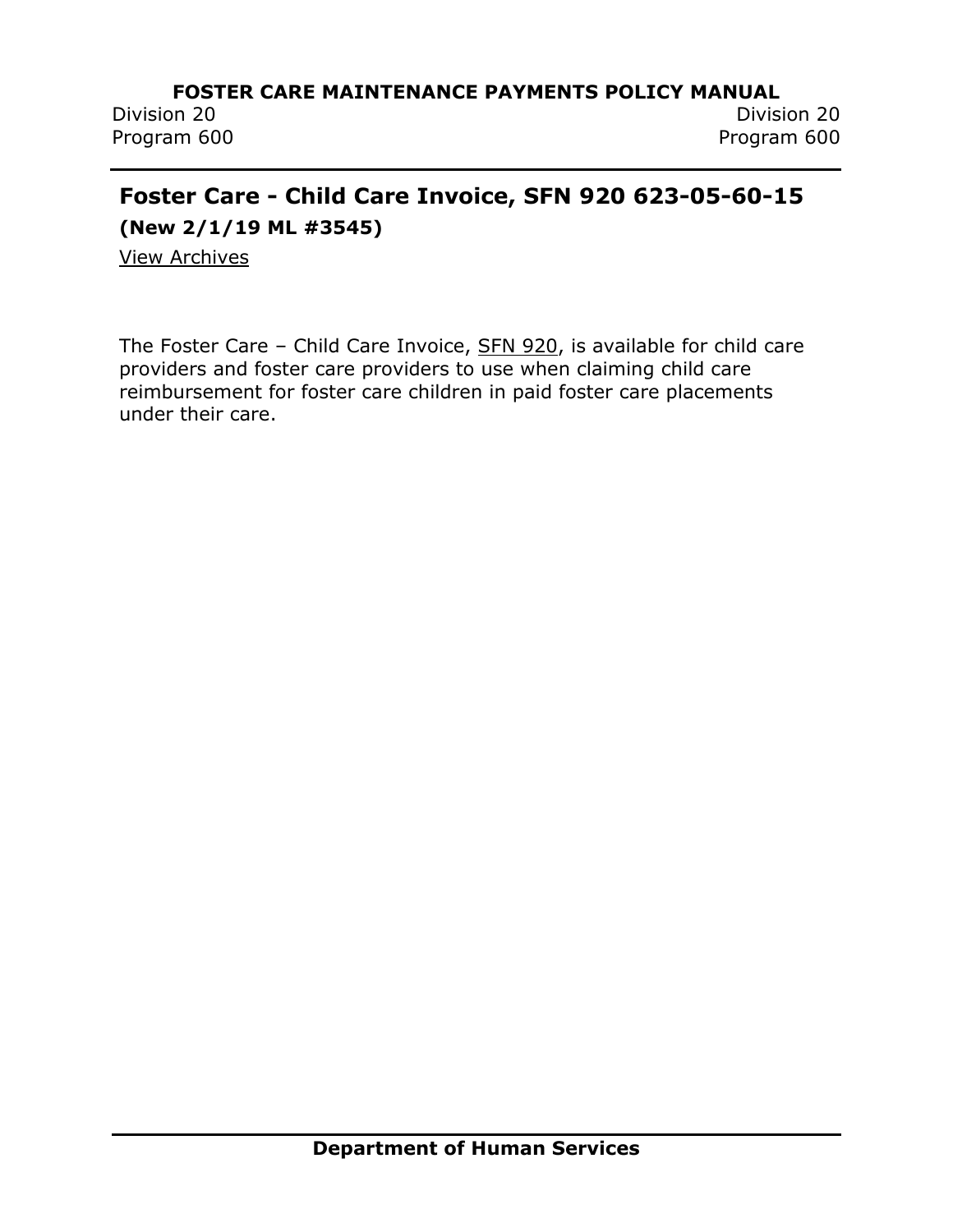Division 20 Division 20 Program 600 Program 600

# **Notice of Change Form, SFN 45 623-05-60-20**

**(Revised 4/21/17 ML #3501)**

[View Archives](../../../Content/Archived%20Documents/archives.htm#623_05_60_20)

The Notice of Change, [SFN 45,](https://www.nd.gov/eforms/Doc/sfn00045.pdf) is a required form which must be completed by the foster care case manager when changes occur in the child's case; including placement, foster care status, and parent information.

The intent of this form is to quickly update/alert the eligibility worker to make payment authorization adjustments accordingly. Overpayments will occur if the eligibility worker is not notified by the foster care case manager of a placement/status change.

Eligibility staff must forward a copy of the completed form to Child Support if there is a change in health information or parent information.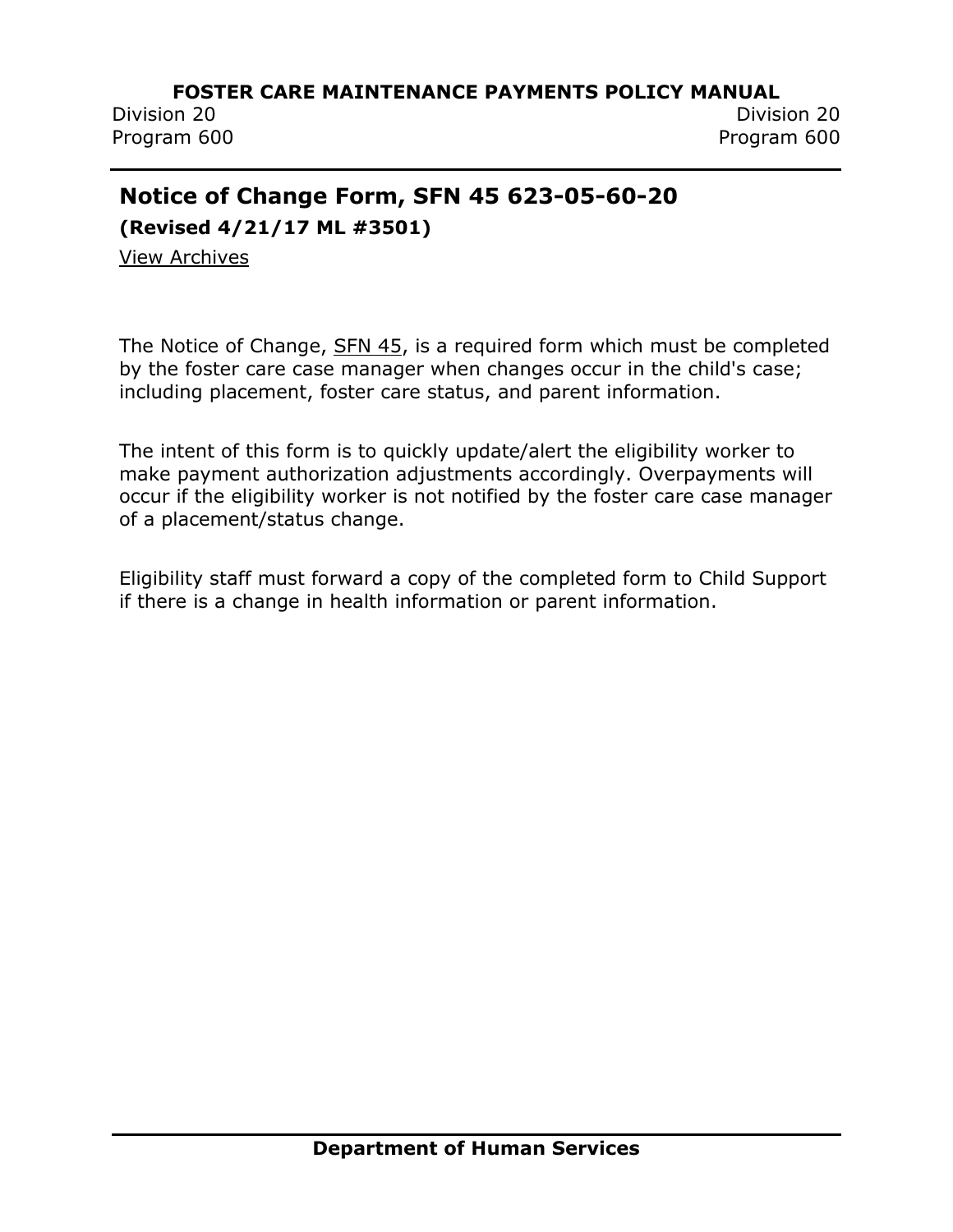Division 20 Division 20 Program 600 Program 600

## **Charts 623-05-65**

# **Child Care Quick Reference 623-05-65-05 (Revised 4/21/17 ML #3501)**

[View Archives](../../../Content/Archived%20Documents/archives.htm#623_05_65_05)

Click [here](../../../Content/Attachments/Chart%20-%20Irregular%20Payment%20Categories%20%20Codes%20(Family)%20Attachment%20B.pdf) to view and/or print the Child Care/Day Care - Quick Reference.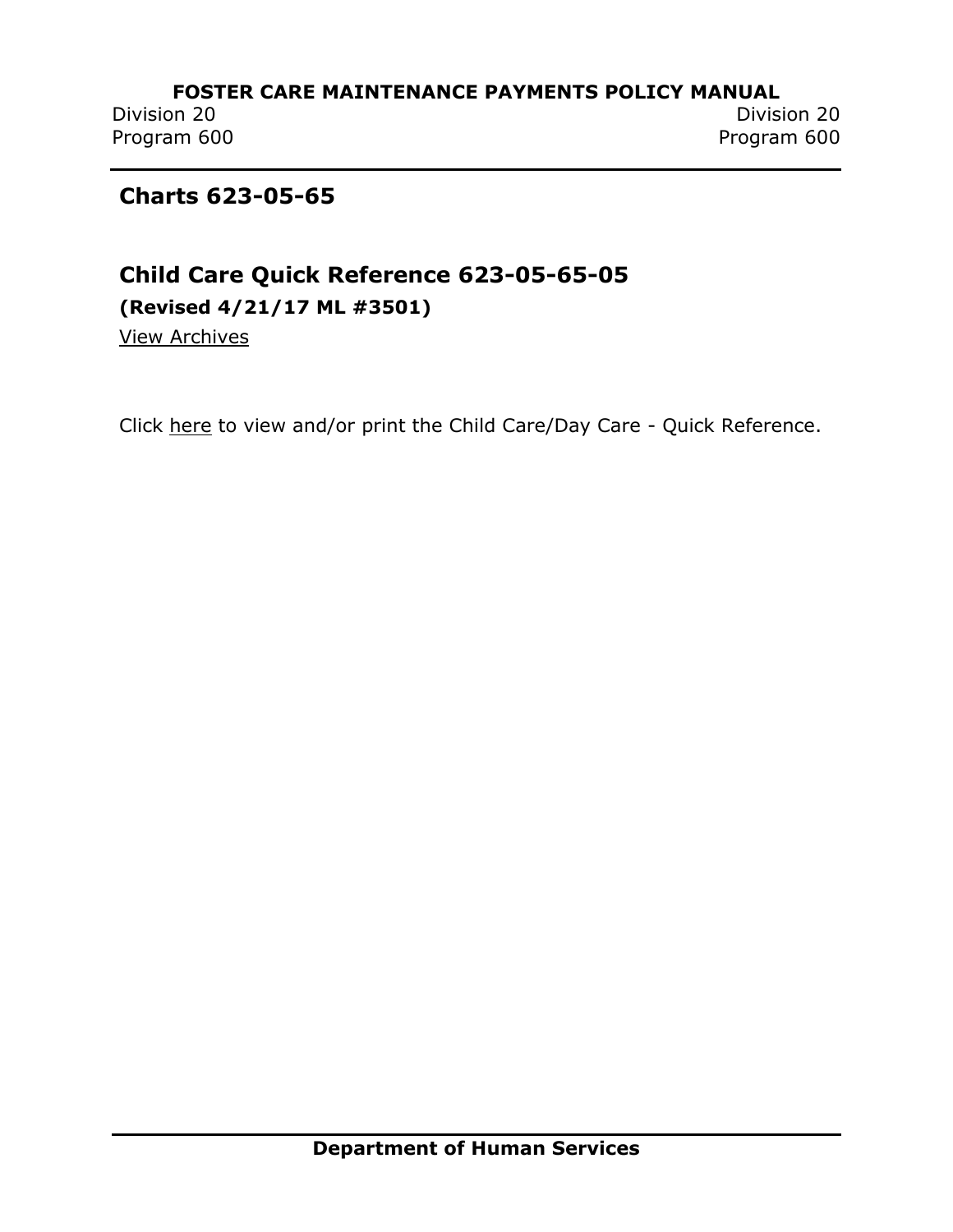Program 600 Program 600

# **Transportation Quick Reference 623-05-65-10**

**(Revised 4/21/17 ML #3501)**

[View Archives](../../../Content/Archived%20Documents/archives.htm#623_05_65_10)

Click [here](http://www.nd.gov/dhs/policymanuals/62305/Content/Attachments/PI%2019-21%20Chart%20-%20FC%20Transportation%20Quick%20Reference%20revised%2010012019.pdf) to view and/or print the Transportation Reimbursement - Quick Reference.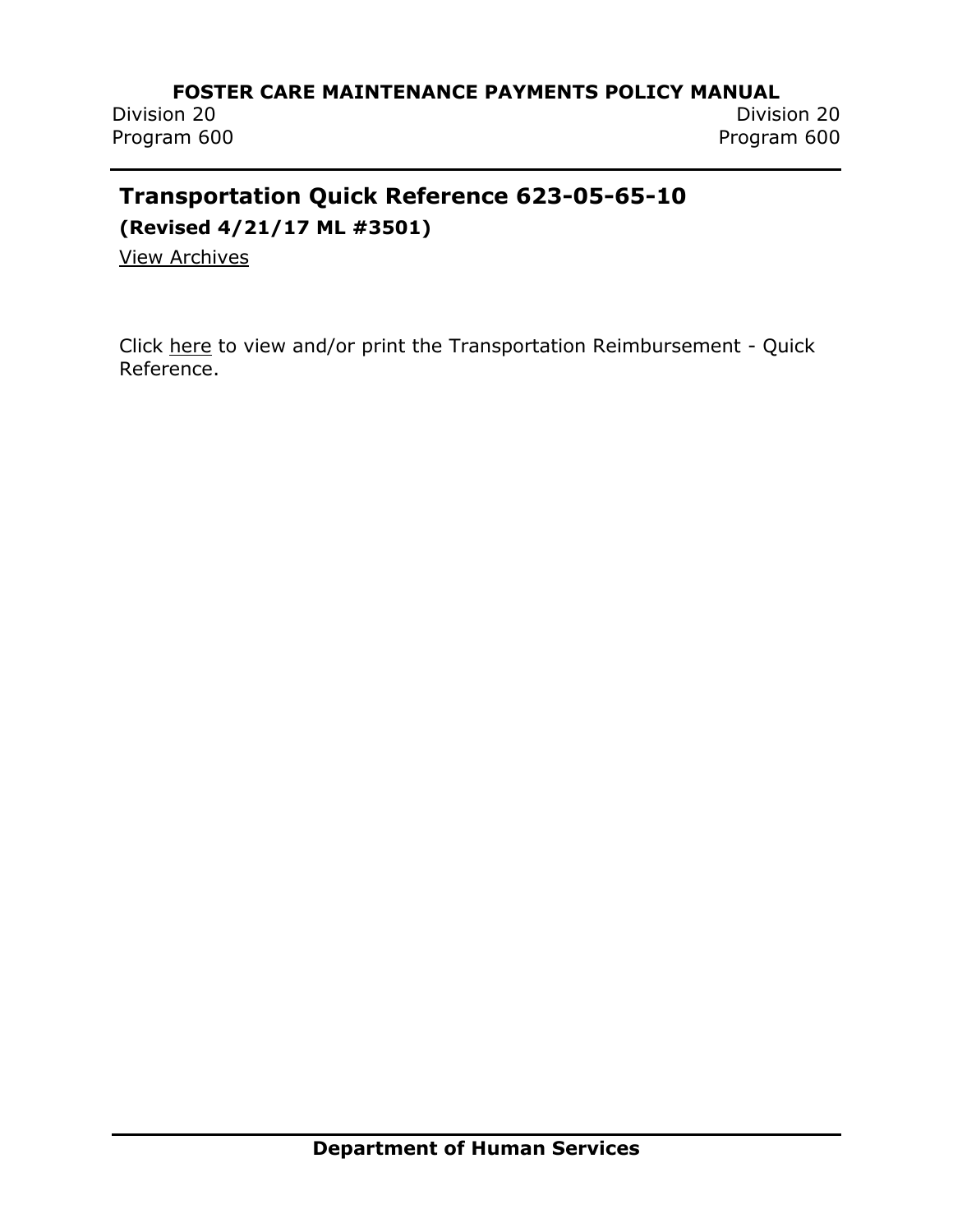Program 600 Program 600

Division 20 Division 20

# **Irregular Payment Categories & Codes (Family) 623-05-65-28**

**(Revised 4/21/17 ML #3501)**

[View Archives](../../../Content/Archived%20Documents/archives.htm#623_05_65_28)

Click [here](http://www.nd.gov/dhs/policymanuals/62305/Content/Attachments/PI%2019-21%20Chart%20-%20Irregular%20Payment%20Categories%20%20Codes%20(Family)%20revision%2010012019.pdf) to view and/or print this document.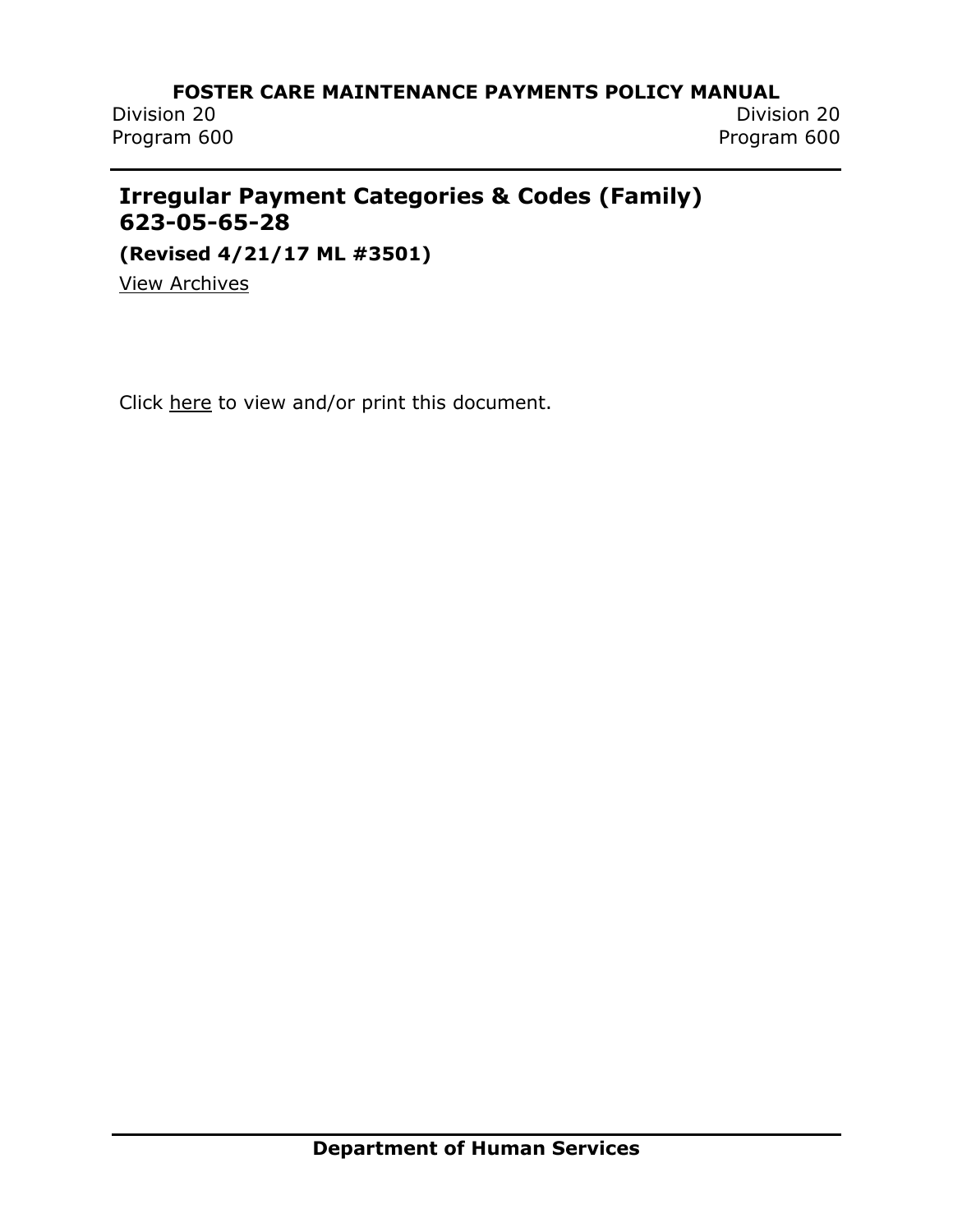Division 20 Division 20 Program 600 Program 600

# **Irregular Payment Categories & Codes (Residential Care) 623-05-65-35**

**(Revised 11/1/19 ML #3566)**

[View Archives](../../../Content/Archived%20Documents/archives.htm#623_05_65_35)

Click [here](http://www.nd.gov/dhs/policymanuals/62305/Content/Attachments/PI%2019-21%20Chart%20-%20Irregular%20Payment%20Categories%20%20Codes%20(Residential%20Care)%20revision%2010012019.pdf) to view and/or print this document.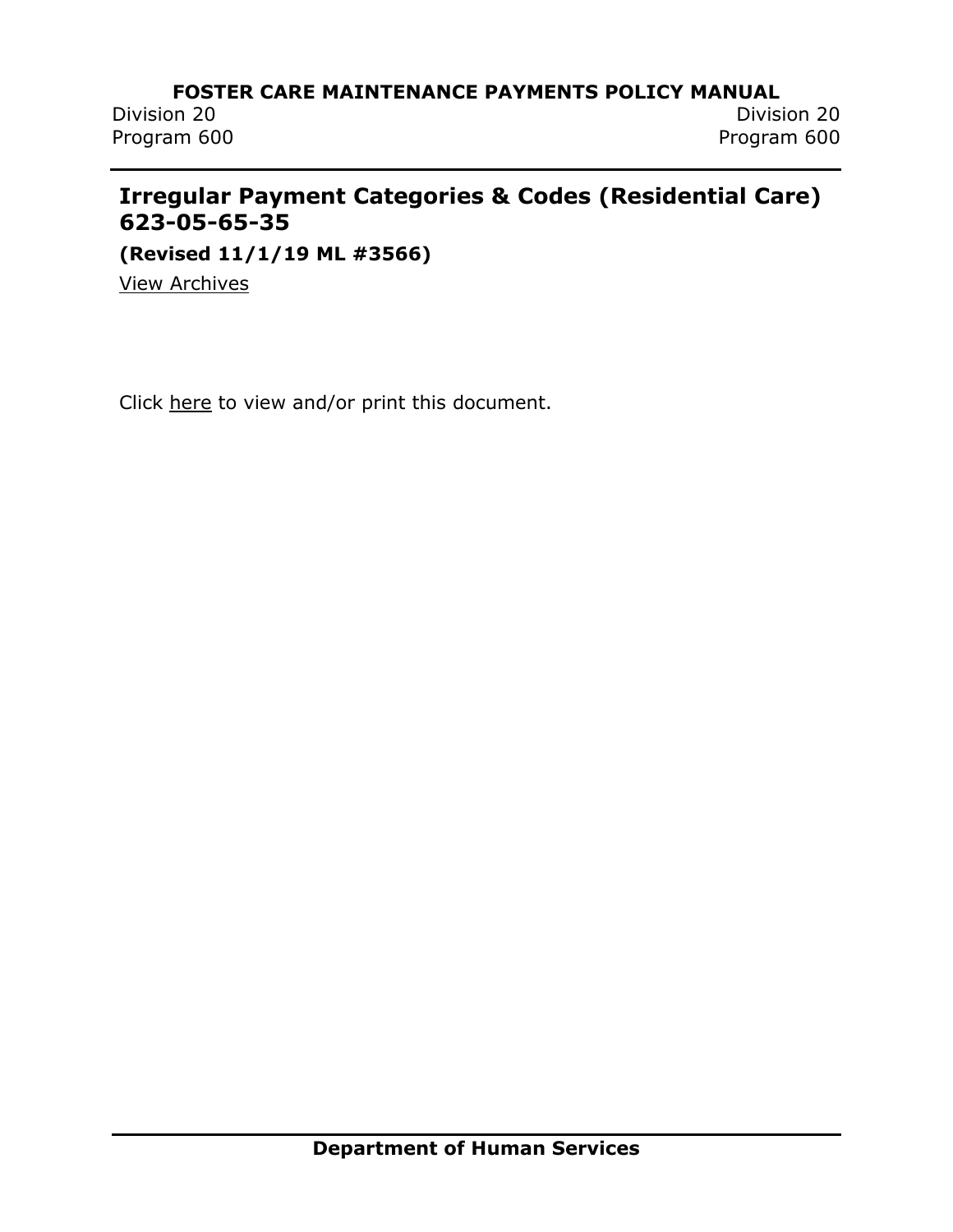Program 600 Program 600

# **Court Order Hard Cards 623-05-65-37**

**(New 4/1/17 ML#3506)**

[View Archives](../../../Content/Archived%20Documents/archives.htm#623_05_65_37)

Two resources have been created to assist in reviewing foster care court orders.

- [Foster Care DN 751 \(Red\)](../../../Content/Attachments/ML%203506%20Hard%20Card%20Red%20-%20FC%20Requirements%20DN%20751.pdf)
- [18 plus Foster Care DN 752 \(Yellow\)](../../../Content/Attachments/ML%203506%20Hard%20Card%20Yellow%2018%20plus%20Continued%20FC%20Requirements%20DN%20752.pdf)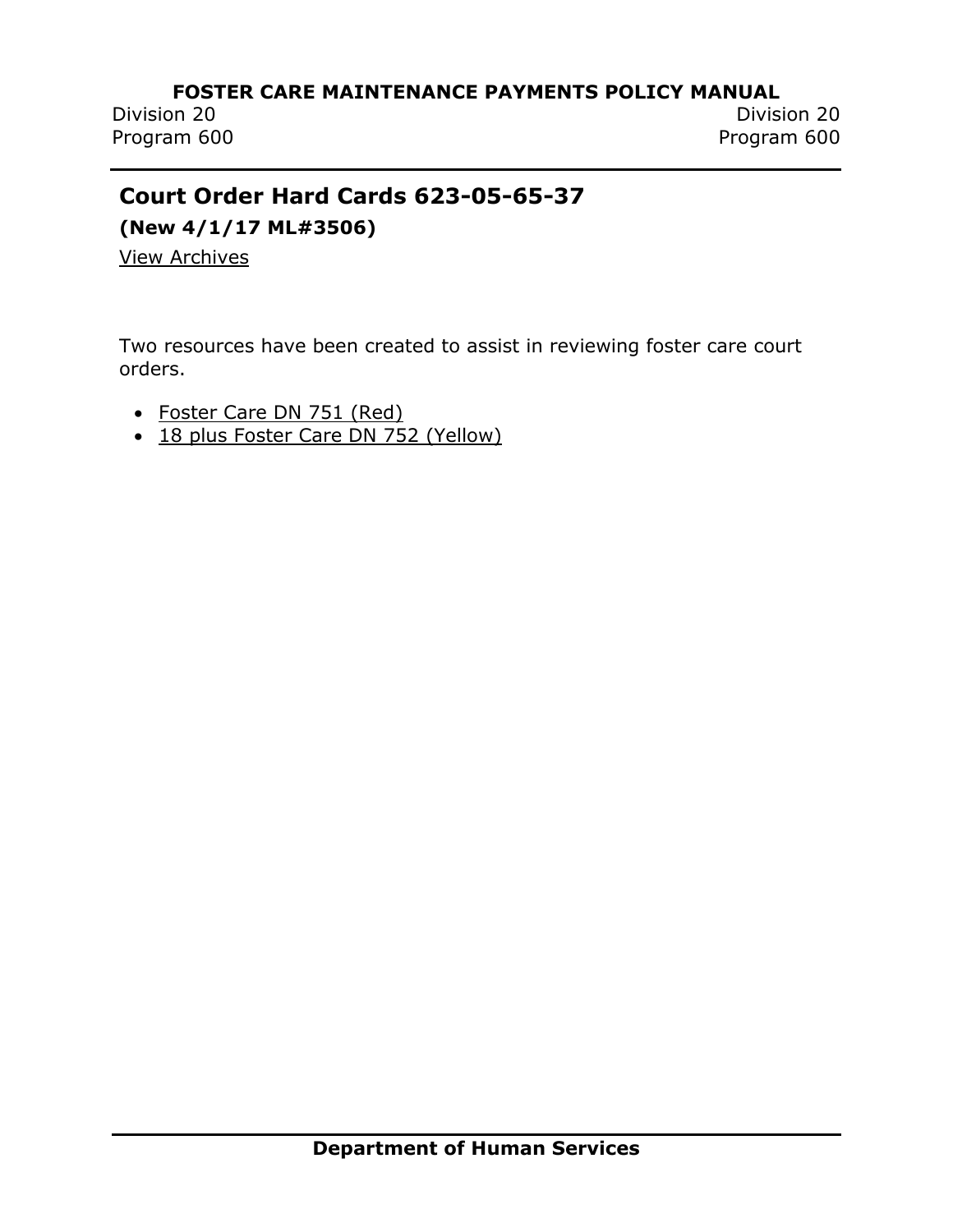Program 600 Program 600

Division 20 Division 20

# **PATH Program Components 623-05-65-39**

**(NEW 7/1/19 ML #3556)**

[View Archives](../../../Content/Archived%20Documents/archives.htm#623_05_65_39)

Click [here](../../../Content/Attachments/PI%2019-13%20PATH%20Program%20Components%20Attachment%20A.pdf) to view and/or print the PATH Program Components.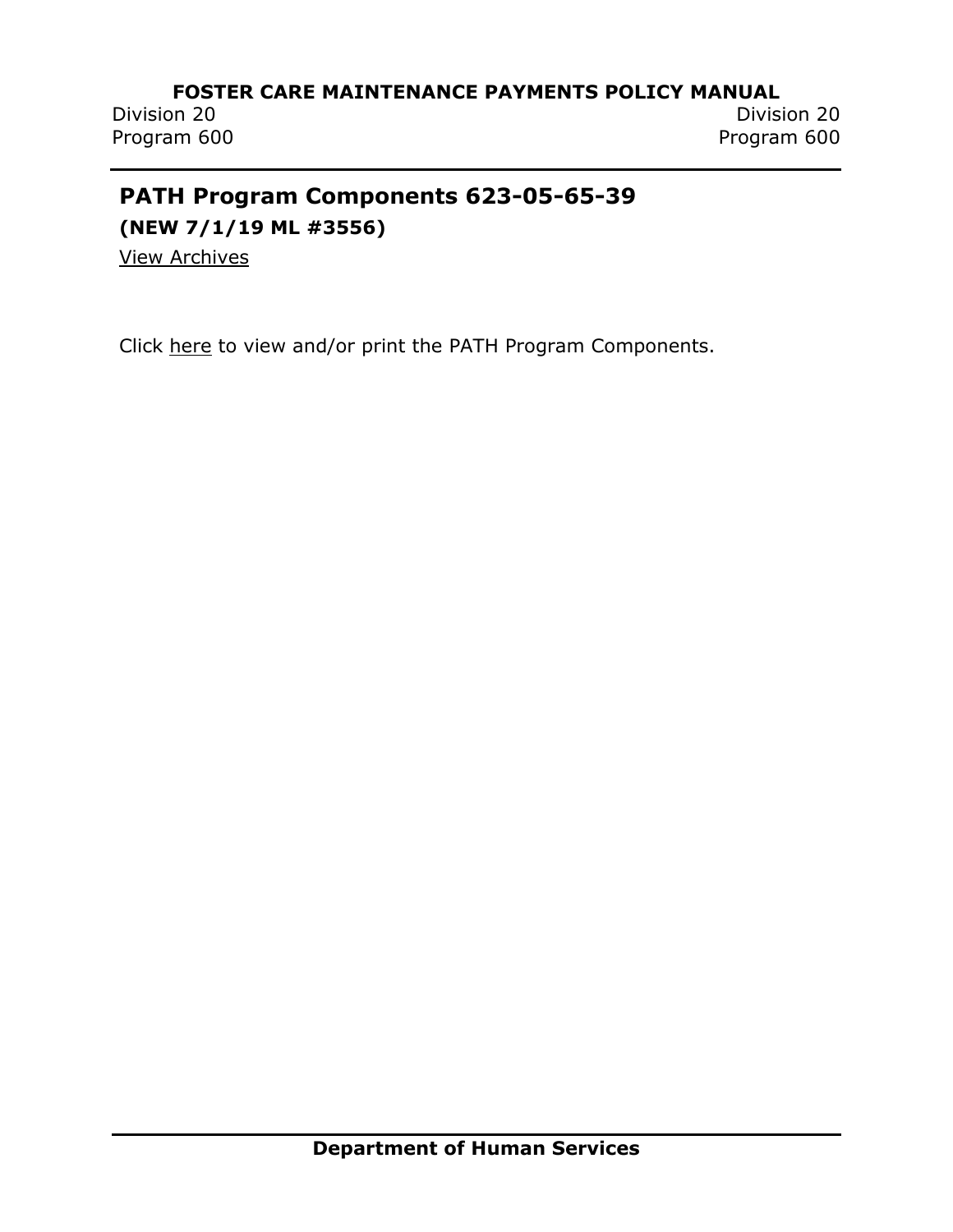Program 600 Program 600

# **PATH Payment Chart 623-05-65-41**

**(NEW 7/1/19 ML #3556)**

[View Archives](../../../Content/Archived%20Documents/archives.htm#623_05_65_41)

Click [here](../../../Content/Attachments/PI%2019-13%20PATH%20Payment%20Chart%20Attachment%20B.pdf) to view and/or print the PATH Payment Chart.